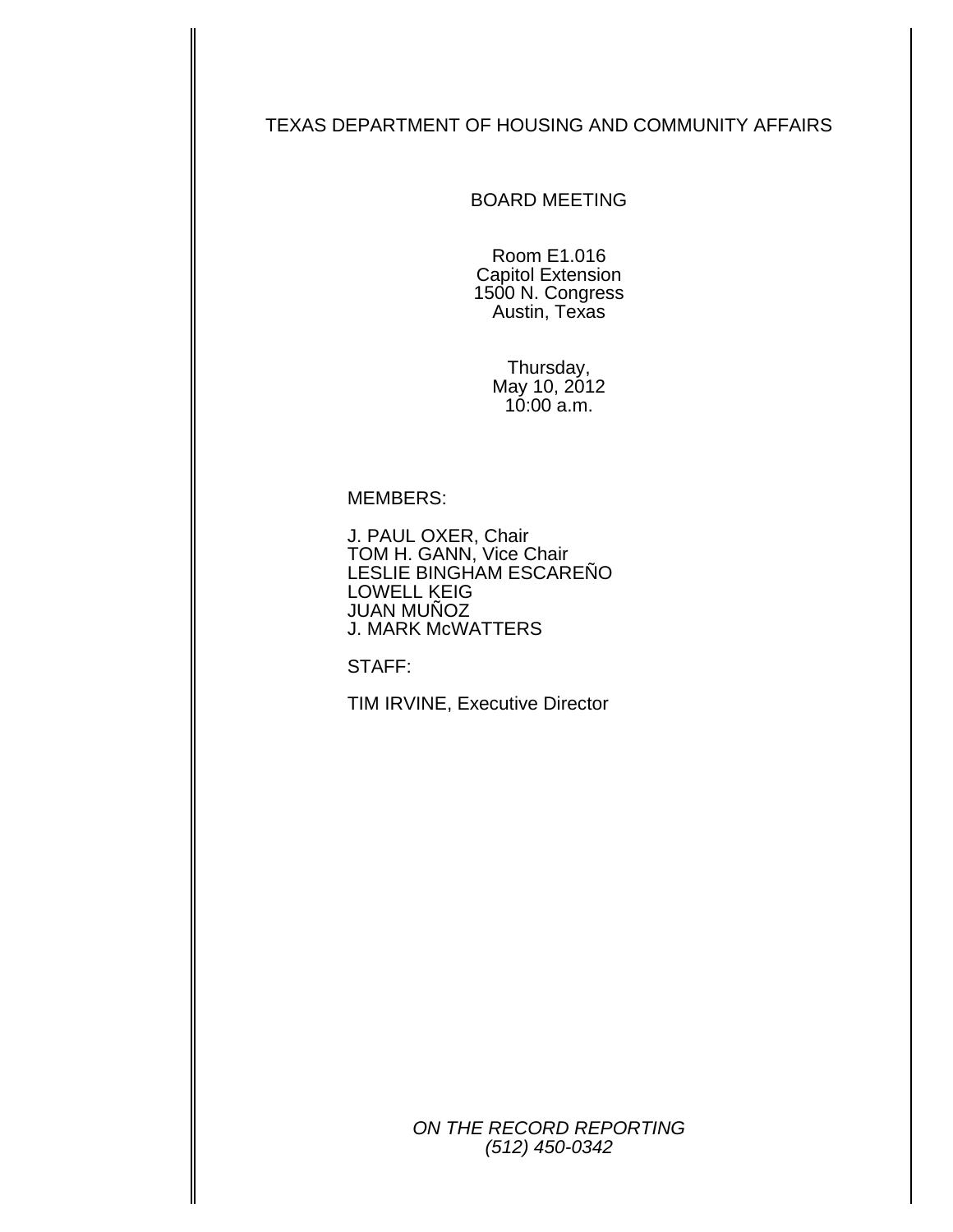## A G E N D A

### <u>PAGE in the state of the state of the state of the state of the state of the state of the state of the state of the state of the state of the state of the state of the state of the state of the state of the state of the s</u>

CALL TO ORDER, ROLL CALL Kent Conine, Chairman CERTIFICATION OF QUORUM

#### CONSENT AGENDA

- 1. Approval of the following items presented in the Board materials:
	- a) Presentation, Discussion, and Possible Action regarding the Board Minute Summaries for February 16, and April 12, 2012
	- b) Presentation of the Department's 2nd Quarter Investment Report
	- c) Presentation, Discussion, and Possible Action on Resolution No. 12-027 authorizing a Mortgage Credit Certificate Program (MCC) for first-time homebuyers (Program 80) along with related program documents to be administered by the Texas Department of Housing and Community Affairs
	- d) Presentation, Discussion, and Possible Action on Resolution No. 12-028 authorizing the purchase of warehoused mortgage backed securities with proceeds of Residential Mortgage Revenue Bonds, Series 2009C-3 (Program 77)
	- e) Presentation, Discussion, and Possible Action to approve a final order adopting the repeal of 10 TAC Chapter 54, §§54.1- 54.3 concerning Disaster Recovery
	- f) Presentation, Discussion, and Possible Action regarding Approval of awards from the Notice of Funding Availability (NOFA) for the 2012 Community Services Block Grant (CSBG) State Discretionary Funds for Statewide, Migrant and Seasonal Farm Worker, and Native American projects
	- g) Presentation, Discussion, and Possible Approval of use of LIHEAP funds by Sheltering Arms Senior Services as a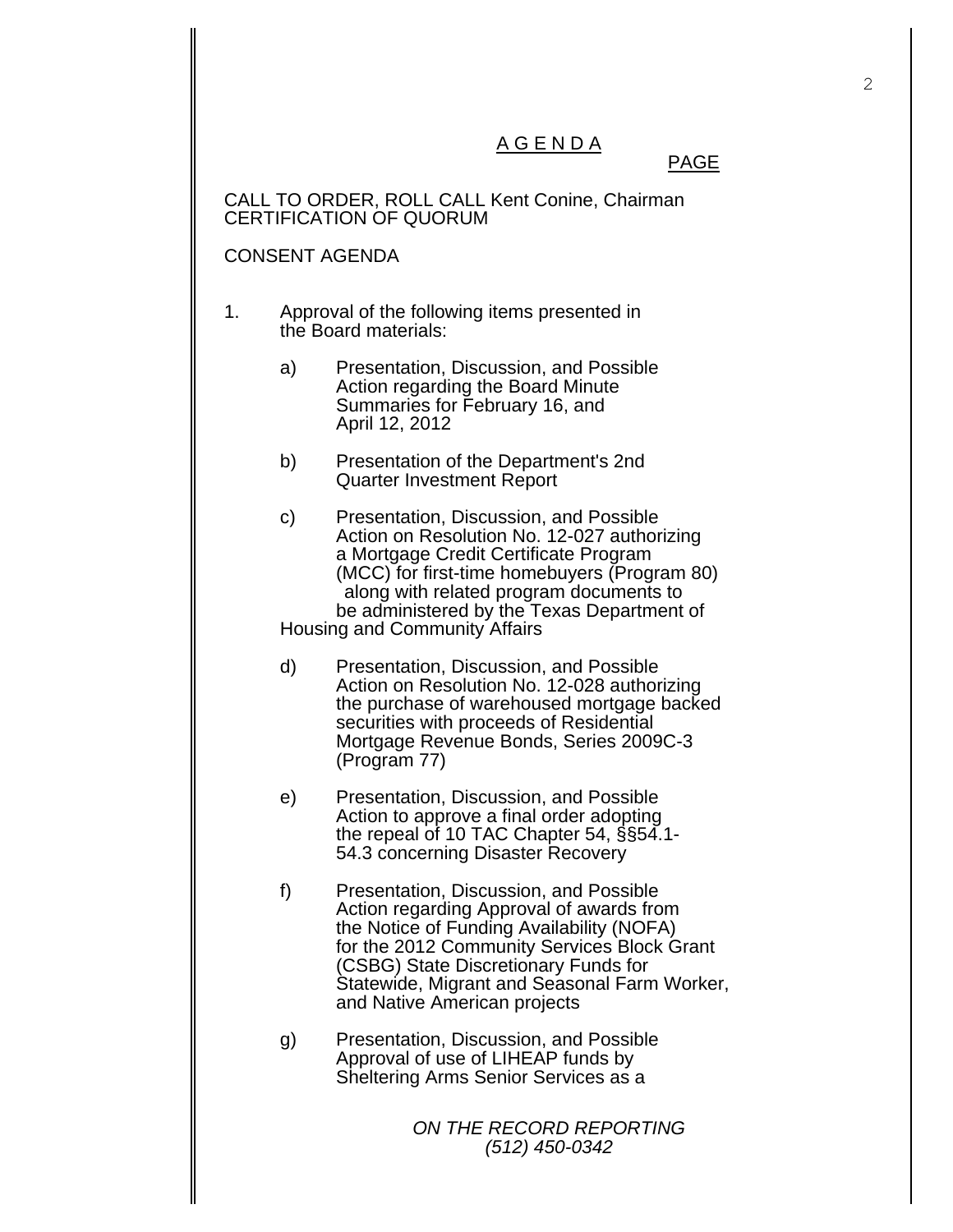supplement to WAP funds to optimize expenditures of ARRA WAP funds

- h) Presentation, Discussion, and Possible Action regarding the 2011 Single Family Homeowner Rehabilitation, Homebuyer Assistance, and Tenant Based Rental Assistance Programs contract award recommendations
- I) Presentation, Discussion, and Possible Action on a proposed Agreed Final Order with respect to Avalon Apartments (HTC 91036)
- j) Presentation, Discussion, and Possible Action on Housing Tax Credit Amendments
- k) Presentation, Discussion, and Possible Action on Housing Tax Credit Program Extensions 09941 Residences at Stalcup Fort Worth
- l) Presentation, Discussion, and Possible Action to Approve Neighborhood Stabilization Program - Program Income (NSP-PI) Reservation System Participants
- m) Presentation, Discussion, and Possible Action to approve a material amendment to the Land Use Restriction Agreement for Granada Apartments
- REPORT ITEMS

The Board accepts the following reports:

- 1. Presentation and Discussion on a Status Report regarding the transfer of funds between subrecipients of the American Recovery and Reinvestment Act of 2009 (Recovery Act)
- 2. Report on the Transfers of American Recovery and Reinvestment Act of 2009 (Recovery Act)
- 3. Status Report on the HOME Program Contracts and Reservation System **Participants**
- 4. Status Report on the Contracts for Deed Prevalence Project with the University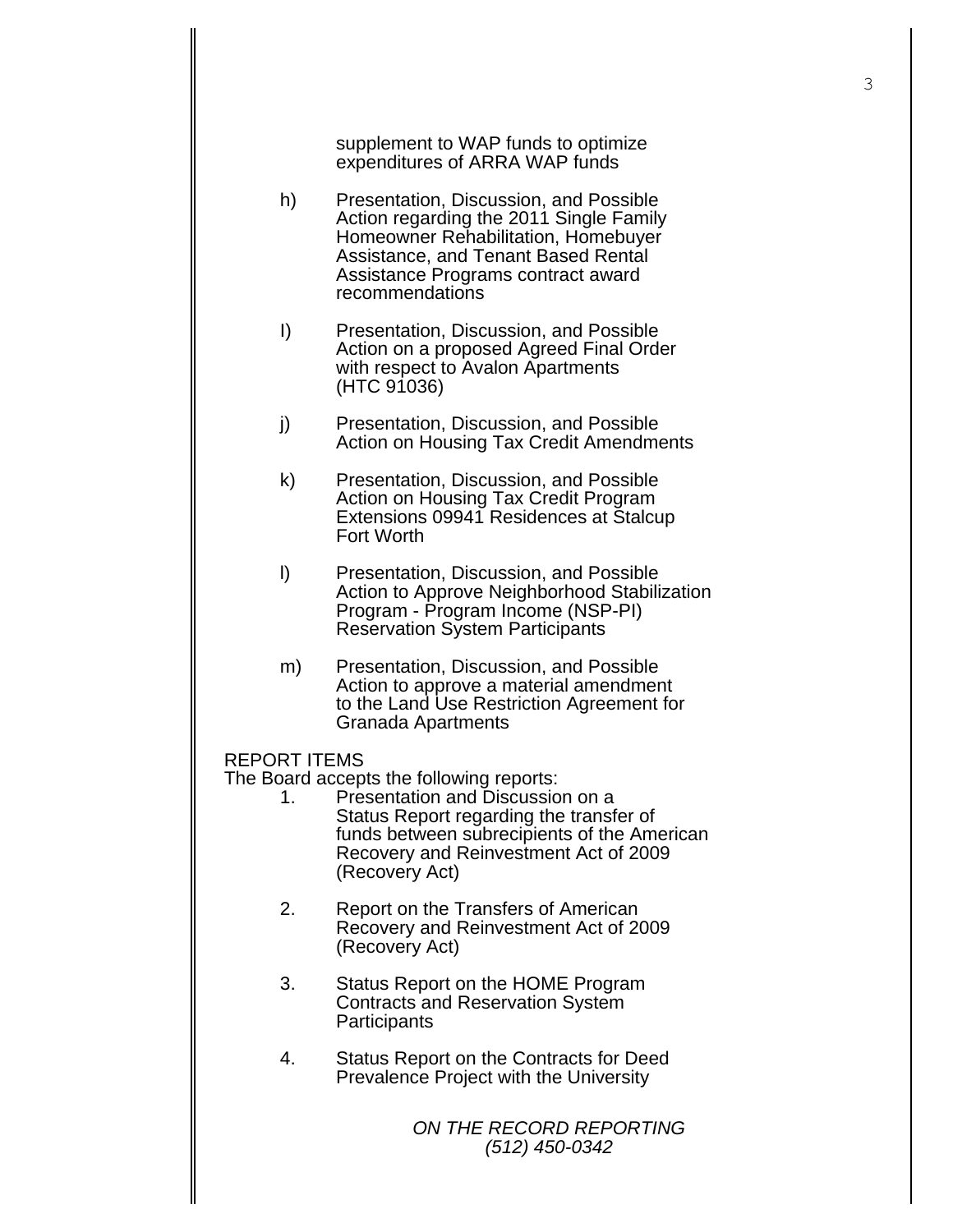|                                 |                                                                                                                                                                                                                                                                                                                                                                              | 4  |
|---------------------------------|------------------------------------------------------------------------------------------------------------------------------------------------------------------------------------------------------------------------------------------------------------------------------------------------------------------------------------------------------------------------------|----|
|                                 | of Texas at Austin                                                                                                                                                                                                                                                                                                                                                           |    |
| 5.                              | Update on the Status of the Preparation<br>of the State of Texas Plan for Fair                                                                                                                                                                                                                                                                                               |    |
| 6.                              | Housing Choice: Analysis of Impediments.<br>Status Report on 2012 Competitive<br><b>Housing Tax Credit Cycle</b>                                                                                                                                                                                                                                                             |    |
|                                 | 7.<br>TDHCA Outreach Activities, April 2012                                                                                                                                                                                                                                                                                                                                  |    |
| <b>ACTION ITEMS</b><br>2.<br>a) | <b>Multifamily Finance Division</b><br>Presentation, Discussion, and Possible<br>Action regarding Revision to the Lien<br><b>Priority of Previously Awarded Multifamily</b>                                                                                                                                                                                                  |    |
|                                 | Development Program HOME awards                                                                                                                                                                                                                                                                                                                                              | 14 |
| b)                              | Presentation, Discussion, and Possible<br>Action regarding Possible Waivers of<br>Ineligibility for Applications in the<br>2012 Competitive Housing Tax Credit Cycle                                                                                                                                                                                                         | 20 |
| $\mathsf{C}$                    | Presentation, Discussion, and Possible<br>Action regarding the Neighborhood<br><b>Stabilization Program Three (NSP3)</b><br>Third Substantial Amendment to the One<br><b>Year Action Plan</b>                                                                                                                                                                                | 61 |
| d)                              | Presentation, Discussion, and Possible<br>Action regarding Approval of Amendments<br>to the NSP1-PI and NSP3 Notices of Funding<br>Availability (NOFAs) and Contracts for<br><b>Multifamily Developments</b>                                                                                                                                                                 | 63 |
|                                 | <b>ITEM 3: HOUSING RESOURCE CENTER:</b><br>Status Report on the Comprehensive Analysis of<br>Rural and Farmworker Housing in Texas                                                                                                                                                                                                                                           | 65 |
|                                 | <b>ITEM 4: BOND FINANCE:</b><br>Presentation, Discussion, and Possible Action<br>on Resolution No. 12-029 authorizing the sale<br>of mortgage certificates and redemption of<br>bonds from Single Family Mortgage Revenue Bonds<br>Series 2002ABCD and Residential Mortgage<br>Revenue Bonds Series 2002A and the sale of<br>mortgage certificates from Residential Mortgage |    |
|                                 | Revenue Bonds Series 2001ABC                                                                                                                                                                                                                                                                                                                                                 | 87 |
| <b>ITEM 5: RULES:</b>           | Presentation, Discussion, and Possible Action to approve the Final<br>Order adopting new 10 TAC §1.25, Right of First Refusal at Fair Market                                                                                                                                                                                                                                 |    |
|                                 | ON THE RECORD REPORTING<br>(512) 450-0342                                                                                                                                                                                                                                                                                                                                    |    |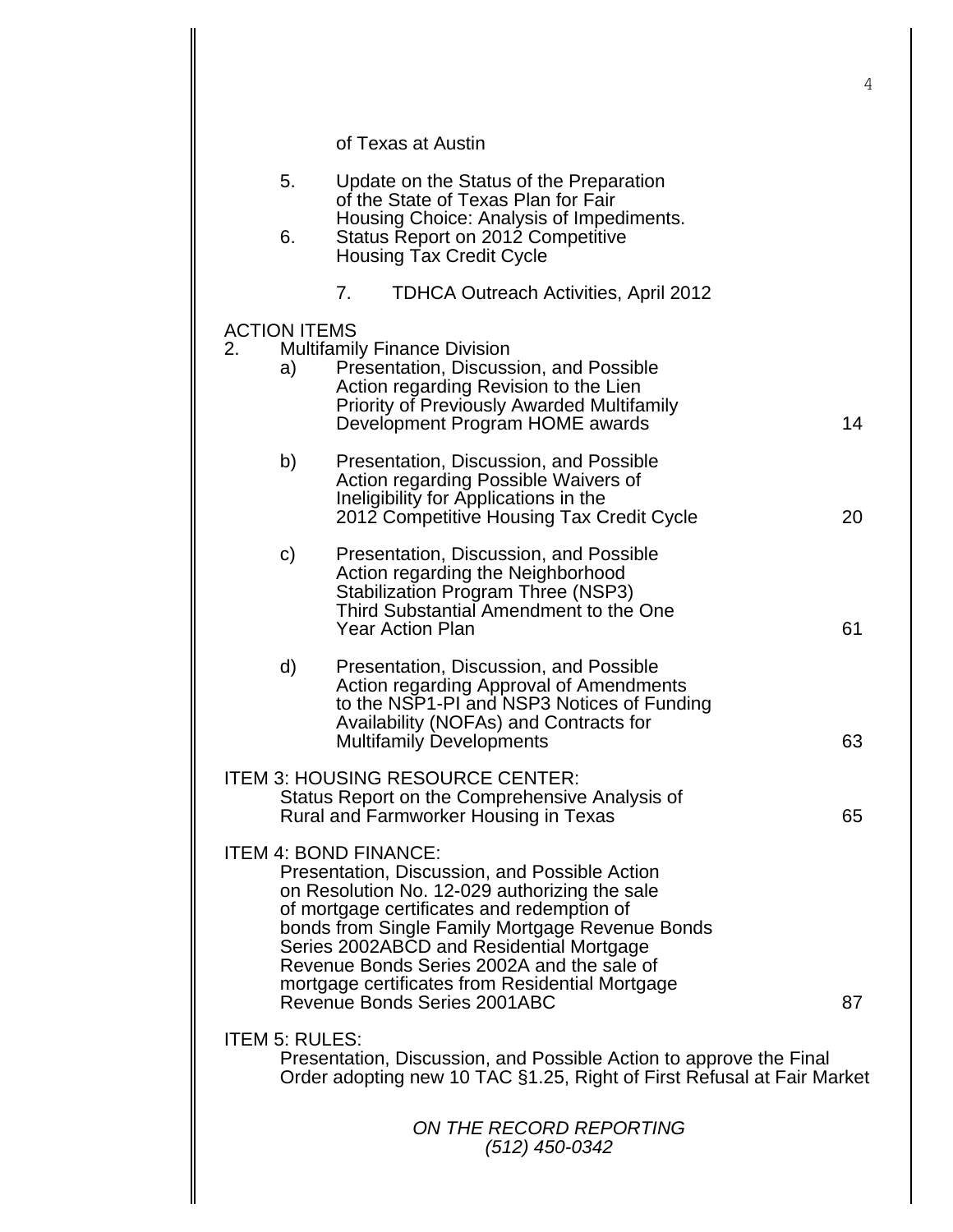| Value and Final Order adopting amendments to 10 TAC §1.9, Qualified<br><b>Contract Policy</b><br>94                                                                                                                                                  |     |
|------------------------------------------------------------------------------------------------------------------------------------------------------------------------------------------------------------------------------------------------------|-----|
| ITEM 6: APPEALS:<br>Timely Filed Appeals under any of the Department's Program or<br><b>Underwriting Rules 95</b>                                                                                                                                    |     |
| <b>ITEM 7: COMMUNITY AFFAIRS:</b><br>Presentation, Discussion, and Possible Action<br>to approve the award of \$950,000 of Community<br>Services Block Grant (CSBG) discretionary funds<br>to Haven for Hope for a pilot program for job<br>creation | 167 |
| PUBLIC COMMENT ON MATTERS OTHER THAN ITEMS FOR WHICH<br>THERE WERE POSTED AGENDA ITEMS.                                                                                                                                                              | 178 |
| <b>EXECUTIVE SESSION</b>                                                                                                                                                                                                                             | 177 |
| <b>OPEN SESSION</b>                                                                                                                                                                                                                                  |     |
| <b>ADJOURN</b>                                                                                                                                                                                                                                       |     |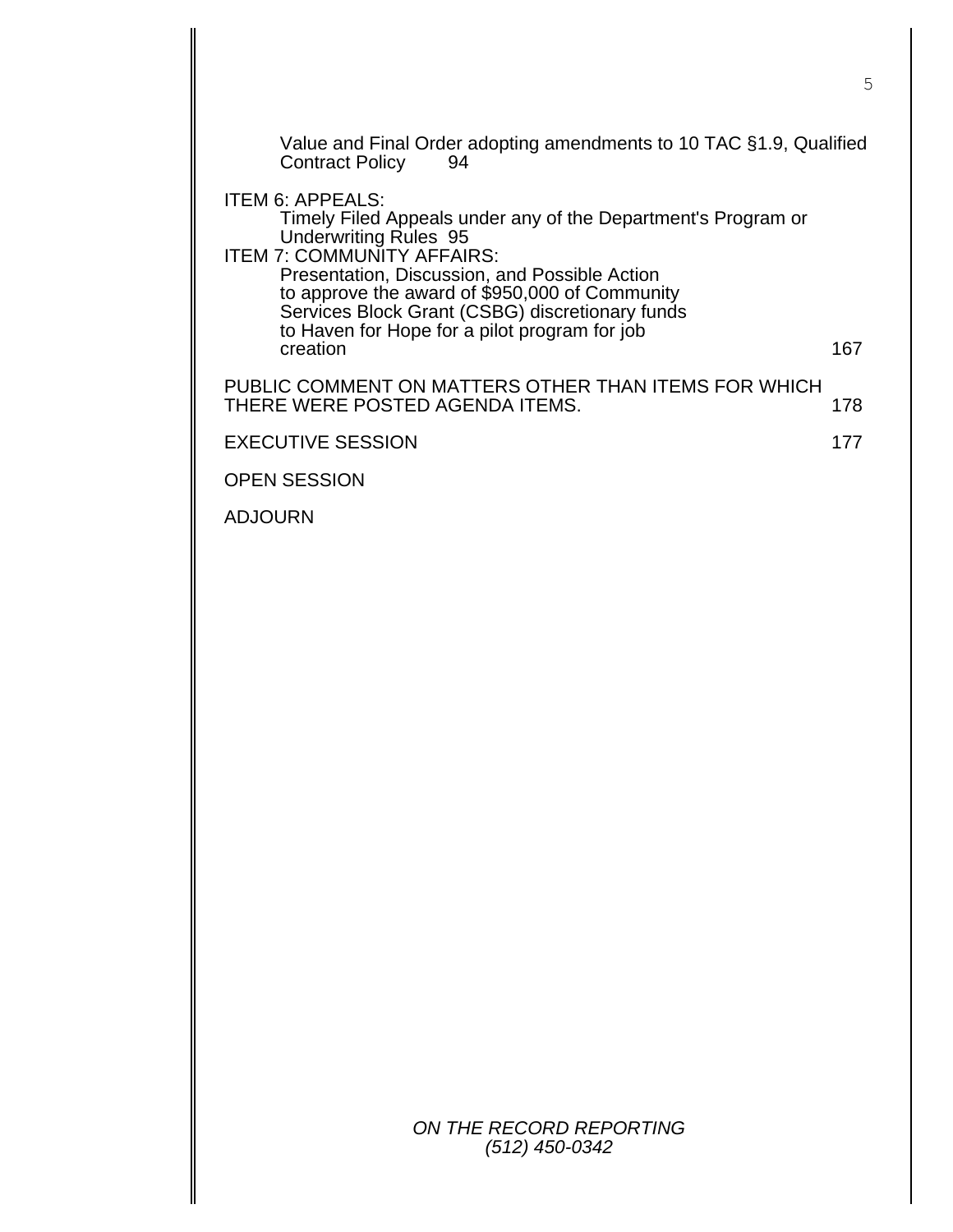# P R O C E E D I N G S

MR. OXER: Good morning, everyone. I'd like to welcome you to the May 10 meeting of the Governing Board of the Texas Department of Health and Community Affairs. We'll do, as we always do, the roll call. Okay. Ms. Bingham?

MS. BINGHAM-ESCARENO: Here.

MR. OXER: Mr. Gann?

MR. GANN: Here.

MR. OXER: Mr. Keig?

MR. KEIG: Here.

MR. OXER: Mr. McWatters?

DR. McWATTERS: Here.

MR. OXER: Dr. Muñoz?

DR. MUÑOZ: Present.

MR. OXER: And I am here as well. We have a quorum.

We're in business today. All right. Please join us in standing for the pledge of allegiance.

(Pledge of allegiance recited.)

MR. OXER: All right. All right. Let's recognize some guests we have. Representative Raney -- there you are. Thank you very much. Let's see.

Todd Jones from Senator Menendez' office. There he is back

there. Vivica Martinez. We have to make sure it's not recited as Rebecca.

Do we have any others, Michael?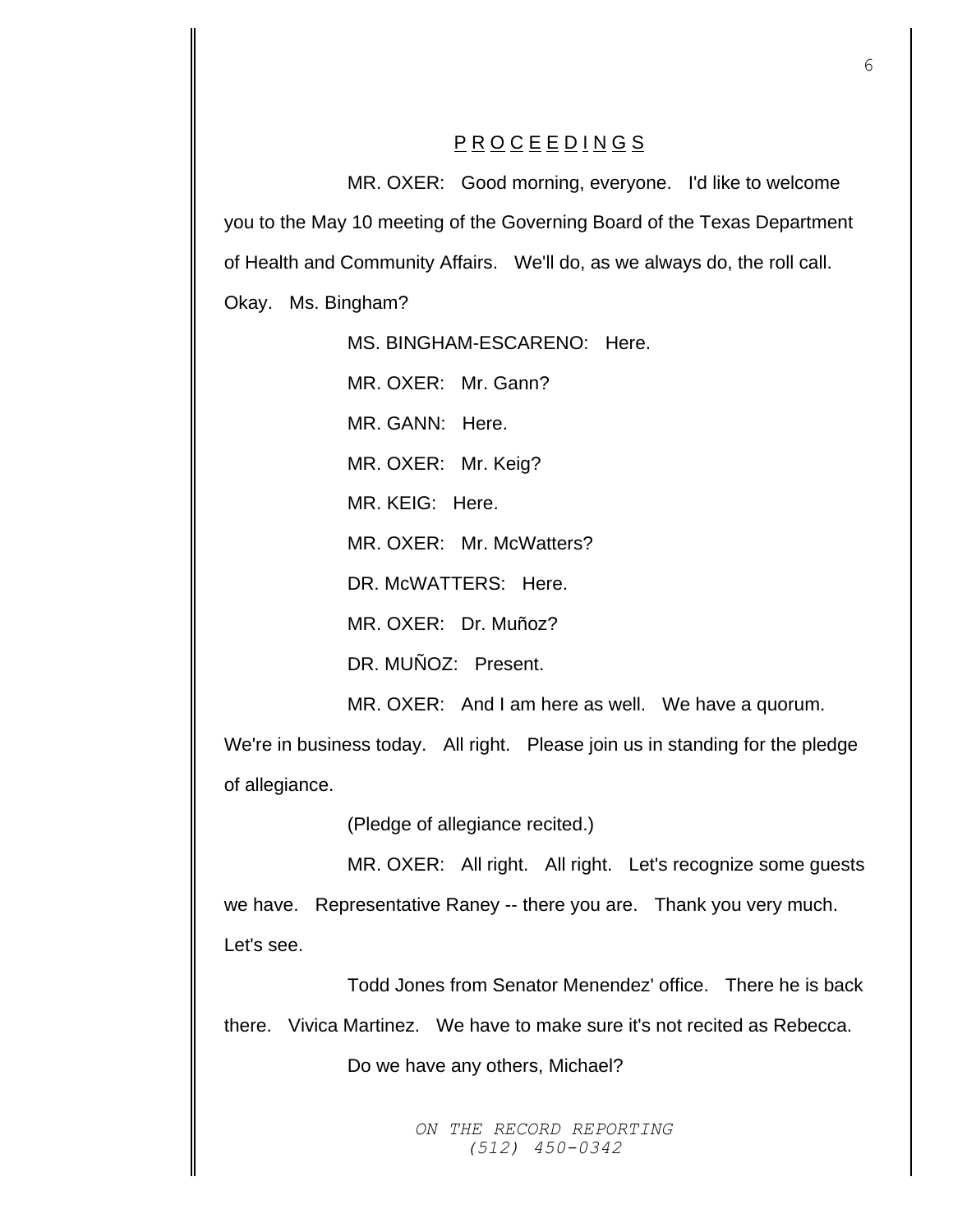MR. LYTTLE: No, sir.

MR. OXER: Okay. Done. All right. Consent agenda -- are there any members of the Board who wish to pull items from the consent agenda?

MS. BINGHAM: I just have a question. Are we going all the way through M? My question is Item I under Legal Division part of the consent agenda.

MALE VOICE: Yes, it is.

MS. BINGHAM: Okay.

MR. OXER: It's part of the consent agenda, yes -- including the report items that follow. Okay. Are there any other questions from the

Board?

(No response.)

MR. OXER: Any more comments?

MS. BINGHAM: Move to approve the consent agenda.

MR. OXER: Okay. Motion by Ms. Bingham to approve

consent agenda.

MR. GANN: Second.

MR. OXER: Seconded by Vice Chairman Gann. Any other

comments?

(No response.)

MR. OXER: All in favor?

(A chorus of ayes.)

MR. OXER: All opposed?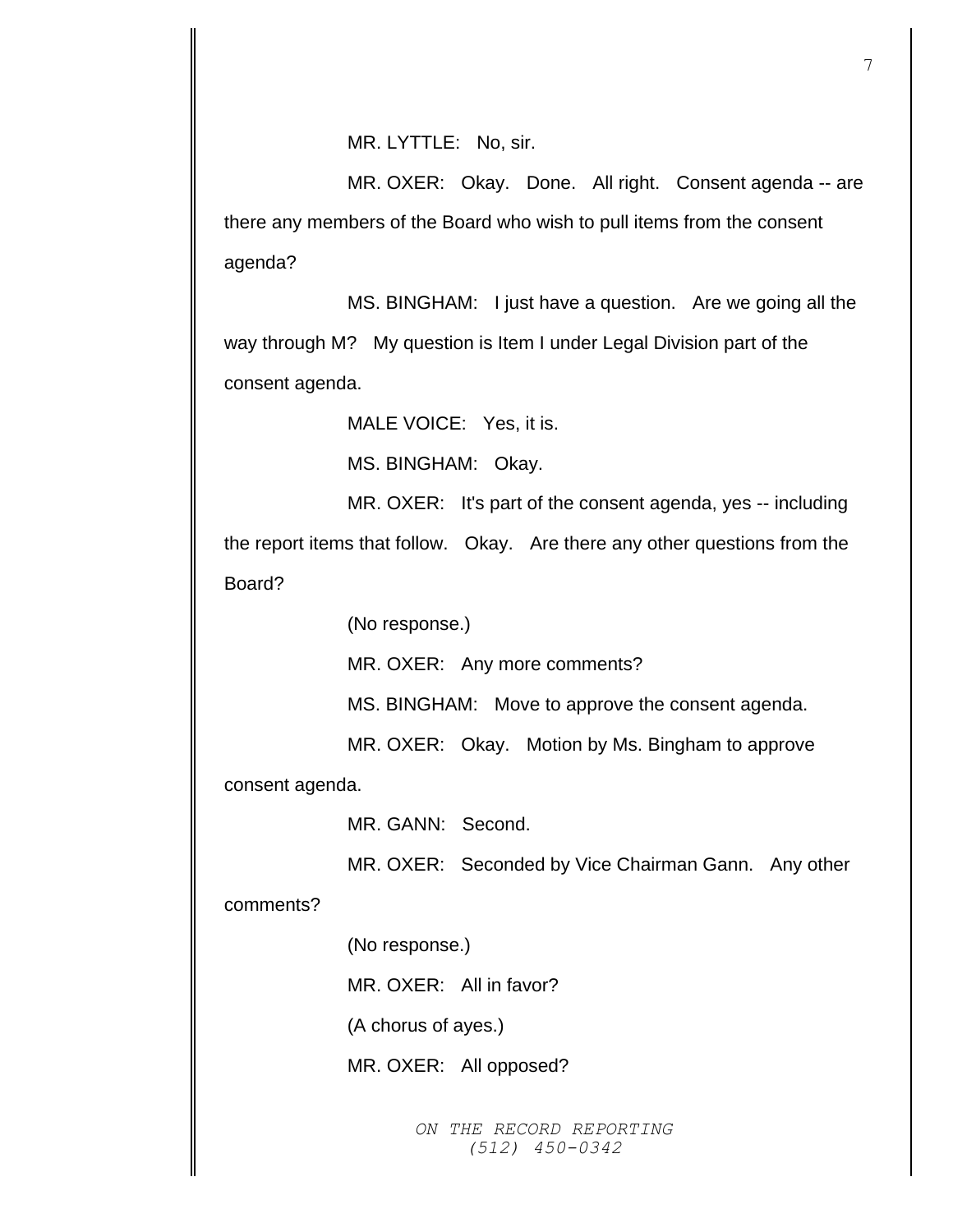(No response.)

MR. OXER: Unanimous. Thank you. Okay. Before we start the action items we've had -- this is our first meeting where we're going to be working with a couple of new items, including our new communication policies, which is intended to make sure that everybody gets heard and to make sure that we're efficient in our use of time and resources. So, Tim, do you want to go over that?

MR. IRVINE: Sure, Mr. Chairman. The new public comment rule is in effect. It is a rule. and what we are doing now is for each called item, as the item is called, anybody who wishes to speak on it should come forward. We've reserved seats in the front row to make it easy.

You do not need to fill out a witness affirmation form. All you need to do is when it's your turn in the line come to the microphone, state your name so that the court reporter can record it, state on whose behalf you're active if you're speaking on behalf of an entity or organization, and make your comments.

There will be no formal limitation on the amount of time, depending on the length of the number of speakers, the complexity of the subject, and the hour of the day. It is within the Chair's discretion to impose limitations. Everyone is, as always, reminded that things that already been said that have presumably been heard and understood so repetition is not beneficial. But we do want everybody to have a chance.

We also want to let you know about a new process that have so that people who are here to express support or opposition for particular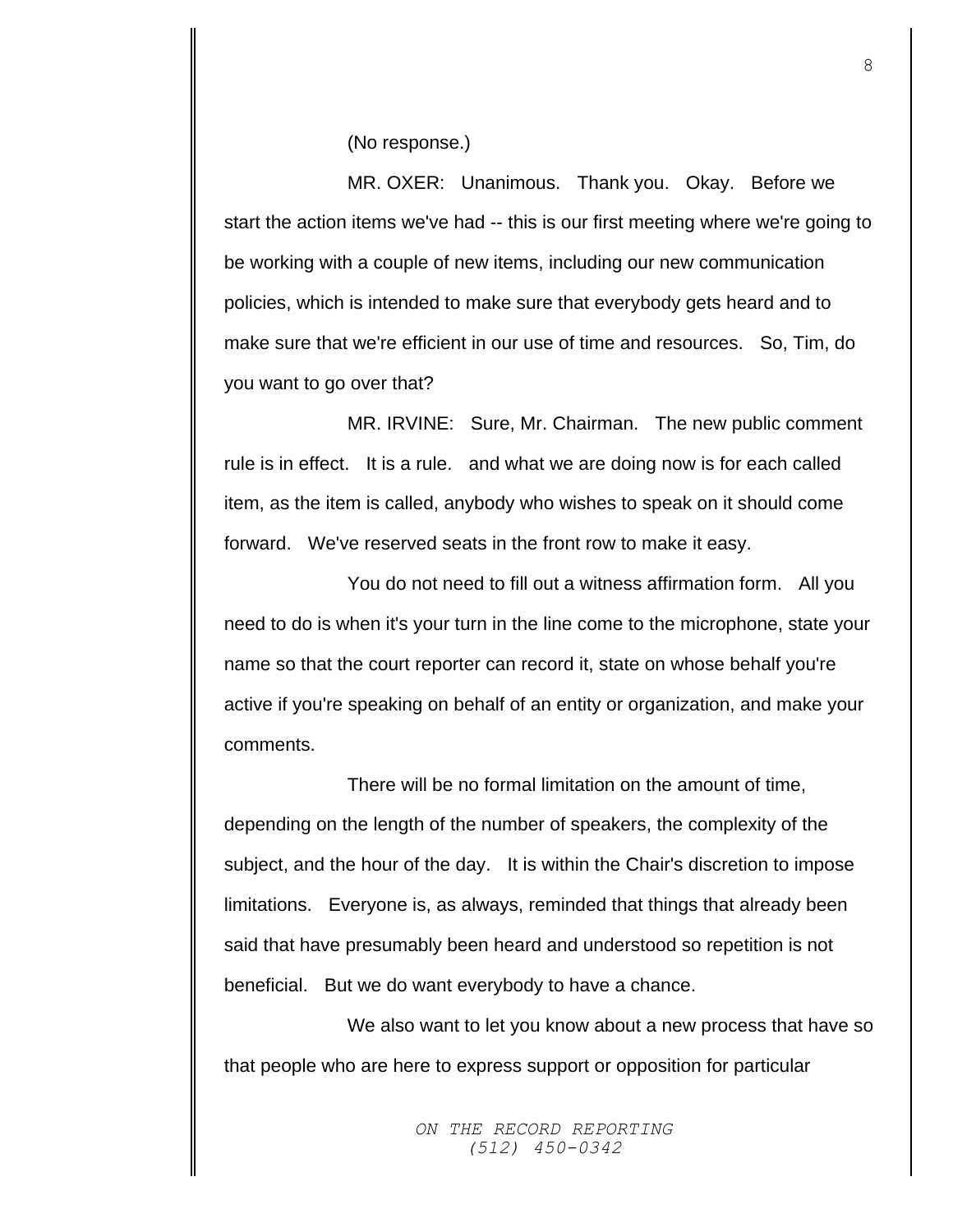activities have a way that their voices can be amplified and read into the record. Simply provide to Michelle -- Michelle, would you please raise your hand -- provide her a form that indicates that you wish to register support or opposition but do not wish to speak. And your name will be read into the record after everybody has spoken on that particular item.

We would also ask that any individuals -- obviously we know who the elected officials and representatives are here. We do have, under the rule, prerogative for the Chair to give those people special priority. We also want to be very mindful and accommodating to other folks especially who have traveled great distances or are under special time constraints. If you'll let Michelle know about it she will provide the information to the Chair so that he can accommodate you.

And then, as always, there is what we call at staff open mike time at the end of the agenda. So after the Board has considered all its business it can hear public comment on pretty much anything, on such things as requests to put items on future agendas or just general information or concerns that you wish to share with the Board. And we hope that by going through the process rather than the process of witness affirmation cards and strict three-minute time limits that we'll have a good, fair, and workable way to make sure that all Texans' voices are heard. So any questions?

MR. OXER: The only addition that I -- or comment I would make to that is recognize that in the open mike period we're taking information. We will not be allowed to make any decisions on that without having approached it for a formal agenda for the next agenda. So in the open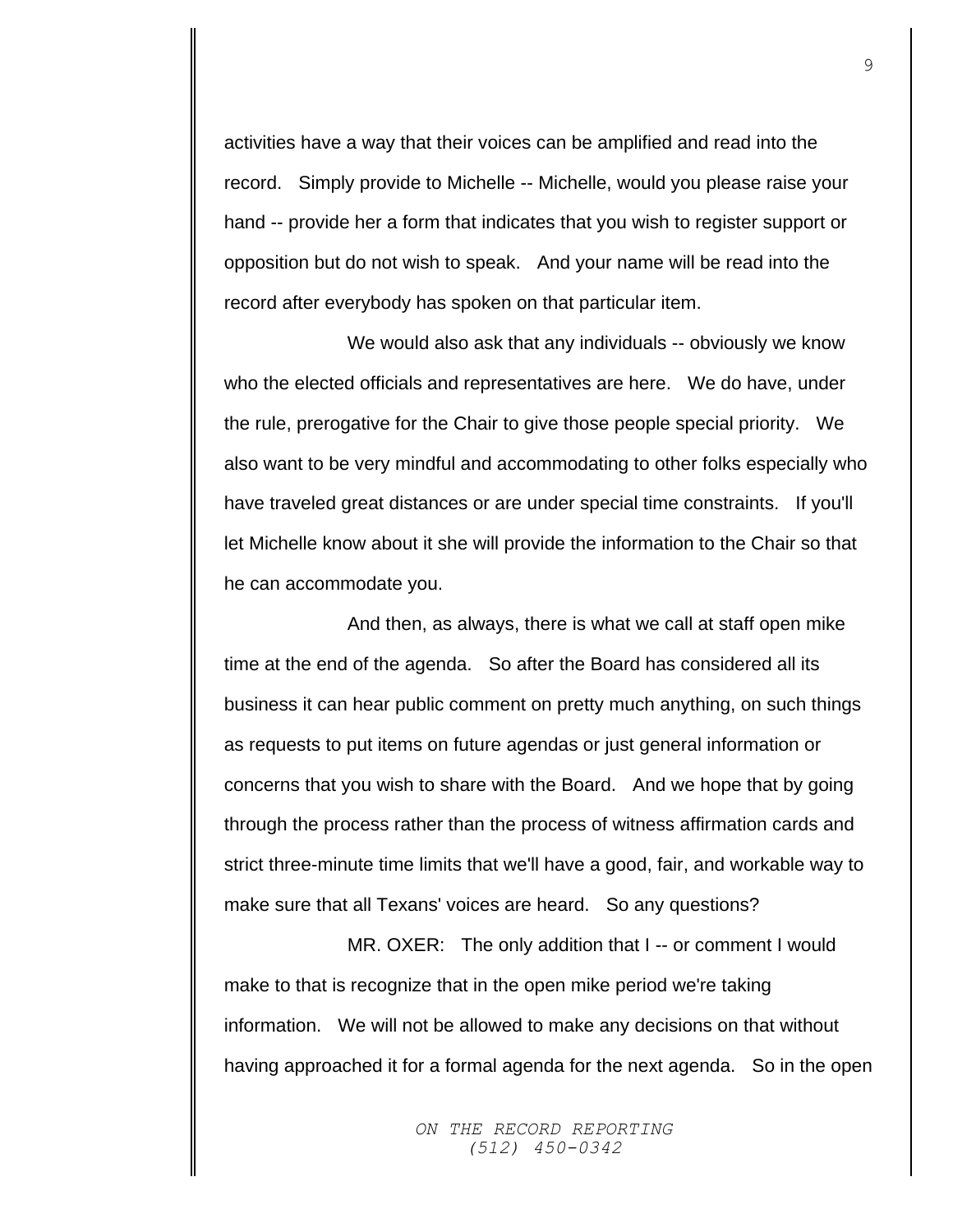mike period you can register comments, but you can't expect us to make a decision on what you say.

MR. IRVINE: We really can't engage in discussion. You're simply presenting information, and the Board is not going to deliberate or discuss it.

MR. OXER: We're listening and you're getting it on the record on the transcript. Okay. Any other comments from the Board?

MR. IRVINE: One other thing I would like to clarify that Cynthia Bast pointed out to us on a seeming inconsistency between the rules and other practice. Historically we have gotten our Board book up and posted on the website six days in advance of the outstanding Board meeting.

And under our rule I believe we require that materials provided be given to us at least five working days in advance of the Board meeting. And there was a concern that there might be a situation where somebody would need to provide rebuttal information, especially on an appeal.

We have -- I assume the Chair agrees -- we'll absolutely work with and accommodate those kinds of situations. We do have flexibility under our statute if materials are provided very late to be able to provide them as written materials. We would take it upon ourselves the responsibility for making copies available so that the general public can see them. Also under the statute we do have the ability to post items on our Board book up to three days before a Board meeting.

So we are very aware of the fact that all of the materials necessary to make fair and balanced decisions need to be not only presented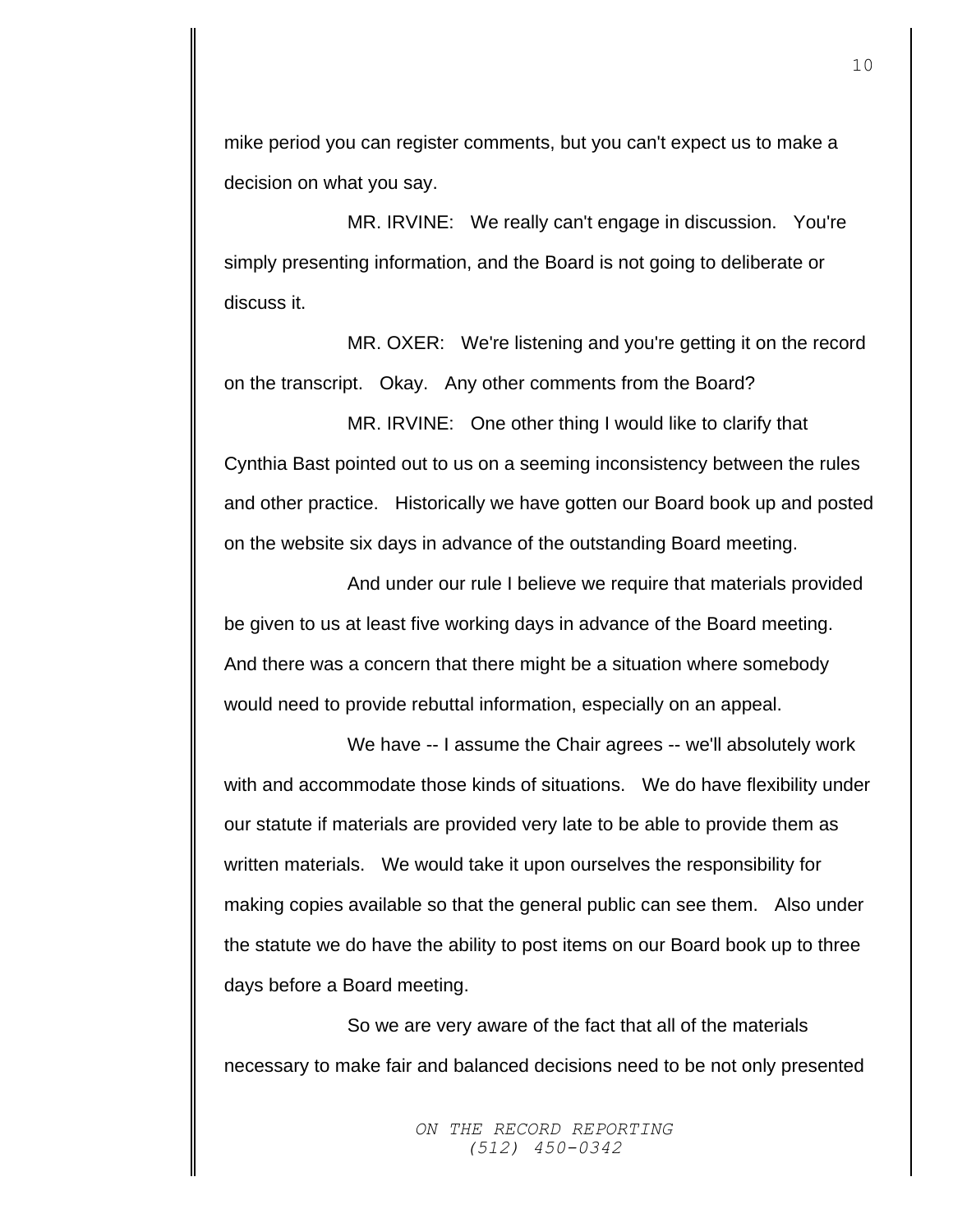to the Board but made available to the public for their scrutiny and input.

MR. OXER: Good. All right. As a courtesy to our elected representatives we'll hear from them first. Representative Raney is here to speak. Don, you get to be next, so come on. And for the record for everybody to know we've got this front row of chairs here. That's the on-deck circle in case there's a bunch of you that wind up wanting to speak on an item. You'll have to line yourself up there in terms of the order that you'd like to speak. So, Representative Raney.

REPRESENTATIVE RANEY: My name is John Raney. I'm a Representative for House District 14 from Bryan/College Station. I'm here on behalf of myself, and I'm speaking in favor of a project application number 12216. It's a project that I think is very worthy. It is a senior project. It's located next to The Med, and I think it's a very worthy project.

I don't want to take a lot of your time. I know you have all the information. I just wanted you to know that I come in support of the project.

MR. OXER: Good. Any questions from the Board? (No response.) We appreciate your coming to speak to us.

REPRESENTATIVE RANEY: Thank you.

MR. OXER: Any other legislators? Did I miss anybody? (No response.) Okay. Don?

MR. JONES: Good morning, Mr. Chairman. Thank you. For the record my name is Don Jones. I'm chief of staff for State Representative Jose Menendez from District 124 in San Antonio.

I believe you have the delegation's letter of support for the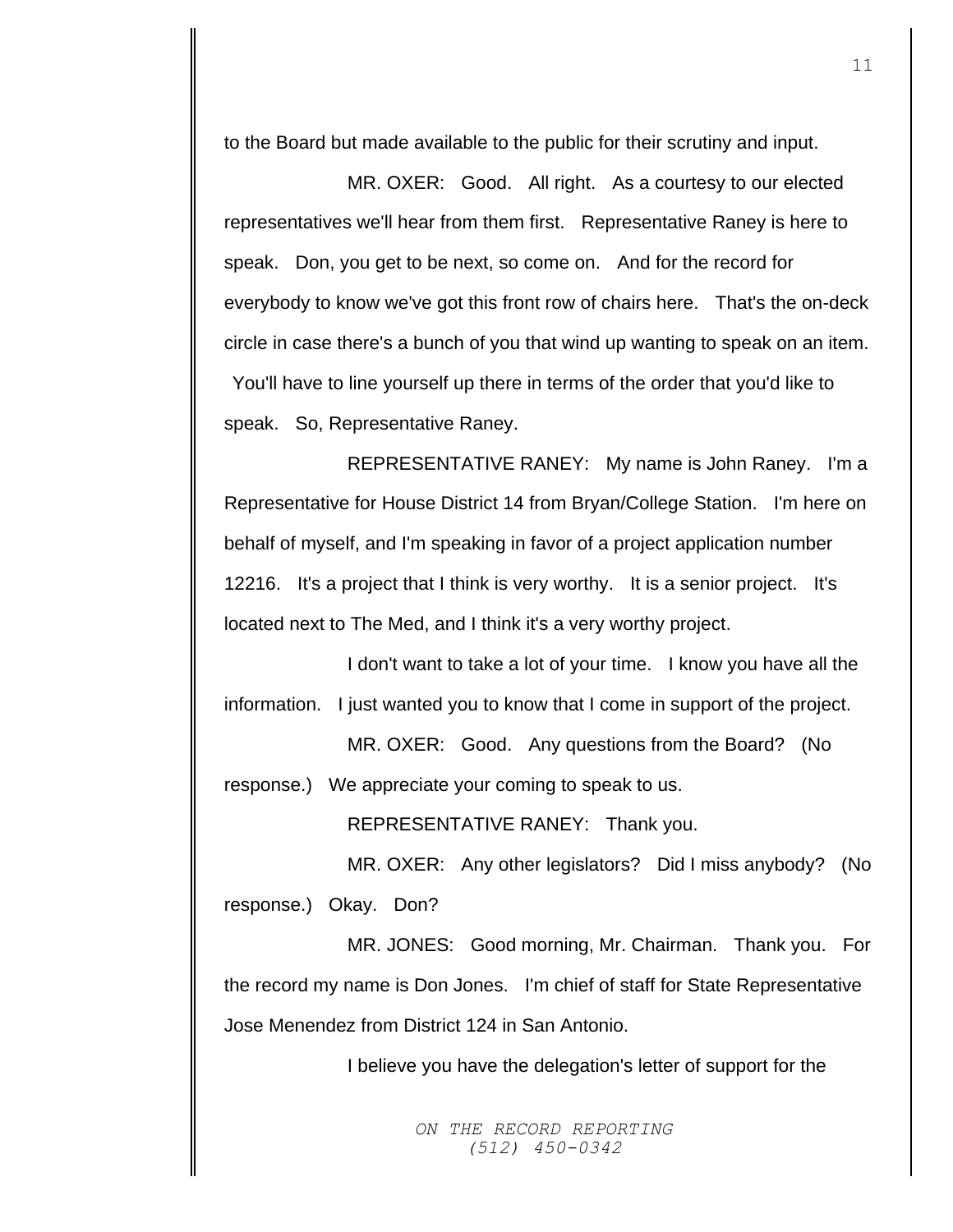community support block grant request from the Haven for Hope for later on in the agenda. I just wanted to let you know that --

MR. OXER: With all 12 signatures on it by the way.

MR. JONES: Yes, sir. We weren't able to get one -- he was out of town. But as the letter demonstrates there's tremendous support for Haven and for what it's doing in the community. And we just appreciate your consideration and hopefully support of the request for this special project that they've developed. It's just having a real significant impact on what else they're doing. If you don't need it read on the record then there's no point in taking up any additional time.

I'd also like to thank Tim and the staff for their efforts. They met earlier this week to -- from all the participating -- almost all the metropolitan areas who participated in the HHSC program and had a very, very good exchange of interchange of ideas on this results-oriented rules portion that the staff's working on. So I thank you for that. Subject to your questions?

MR. OXER: Any questions from the Board? (No response.) With respect to Haven for Hope I hope you'll pass on our best regards to Bill Greehey.

MR. JONES: Thank you.

MR. OXER: It's a memorable operation that's having extraordinarily positive results. We'd like to see more like that.

> With that we'll start. Sounds like, Cameron, you're in the box. MR. DORSEY: That was fast. Usually I'm at the end.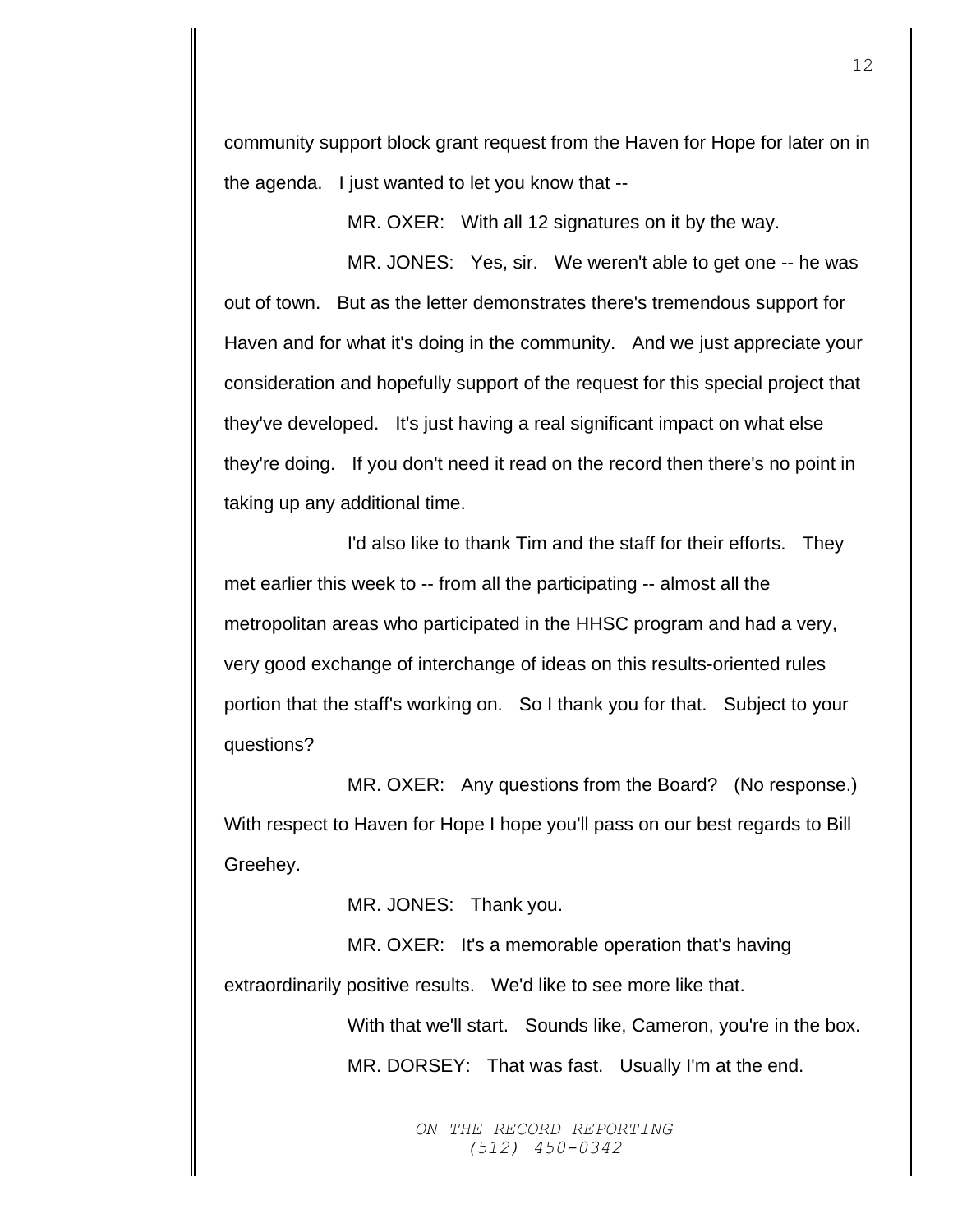Cameron --

MR. OXER: We need more time for the blood to dry.

MR. DORSEY: -- Director of Multifamily Finance. This -- the first item that I'm going to speak on is with regard to the lien priority of two previously awarded HOME deals.

Village of Kaufman and Fox Run were both -- are both local issued 4 percent bond transactions. Both of them have 4 percent credits that we issued determination notices for. And we did this at two meetings, the most recent being the last meeting.

After gaining the Board's approval the applicant, with TDHCA's involvement, came to the conclusion that HUD simply wasn't going to allow the lien priority on which the HOME awards were conditioned.

Under our rules we are required to be in a lien position ahead of any cash flow loans. And both of these transactions are going through the HUD mark-to-market program.

And HUD rules explicitly state that when going through that program when the debt is bifurcated into a smaller must-pay component and then a secondary cash flow component it uses the word "second." So it doesn't say subordinate or something like that. It's very explicit in its language. And, as such, HUD is going to require a second lien position for that mark-to-market cash flow debt.

In order to be accommodating for these types of situations under the rules the Board can find that there is -- that the interest in doing the transaction outweighs the additional risk presented by that alternative lien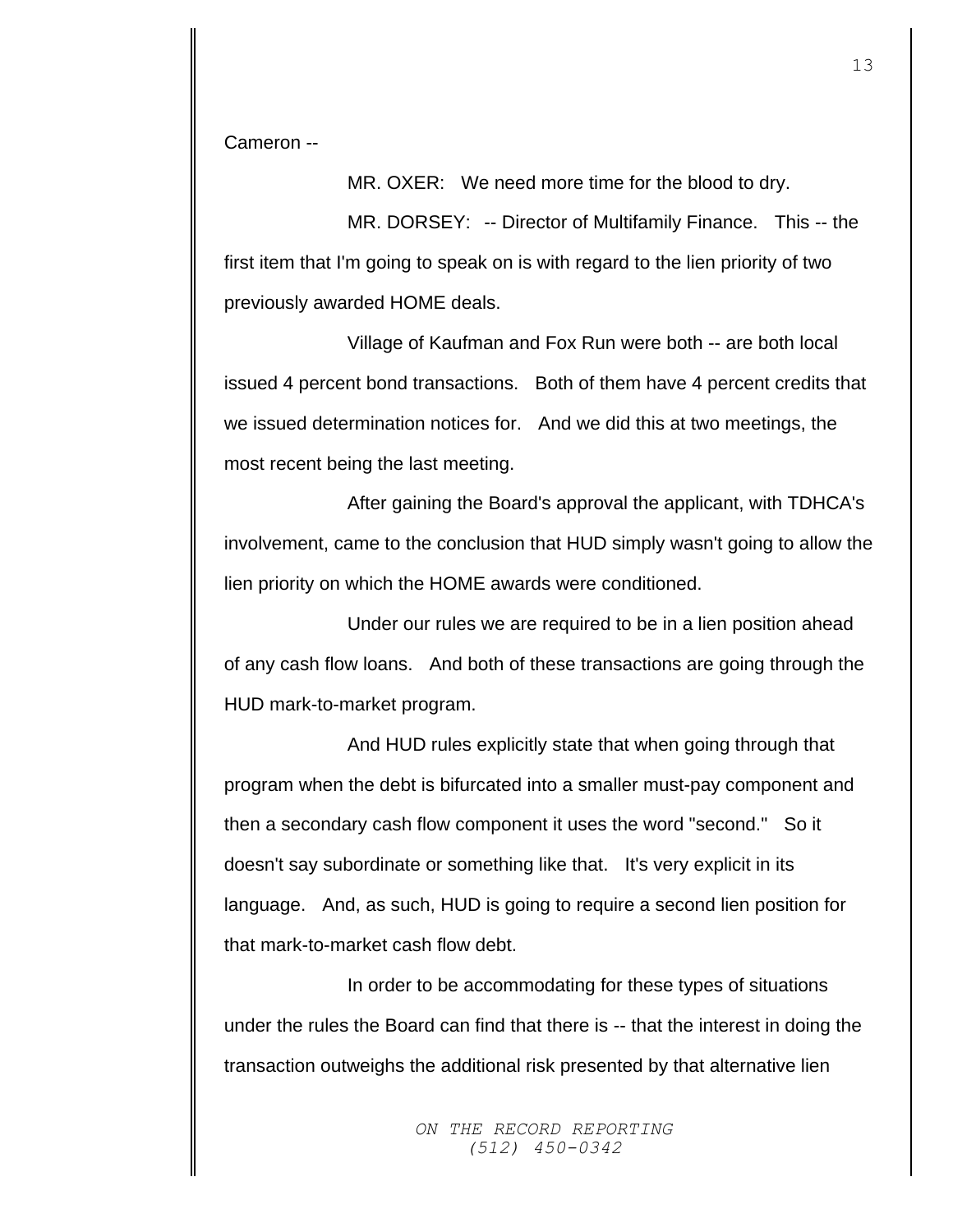position.

What we're asking for is not so much a recognition that we're taking on more risk and that that's worth it, rather we would like to ask the Board's approval to give Tim and myself the ability to negotiate some alternative security that may include things like subordination of the HUD debt to our LURA so that any foreclosure that -- is unlikely to happen in the first place, but if it were to occur our LURA would remain in place.

Another alternative could be pursuing personal guarantees from the relatively well-capitalized development sponsor or some other combination thereof. And so we would like the Board approval to move forward with these HOME awards and negotiate some alternative.

MS. BINGHAM: I have a question.

MR. DORSEY: Sure.

MS. BINGHAM: I appreciate that you're asking for Board approval to do that. Have you already done research on those two options in terms of just viability? I mean, obviously one of them sounds like you had -- need the support of the developer, and you probably haven't done that. But in terms of the viability of just those two options are they viable?

MR. DORSEY: I think both are potentially viable. HUD -- when we had conversations about HUD's explicit requirement they expressed that they could most likely subordinate their payment to our payment. And so there are some alternatives. It's merely that the HUD rules prevent them from having a deed to trust that is in line behind our deed of trust. And so I think there's definitely some room there. We just need to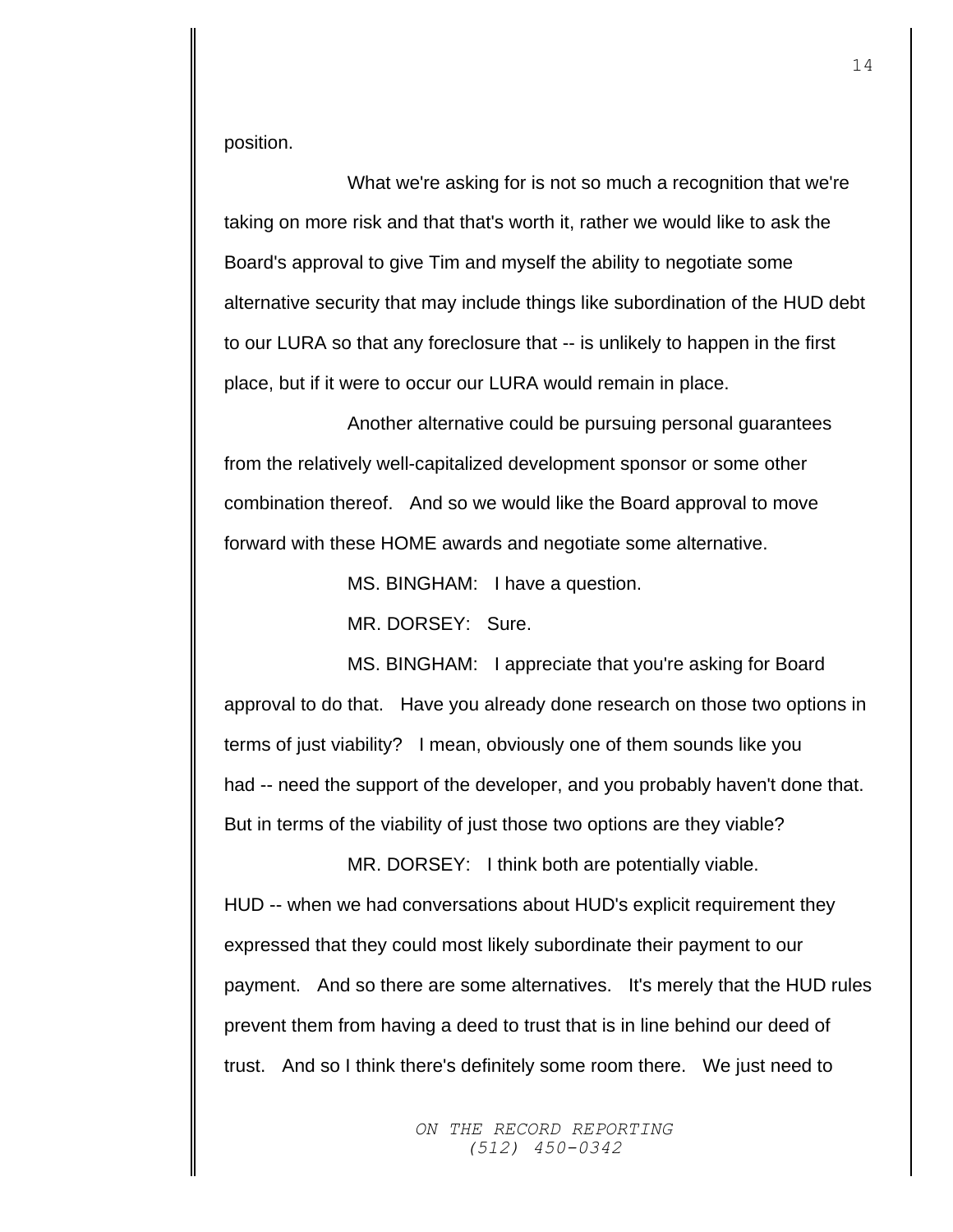work out all the details as we approach closing.

MR. OXER: Our fundamental position is that --

MR. DORSEY: I think our fundamental position is a willingness to respect their requirement for second lien priority but to work out some sort of an agreement, whether it's an inter-creditors agreement or a subordination agreement or something else that recognizes the ultimate supremacy of the LURA as a continuing requirement on the property and our position with respect to scheduled cash flows.

MR. OXER: So State of Texas is first place and HUD second. MR. DORSEY: In some respects but not --MALE VOICE: On those issues. MR. DORSEY: Well, and -- MR. OXER: On those issues. MR. DORSEY: And I also say this is a bond deal and I

guarantee you the bonds are in first.

MR. OXER: Right. DR. MUÑOZ: All right, Cameron.

MR. DORSEY: Yes.

DR. MUÑOZ: I don't recall this sort of request coming before

us in the past -- having to sort of discover alternatives to secure our traditional position.

MR. DORSEY: Since -- this rule was crafted in 2010 and we explicitly built in some Board authority to do this. Prior to that we had done this type of thing before. It was just the requirement for the debt to be must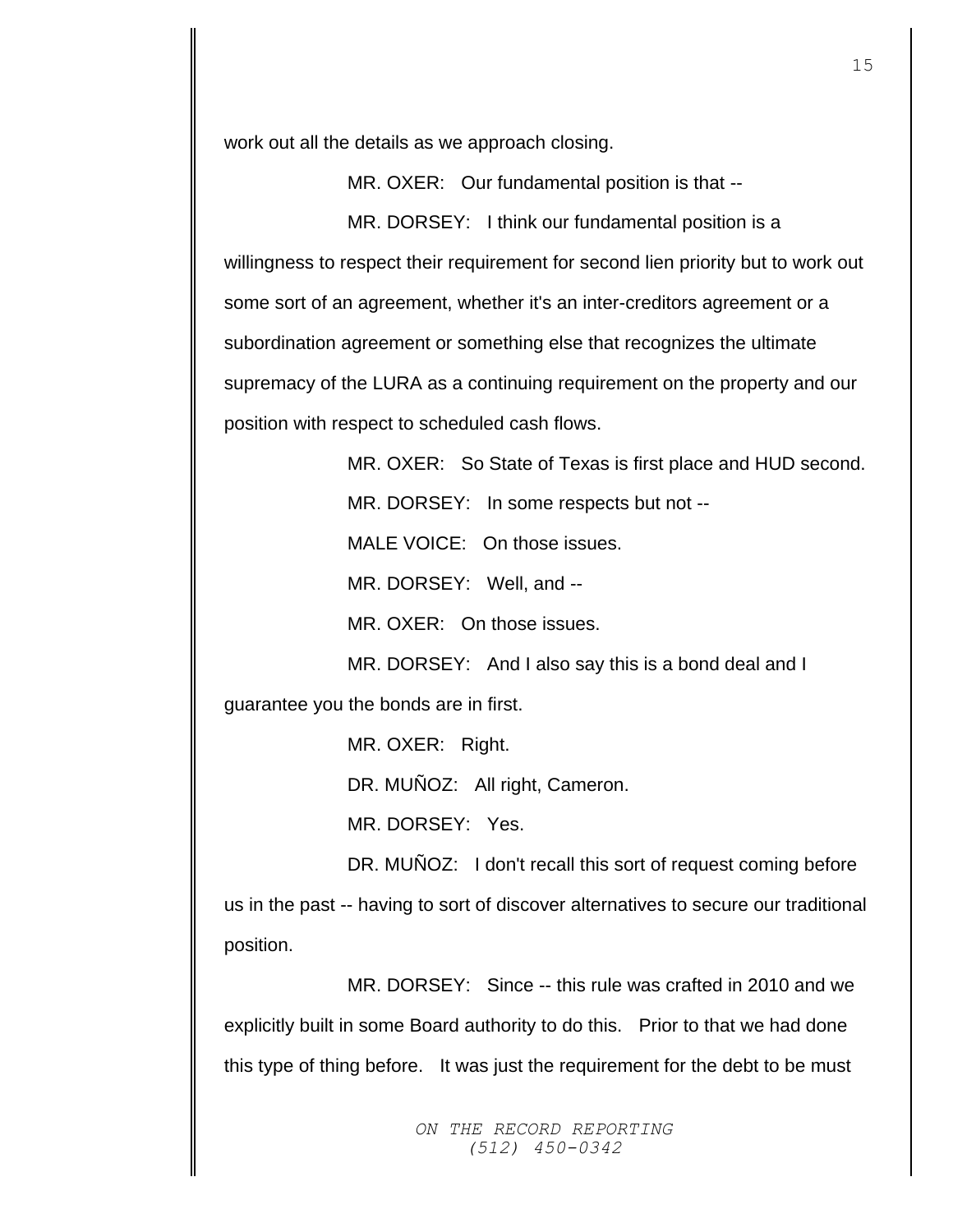pay and have that kind of second lien position was more of a policy than a rule previously. And we did it under that prior kind of policy. We haven't done it since the rule has been in place.

But these are unique circumstances that I think, you know, warrant our due consideration. We wouldn't be recommending this type of thing if it were a situation where, you know, there was a million-dollar first lien where we were a \$2 million second on a, you know, otherwise pretty conventional tax credit transaction. So this is kind of a unique situation.

MR. OXER: So what -- in how many instances do you expect that this would occur?

MR. DORSEY: It's probably --

MR. OXER: Percentage --

MR. DORSEY: Well, it's probably relatively few and far

between. Like I said, you know, we haven't done it since the rule has been in place to my knowledge. And --

MR. OXER: And the rule was in place when?

MR. DORSEY: 2010.

MR. OXER: Okay.

MR. DORSEY: So --

MR. OXER: So this is a special little tool for us to pull out when we need it every once in a while.

MR. DORSEY: That's exactly right -- just a -- we wanted to acknowledge in the rule that there -- these things are moving targets,

particularly when you're talking about the debt side of these transactions, and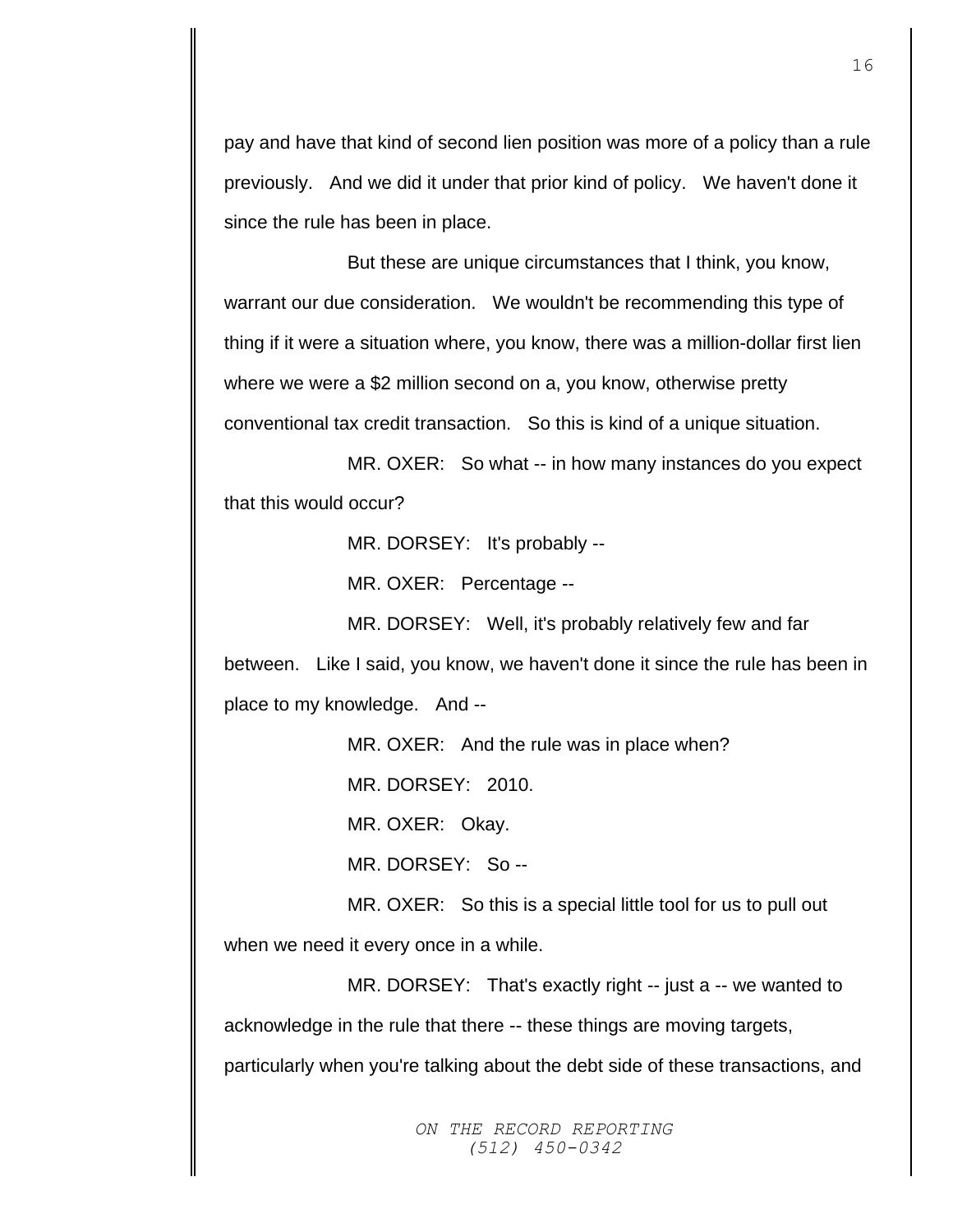some flexibility is kind of built in for the Board's consideration.

MR. OXER: Moving target. What -- another one? Okay. MR. IRVINE: Well, I think it does present a policy issue that hopefully as we move under Dr. Muñoz's committee to develop broader loan policies we will specifically consider the appropriate policy direction and the now flexibility in working with layered support on these transactions.

MR. DORSEY: Right. And the other key thing here is the developer is really working with us on this. They aren't saying, No, we will accept nothing except a cash flow loan or anything like that. They are really -- we're really all working together to try --

MR. OXER: Everyone's at the table.

MR. DORSEY: Yes, everyone's at the table.

MR. OXER: Good. Are you comfortable with that, Dr.

Muñoz?

DR. MUÑOZ: Exceedingly.

MR. OXER: Succinctness is a virtue in this case. All right. We'll entertain a motion.

MS. BINGHAM: I'll move staff's recommendation.

MR. OXER: Motion by Ms. Bingham for staff recommendation.

DR. MUÑOZ: Second.

MR. OXER: Second by Dr. Muñoz. Any other questions from

the Board? Are there any comments -- other comments? (No response.)

Okay. All in favor?

(A chorus of ayes.)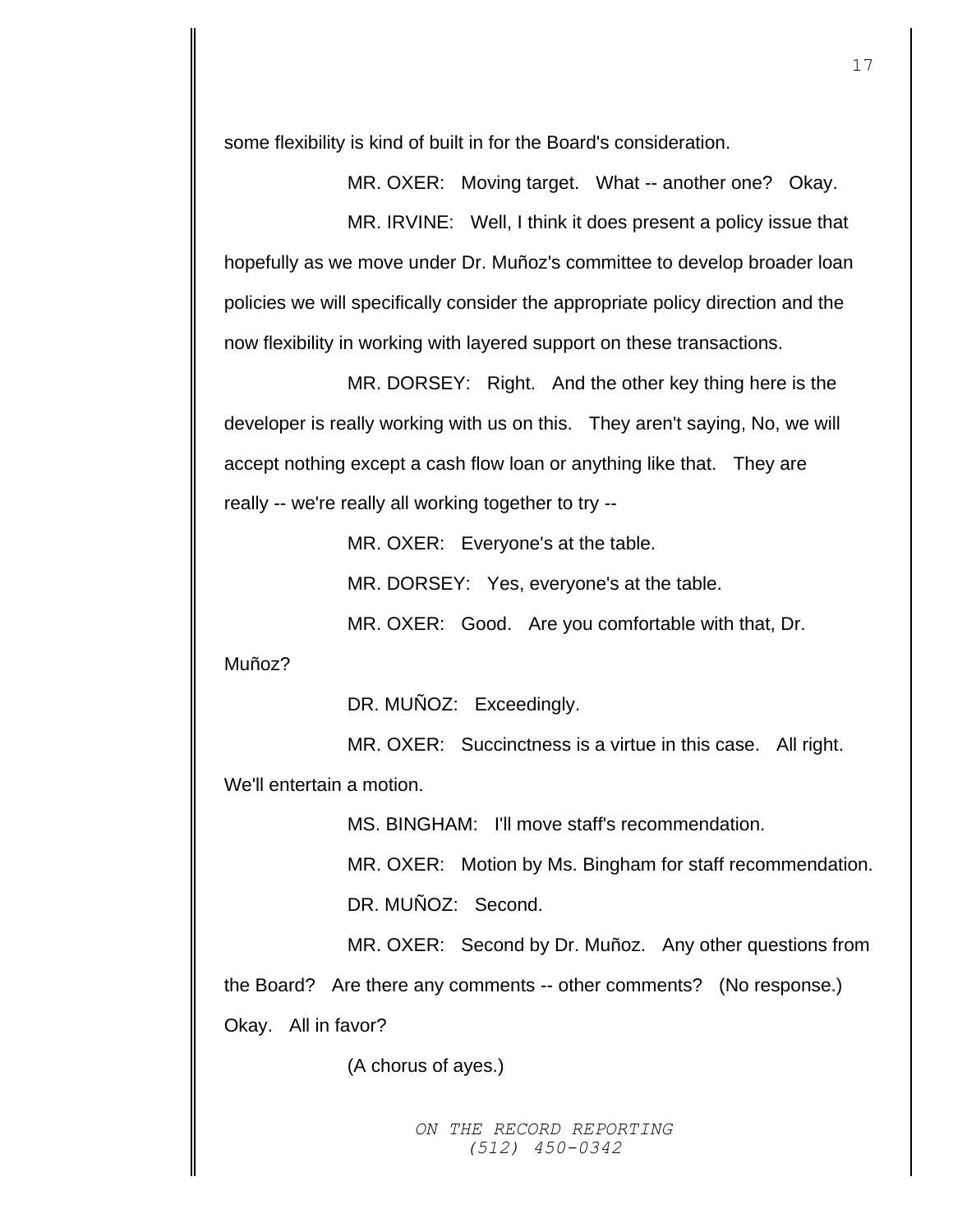MR. OXER: Opposed?

(No response.)

MR. OXER: There are none -- unanimous. Thank you, sir.

MR. DORSEY: All right. The next item is an item that you all may be familiar with. It's a waiver of ineligibility for the -- for a 2012 competitive housing tax credit application, Barron's Branch, located in Waco.

This is an application that was submitted, you know, by the March 1 deadline -- is going through the competitive cycle. I'll keep it relatively brief.

Their unit mix does not meet the central business district unit mix requirements within the QAP which has a cap of 20 percent on the three-bedroom units. They exceed that cap. The cap -- their units are 26 to 27 percent I believe. And so they are seeking a waiver of that requirement.

Some of the previously posited arguments on the applicant's behalf were that there were some potential fair housing issues associated with this, as well as the fact that the City of Waco is firmly in support of and behind this transaction. I'll go ahead and defer, unless you all have questions, and let the next presentation's go ahead and then can answer questions.

> MR. OXER: Are there any questions from the Board? (No response.)

MR. OXER: Our protocol is to have a motion on the floor so that it can be discussed.

MR. IRVINE: Before we comment there should be a motion and second on the floor.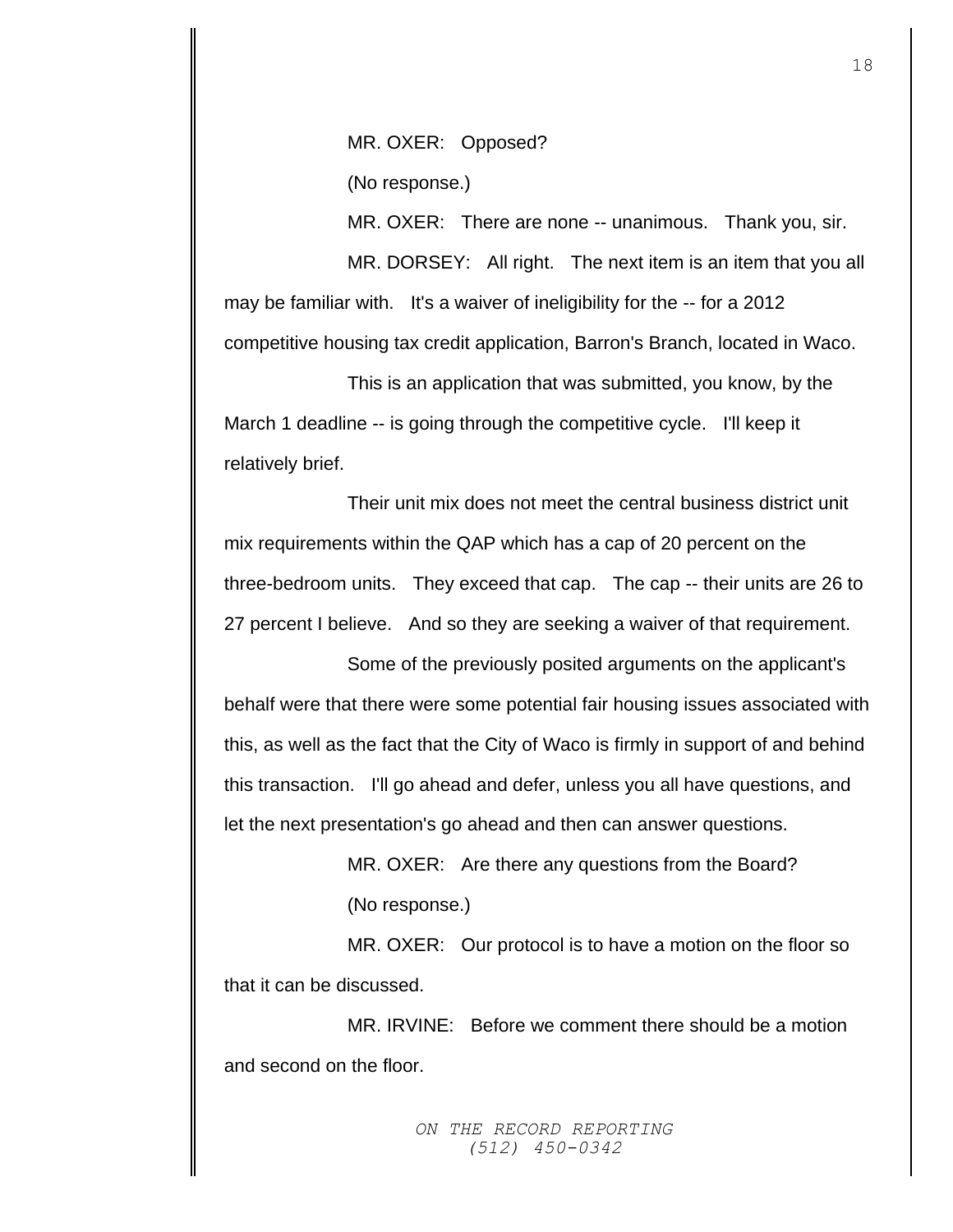MR. KEIG: Move to deny the appeal.

MR. OXER: Motion by Mr. Keig to deny the appeal.

MS. BINGHAM: Second.

MR. OXER: Second by Ms. Bingham. All right. Those of you who have chosen -- or would like to speak I assume are in the front row up here. Good morning to each of you. Which way are we going to start? Okay.

For the record the way we're supposed to -- we're happy to have you.

(Pause.)

MR. OXER: That's okay. Probably get a protocol put together here so everybody gets a sense of this. So when you come if you guys will decide who's going to speak -- we'll go right to left across here. So you can self-organize. Okay?

(Simultaneous discussions.)

MR. OXER: All right. If you would, please.

MR. HERBERT: My name is Tony Herbert. I am a City Council representative from Waco, Texas. Do you need my address or just my -- just as a lightning refresher here, Parkside Village was originally built in the early '70s. And by the '80s when I moved to Waco it had already become problematic.

It was sold and renovated in the '90s as a 4 percent tax credit property. And because of some ownership problems the improvements that took place at that point in time didn't last long. And so the downward spiral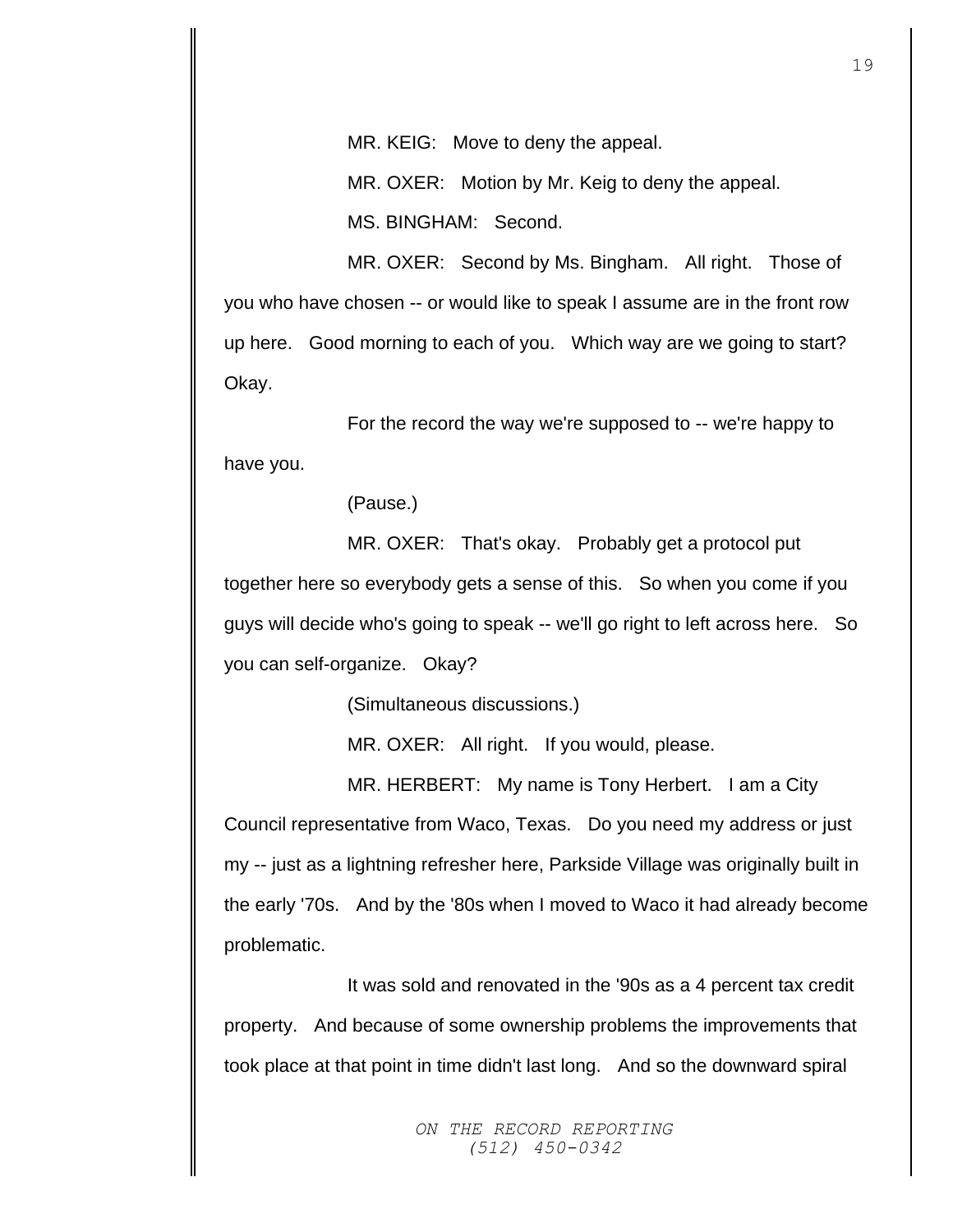continued -- became even more problematic on a number of levels in the last ten years.

And at the same time it was under the oversight of TDHCA and HUD and the City of Waco really didn't have a way to get rid of the thing. I mean, that was kind of the top priority that we had for years, but because of all the tax credit restrictions and what have you, there was never any way to get rid of it.

When it went into foreclosure with HUD last year -- loan that it has with HUD -- an unexpected opportunity arose for us and fortunate to do something different here.

Fortunately we had gone through some extensive planning processes in possibly the most studied area of the city right now, the area right around this development. We had a downtown study of downtown and its surrounding neighborhoods, and then we had a study specifically of that area planned -- specifically that area -- a lot of community input.

And when this opportunity arose we had another extensive community input period and people were happy, believe me, to participate in that. This was such a problem for the neighborhood that rather than being a draw for the neighborhood it would have made the neighborhood over the years a neighborhood of last resort for us for so many reasons.

We used all the community input that we had to inform our decision as the City Council to invest a significant amount of time and staff resources and effort and lots of taxpayer money into this project.

And we actually -- we went through a process with HUD twice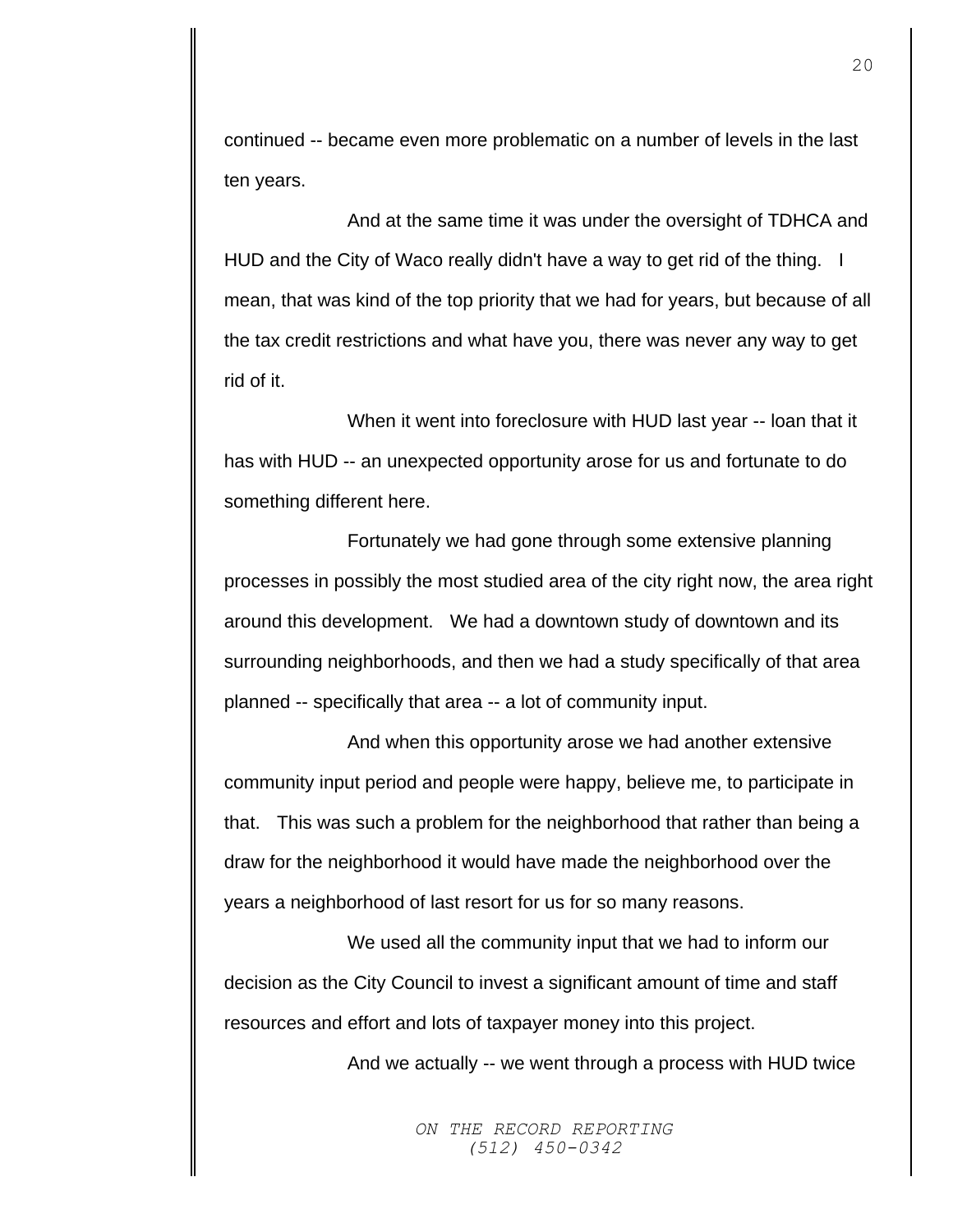because they allowed us to suggest some development criteria before they went out and tried to sell this property -- or sell their loan. We got no responses because we said we didn't want a rehab -- we wanted redevelopment -- zero responses.

So they started over. And at that point we just threw the City's resources into this project. We actually worked a deal where we bought the property. We agreed to put in a million dollars to clear the property and to do the asbestos abatement and to do demolition and clearance -- which we've done.

There's been another \$350,000 loan to the development from our local housing finance corporation now. So we've gone further with this housing project than with any other housing project that I'm -- in my memory -- and I've been there for almost 30 years -- because it's the most important project that we've had in that period of time because it was such a problem.

Our process began in 2010 -- the process that we had that we went into with HUD. And it was finalized within the community and with D-Squared before this rule change went into affect. And since this was our second go round with HUD I -- I mean, I don't even -- I don't know what would happen if we go back to them now and say, no, we need to start over and do this a different way.

But our part was done. We had chosen a plan, we had chosen a development, we had so much neighborhood input, we chose a developer -- we got a lot of response to our RFP the second time around,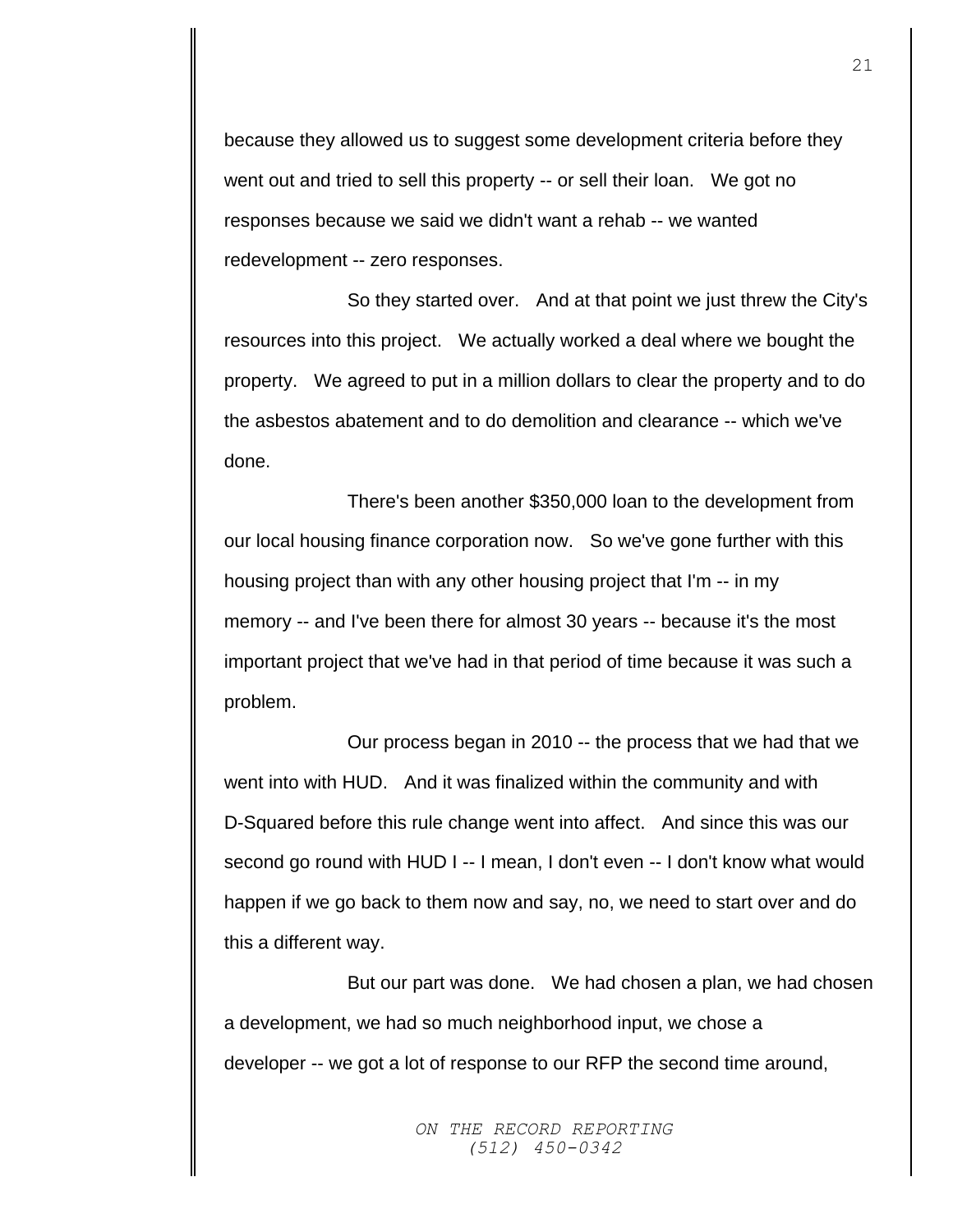because the City, you know, put over a million dollars into it. But we don't know what will happen if we try to start this over again.

I don't know exactly what the rule change was there to accomplish, but it seems like it was for large cities with high rise downtown development, which kind of cuts out the mid-size cities like Waco because our needs are for family development near the downtown and in the downtown because of the transportation and cultural and recreational amenities and the new jobs that are becoming available because our downtowns are finally reemerging. And so these -- this is our neighborhood of opportunity around there. So we need family housing there.

The new rule also doesn't fit the demographics of this particular area. My council district -- of course, we just went through redistricting and so we know a little more about our demographics than we would have any other time. But my council district ten years ago on 2000 was roughly one-third, one-third, one-third African-American, Hispanic, Anglo. And now it is 22 percent Anglo and over 50 percent Hispanic.

We have so many young families with children in the area now that weren't in the area in 2000 that we actually built two new elementary schools in that area. We're closing elementary schools in some of the other neighborhoods in the city, but this neighborhood is burgeoning with young families.

We had 120 three- and four-bedroom units in Parkside Villages. And we're not asking to replace all of those three- and four-bedroom units. But we would like a little more even mix than the 20 percent rule would allow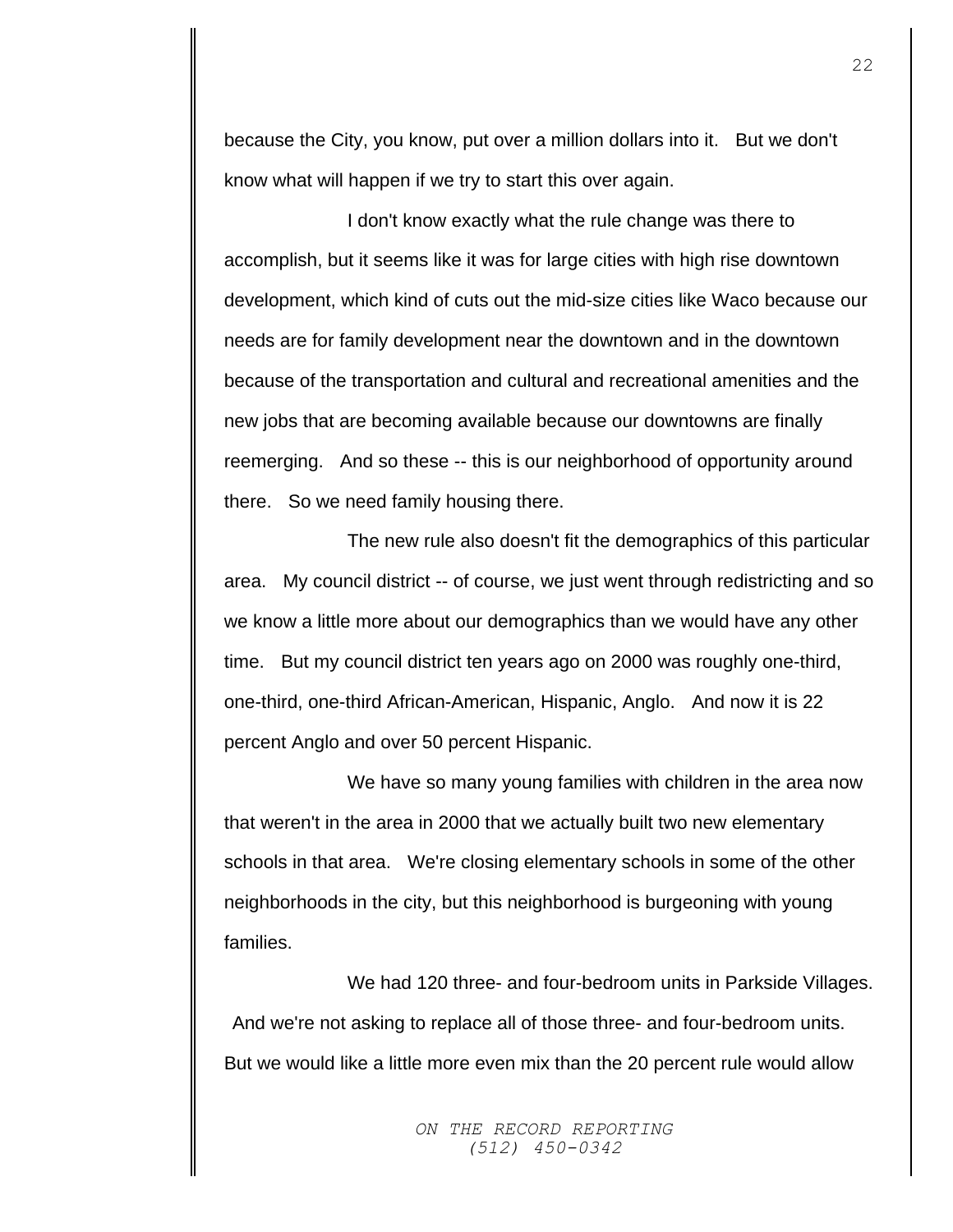us here.

We -- our market study has shown that we have a need for over 600 three- and four-bedroom units citywide. And, of course, we're not trying to take care of all that, but this development that we're proposing will barely make a dent in that. And I can say without exaggeration that this is the single most important housing development in the city for the reasons that I've just given you.

This is going to be a make-or-break-it project for that neighborhood. It's -- it was burdened with this derelict property for so many years and it so much deserves better and it so much knows what it wants now. People in that neighborhood know what they want.

I can't -- I'm thinking that surely the TDHCA rule didn't intend to disqualify a development because it meets too many needs, or, in this case, the needs to too many types of households. We need senior housing, we need housing for young adults -- single young adults or two-person families. But we also need family housing. So I can't imagine that the rule was there to disqualify a project that met more needs than just for seniors and young adults.

> The first purpose was to -- MR. OXER: I hate to interrupt you. MS. HERBERT: I've got one -- MR. OXER: No, I'm not -- MS. HERBERT: You're not stopping me? MR. OXER: I'm not stopping you.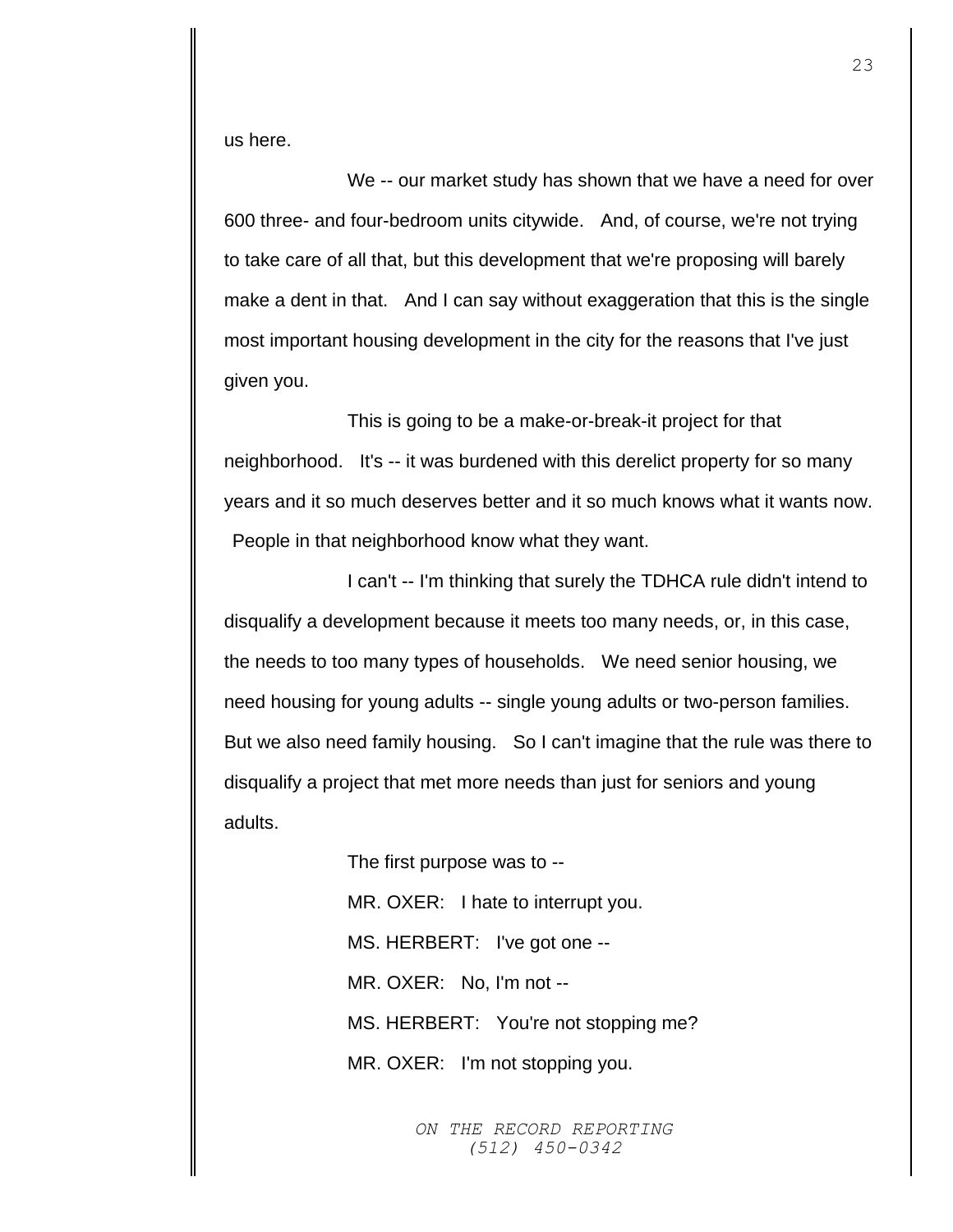MS. HERBERT: Oh.

MR. OXER: But I wanted to check with our reporter.

Penny, are we all right? You okay?

THE REPORTER: So far.

MR. OXER: Are we picking up everything?

THE REPORTER: We're working on it, yeah.

MR. OXER: Okay. We need a technical break here?

THE REPORTER: Not yet.

MR. OXER: All right.

MS. HERBERT: Do I need to start over?

MR. OXER: Tell her she does not need --

MALE VOICE: Please don't.

MS. HERBERT: And I'm almost through. The first purpose listed in TDHCA's statement of purposes is to assist local governments -- I'm telling you what you know -- but to assist local governments in providing essential public services for their residents and overcoming financial, social, and environmental problems.

That's a very direct statement. It doesn't sound like it's probably optional and it doesn't sound like just some idealized aspiration. And we're not asking the Board to step outside your authority or outside your normal process. I mean, this is a waiver process and it's part, you know, of what you have authority to do.

So I just hope that you look at this as a legitimate waiver request. It was submitted according to the rules and it was submitted to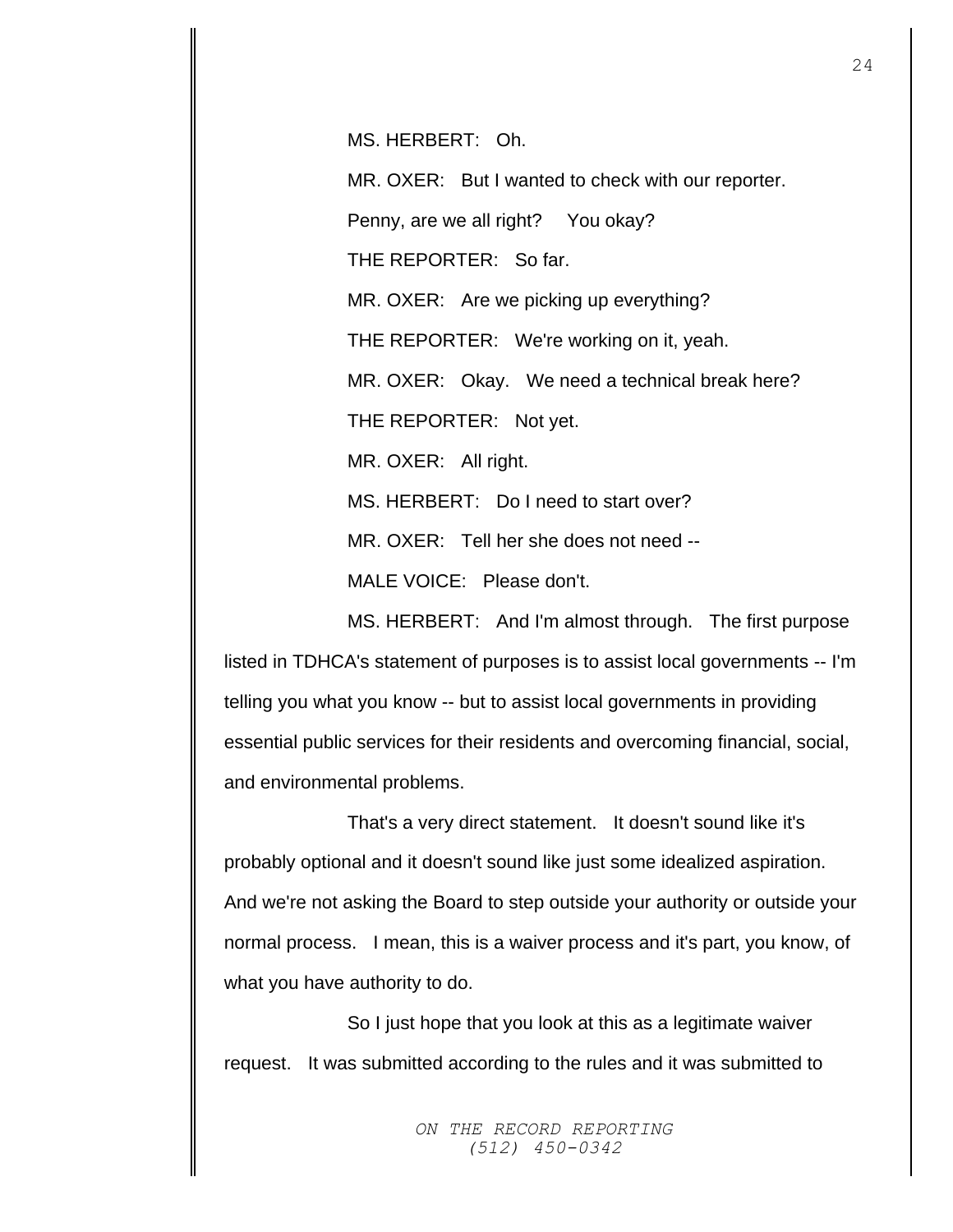address a unique set of circumstances and to assist a local government -- our local government -- as described in your charge. That's my presentation and I will be happy to entertainment any questions.

> MR. OXER: Good. Any questions for the Board? MR. KEIG: Yes.

MR. OXER: Mr. Keig.

MR. KEIG: Staff has told us that the debt that staff has independently obtained or corroborated by the applicant's own market study shows that in the subject market percentage of large families is actually less than the percentage of three-bedroom units allowed by the established unit mix requirements.

Can you help me understand the inconsistency between the number that you were talking about in terms of families in that area versus what staff is telling you here with two different sets of data?

MS. HERBERT: Are you asking me about the market study or --

MR. KEIG: Uh --

MS. HERBERT: -- are you just asking me about what I know about the numbers?

MR. KEIG: Why don't I ask you about the market study because you may not know whatever data the staff --

MS. HERBERT: Well, I can't answer questions about the market study. I mean, we just didn't get -- you know, we brought on the consultant who did that, who got to that level of detail. We just didn't get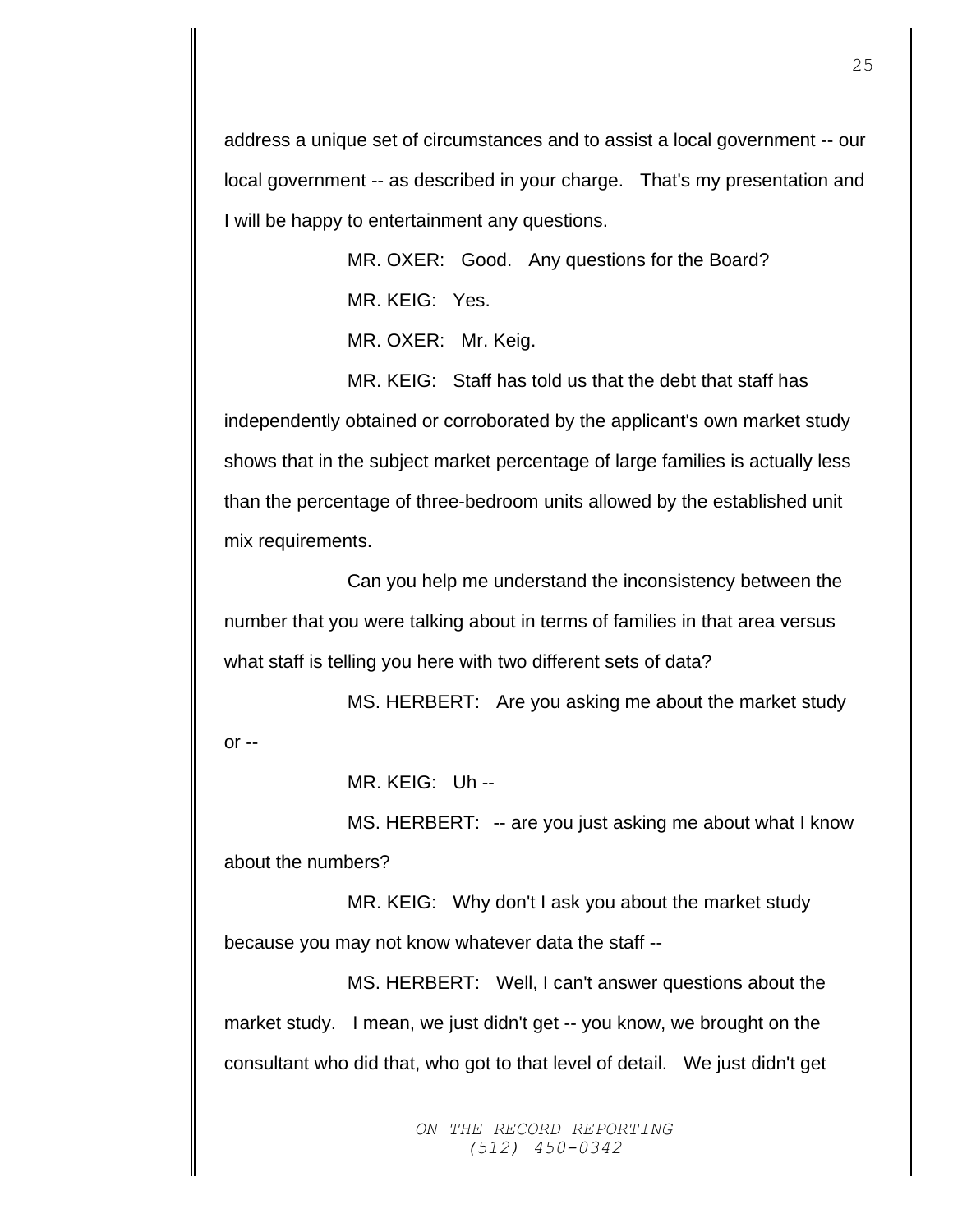down to the data level on that. But I can tell you --

MR. KEIG: Can somebody else in your group address that? MS. ANDRE: Sure, I'd be happy to answer. My name's Sarah Andre and I'm a consultant to the developer for Barron's Branch.

The market study that was submitted with the application is what staff used to come up with this number. And what they said was the percentage of large families in the market -- the whole market -- is less than the percentage of three-bedroom units established by the unit mix requirement.

Basically there's -- in the unit -- in the market area 13 percent of the families are large families -- quote, large families -- and we have proposed more than 13 percent of our unit mix be for large families.

But those are apples to oranges comparisons. Basically the percentage of large families in any market -- it doesn't have a relationship to whether or not those families are being served. There are 633 -- there's demand for 633 units for large families -- that's 13 percent of the population. But we're only providing 35 units, so we're only hitting 5-1/2 percent of that demand of 633 units.

So that comparison that staff made was really looking at two different factors that don't necessarily correlate. There are underserved markets across the state at any given time regardless of how many units are out there. If we didn't have underserved markets we wouldn't have an affordable housing agency or industry.

MR. OXER: Professor McWatters, do you have a question?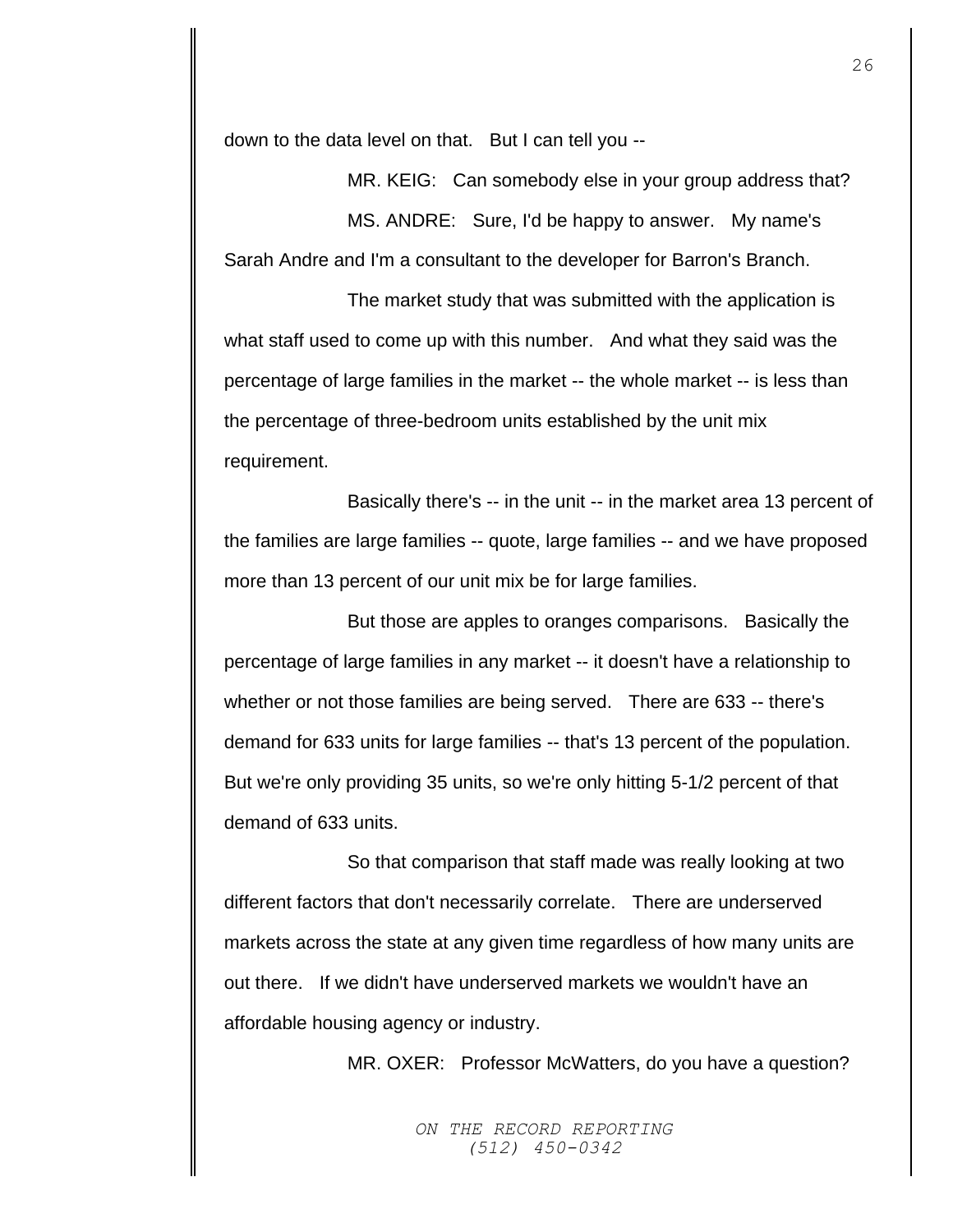DR. McWATTERS: Thank you. Staff says that this issue was not raised until after the application deadline has passed. is that true?

MS. HERBERT: You mean we didn't ask for the waiver until after the application deadline?

DR. McWATTERS: Well, I mean, you submitted an application that does not comply with rules, right?

MS. HERBERT: Yes.

DR. McWATTERS: Okay. And after the waiver -- after the application deadline passed then you came forward. And so I was wondering why the application was submitted incorrectly. Now, it would seem like a better argument will be to make, Hey, the application deadline is three weeks away. We're going to submit this and we know it's incorrect, but here are our policy reasons as to why. So we're going to come to you for a waiver.

MS. ANDRE: We would have loved to submit the waiver request earlier, and I would wholeheartedly agree that that is the one mistake we've made. If you look at our time line though, the City of Waco and the developer were very busy working with HUD getting the unit mix that satisfied both the community and HUD and then the QAP came out.

And if you look there were four changes to the QAP with the CDB issue coming in and out of the rule until -- right up until the last minute. And so the final QAP was presented in December. November was when -- November 16 -- and we have a letter from HUD showing that date -- was when the City of Waco got final sign-off from HUD.

So I agree we should have asked for it earlier, but if you look at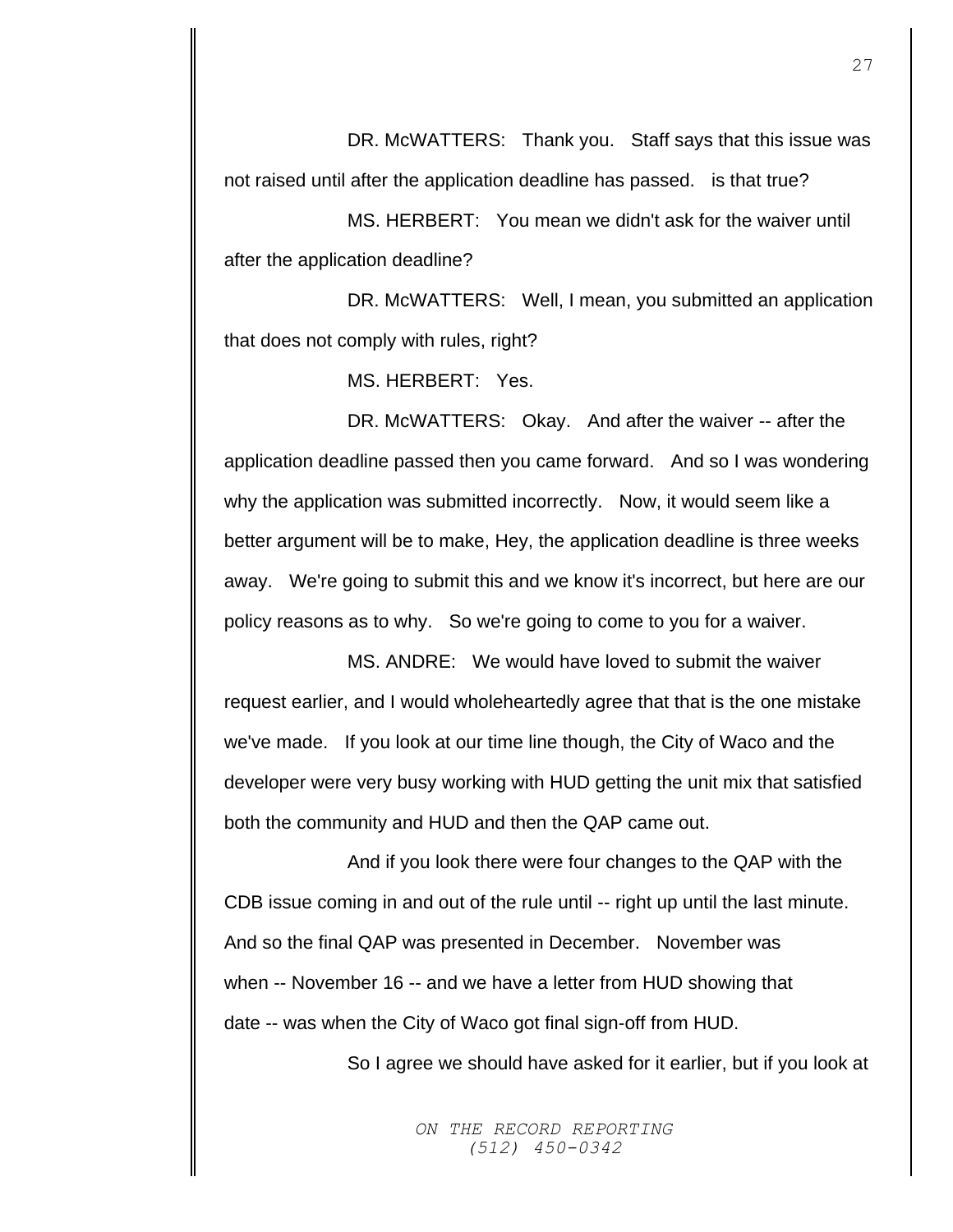the rules on waivers in the QAP -- and that's I believe Section 50.16(d) -- it does say that a waiver can be brought at any time.

> MR. OXER: Any other questions? MS. BINGHAM: I just have one more to ask. MR. OXER: Ms. Bingham.

MS. BINGHAM: So -- thank you, Mr. Chairman. So I understand your point about the number of large families is not necessarily indicative of what you need to put a development together. But, I mean, the whole purpose behind it is to frame relatively speaking what the need is for all of those different size units. So, given that, I mean, what would you say the need is for the smaller units?

MS. ANDRE: I don't have our market study demand in front of me -- actually, I do think I have it here. There's demand for the smaller units as well. Let's see what I have in front of me.

And this is in our market study that we presented to TDHCA. It was done according to TDHCA's guidelines for a market study. You can look up -- I have to add these three together very quickly, but there is a demand for six -- 1,200, 16 -- you know, 1,700 one-bedroom units and over a thousand two-bedroom units, and then there's a demand for 633 three-bedroom units.

And those are divided across the income bands of people at 30 percent of median income, people at 50 percent, and people at 60 percent. Each of those -- I mean, the capture rate -- the amount of -- the capture rate is basically the amount of units we're proposing -- how much of the market we're proposing to capture with our units.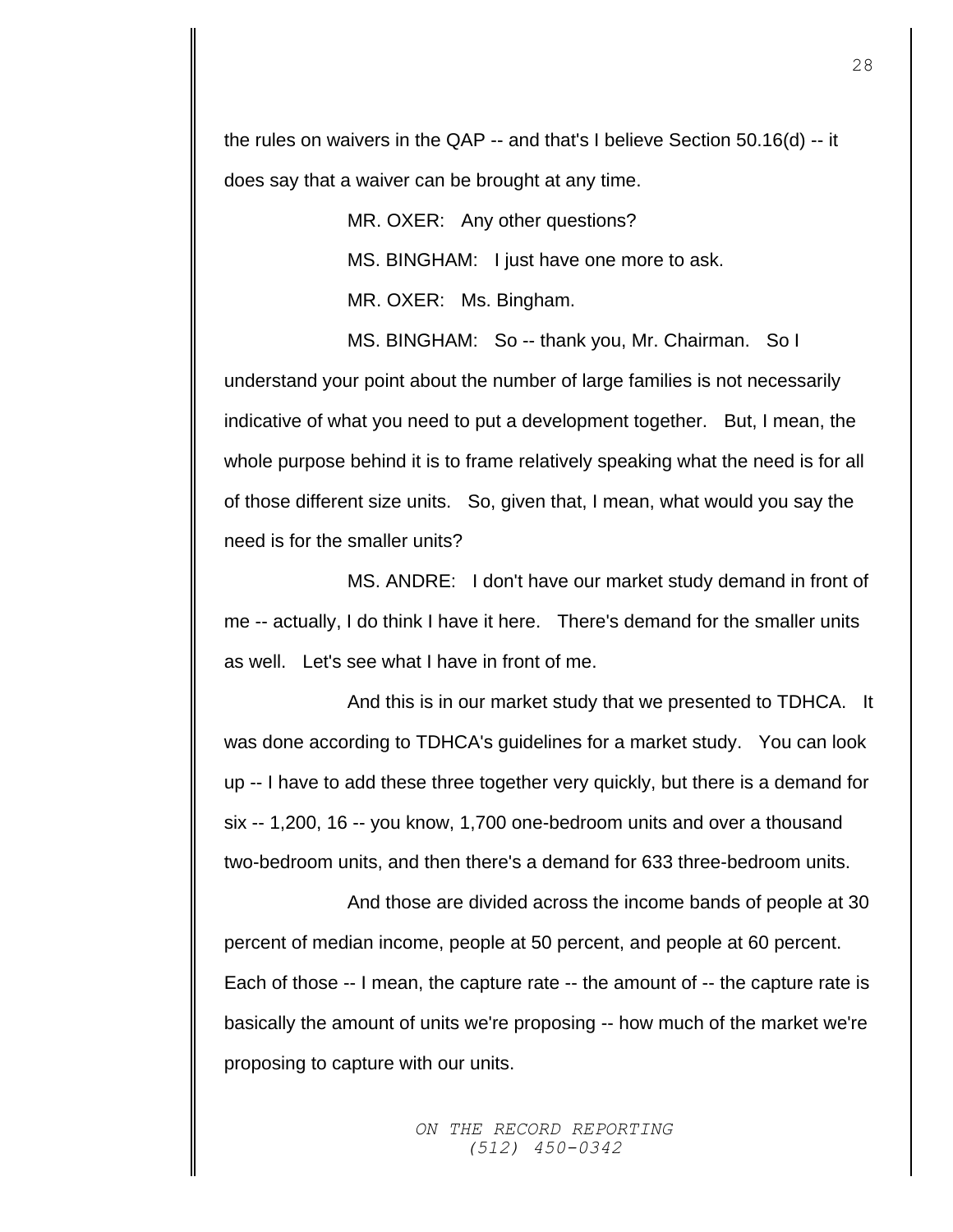It's well under 10 percent for every one of these -- it's under 7 percent for every one of these. And that's kind of your rule of thumb -- 10 percent is your rule of thumb where you start worrying about lease up and -- you know, that's TDHCA's guideline as well. You don't want to be above 10 percent.

MS. HERBERT: A more immediate number that we have as far as three-bedroom units -- three- and four-bedroom units go is as of last week we checked with the housing authority and they have 73 households on their waiting list for three- and four-bedroom units.

MR. OXER: Dr. Muñoz?

DR. MUNOZ: I have a question for Cameron. Cameron, in your response to us you talked about the data that staff independently obtained and corroborated by their market study. What's the source of the data that you independently obtained to make this claim that less of the larger three-bedrooms are required.

MR. DORSEY: Sure. Let me make clear -- I think there is a bit of a misunderstanding. We're not saying that there's not saying that there's not demand for three-bedroom units. We're just saying that the 20 percent is not unreasonable and does not present a fair housing issue. So that's to address that claim.

The data we used was census data from American Community survey and addresses the population more broadly. Darrell Jack, who's a market analyst and is sitting behind me, actually had data that was for -- that's based on census data. And it looked at income-eligible tenants. So possible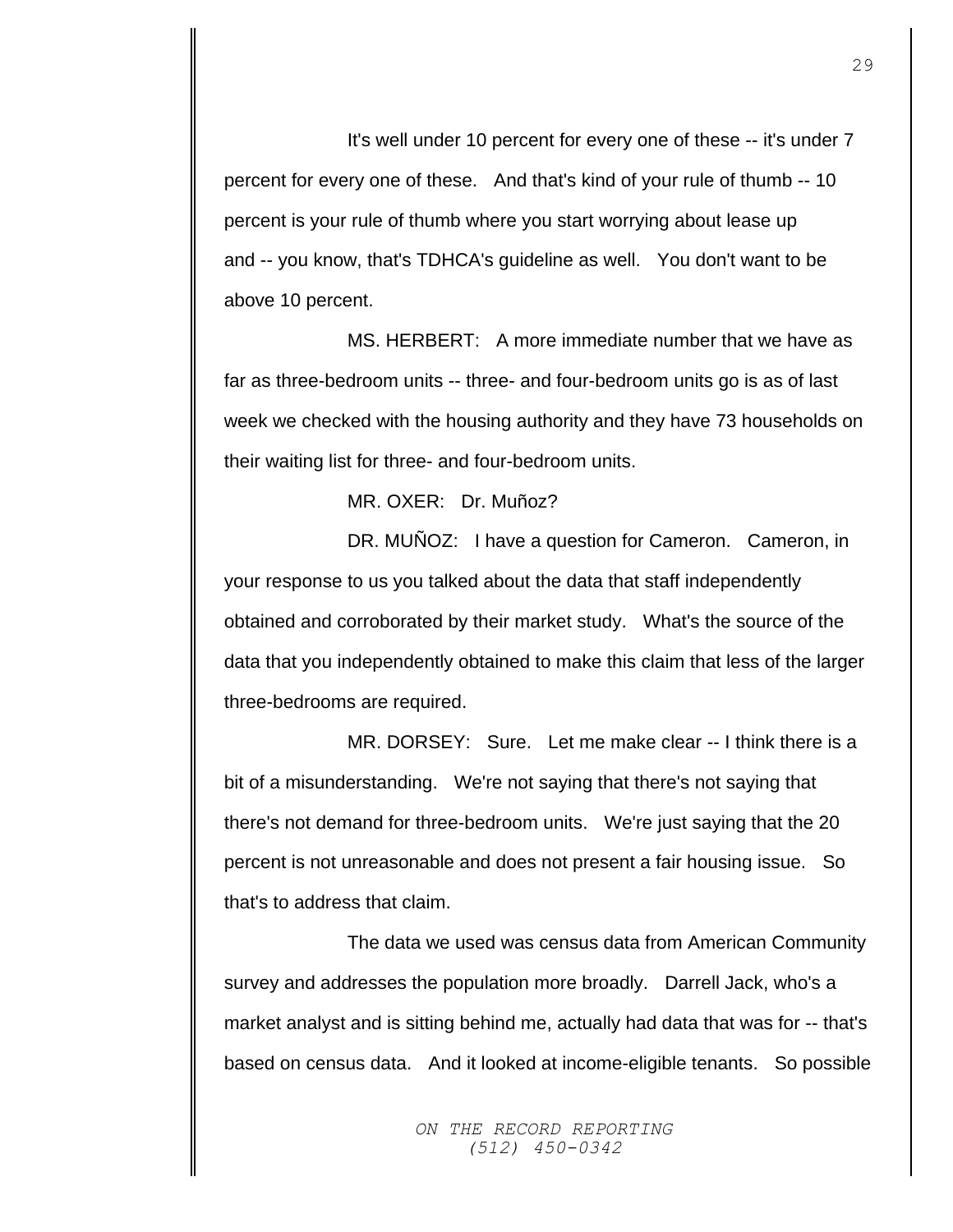actual tenants that are -- the folks that had the possibility of being tenants in the property, and that also was below the 20 percent. So that's what we were looking at there.

MR. OXER: Other questions? The only comment that I would have -- I think most of you who watched those ventures over the last six months -- we've had a number of people sit right there and say that they wanted sharp-edged rules that we had to enforce. I'll leave my comment at that. Any other comments from the Board?

Professor McWatters?

DR. McWATTERS: The only thing I would add is that in directing the QAPs -- it's a tedious process. And so if I was submitting one of these I would go through the QAP carefully and comply with it -- tick every box, dot every I, cross every T to the best of my ability to do that and then submit it.

Now, if you want to submit it with a letter that makes a policy argument of saying why this in particular area more three bedrooms are necessary than two bedrooms, then it seems to me that may be more appropriate fire for a waiver than one that is submitted after the fact. So I'll just leave it at that.

MR. OXER: Cameron, what would be -- because I think everybody in this room knows this is an incredibly competitive process in this round. What would be the effect of granting the waiver or denying the waiver, from both standpoints, since it -- if we deny waiver, then they're essentially out?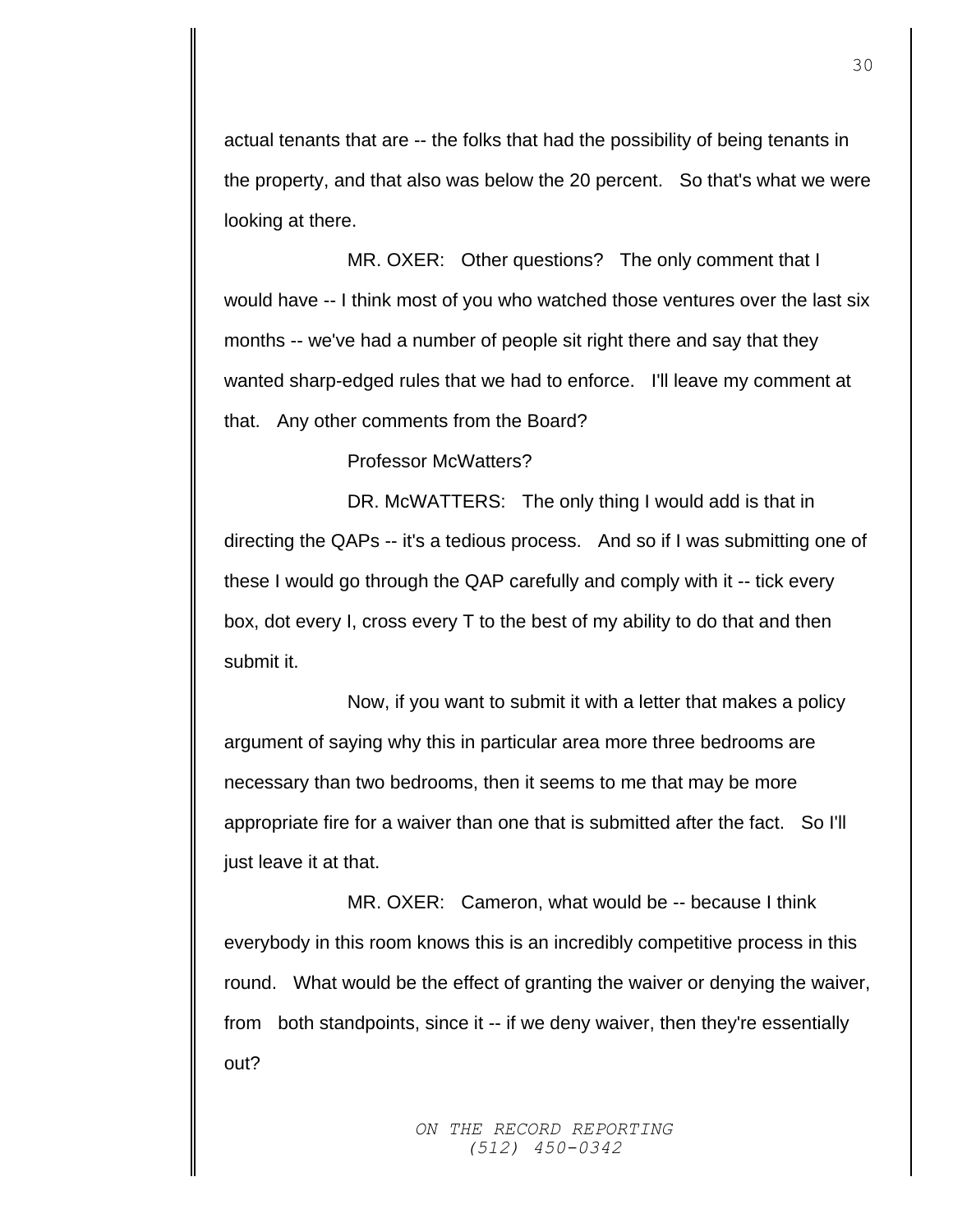MR. DORSEY: That's right. There are several applications in line behind this one. None of them are in Waco, but all of them did gain the community support. In fact, Representative Raney, who spoke in public comment, was seeking in relation to another transaction in this same region competing against this development.

And so the impact would be that it could result in -- there would be probably one award, so if this one got it then no one else would versus it going to one of the other ones that, you know, has similar community support and state representative and senator support.

DR. MUNOZ: How many others in the region?

MR. DORSEY: I believe there are four others in the region. If not four it's three or five.

MR. OXER: Just for purposes of making this a little easier we're going to take a very, very short break of about ten minutes so we can reset the -- our playing field here, plug them in and see what we're working on because we've have process issues of the transcript.

So, let's see. It's 12 minutes of now. We'll be back in our chairs and ready to go -- we're not leaving. We're not leaving. We're just taking a break. Be back in at eleven o'clock straight up.

(Whereupon, a short recess was taken.)

MR. OXER: Thank you, all of you, for allowing us -- Michelle, we kind of had a few problems. Thank you everybody for accommodating some modifications to repair for technical difficulties.

MS. HERBERT: I was just --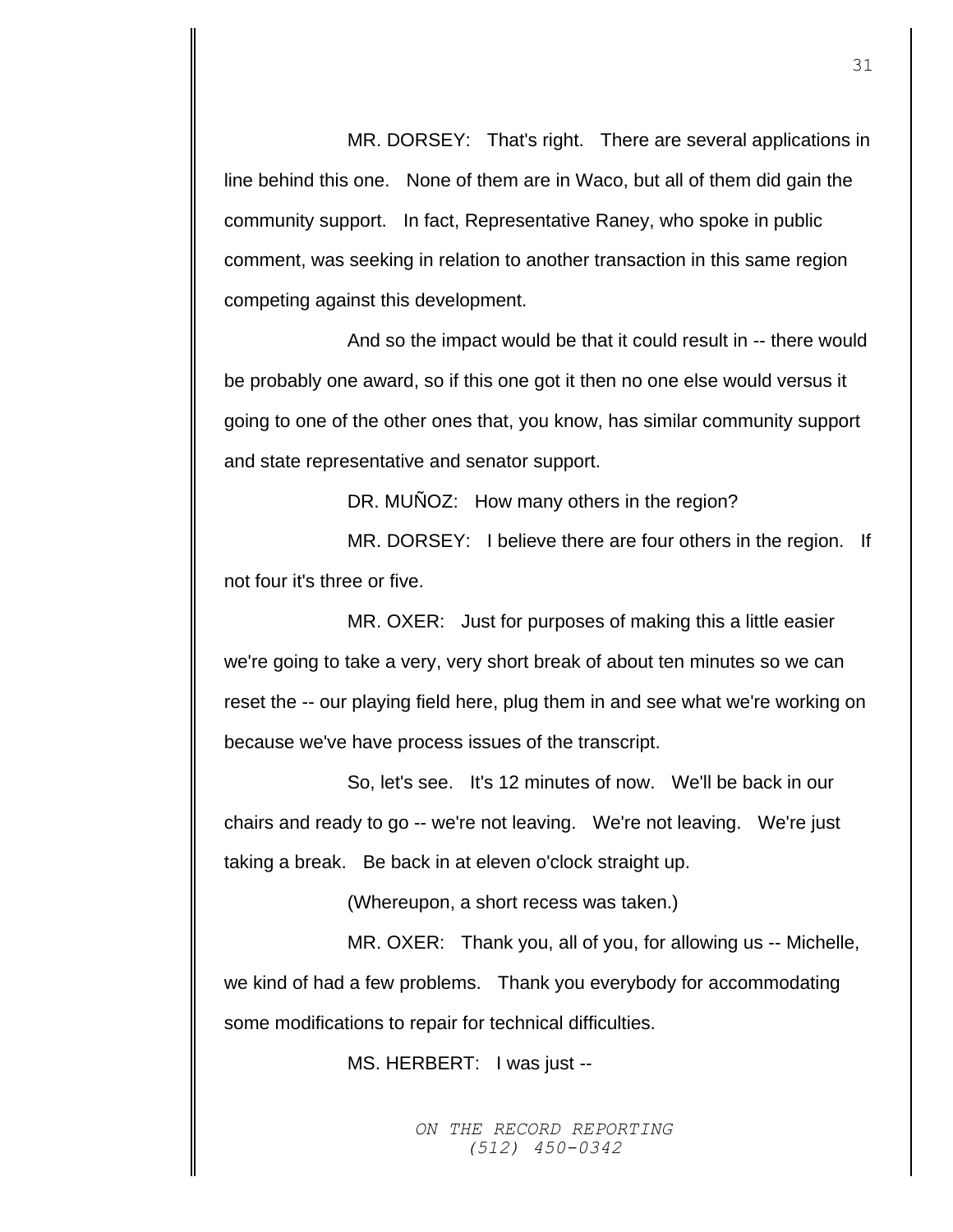MR. OXER: Okay.

MS. HERBERT: -- sitting there waiting for questions.

MR. OXER: Okay. Sarah, were you up? Did you have anything else? Okay.

MS. ANDRE: I do have other things but I'll --

MR. OXER: Okay. Hold still.

Anybody from the Board have any more questions of these

folks?

(No response.)

MR. OXER: Okay. Next, please.

MR. DUNCAN: Good morning, Chairman and Board. I'm Malcolm Duncan, Jr., mayor pro tem of Waco. I am here to speak for the citizens -- not the developer, not the consultant.

As a third-generation mayor there is a level of trust and commitment that goes beyond what words can express. Last month I appointed you with a burden on our government, police department, the code enforcement, and the citizens from the failed project at Parkside Village.

We have only endorsed one project, as my colleague has told you. We've ponyed up over a million dollar to remediate the site. We have selected this developer based on the due diligence of the council. There was lots of citizen input. And at the end of the day Parkside did not fail because it had three or four bedrooms. It didn't fail because of its location. It failed because of management.

And one of the first orders of business in securing a developer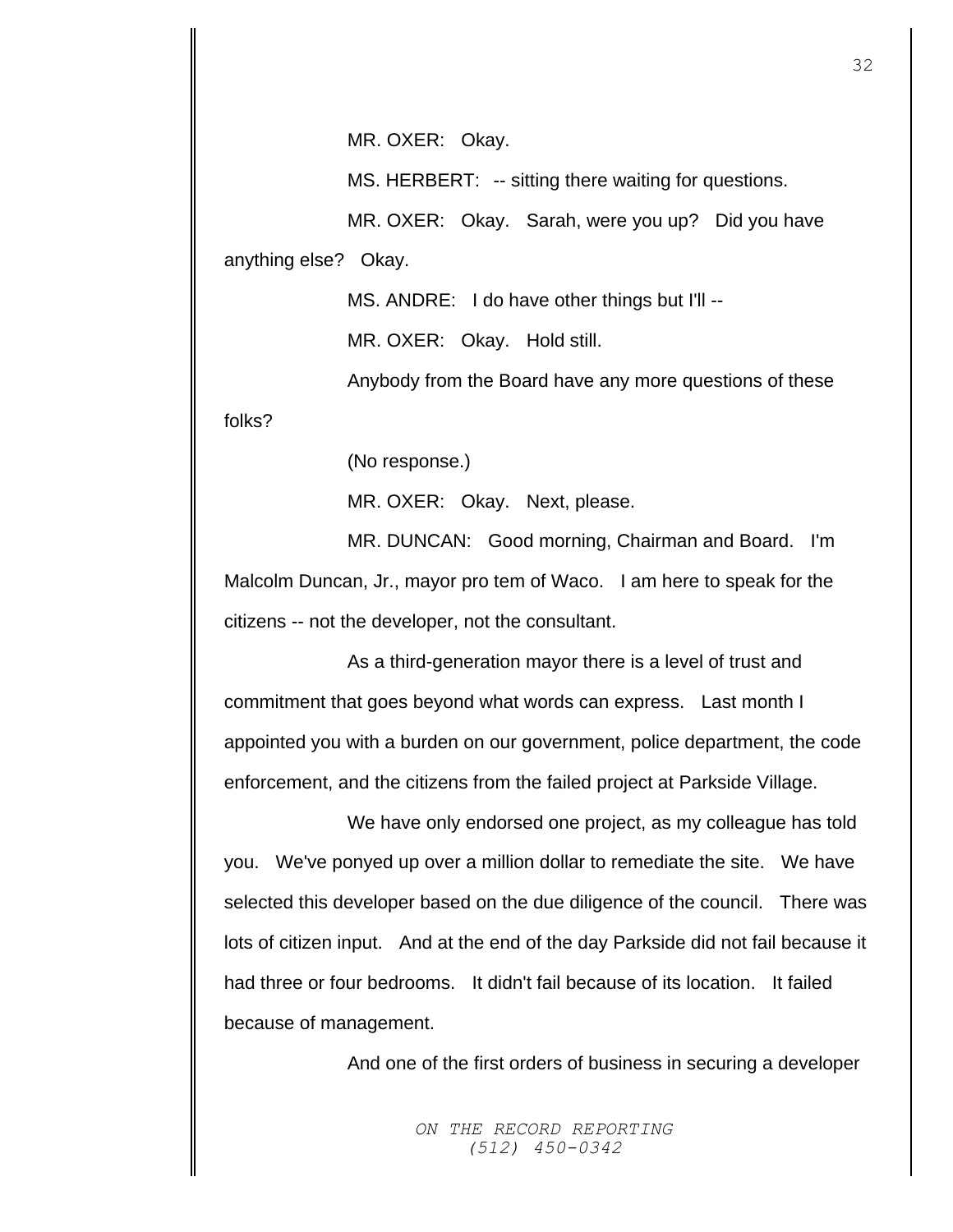was to vet the management process. The developer will hire an outside management team. We put a management performance review in our contract with this developer.

We don't want to be in this position again. We have been through a lot of trouble to get to this point. And, as my colleague said, we don't want to start over. We want to play by the rules, but we didn't know what the rules were when we negotiated with HUD.

So at the end of the day I just stand here and marvel at the wisdom of our state legislature that created the community of department -- the Department of Community Affairs. So I would ask you to exercise your authority and assist us in managing the affairs of our community. Thank you.

> MR. OXER: Any questions? Questions for the Board? (No response.)

MR. OXER: Thank you.

MR. JACK: Good morning. My name is Darrell Jack, and my firm is Apartment Market Data. We actually did the market feasibility study on this project, as well as many others this year.

Appreciate the program greatly. It does a great service for the people of Texas and the low-income people that just don't have an opportunity to have good quality housing around the state.

When I came this morning I thought I would stand in the back and meet a few clients and really had not expected to get up here today, but here I am. Following along with Mr. McWatters' questions about the market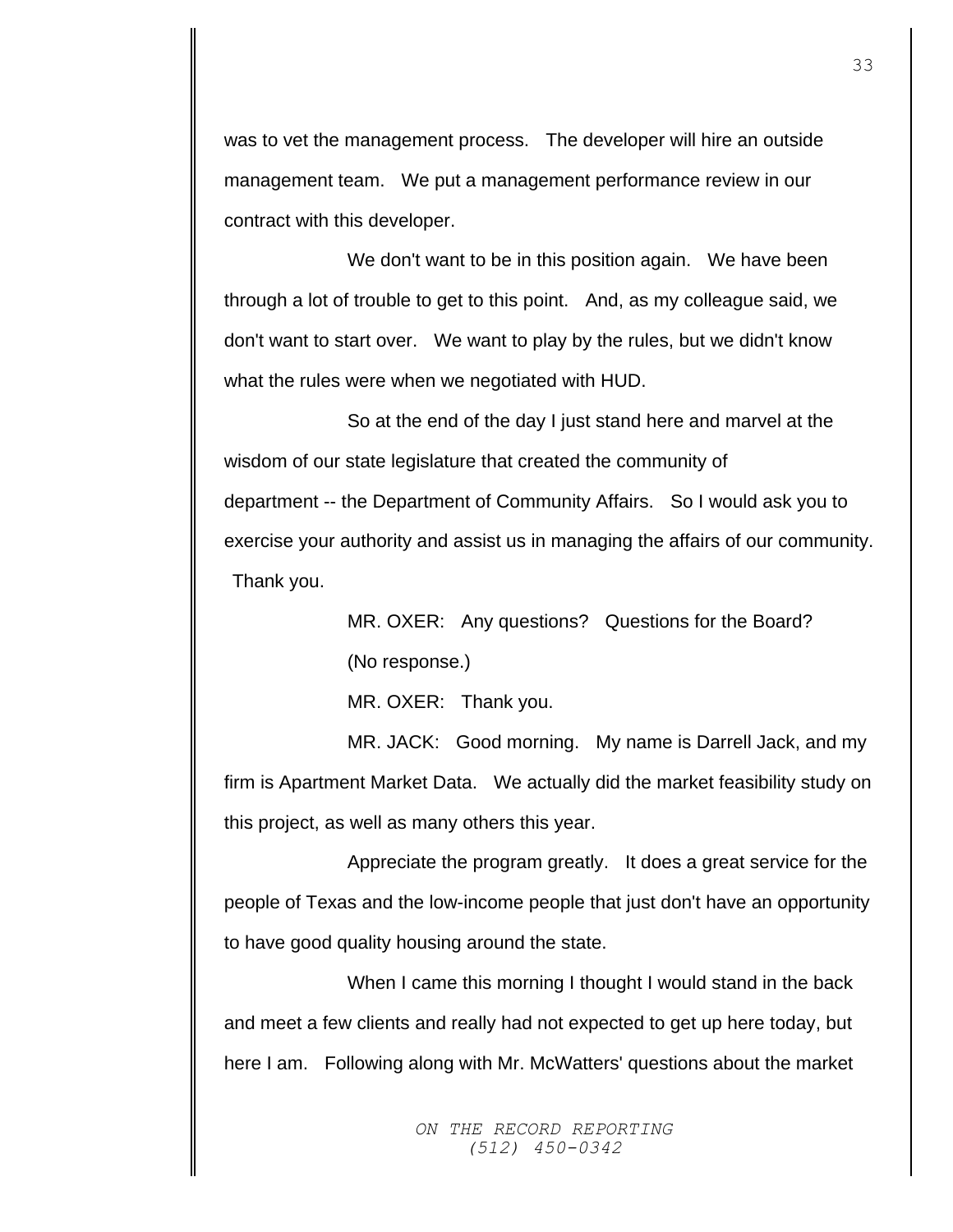study, just to kind of address a few key points of this project -- and then I'm happy to answer any of your questions.

One of the things that I was standing in the back listening was this 13 percent need for larger units in the Waco area. You know, during the writing of a project it's pretty fixed with TDHCA, and that's what one makes my job much easier.

I don't know that we've ever been questioned about an overall need in a market -- why this project, you know, has been presented. I don't find it as an underwriting criteria the project.

There are some real specific things like capture rate that the market study is designed to address. And the rule of TDHCA is that the capture rate can't exceed 10 percent. Basically that means that of the potential well of residents that you have you're not going to pull more than one out of every ten to have to fill your project. And ultimately it's designed to ensure that there's adequate depth to lease up the project.

And my role in all this is to make sure that there is a need in the project -- there's a third party looking at the market objectively.

So, you know, the 13 percent I did that maybe staff has presented really isn't one of your underwriting criteria. What is is a capture rate. And on this project it was extremely low at 1.6 percent. So, you know, that's one out of every -- well, 1.6 people out of every hundred that you would need in this market that would be income-qualified to actually lease the project up.

Probably the lowest I've ever seen is 1.3. So this on the scale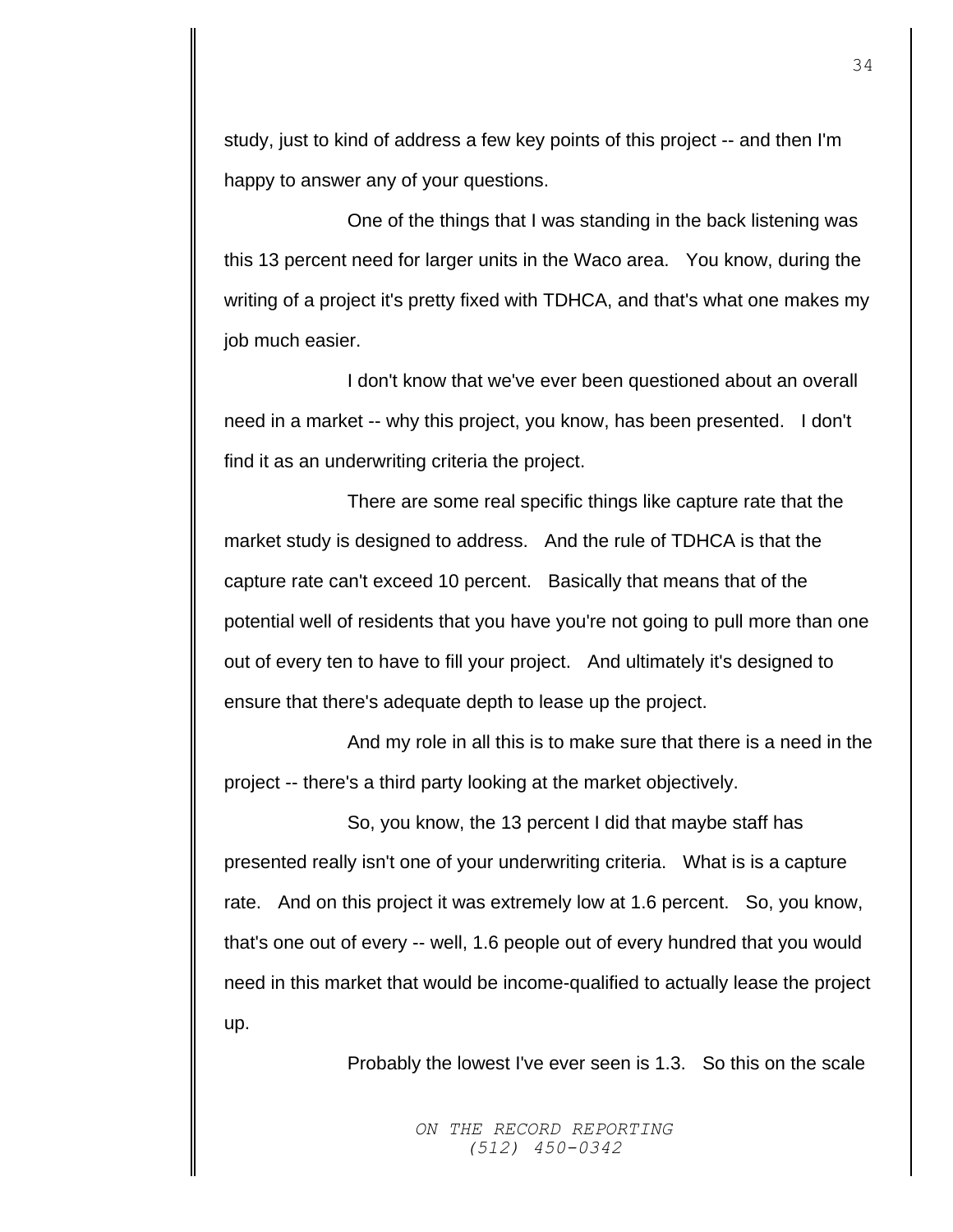of projects that we work on and -- which is, you know, over the years many hundreds for the state -- this project's need score is very high and the depth of the market is very deep for potential residents.

To give you an idea, one of the unique things that we do that other companies like myself don't do is we database by individual units. But also for affordable projects we segregate out the 30, 40, 50, 60 percent units. So we can tell you, you know, to a very fine degree what other projects are doing in this market.

To give you an idea this project has four three-bedroom units that are going to serve the very lowest income people at 30 percent. We serve a 6,100 units, both market rate and affordable, in the trade area that we looked at. There are no units, either affordable or market rate, that someone could go and rent a three-bedroom unit if they made 30 percent of the median income.

This project has 12 at 50 percent -- three bedrooms. Again, there are no 50 percent three-bedroom, either market rate that would be getting comparable rent or affordable.

It has 19 60 percent units, and these are limited in the market. Looking at the report there's only about five projects out of 50 -- I see here that three of those were built before 1970. One project, Lakewood Villas, which is a tax-credit deal, is struggling with its three bedrooms, but it's struggling with all of its units because it's an older project that was built in 1982. In fact, the occupancy rate for the three bedrooms is higher than its one- and two-bedroom units.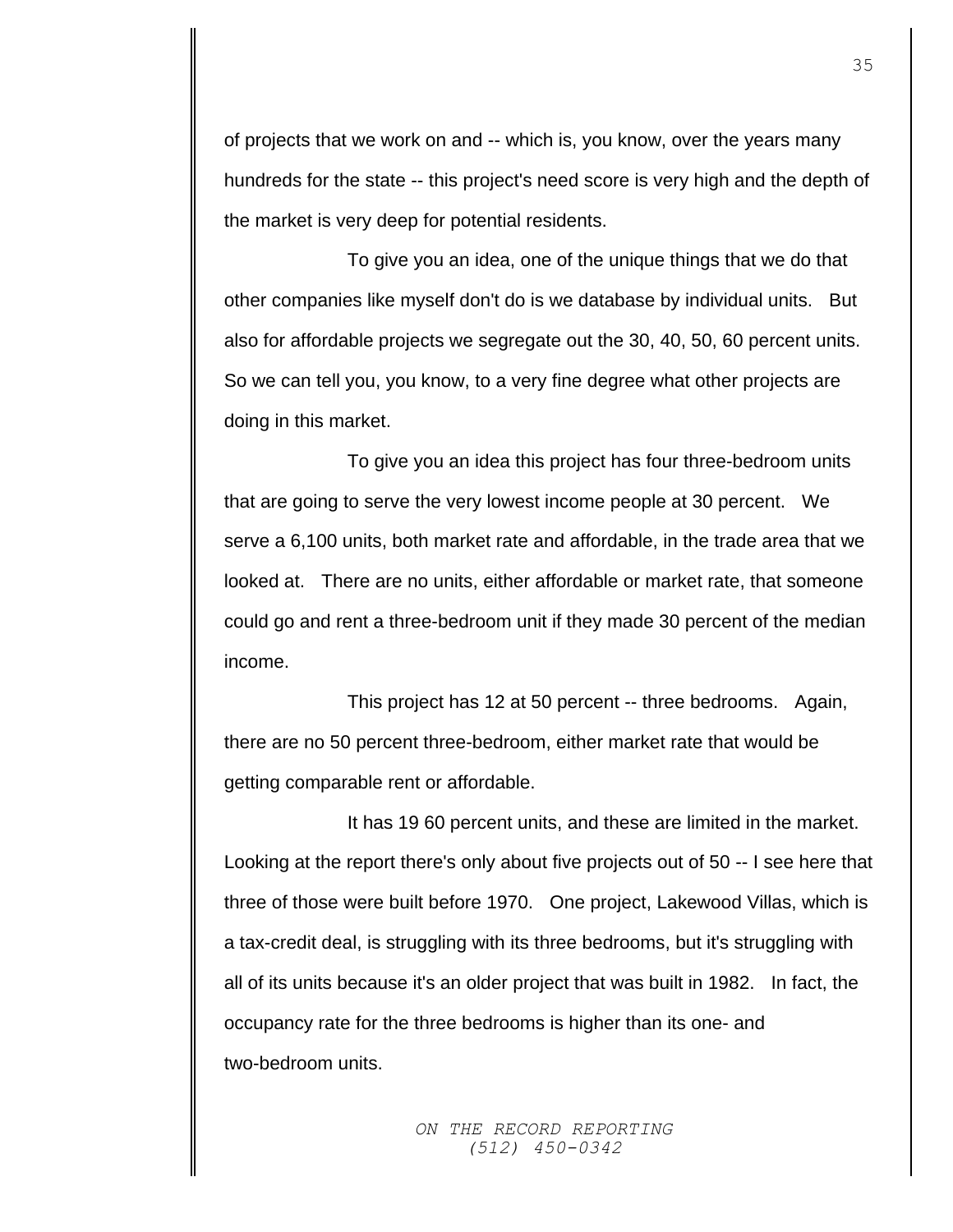The last project that was built in the trade area in 2009 was Historic Lofts at Waco High. Their three bedrooms are 100 percent occupied at 60 percent of the median income. And if you look at four bedrooms, in the entire market there's only project built in 1970 that even offers a four bedroom at a 60 percent rent level.

So, ultimately, my role in all this is to describe the need to the underwriters and ultimately to you of, you know, is there a need in the market for this project. And conclusively we determined that not only is there a need, there aren't any other units serving people at the lowest income levels of 30, 40, and 50. There's only a few units at 50 percent. And the ones in good condition -- those are virtually 100 percent occupied, if they're not.

So in conclusion, you know, the market study really proved up the need for these units, both, you know, the ones and twos, but especially the threes and fours by comparison to the market.

People who have low income that have larger sized families and -- out of 6,100 units, you know, there are no opportunities for them without this project coming to fruition. Be happy to answer any questions you might have.

MR. OXER: Any questions of the Board for Mr. Jack? (No response.) MR. OXER: Thank you. MR. JACK: Thank you. Tony. MS. JACKSON: Good morning, Board. My name is Tony Jackson, and I am here to speak on fair housing issues regarding this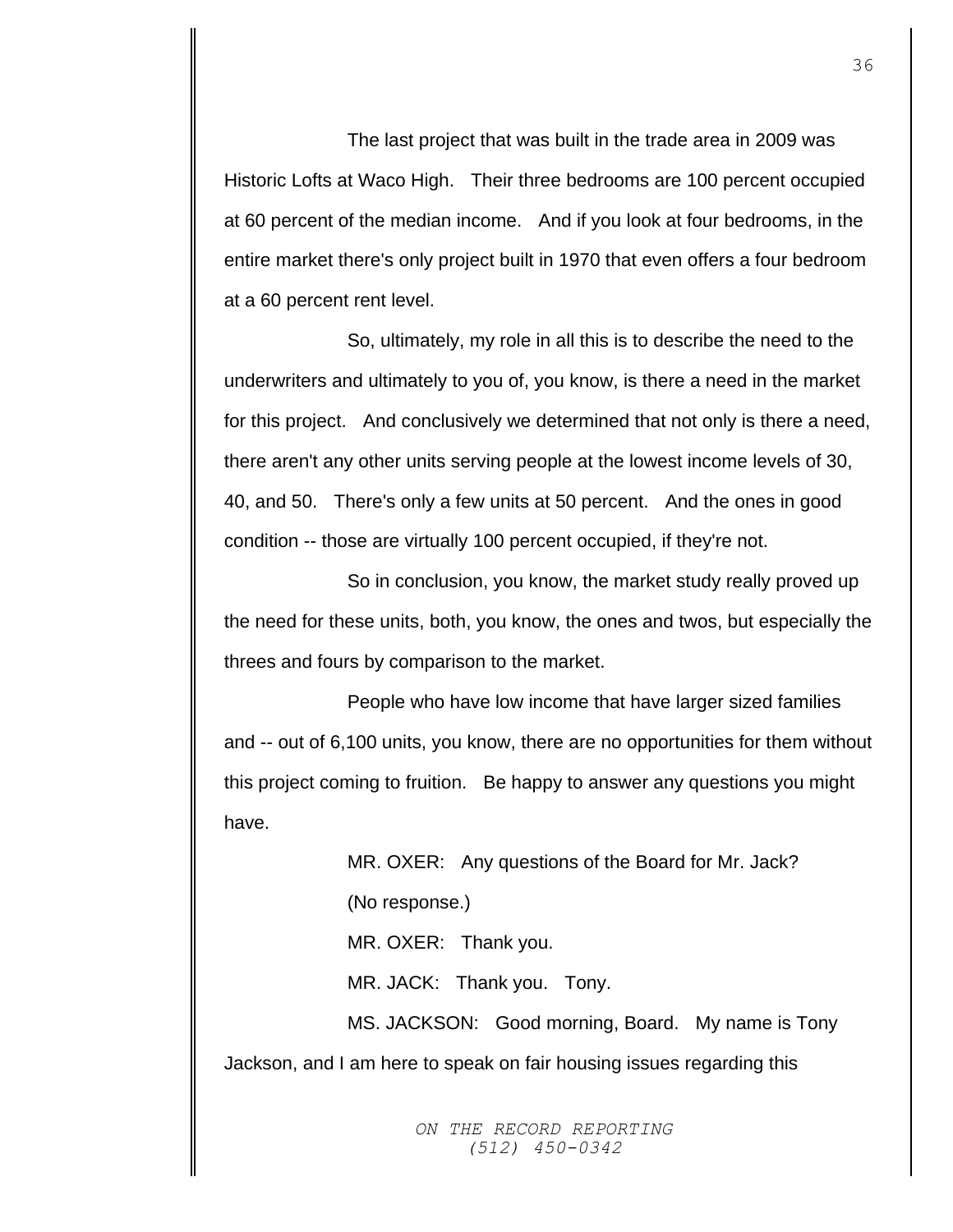development.

I have with me, based on a query last month, a letter that has been put together with the legal citations regarding the fair housing if the Board would like to have that letter. Mr. Chair -- or should I just --

MR. OXER: Let's hold on.

MR. IRVINE: Is that available for members of the public as well?

MS. JACKSON: No, sir. We actually sent it to the staff. We thought that it had been sent in and already provided. And Cameron just indicated that it had not been provided. We don't have to give it out, but it is basically the same letter that was submitted in your package last time. But Mr. Keig asked about legal citation and that's what we have added to it.

> MR. OXER: You may just have to quote the citation on it. MS. JACKSON: That's not a problem.

MR. OXER: Okay.

MS. JACKSON: Again, it is our position that the central business district unit meets limitations as it has been set out. It is a fair housing violation because it limits the units -- 80 percent of the units to oneand two-bedroom mix.

In the Fair Housing Act HUD has very specifically indicated that families with children must be provided the same protections as other classes or persons protected by the Fair Housing Act and that is appropriate to interpret the protection afforded families with children in the same manner.

That is, again, cited in the Fair Housing Act and can be found at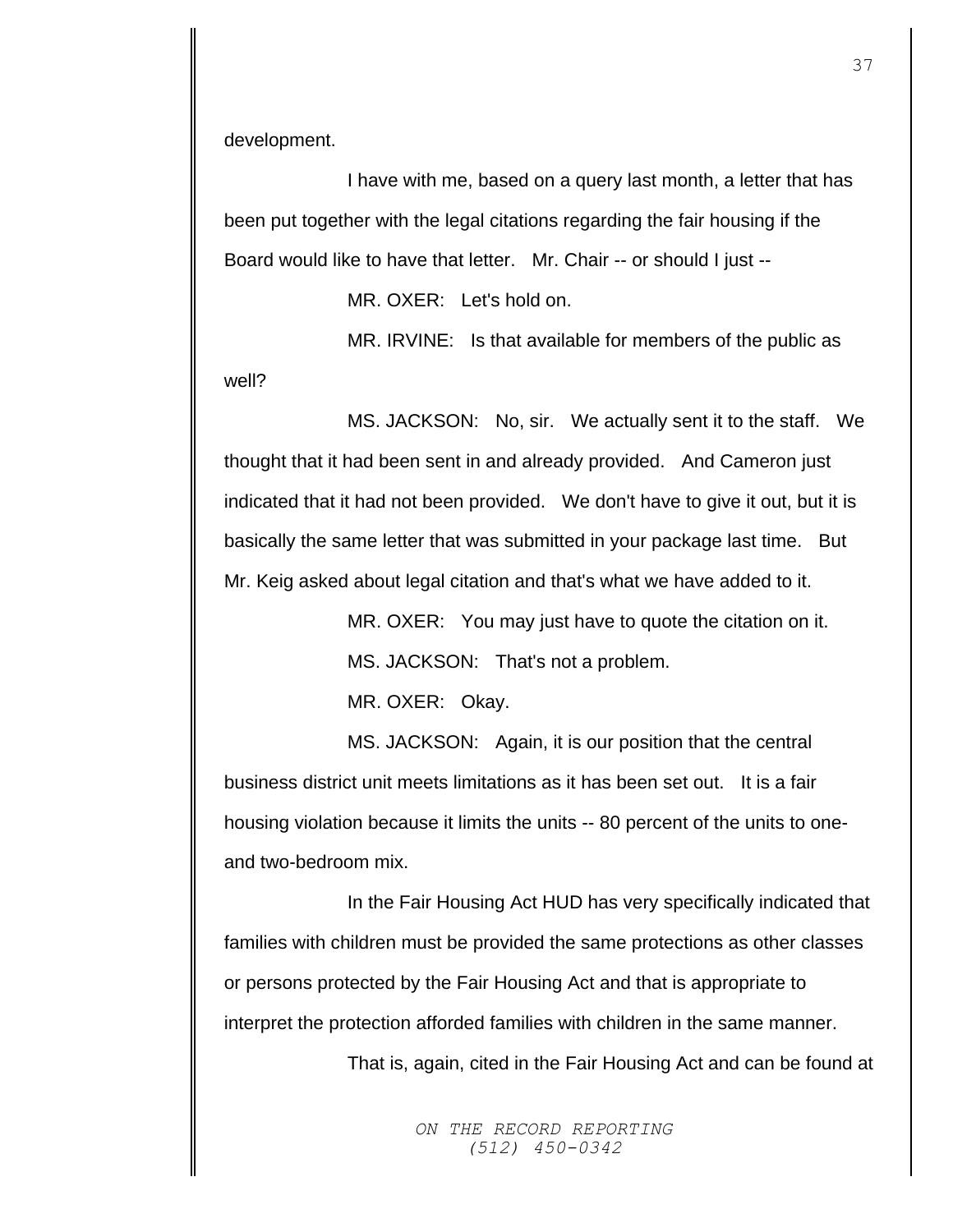42 U.S.C.A. Section 3602(k).

We are -- it is our position that by limiting the number of units to one- and two-bedroom units in this particular district or jurisdiction -- there is a strong need for families and to have opportunities. And the opportunities for jobs is for those families. However, by limiting the -- to one- and two-bedroom units and not allowing more three- and four-bedroom units we have seen what we feel is that the Fair Housing Act shows that there is a prohibition here and that families, particularly minority families, are more adversely impacted.

You heard Council member Herbert indicate that there is a larger number of minorities in her district, and, therefore, that district -- there is a larger number of families that go with those numbers.

Because of that there is a stronger need for the three- and four-bedroom units. And we're asking that you waive the requirement of the central business district to allow more than 20 percent because we do feel that it is a direct prohibition against the Fair Housing Act. Thank you.

MR. OXER: Any questions from the Board? (No response.) Okay. Sarah, you have something else?

MS. ANDRE: I do.

MR. OXER: State your name again.

MS. ANDRE: Once again, my name is Sarah Andre. I'm a consultant to the project. I think we've really firmly established that there's a market for the project so I'm not going to talk about that anymore. I'd like to address some of the other issues that Board members and staff have brought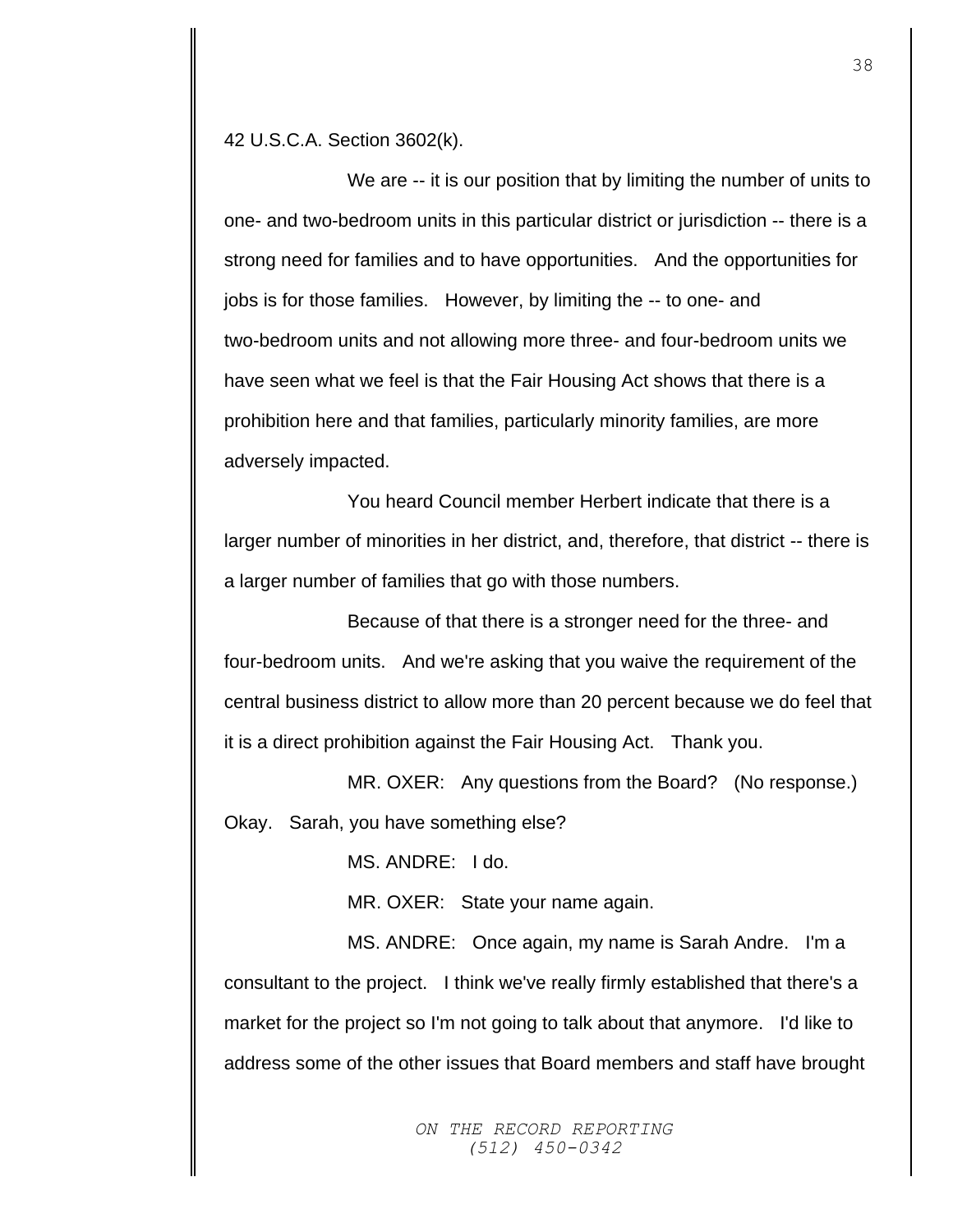up.

First of all, staff in its denial of the waiver said that if they provided a waiver they -- we would have an advantage on the second tiebreaker, which is credits per bedroom. And I firmly believe where we rank in the current lineup is irrelevant to a waiver request. Would you be more likely to grant the request if we were at the bottom of the list and there was no chance of funding? That does not make sense to me.

If we had submitted this earlier and this is wrapped up with timing that wouldn't be an issue. You wouldn't know where we ranked.

And we have asked in the past -- my colleagues have asked the staff and the Board to create a very clear waiver process. We actually thought it would be wonderful if waivers had to go in at pre-ap so you would know if you needed to proceed. And the wisdom of the decision makers at that time was that was not what they wanted. And we've currently submitted our waiver request, perhaps with unfortunate timing, but according to the rules as they exist.

So if you'd like different rules in place, I think that's wonderful -- let's make different rules. But we've submitted under the current rules. And other waivers have been turned in and discussed post-application even this year. At last year's Board meeting -- or last month's Board meeting -- excuse me -- I believe also in March -- and some of those waivers have been for threshold requirements, some of them have been for point requirements, and some of them have been granted.

Finally, back to the tiebreaker, you know, regardless of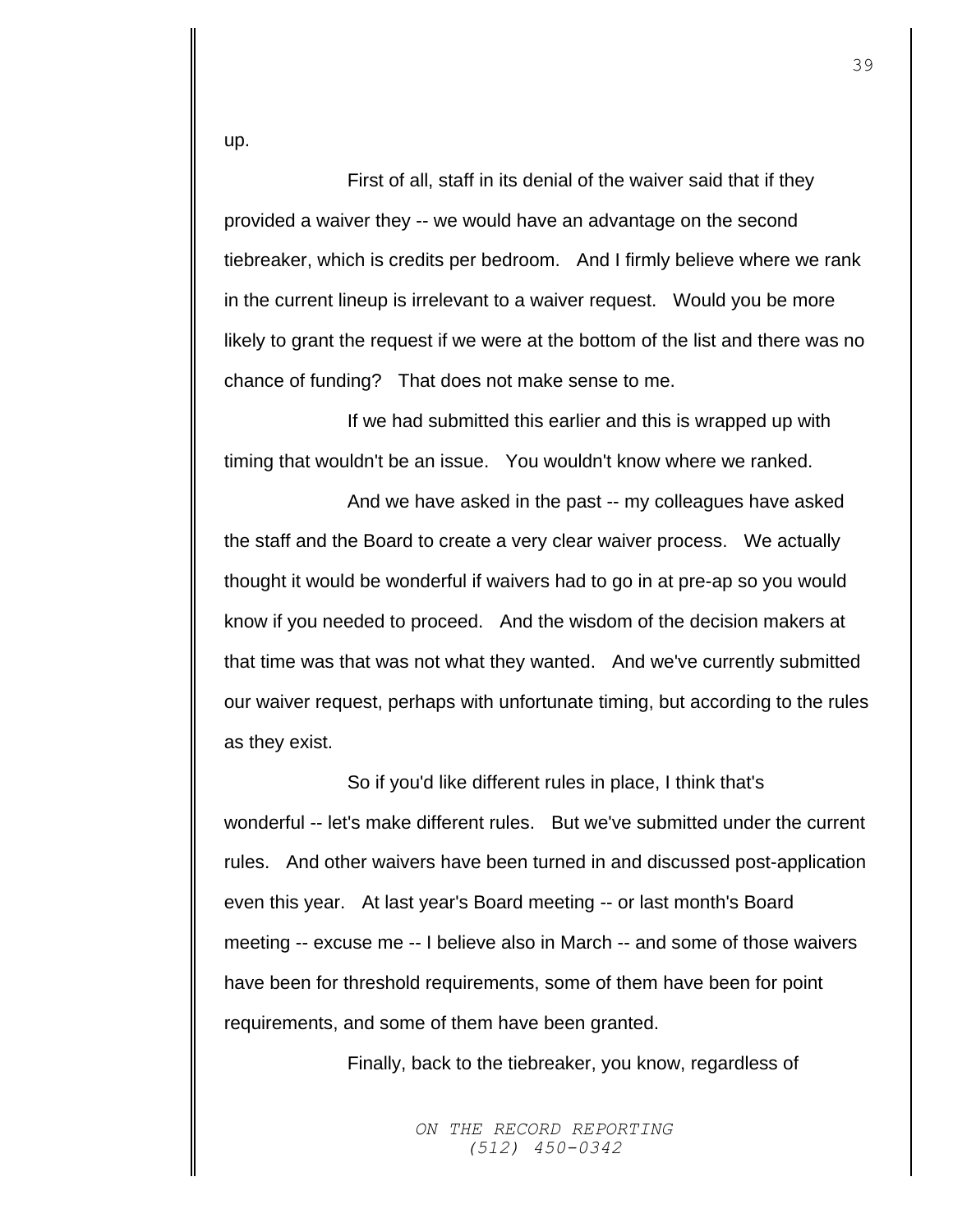where -- of what you think about the tiebreaker I want to make it very clear that Barron's Branch is not currently ranked number one. So there's this assumption that we're going to be in a tiebreaker, but right now that's not even a known fact. So that argument seems a little premature to me.

On top of that our waiver deal -- our waiver request specifically asks that you remove any such advantage, whether it's a perceived advantage or a real advantage -- and we offered methods for doing that. So I don't think that's a really valid reason to deny the request.

All the other deals in this region are senior deals. And someone was here today talking about the community support that those deals have. Every deal that wins a tax credit award this year has community support. You simply have to have a letter from your legislator to get a project. It's 18 points. There's no way you're going to win without that. And to get that support from your elected official you generally have to have community support at the local level, usually in the form of a resolution or a letter.

Waco has skin in the game -- and I'm not just talking about the million dollars that they have put forth to scrape the property. They have time invested. Our time line showed you how many months they have worked on this project with the community. They have community goodwill invested. It's not just money and it's not just community support.

I do want to take just another couple of minutes to talk about past precedent. The staff also said that you should deny this waiver because in the past similar waivers were denied.

And, really, the only thing that came to mind over and over with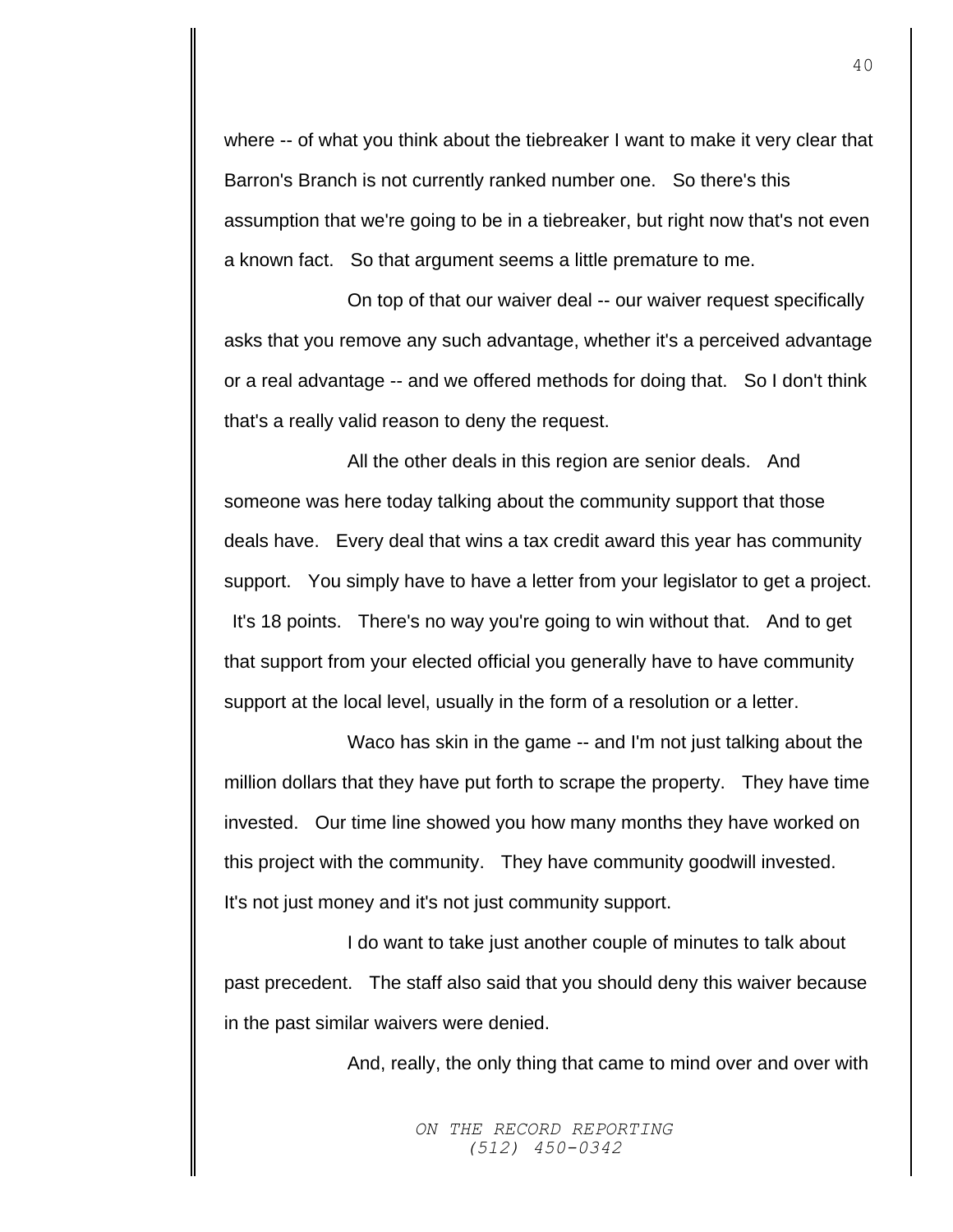that, it reminded me of my two daughters. I've got a 5-year-old and a 12-year-old. And the 5-year-old things that because the 12-year-old is allowed to drink Dr. Pepper and stay up late watching movies she should be able to too.

And that's exactly what this argument is. Each child is different; each development is different. They're unique and they should be judged based on their own characteristics.

If you look at the QAP -- and that's Section 50.16(b) -- waivers are not intended to be precedents. It says so right there. So what a particular project did in the past is really irrelevant. Whether you chose to deny or grant that waiver they all need to be judged on their merits, and that's really what we're asking you to do with Barron's Branch.

I have to point out, if you do want to use past precedent to deny I'm going to refresh your memory that one of the many reasons this Board denied a waiver for the sample project that staff put forward in its argument, which was Champion Homes at Copper Ridge, was that the project was a family deal and it only had one- and two-bedroom units. So here we are with a family deal that we're trying to get away from so many one- and two-bedroom units. And we're asking for a waiver on that.

Finally, staff recommended denial of the waiver on the basis that the applicant did not demonstrate that a waiver's necessary to fulfill the purposes of Chapter 2306. And that's our state statute that defines the role of the agency.

You know, that state statute can be a little bit nebulous. But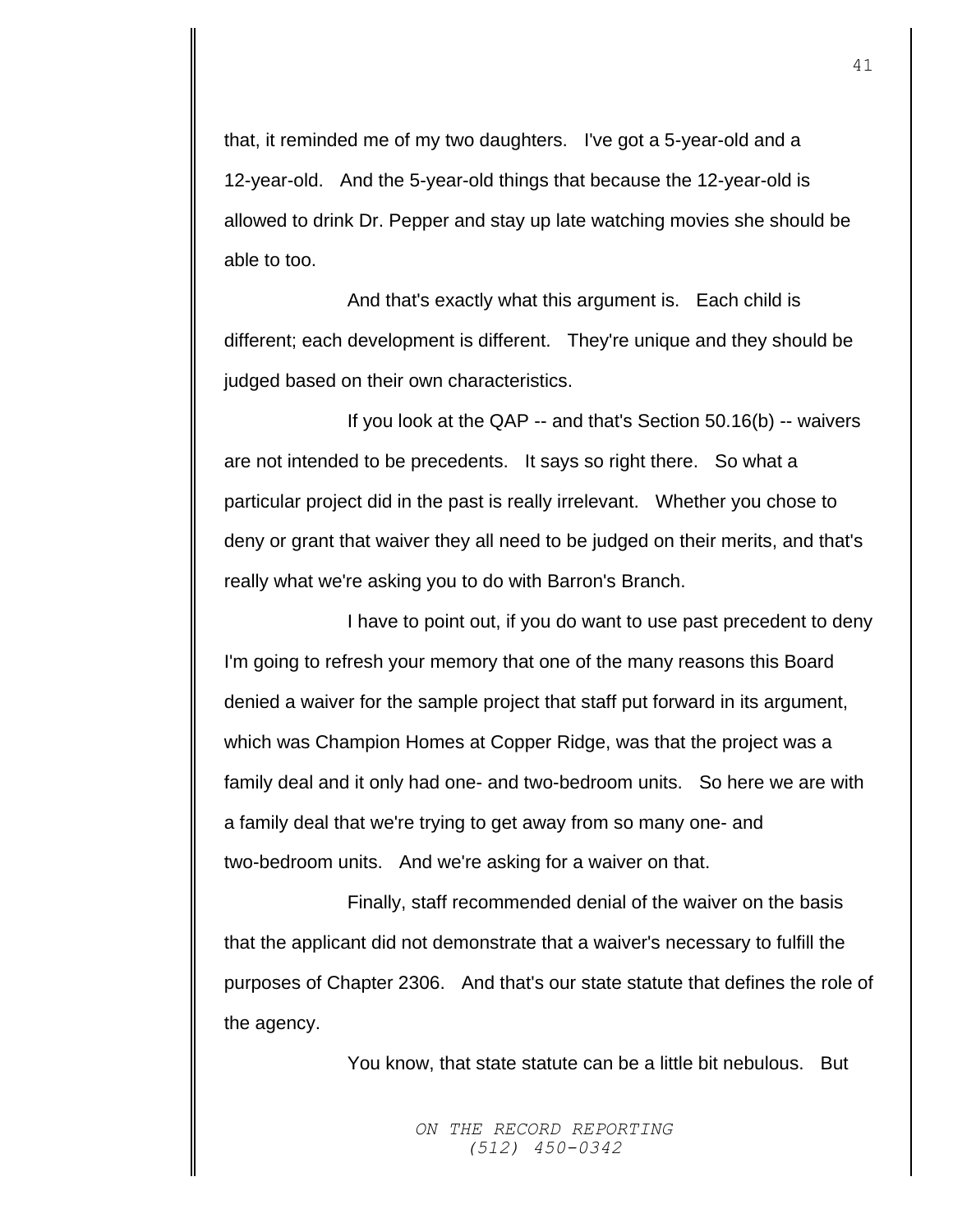we've given you four reasons and four very specific purposes that this project helps fulfill. There's the preservation of affordable housing, furthering fair housing, providing for the housing needs of families, and then, finally -- and I think this is most important one because it's the one that is most particular to this project -- is assisting local governments.

And, once again, I'm going to reiterate in overcoming financial, social, and environmental problems. And that's what this project was -- a financial, social, and environmental problem.

And, you know, it's not enough to just argue that if this deal folds there's another one that's lined up to take its place. This is a replacement project for something that TDHCA funded and that failed under the watch of the Department. And that was not for any lack of effort or any lack of concern on the part of staff. Everyone was very concerned, as you, you know, can go through the record and read. But I do feel that it's incumbent upon the Department to help redeem the property if it can.

The City participated in a painstaking process we've had to clean up Parkside Village and to get to point where we can redevelop it today. And I feel very strongly this is the unit mix the City wants, it's the unit mix the citizens of Waco wants, it's the unit mix I want, and it's a unit mix that has been validated by the market study.

If you choose to not grant the waiver I would respectfully ask that you allow us to amend our application. There is a precedent for that with a project in Galveston that received both a scoring and a threshold waiver and with Veteran's Place, which was a 2011 deal that came forward at exactly this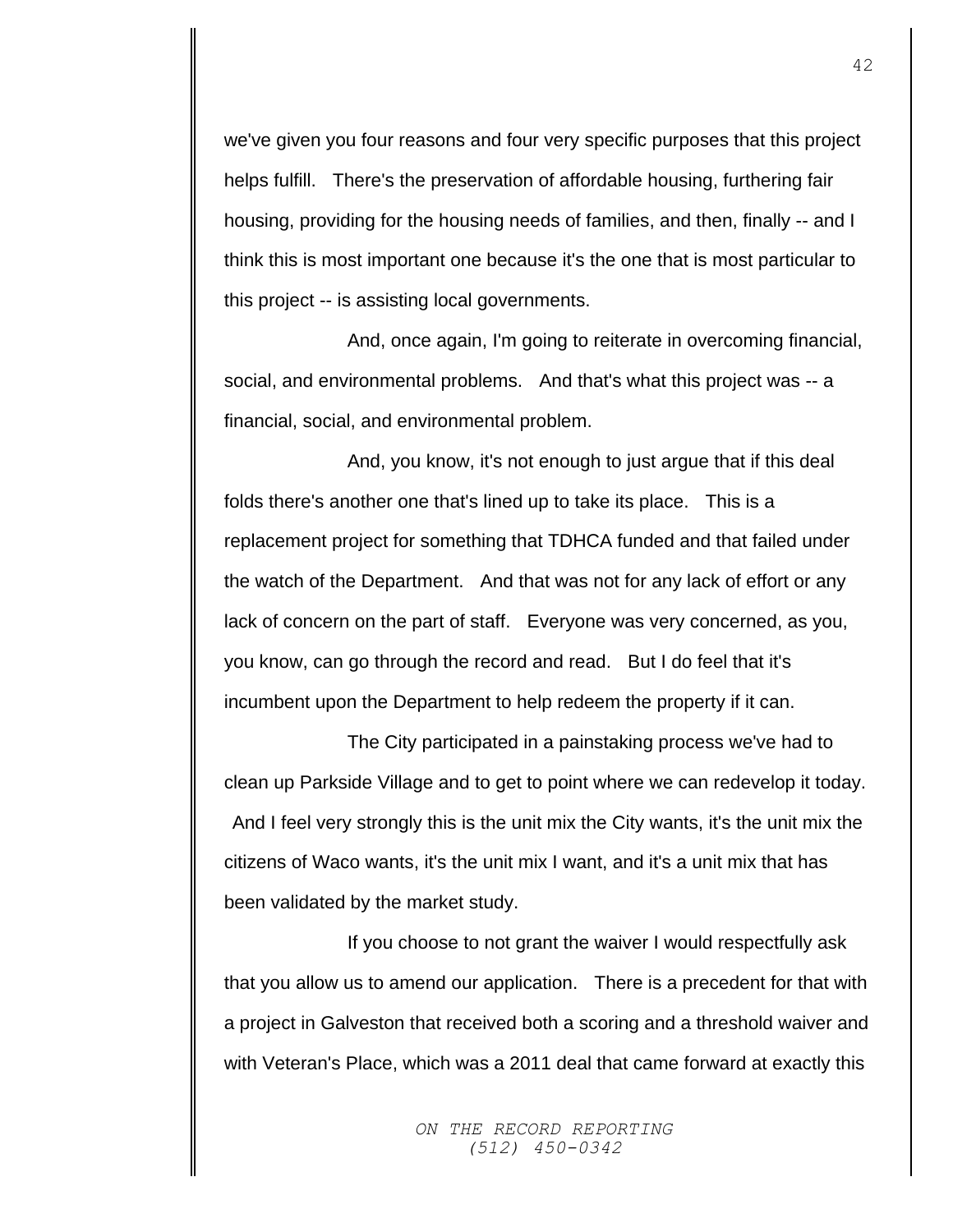time last year in which Chairman Oxer preferred to allow the applicant to amend the application rather than grant a waiver.

That is everything I have. Thank you so much for your consideration.

MR. KEIG: Quick question?

MR. OXER: Mr. Keig.

MR. KEIG: I heard for the first time today that when the development team went to negotiate with HUD that they did not know the 2012 QAP unit mix requirements. I want to make sure I understand the context. Did this Board pass the 2012 QAP after the development team negotiated its deal with HUD?

MS. ANDRE: Yes, they did. The QAP was amended, negotiated, revised over a period of months that started in September of this year. And as you know and as you can see on the time line the City of Waco began its process with HUD and began negotiations prior to that.

Now, there was a concurrent process that the QAP was in flux. We had four drafts this year and the CDB issue -- because, really, the unit mix we have fits the rules if you're not in the central business district. It's only if you're in a central business district that it varies. And that went in and out of the QAP during that time.

And so, you know, we've already got one line of reasoning going with HUD. This is up in the air. We don't know where it's going to fall. And once we did know where it's falling I do agree -- and I apologize that our timing has not been as quick as it should have been. But we -- you know,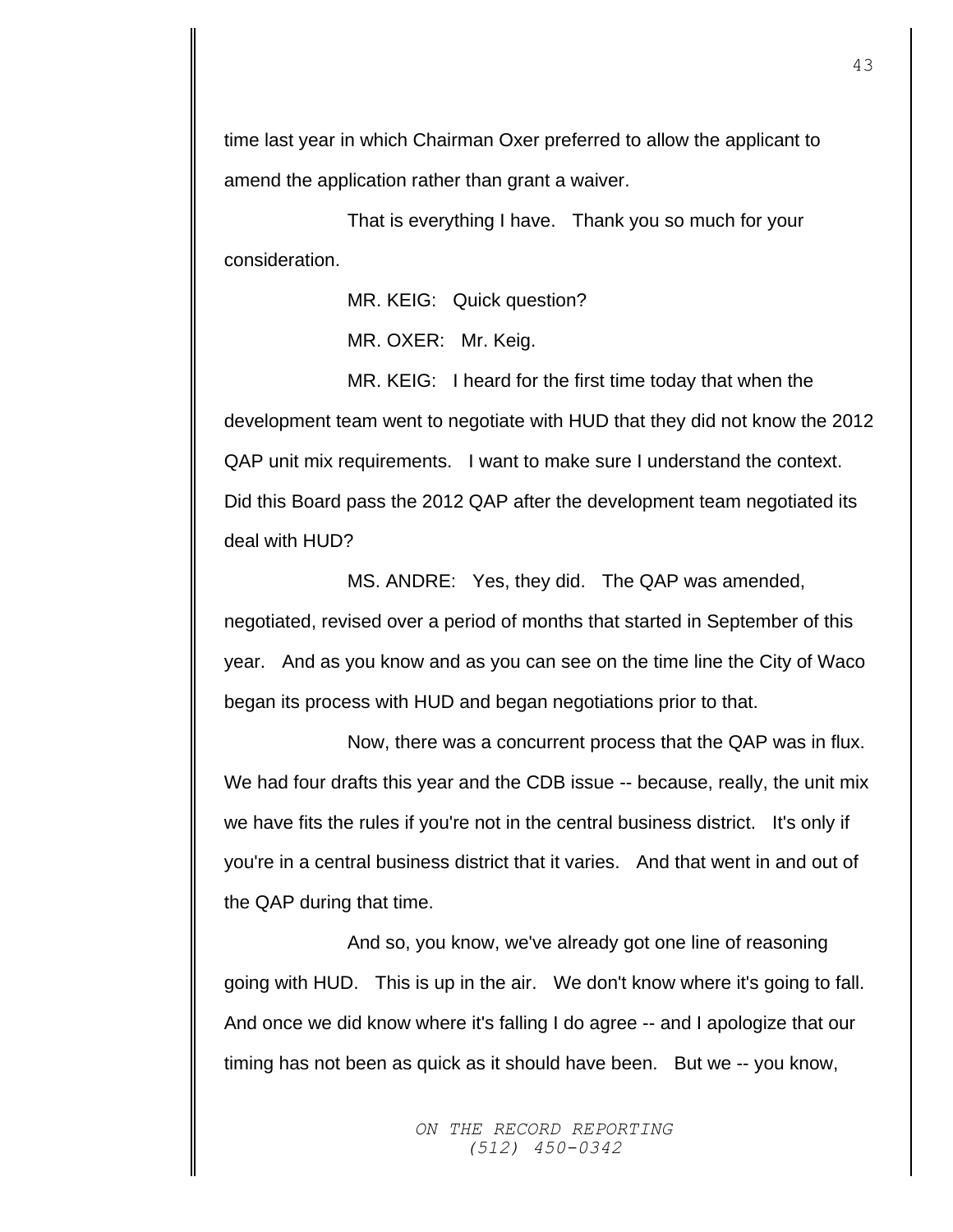we've done the best we could and we really couldn't, until December, know. And then we were going to have to go back to HUD and potentially face another six months of negotiation with an application in that we weren't sure if HUD was going to approve.

MR. OXER: Let me ask this. The -- we've had some conversation this round and prior rounds about the impact on the development community of having a -- what I call a short-shot QAP window, where you have to take this, get the project, and then scores and then out. You had a two-year window, would you had been able to see this sooner on the two-year QAP?

MS. ANDRE: Oh, hindsight is always 20/20. You know, I would love to see -- you know, there are rumors that this is not a 2012/2013 QAP. And I hope that those rumors are false because I think it's fabulous to have a two-year QAP. Yes, it gives you tons of time to plan and meet the criteria. And if you feel you're not going to be able to then you can come and address the Board earlier.

MR. OXER: Well, we're not -- we can't -- by virtue of process and protocol here we can't discuss the merits and demerits of a two-year QAP. But that's one of those things that moving the target farther out you would know sooner what you were getting into.

Given there's been a certain amount -- this has been a pretty rocky road here for the last eight months just getting this whipped into shape. And you talked about four drafts of the QAP before it went there. You missed two, because there were at least six that I knew of, besides the four that got to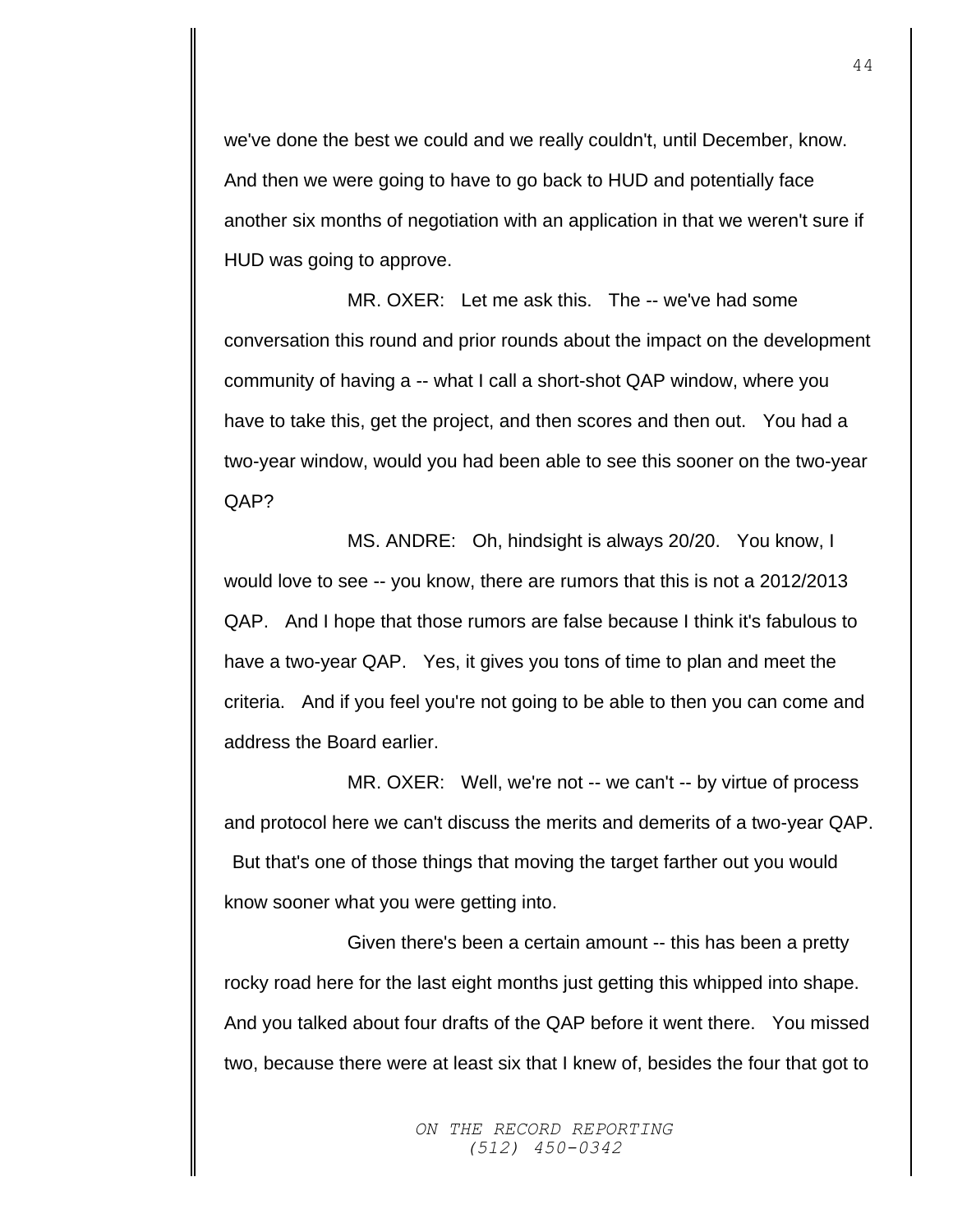the Governor and he gave us the last draft of it, which made seven. So the -- it had some substantive changes in that in the final version that came out of the Governor's Office.

So we're sensitive to the issue of the moving target problem. So, that said, one of the things we're considering is trying to figure out how to make that so it's a rolling project so that you're looking two years ahead, working on this one that should have been done last year. Just a comment more than a question.

Mr. Gann?

MR. GANN: Mr. Chairman, Tim, what -- I think I heard you say that you might could consider the change of your market mix.

MS. ANDRE: Well, we do not want to change our mix. There is a strong demand for these units, there's a strong need for family, you know, we've got architectural plans. We're moving down the river.

But rather than be kicked out, you know, we would take our chances with HUD. I don't care to do that but --

MR. GANN: I've got a second question over here. Well, where are we on that if that was a viable -- is a viable situation. We've done the amendments before.

MR. IRVINE: We have authorized amendments in the past. Now, here you've got the issue that -- first of all, you've got a rule. I think everybody would like it if the rule were upheld and followed. But you do have the issue of HUD's role on -- I think you said they're interested -- are willing to consider taking your chances with HUD.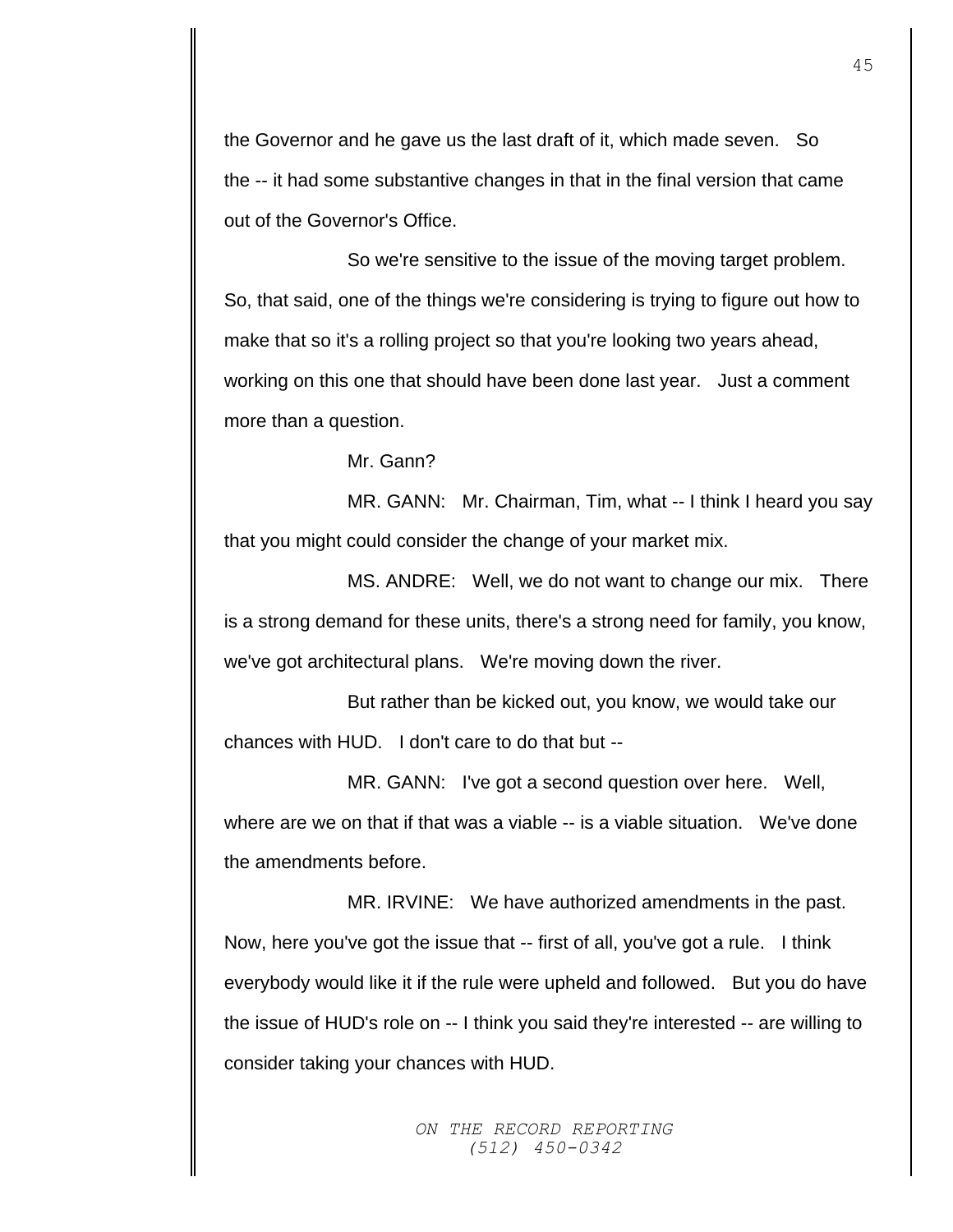You know, if you were going to consider authorizing and then you obviously have to pre-condition it on HUD concurrence.

MR. OXER: So what you're saying is rather than a bullet in the head you'd rather have just a pinch.

MS. ANDRE: I'd rather have no bullet.

MR. OXER: Well, here's where part of this comes down. Okay? And, as you rightly state, the purpose of the Board is to meet the -- fulfill the purpose and policies of Chapter 2306. And while I am sensitive to the arguments you made about providing the housing needs of individuals with families, maintaining affordable housing, assisting local government -- all those are entirely valid.

But if we didn't do that and there was one following behind it this is not the purpose and policies of 2306 to apply to Waco. We have to have purposes and policies of 2306 apply to Texas, which, painful as it is sometimes, requires us to make decisions that I, frankly, find painful.

And the problem is we're not looking for projects; we're looking for money. Okay? We're oversubscribed now.

What was the ratio, Cameron, when we -- our first round through this this year we were oversubscribed by a factor of ten -- just beyond ten. Right now we're oversubscribed by a factor of 3-1/2, Cameron, more or less 4 -- 3, 4 -- 3-1/2, 4?

So I'm personally wrestling with the idea. While I recognize all the arguments you make and I'm sensitive to these that the City of Waco has and the eloquent presentation of those arguments, we still meet our obligation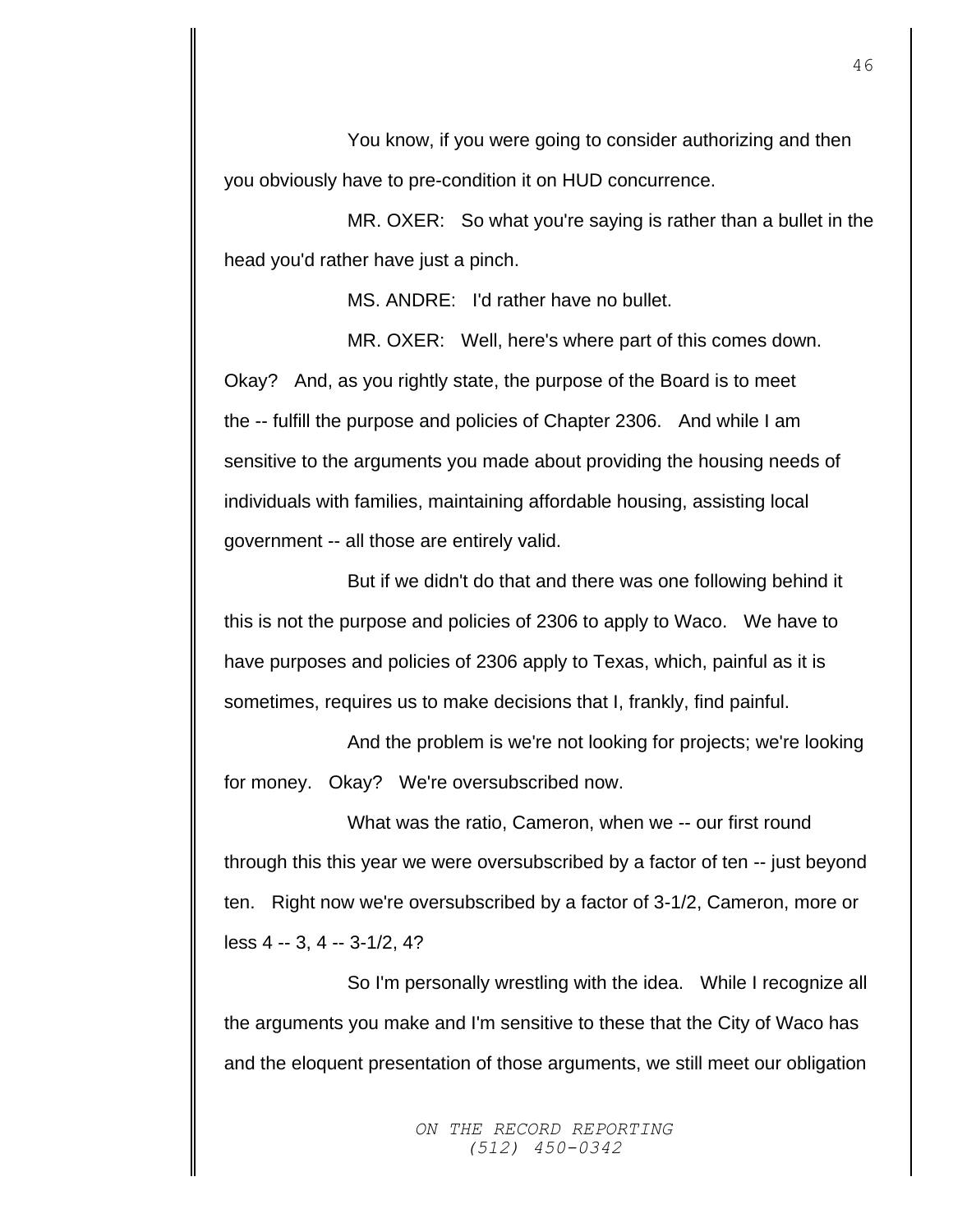by funding another project or allowing you -- or would be allowing you -- would be doing so by simply allowing you to stay in the round and compete. That's more of a comment to the Board.

Unfortunately, we're here to make the hard decisions because all the easy ones have already been made.

MR. GANN: What would the mayor say to that? Would you be for changing market mix if that may be the only solution?

MR. OXER: You willing to take your chances wrestling with HUD?

MR. DUNCAN: Absolutely. If we can stay in consideration -- we do not want to see this withdrawn, which is what I understand would happen if we were not granted the waiver. Are those my two choices?

DR. MUÑOZ: Would that be consideration for a waiver or to pull the application back and amend it?

MR. OXER: That would be an amendment for their -- as I understand, Sarah, that's -- what you're asking -- that's all right. What we're saying -- what she's saying is, you know, if they don't get the waiver they would like the option to amend their application. Is that a fair statement?

MS. ANDRE: Yes, sir.

MR. OXER: Okay.

DR. MUÑOZ: Amend the application; that's not us amending the rule.

MR. OXER: No, no. That's her amending project -- you're not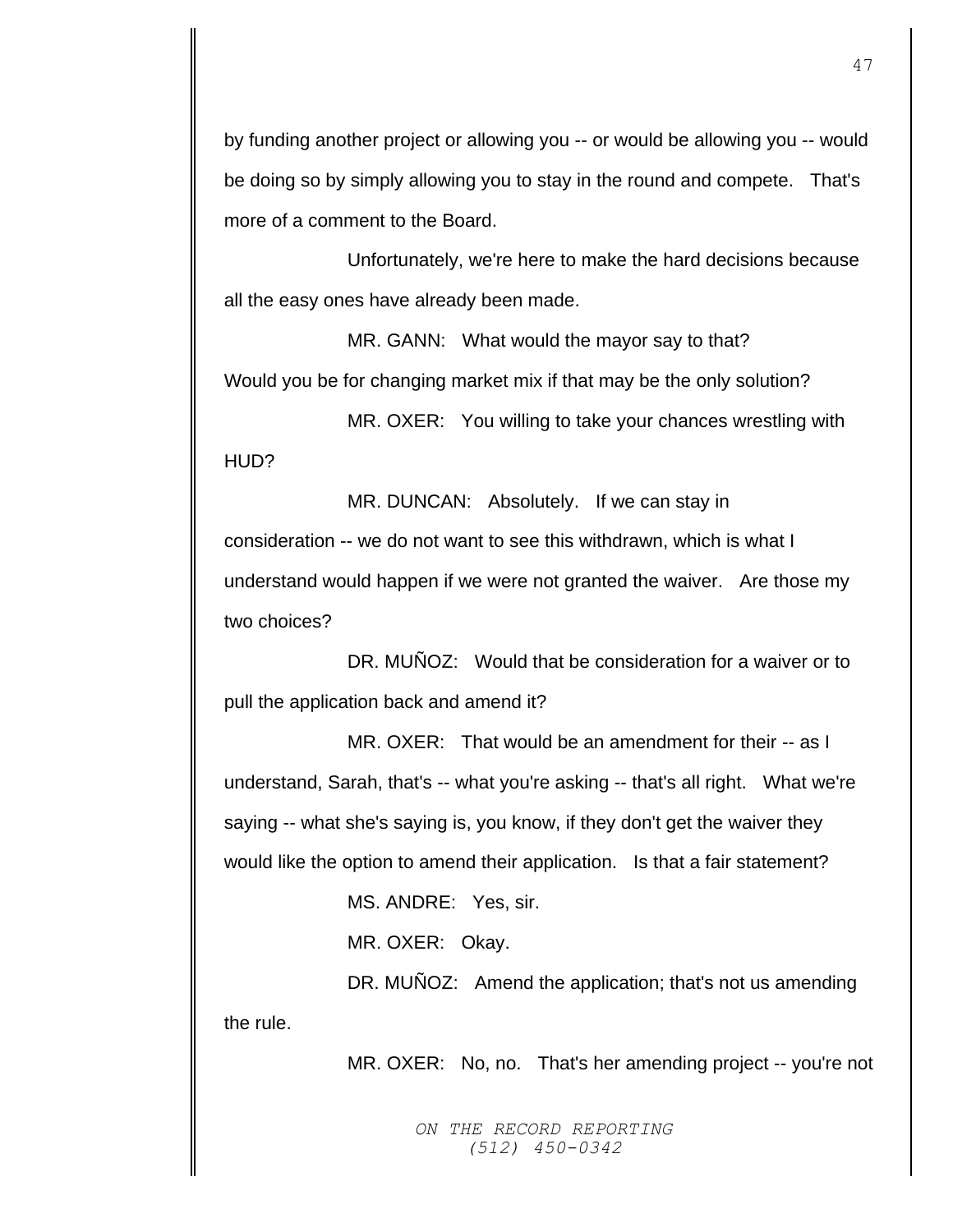getting the hook completely through your mouth.

MR. KEIG: Mr. Chair --

MR. OXER: Any more comments?

MR. KEIG: Yeah, Mr. Chair. Can we hear from -- any further comments from Mr. Dorsey if he has some?

MR. DORSEY: Sure. I just wanted to address -- and not under this QAP. I'm not sure there's a provision to allow an amendment before the application has been approved. However, it could still be done as a waiver I believe. I just want to make sure that there's a recognition that it's still a waiver. The --

MR. OXER: So we may be cutting some new trails with a compass and no map again.

MR. DORSEY: Right. The other thing I wanted to --

DR. MUNOZ: Hold on, Cameron. Let me ask a clarifying question. So you're saying that we have to approve the waiver in order for the application to move forward and to recommend that they amend it.

MR. DORSEY: Well, I'm not --

MR. OXER: Hold on. That's all right. Go ahead, Cameron.

MR. DORSEY: So this came up five minutes ago. So in talking with Barbara, I mean, I think in order to fully consider exactly what actions would be necessary I think we have to look at it a little bit closer. We just didn't know that this was going to come up.

So I don't think we have a problem doing that at all. We don't mind looking at the QAP and then advising the Board of what action would be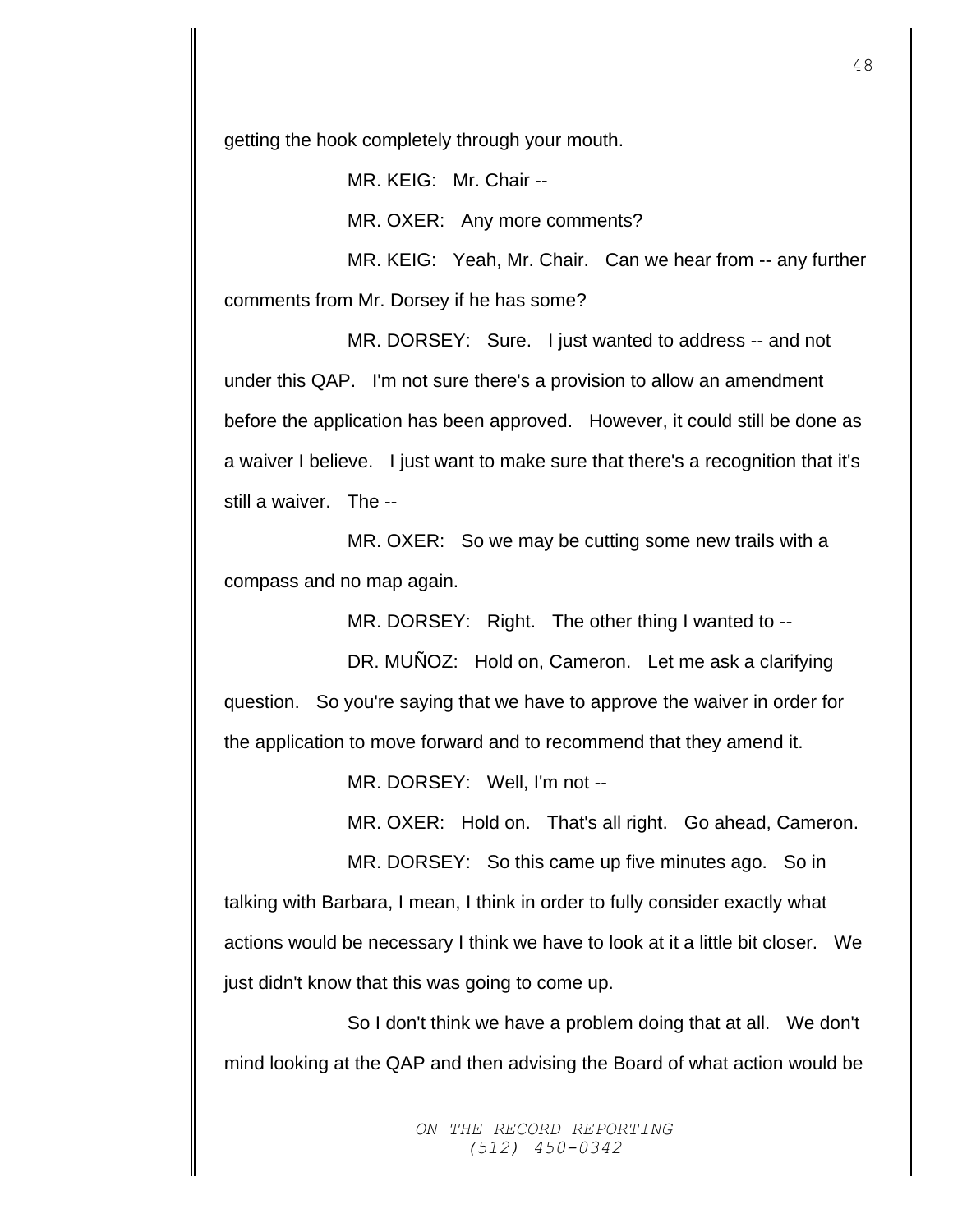necessary. We're, I mean, just not certain that that would be the action necessary.

MR. OXER: And that -- and you're not certain that that would available or that would be necessary?

MR. DORSEY: I think that this can get done. I just want to make sure that the way that it goes into the record is reflective of how the Board actually has authority to do it.

MR. OXER: I think that's probably a good idea.

MR. IRVINE: I believe there are enough complexities and enough moving parts that if the Board wants to consider some sort of resolution along these lines it should be at least deferred while staff and counsel look at it. And perhaps the Board might take it up in executive session.

MR. OXER: Here's -- I'm sorry, Tim. Go ahead.

MR. IRVINE: I would also suggest that when you hearken back to a number of the issues that have been discussed, such as the issue of a tiebreaker action. To address that you would want to fashion -- if you move forward on that basis -- some sort of a comprehensive resolution that really does address that wrinkle.

MS. ANDRE: Might I add one clarification that I think will help. The word "amendment" as it's used in the QAP is typically applied to developments after they've been awarded. So I think I should change my word and say we'd like to provide a revision or clarification to our application.

MR. OXER: Fundamentally you're changing what --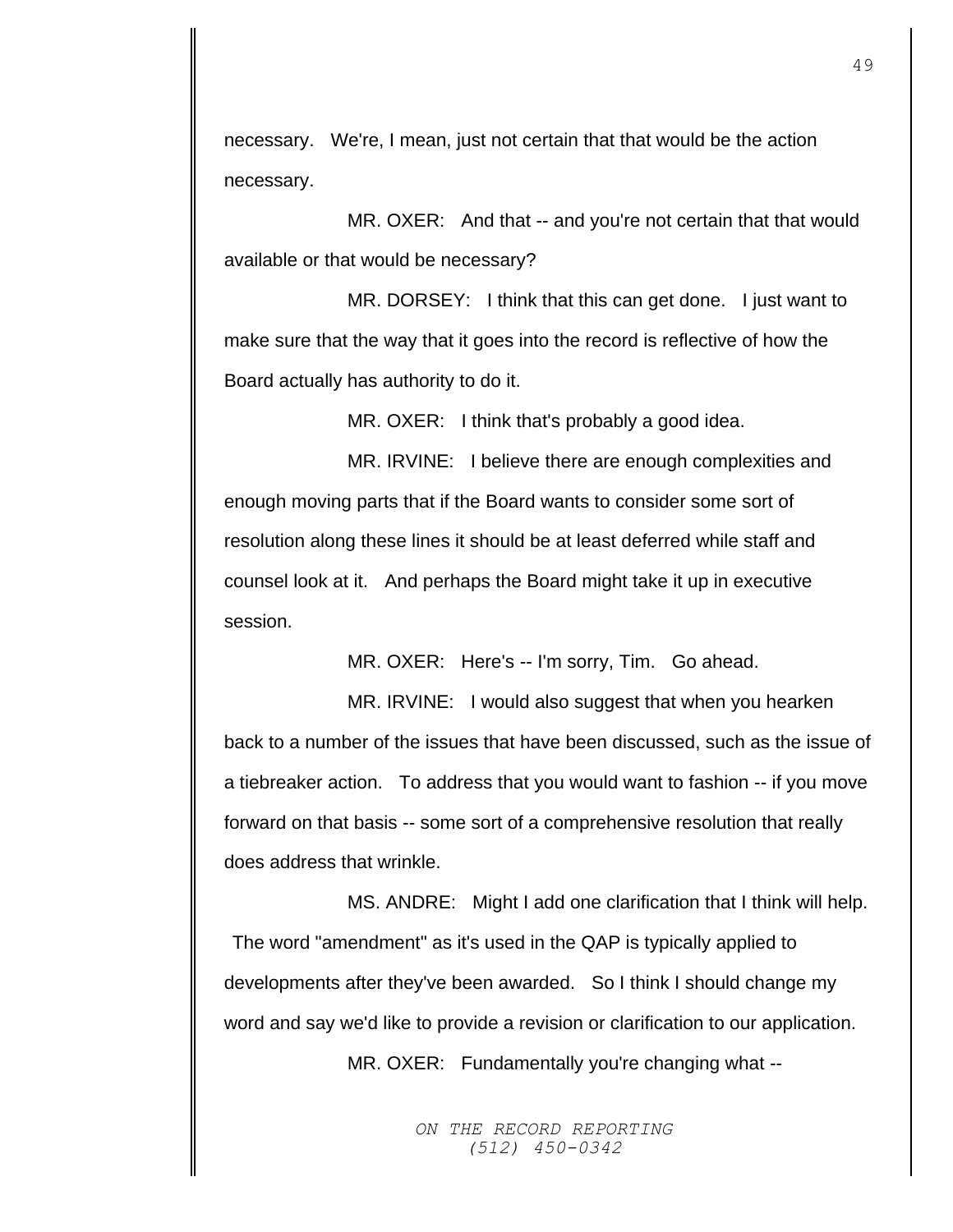MS. ANDRE: And that would be different from an amendment. MR. OXER: Okay.

MR. DORSEY: That would probably constitute a material deficiency under the current QAP, because these are substantial changes, and that's my concern. I want to make sure that we work through this appropriately.

DR. MUÑOZ: Okay. I want to make it clear though also, Cameron, that sort of working through this and further examining the nuances of this case and making recommendations to the Board as to what it might or may not consider, is it some sort of indication of how it might ultimately vote?

MR. OXER: All right. Here's the Chair's request -- Professor McWatters, please.

DR. McWATTERS: Just one question, Cameron. On the date the application was submitted was it clear or was it not clear as to what the appropriate unit mix should be?

MR. DORSEY: It was clear on the date the application was awarded. I do believe that there was no effort to pursue an alternative with HUD. I did -- I'm pretty -- I have a degree in economics.

I can't predict the economy, you know, or anything, but I can, you know, see sometimes where the development community's going so I went ahead and called HUD after the last meeting and talked to them and they wouldn't have a problem considering a different unit mix. There was no requirement that this be the unit mix in the first place. And they indicated that it wouldn't be a substantially difficult process to get that done.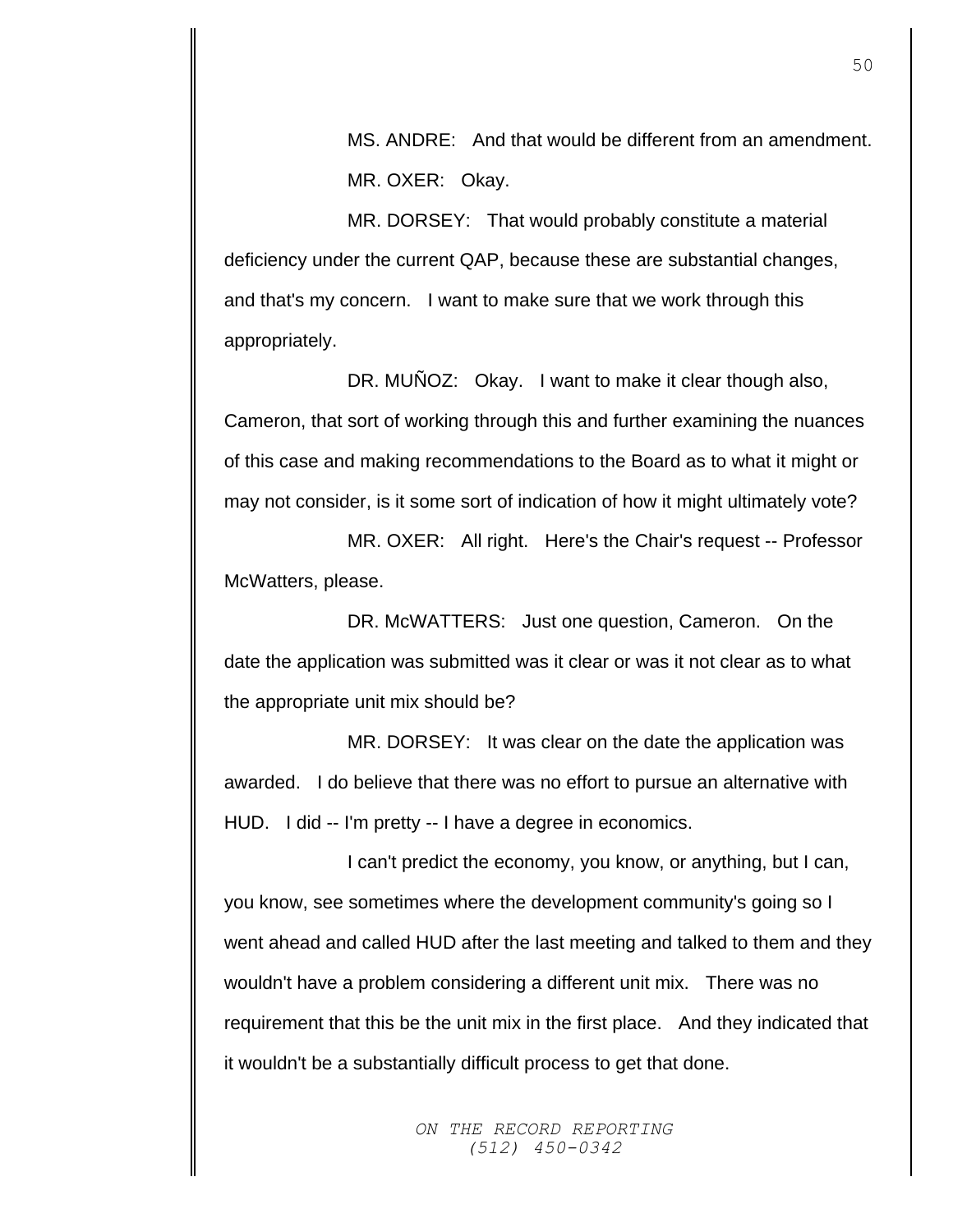DR. McWATTERS: But if on the application date someone said, Geez, what's the unit mix for three bedrooms, someone could go to a rule book and objectively see it's 20 percent, not 27 percent. Or is that incorrect?

MR. DORSEY: No, that is absolutely correct. And that could have been known well in advance of March 1, three months in advance.

DR. McWATTERS: Okay. That's my question. So this was not a rule that became clear three days before the application was due.

MR. DORSEY: That's correct.

DR. McWATTERS: Okay. It was three months before the application was due. So we have a situation where the rule was clear -- and you may disagree -- okay? -- and I'd like hear your rejoinder if you have one -- that was clear and the rule was purposely not followed. Okay? And now there is a request to somehow go back and clarify or amend the application. Okay?

And all I would say to the Board is that we need to be cautious about this because we're setting a dangerous precedent, because if the rules are clear, the rules are objective -- you may disagree with them; you may think there's an FHA problem with them -- okay, that's a different issue -- and you purposely don't follow them and then you come in and ask for a clarification later I think we're going to have a lot of clarification requests.

MR. OXER: I'm expecting a lot of appeals on this on the -- okay.

MR. IRVINE: And I would also like to point out, because of the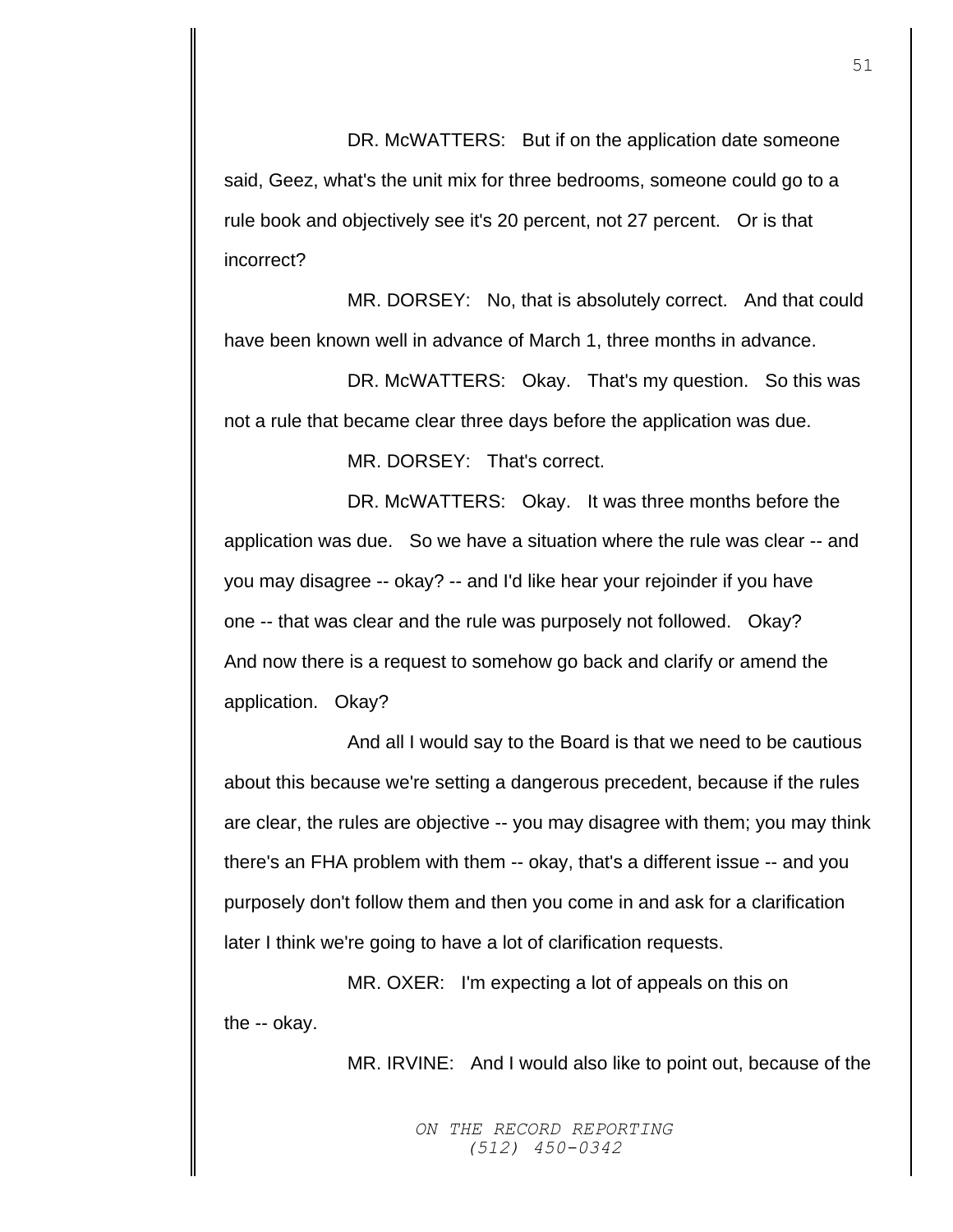open meetings act, the way that this particular item is posted today the Board's flexibility to take action on this would be limited to the granting or withholding of the waiver. And the other kind of larger, more comprehensive resolution would be under a different posting and take it up at a different meeting.

MR. KEIG: I'd like to call the question.

MR. OXER: Okay. The question will be called by Mr. Keig. Motion's on the floor to deny the appeal to grant the -- deny the appeal, which would be not grant the waiver. That correct? Okay. Motion by Mr. Keig, second by Ms. Bingham. Is that right? Okay. All in favor.

> (A chorus of aye.) MR. OXER: All opposed?

(No response.)

MR. OXER: Motion is denied.

MR. DORSEY: I was about to go home. I have two more.

MR. OXER: You don't -- hey, you don't go home till we say

you go home.

MR. DORSEY: These two I'm going to let Eileen Manes present on. She is the manager of our multifamily loan programs. And she is doing a wonderful job helping get all of the stuff surrounding NSP multifamily transactions really clarified and organized. So these are all her.

MS. MANES: Thank you, Cameron. The first item that we want to talk about is --

MR. OXER: State your name please.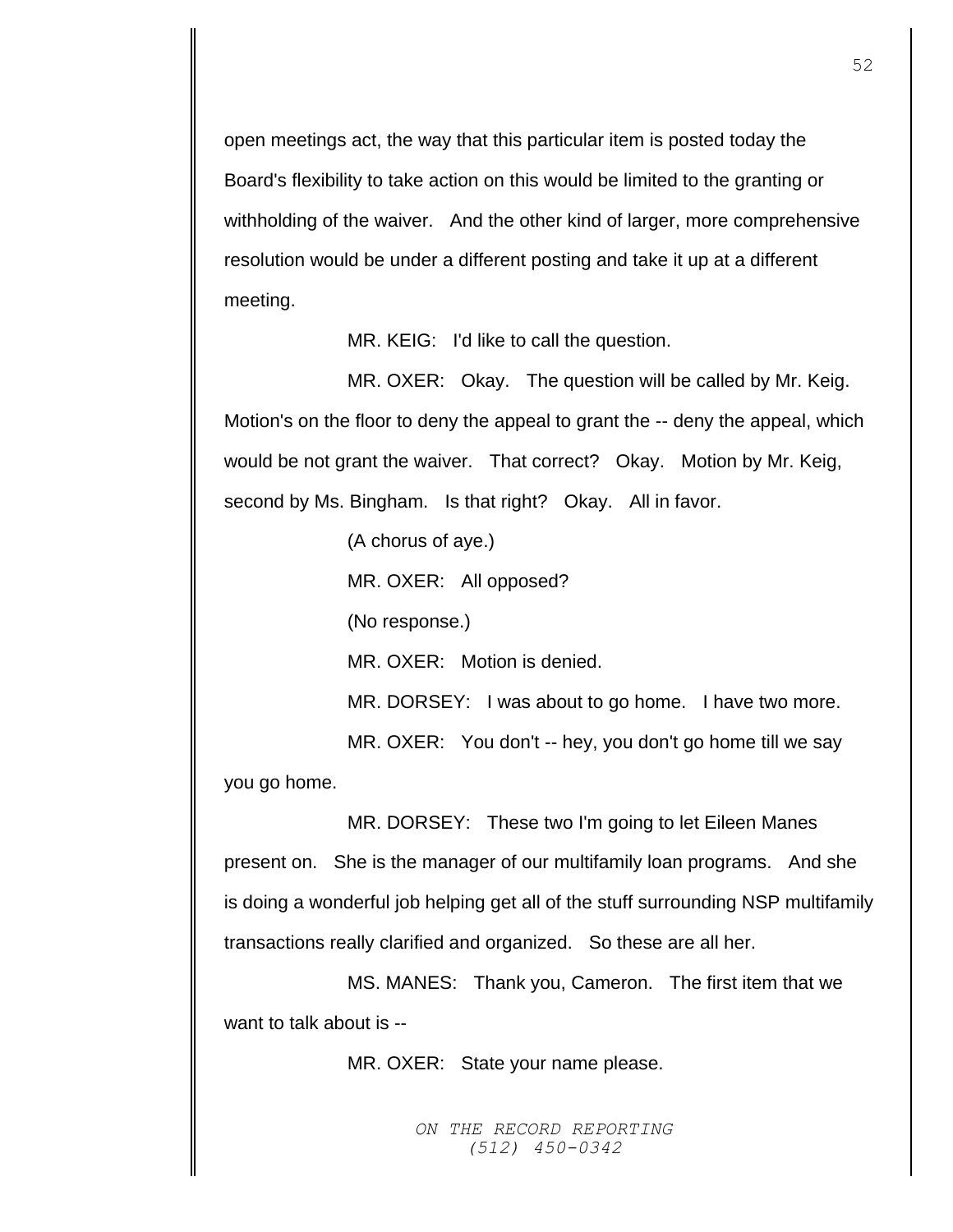MS. MANES: I'm sorry -- Eileen Manes, multifamily loan program

MR. OXER: I know he just said who you were but you've got to say who you are.

MS. MANES: So the first item to discuss is the third substantial amendment to the one-year action plan for the NSP3 refunds. We brought this as a draft amendment to the Board back in February. And after that draft was approved and public comment was put out we discovered that the census tract that was posted in that was a little less broad than it needed to be and included block levels. We wanted to extend that to the entire census tract.

So we made a correction and we ran it in the Texas Register. And in your Board packet it says that we're rerunning that public comment from the 11th through the 25th of May. We actually didn't get it into that Texas Register so it's actually running again the 18th through the first of June.

So the only thing in this is the correct edition of the census tract. And we're asking that you approve that amendment contingent on the receipt of no negative public comment. To date we've received no public comment either way, positive or negative.

> MR. KEIG: I move to approve staff's recommendation. DR. MUÑOZ: Second.

MALE VOICE: A motion has been to approve and seconded.

MR. OXER: I'm sorry. Say it again.

MALE VOICE: Motion was made by --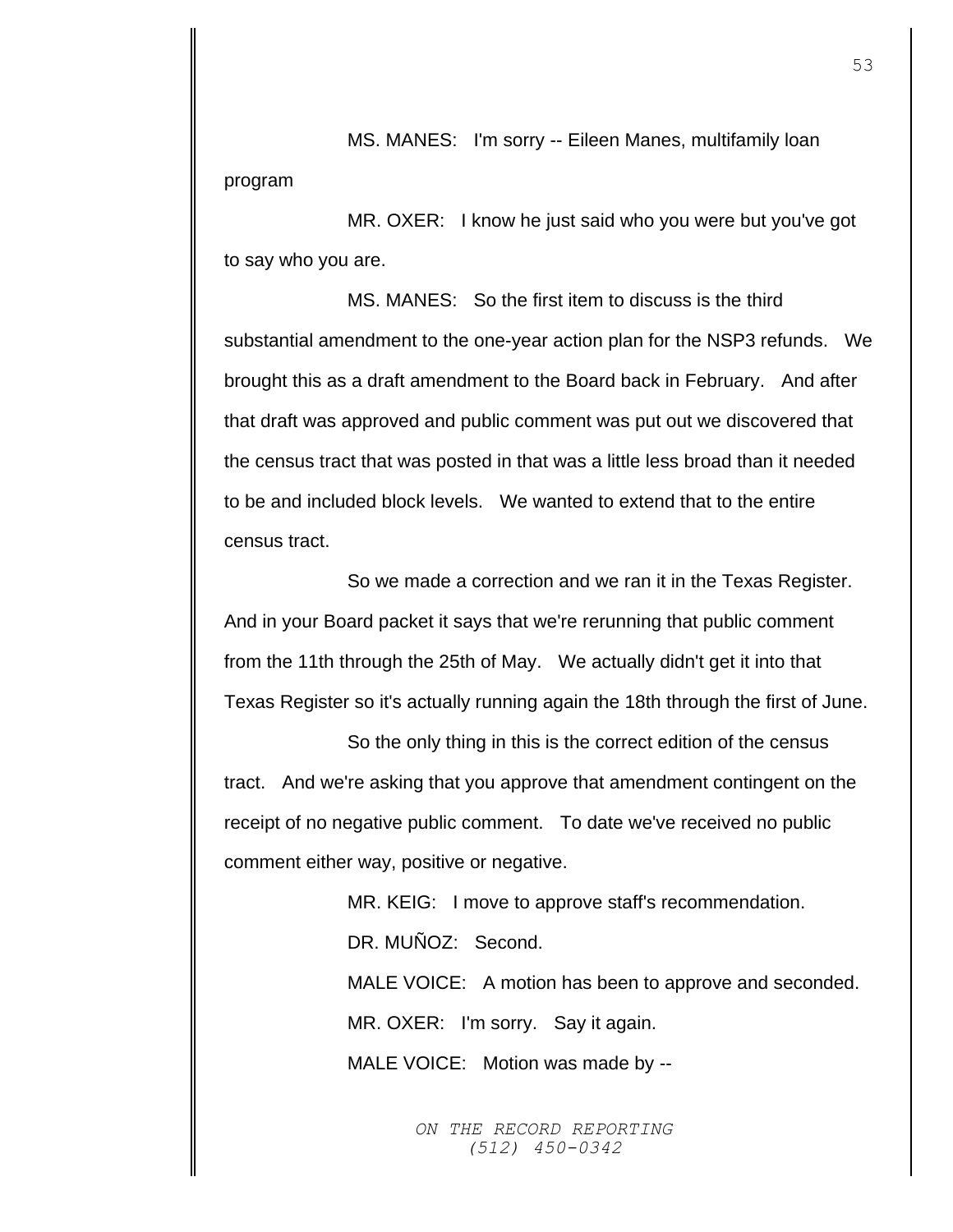MR. KEIG: Mr. Keig.

MR. OXER: Keig. Second by Dr. Muñoz to approve staff recommendation. Any other comments of the Board?

(No response.)

MR. OXER: Any other comments from the folks?

(No response.)

MR. OXER: Okay. All in favor?

(A chorus of ayes.)

MR. OXER: Opposed?

(No response.)

MR. OXER: It's unanimous. Thank you.

MS. MANES: Okay. So the next item -- still Eileen Manes, multifamily loan programs manager -- is -- it's a discussion about the NOFAs that were put out for NSP1-PI and NSP3 NOFAs and the contracts that were entered into for the NSP1 funds.

After all of those were put together, which have been over a course of two years, we were given some guidance by HUD that said that there needed to be a differential between subrecipients and developers.

All of our multifamily contracts are awarded under developer agreements, and they discussed both an allowance for developer fee and activity delivering cost. And the guidance that's been put out by HUD says that they're not entitled to both of those.

So the request that staff is making is that we are given the authority to amend the NOFAs as necessary as well as enter into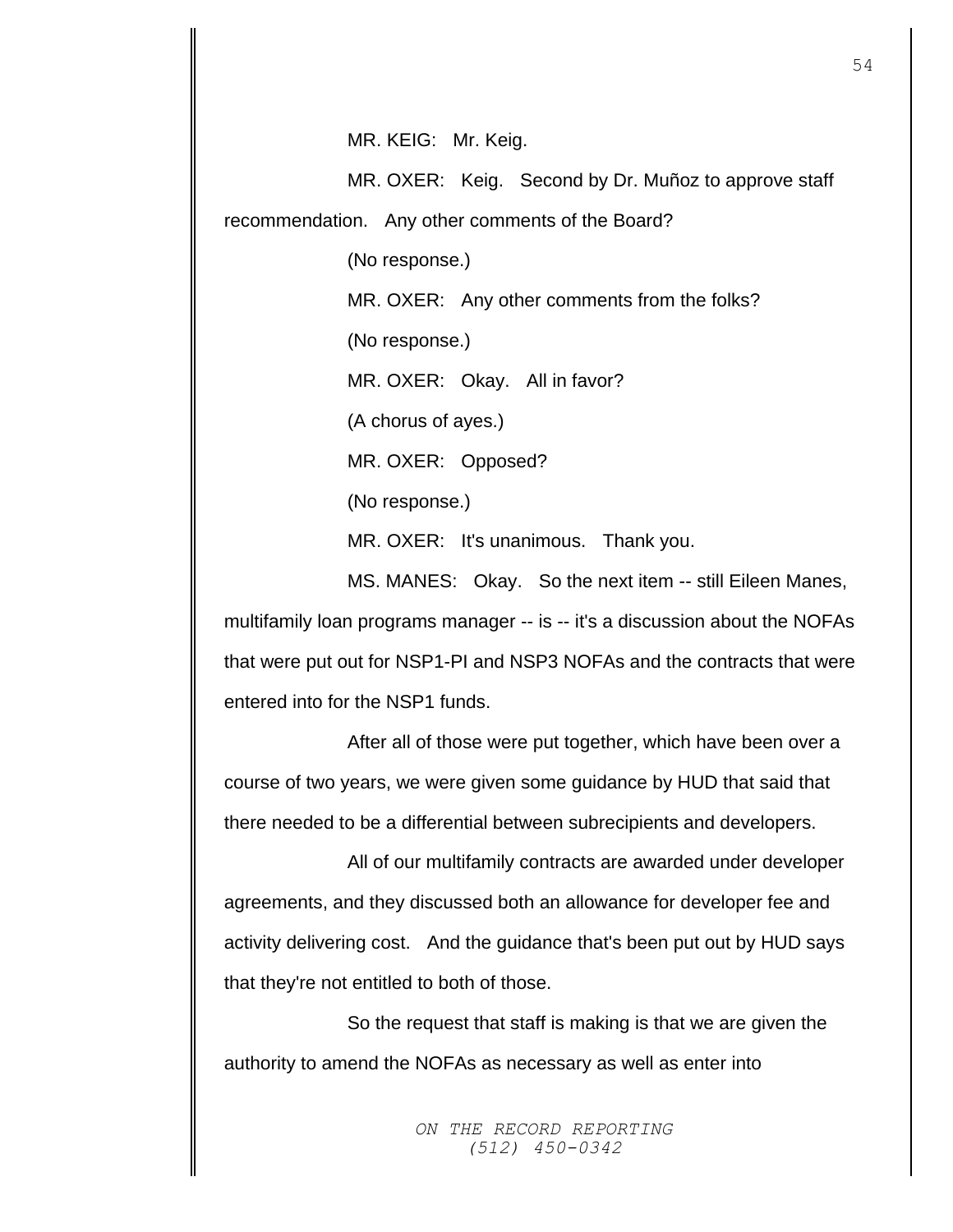amendments for those contracts to correct the language based on HUD's guidance.

MR. OXER: So just giving you the authority to go do what you need to do.

MS. MANES: Exactly.

MR. OXER: Okay. Any comments from the Board? (No

response.)

MR. OXER: Entertain a motion.

MS. BINGHAM: Move to approve.

MR. OXER: Motion by Ms. Bingham to approve staff

recommendation.

MR. GANN: Second.

MR. OXER: Second by Vice Chairman Gann. Any other

comments? (No response.) All in favor?

(A chorus of ayes.)

MR. OXER: Opposed?

(No response.)

MR. OXER: Unanimously in favor.

MS. MANES: Thank you.

MR. OXER: Okay. Next?

MS. YEVICH: Good morning?

MR. OXER: Hi. How are you?

MS. YEVICH: I'm Elizabeth Yevich, director of the Housing

Resource Center. And I'm here regarding item number 3, which is the status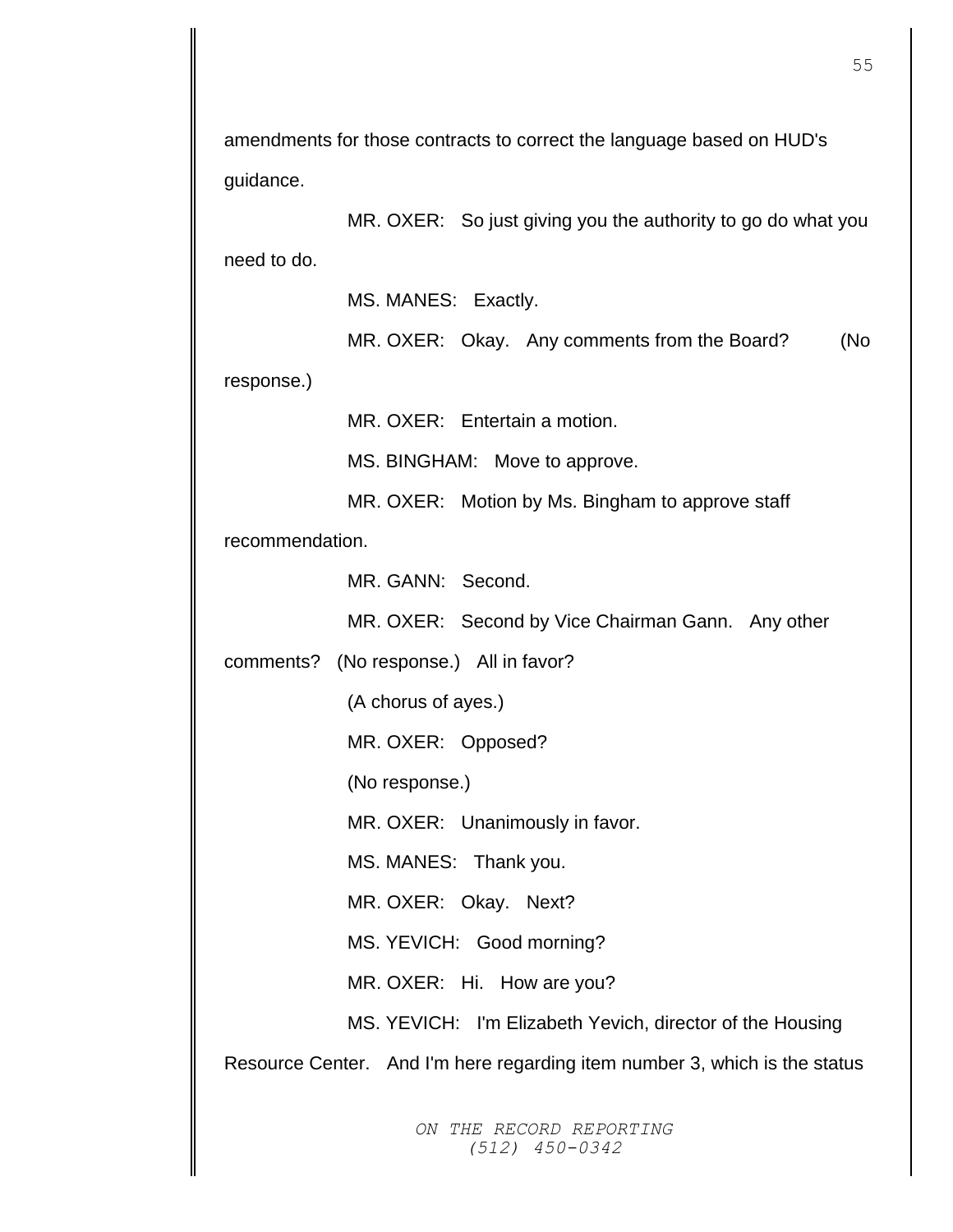report on the Comprehensive Analysis of Rural and Farmworker Housing in Texas.

And on May 23 of last year TDHCA entered into a contract with Bowen National Research to conduct this analysis. The Department plans to use this report to assist with program planning and that we share with community to demonstrate need and provide recommendations for the creation of affordable housing in rural Texas and for farmworkers in Texas.

And I am pleased to report that the study is not only in its final stages but that Patrick Bowen, president of Bowen National, is here with us today to talk about the study. Mr. Bowen has prepared and supervised thousands of market feasibility studies for all types of real estate products, including affordable family and senior housing, multifamily, and market rate housing.

And Patrick has worked closely before with many state and federal housing agencies to assist them with their market study guidelines. And I think Patrick would attest that he has worked closely with TDHCA on this current study.

We are very pleased to have contracted with Bowen and we look forward to possibly continuing and building on this work. And, with that, here is Patrick Bowen.

MR. BOWEN: Good morning, Mr. Chair and Board members. Again, I am Patrick Bowen of Bowen National Research, the principal of the firm. Our firm does about 400 market studies a year throughout the United States and our specialty is in affordable housing.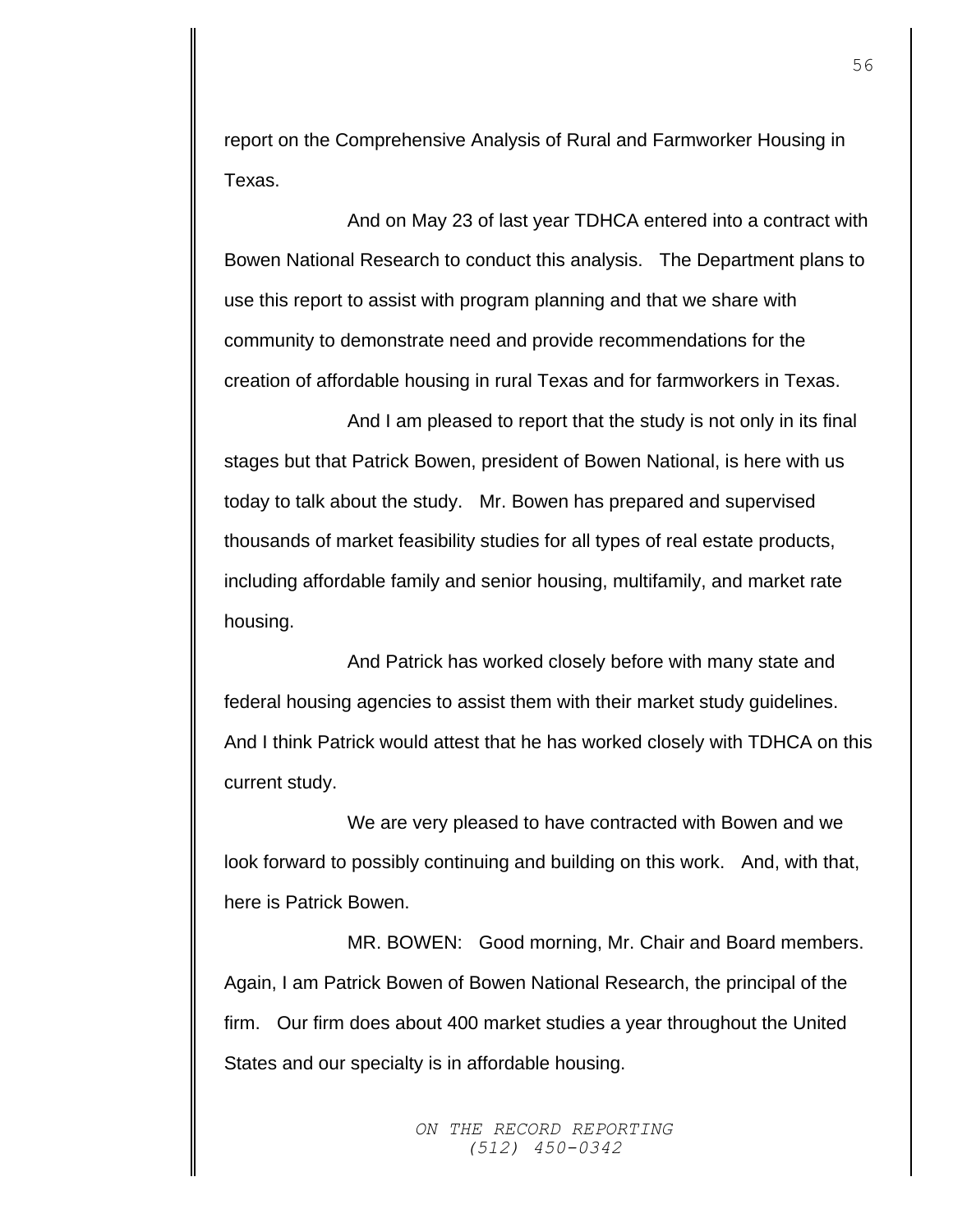Our firm was retained, as Ms. Yevich said, by TDHCA in May of 2011 after we responded to an RFP to do two concurrent housing needs assessments. One study considered housing needs and development issues in rural counties of Texas. The second study considered housing needs and development issues for rural farmworker counties in the state.

The executive summary for the draft -- executive summary draft for the rural housing study I believe is included in your packets. And my understanding is last month before your Board meeting in your packets was the executive summary for the farmworker housing study.

I'd like to begin first talking about some of our key findings for the rural housing study. And if it's okay with you, Mr. Chairman, I'll follow that up with the findings from the farmworker study, and then I'll open it up to questions if that's okay.

Based on the criteria established in TDHCA's RFP for the rural study we evaluated those counties that were defined by -- as non-MSA counties identified by the Office of Management and Budget. Based on this definition 177 counties were evaluated across the state that met this criteria. And I think on the second page of that executive summary for the rural housing study is a map that shows the counties that were evaluated.

Our scope was pretty comprehensive. It was a very involved process. We evaluated demographic and economic characteristics and trends, the housing surveys -- conducted a housing survey on affordable housing, apartment rentals, for sale housing alternatives, manufactured home communities.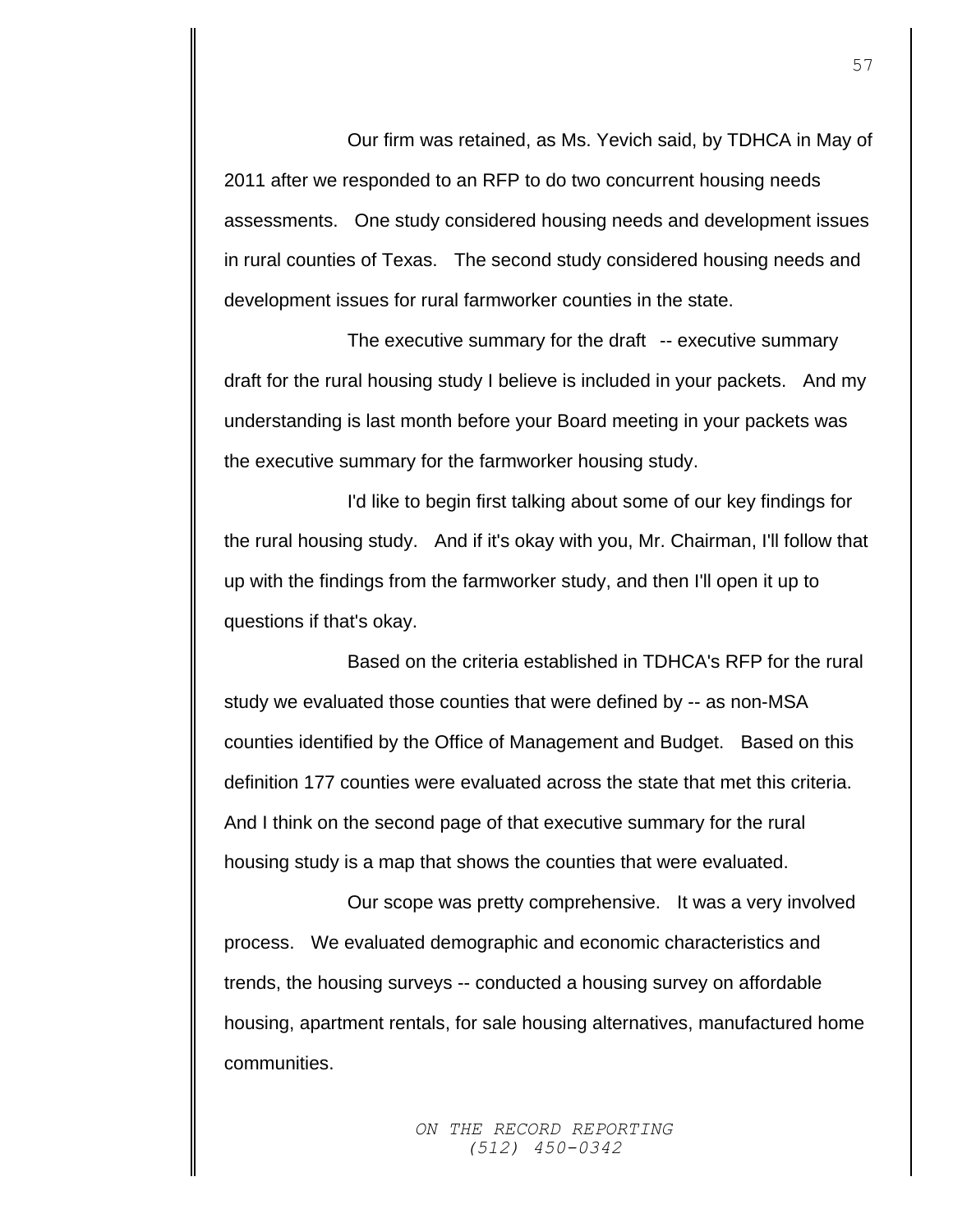We also conducted over 200 stakeholder interviews across the state and identified barriers to development and completed a housing gap analysis for all 177 counties, as well as we aggregated some of that into the 13 service regions of Texas. And we concluded our report with recommendations.

It's important to understand, we reached out to over a thousand people across the state. So there was a lot of contact made. We got a lot of incredible input from a diverse group of people. So it's a fair, comprehensive study, and I think the findings will warrant that.

So I'd like to just discuss real quick with you just the findings from the rural study. Some of the key findings include demographic growth trends. Between 2010 and 2015 it is projected in rural Texas that population growth will be about 1.3 percent, household growth will be about 1.5 percent -- that's pretty small growth. For comparison purposes in urban areas of Texas the growth rate for each of those, whether it's population or households, is about seven times that rate. So not very much growth in rural Texas.

One of the more interesting findings that we had was -- or that we found was demographic trends and migration patterns indicated that younger people in rural Texas and families typically under the age of 25 appear to be leaving the rural areas of Texas.

The senior population -- the older population, age 55 and older, in rural Texas are growing rapidly. Rapid senior demographic growth trends in our opinion are likely going to lead to a greater need for senior-oriented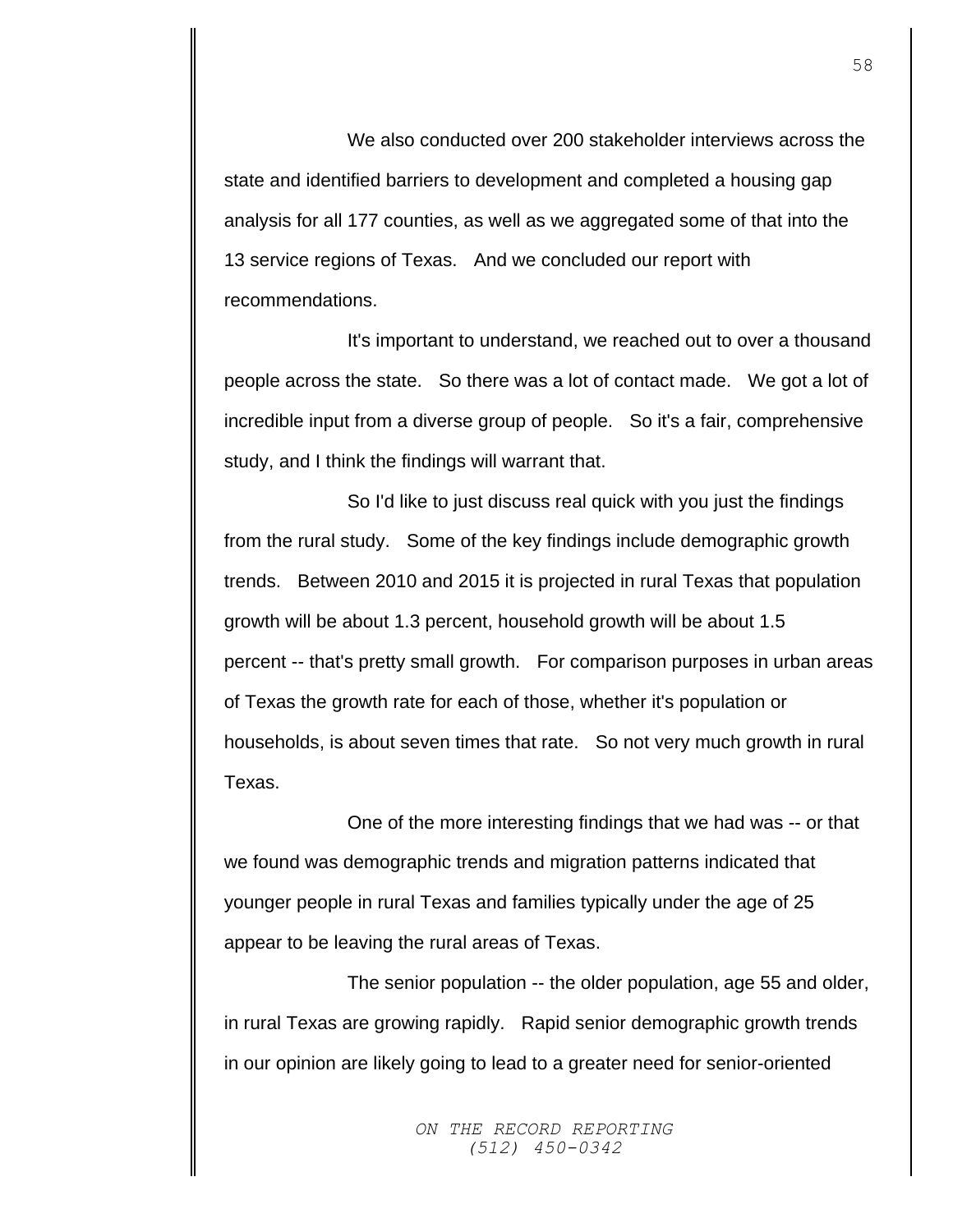housing in rural Texas.

Historically, rural Texas regions -- the greatest demographic growth have been those with large metropolitan areas -- those regions that have large metropolitan areas contained within them -- primarily those located in the central corridor of the state. So any of those rural counties outside the MSA of Dallas/Fort Worth, Austin, San Antonio -- that's where a lot of rural counties are seeing the growth in terms of demographics.

Job growth in rural Texas between 2006 and 2011 has been modest, increasing by only 2.2 percent. That's about one-third of the job growth that you've seen in the urban areas of Texas.

And while rural Texas regions -- their economies have remained generally stable and just with some modest growth one of the key findings that we came across was that over the past five years over 55,000 jobs have been lost in rural Texas in the agricultural-related industries. And we'll see when I talk about the farmworker findings that has significant impact in some of our conclusions.

One of the things that we did goes beyond the scope of what we were asked to do but we thought was critical, we conducted a survey of 860 affordable housing properties in the state. So this is tax credit, it's HUD projects, public housing, USDA-financed projects.

And from that survey -- by the way, that's about 85, 90 percent of all affordable housing projects we identified, so it's pretty good coverage in terms of what we surveyed. Based on that survey the combined occupancy rate for those affordable housing projects was 97.3 percent. And that's a very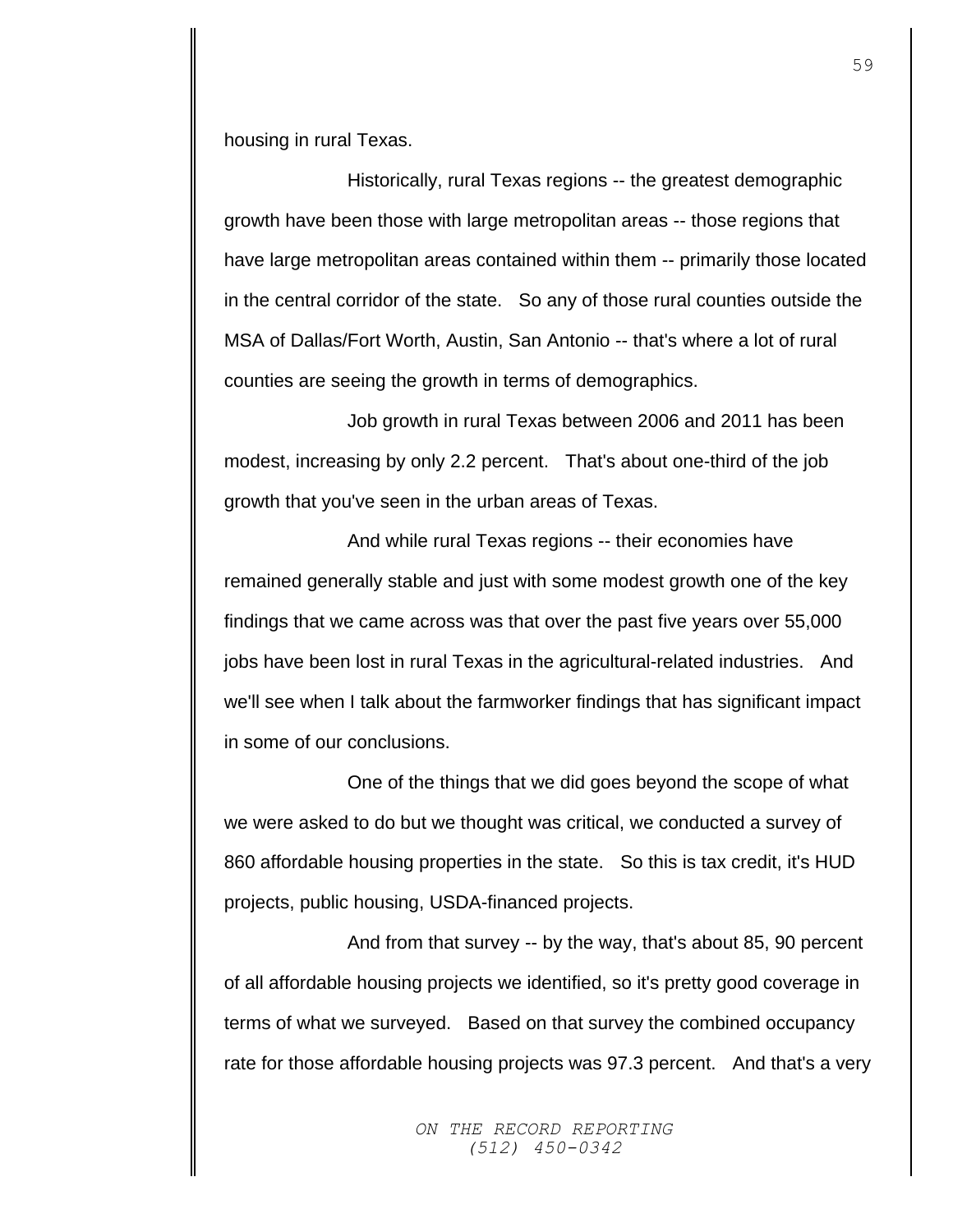high number as I'm sure you all know.

One of the things that you need to understand is, you know, in a typical market, in a healthy market, a well-balance market, the market should be around 95 percent occupied. When you get into that 97 percent range or higher you start to have a housing problem, and that often leads to folks choosing to live in rent-overburdened housing situations -- substandard housing and things like that.

We also conducted a survey -- an inventory survey of for sale housing and manufactured homes. There is a good base of available for sale housing product that we identified in rural Texas, much of this product priced under \$100,000. So it would appear there's a lot of affordable product for folks in rural Texas.

But what we also found out is much of this product was built prior to 1960, so it's older product. And while we didn't physically go out and visit these properties, through the stakeholder interviews that we did the opinion was that a lot of this 50-year-old product was in poor condition and, while still available to low-income people, their housing choices are usually substandard or low quality for sale product.

One of the other things that we had done was completed a housing gap analysis. In doing this we followed some -- a similar methodology as the TDHCA requires on a typical 9 percent application process. And we looked at substandard housing, rent overburden, overcrowded housing. And from that analysis we created a housing gap estimate.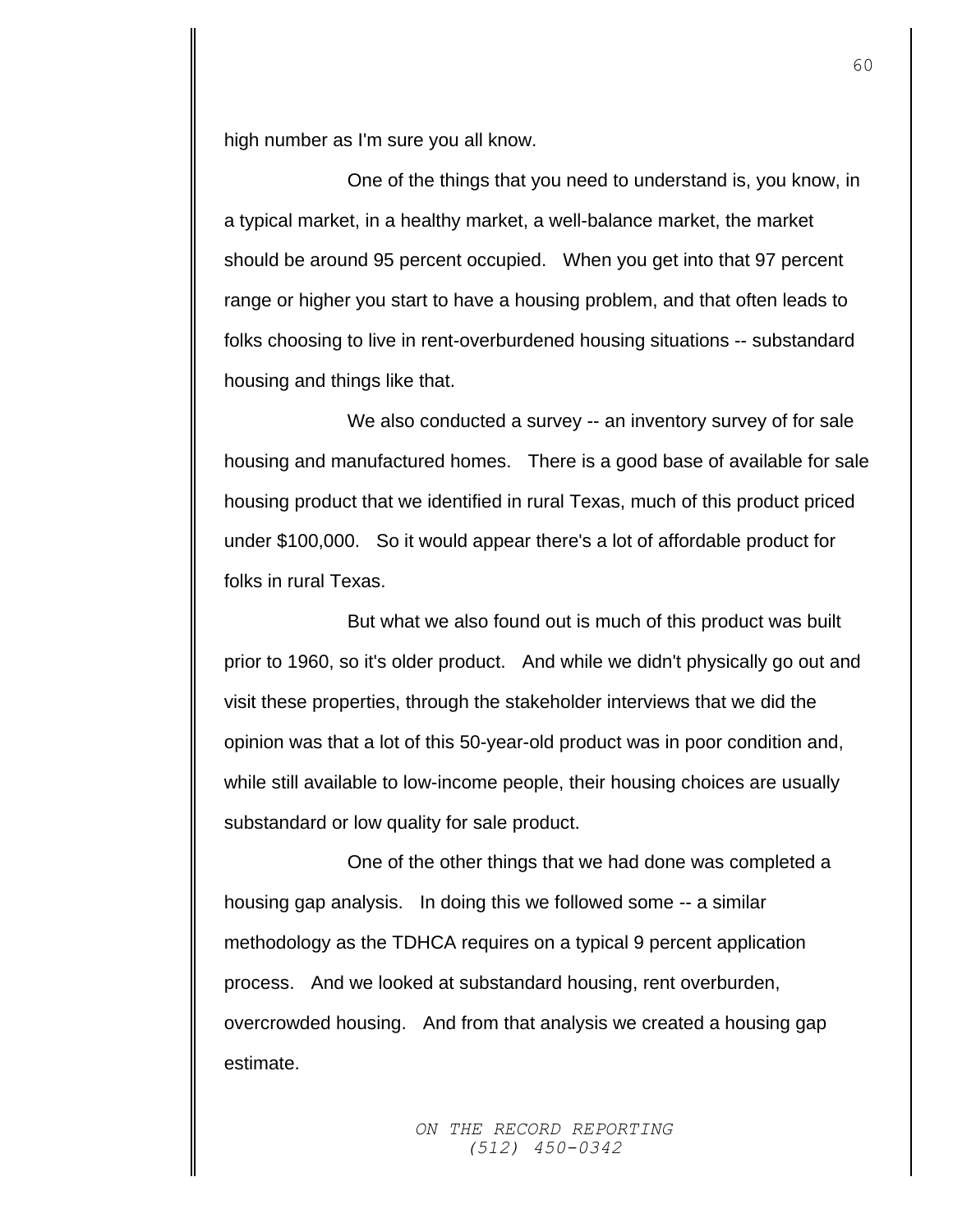So, again, it's taking this universe of low-income households that live in certain housing situations and matching it up with the affordable housing supply, and what's left over is the housing gap. And we did this for all 177 counties in the state. From this we estimated a housing gap of 85,000 affordable rental housing units and over 33,000 affordable for-sale housing units.

In that executive summary that you folks have, on page 20 and 23 are the maps that show that housing gap for the rentals and for sale products respectively. Now, what these numbers mean -- doesn't mean that you need 85,000 new rental units of affordable housing in Texas, it doesn't mean that you need 33,000 new for-sale units. What it tells you is that you have, you know, this number of folks that are living in substandard, living in rent overburden housing situations in your state in the rural areas of the state.

And so those regions or counties that have the largest housing gaps will be those that in our opinion need to have most of the attention paid to, whether it's through financing or through developing community.

In summary in terms of the findings, we found that the greatest rural housing gaps are in the eastern half of the state in areas with the larger rural populations. We found that rural counties on the periphery of urban and metropolitan areas have the greatest need, as well as rural counties in southern Texas located along or near the U.S.-Mexico border.

And while all low-income segments that we evaluated -- and we looked at houses up to 80 percent of AMHI, or area median household income, renter household gaps were the largest among the households with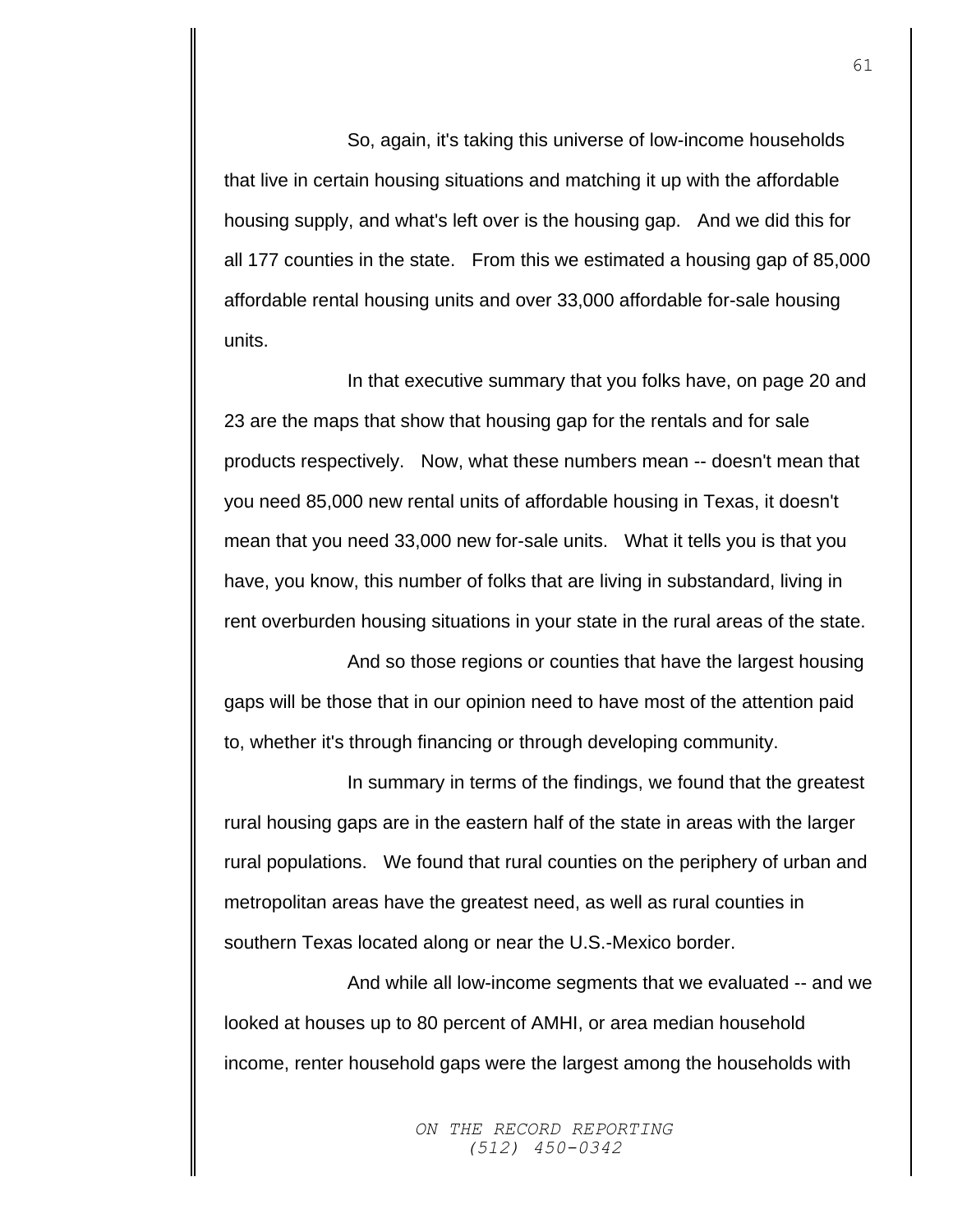income that's below 30 percent of AMHI and the for sale housing gap seem to be the largest between -- with households with incomes between 31 percent and 80 percent of AMHI.

At the end of the executive summary for the rural housing study we made 15 recommendations. And I won't go into the specific recommendations because they can be very involved and could be a long conversation.

But, generally, we broke those into a few different sets. Some of those recommendations are programmatic or financial-related recommendations. Other recommendations related to structural or maintenance issues of existing housing. Some of those recommendations also involved building partnerships between private and public sectors. And then we have recommendations just providing general education and outreach efforts involving affordable housing.

The second study that we completed was a farmworker housing study. This considered the farmworker housing needs and issues in rural Texas, specifically associated with those with migrant and seasonal farmworkers.

And based on TDHCA's RFP we evaluated those rural counties of Texas with 1,000 or more migrant or seasonal farmworkers based on the 2000 migrant and seasonal farmworker enumeration profile study that was conducted in Texas. So that was the bar -- the initial screen of what we looked at.

And based on this criteria 49 counties were considered in our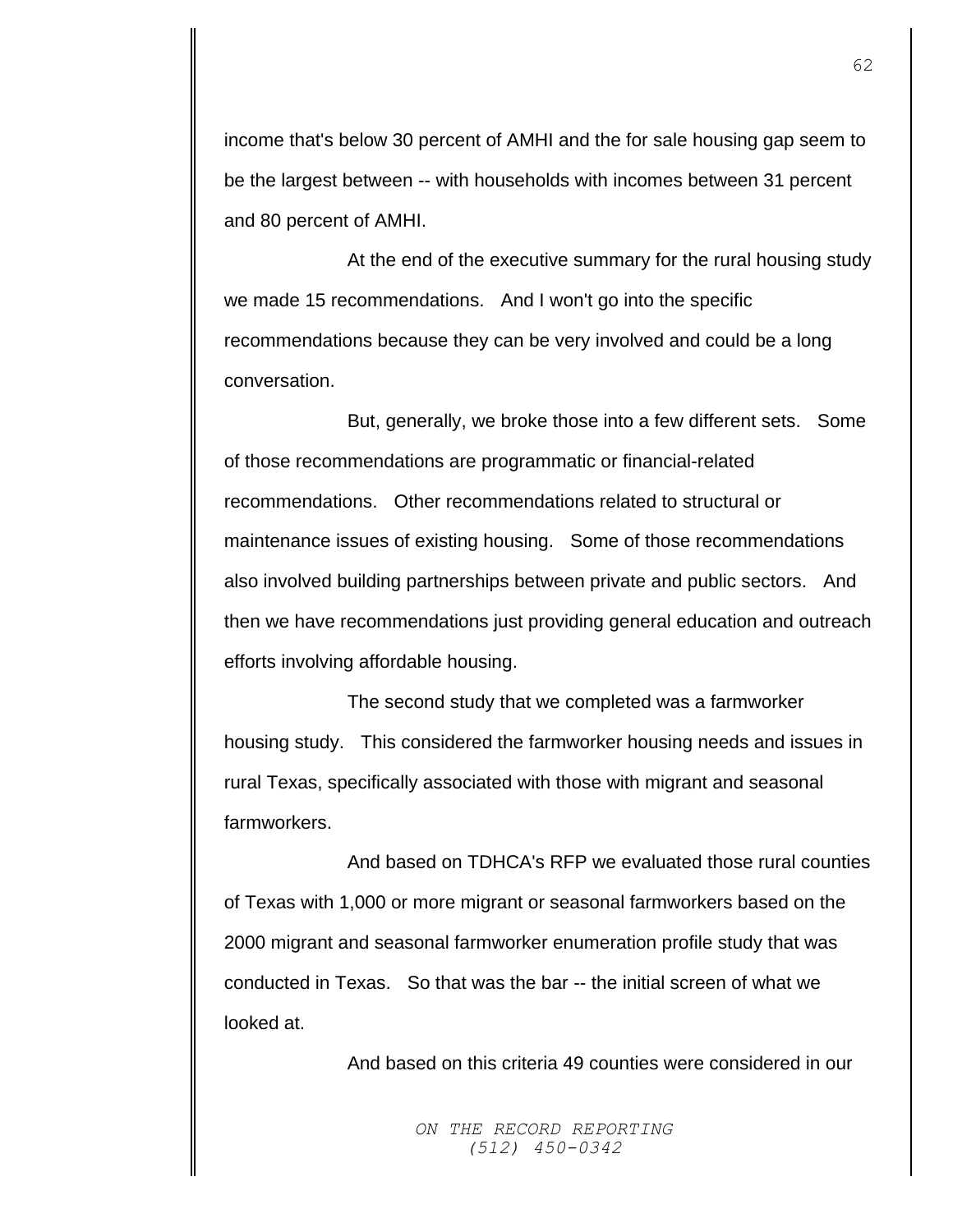analysis. And I know you don't have the executive summary probably from last month, but on page 2 of that executive summary is the map that would show which 49 counties of the study.

The scope of the farmworkers' study included inventory -- a survey of farmworker designated projects, also surveys of farmworker affordable housing alternatives available, for sale supply, manufactured homes.

Much like the rural study we also looked at demographics, economics, and those other metrics. And we provided estimates of farmworkers for all 49 counties that we studied. And we completed 50 stakeholder interviews directly associated with farmworker issues, identified barriers to development, and then provided recommendations at the end.

Some of the just quick key findings -- we estimated -- and I'd be glad to go through the process of how we estimated -- it was incredibly involved -- but we estimated there were 34,520 migrant or seasonal farmworkers in the 49 rural counties that we studied.

And just to backtrack real quick just so you understand as I make a couple of references, the study geographically was broken up four ways. We had the Region 1 -- service Region 1, which is the High Plains area -- it's the Lubbock, north of Lubbock -- Region 11, which was the South Texas border region along the U.S.-Mexico border, Region 12, which was the West Texas service region which fell between those two previous mentioned region, and then there was the balance of state. So that was any county that fell out of these three regions that met the criteria for the farmworker study.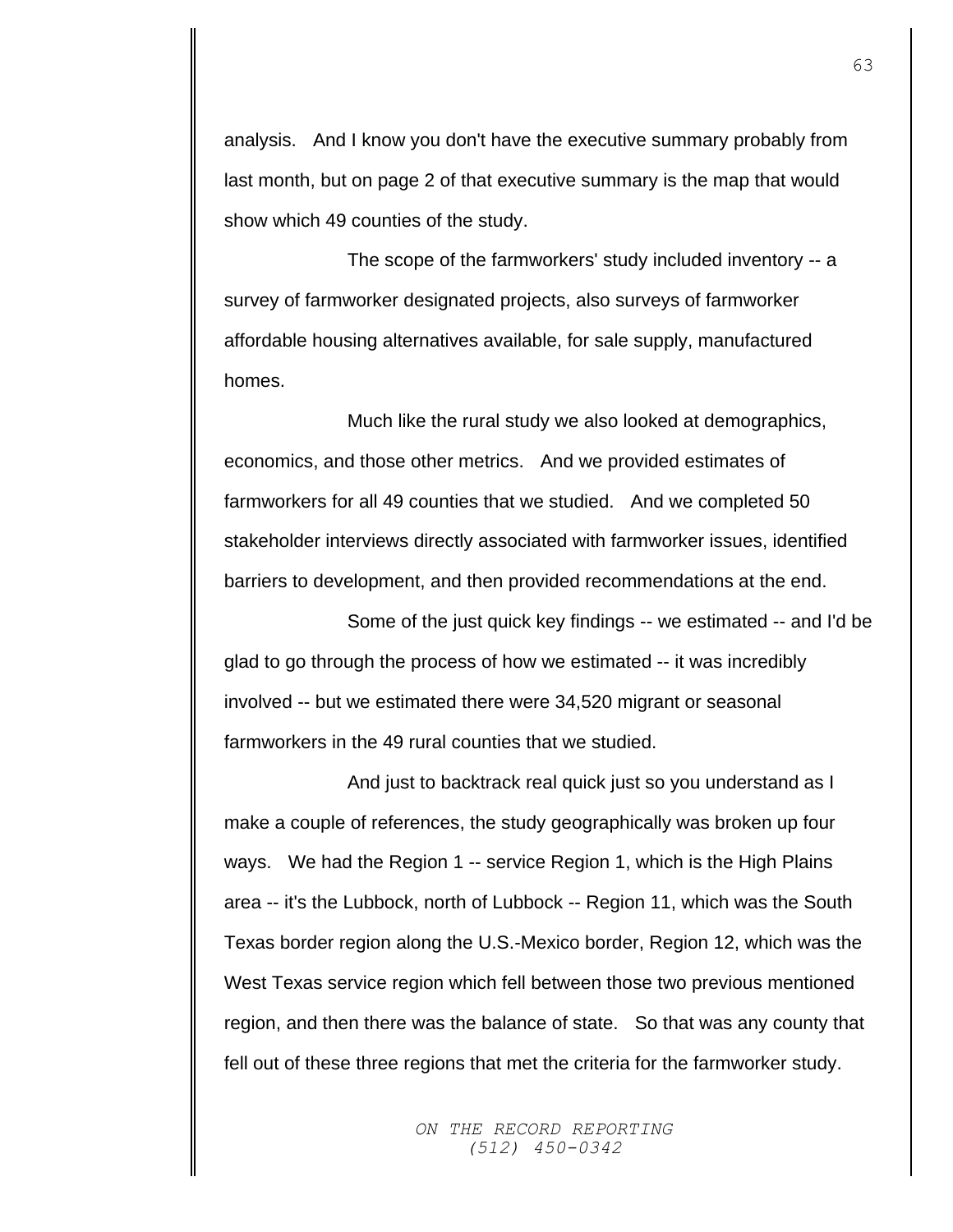So the balance of state region, which includes 20 counties, and was the largest geographical area that we studied had the largest number of estimated farmworkers -- there was over 13,000 of those which represented about 40 percent of the farmworkers we estimated in the studied counties.

Our Region 1, that High Plains region near Lubbock, had 11,000 -- estimated 11,000 farmworkers. And then Region 11, the south Texas border, and Region 12, west Texas region, had about just under 5,000 estimated farmworkers.

One of the demographic findings that we had -- and I mentioned earlier for the rural study that we completed -- had to do with economics -- you know, the job losses in the agricultural-related fields. In the -- between 2000 and 2010 agricultural-related jobs -- job losses ranged from 1,200 in Region 12 to as many as 6,900 in Region 1.

Well, these job losses are not all among migrant and seasonal farmworkers. These declines support our belief and what we were getting through a lot of the stakeholder interviews is that the farmworker population is declining in Texas.

Generally farmworkers have relatively low incomes as evidenced by the fact that 90 percent of farmworkers make less than \$30,000 annually. Comparing this with -- well, and the largest share falling within the 10- to \$20,000 income range, which is about half of estimated farmworkers.

In comparing this with the rest of rural Texas, regardless of those farmworkers or not, 45 percent of all people or households make less than \$30,000. So it's clear farmworkers have a disproportionately high share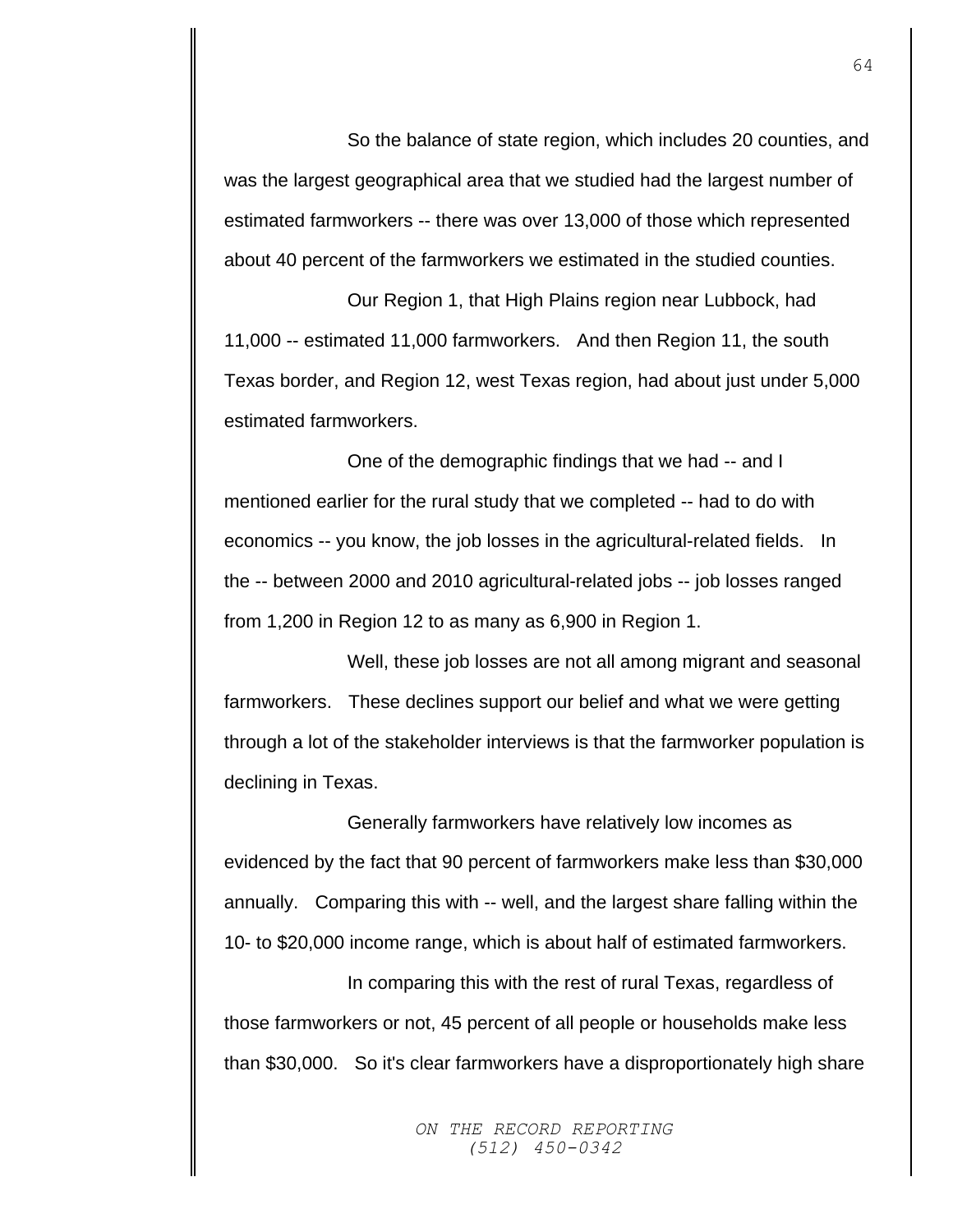of low incomes thereby limiting most farmworkers to affordable housing alternatives.

Like we did in the rural study we also conducted a survey of rental housing in the four study regions. Most of the farmworker housing facilities that we identified typically are operating between 90 and 100 percent occupancy, although obviously during seasonal changes other factors such a drought, wildfires -- that occupancy rate can drop. But typically these properties are operating between 90 and 100 percent occupancy.

Of the non-farmworker but affordable housing projects that we surveyed -- again, this would be tax credit, HUD, public housing, and so forth -- the occupancy rate in the farmworker rural counties was 97.6 percent. So it's a very high occupancy rate. And what that is telling us that there are, again, not a lot of options available to farmworkers, even in non-farmworker designated housing projects.

Based on our for sale housing analysis we -- which included inventory of available for sale housing alternatives within the study area -- we identified over 1,100 housing units that were priced below \$100,000. Approximately 90 percent -- just to give you a perspective of who can afford that, approximately 90 percent of farmworkers making less than \$30,000 a year -- most of these farmworker households at best could afford a mortgage payment of about \$600 a month.

Based on our research the average home price in these rural counties would yield a mortgage payment of anywhere from about 700 to \$900 a month. So very few farmworker families would be able to afford for sale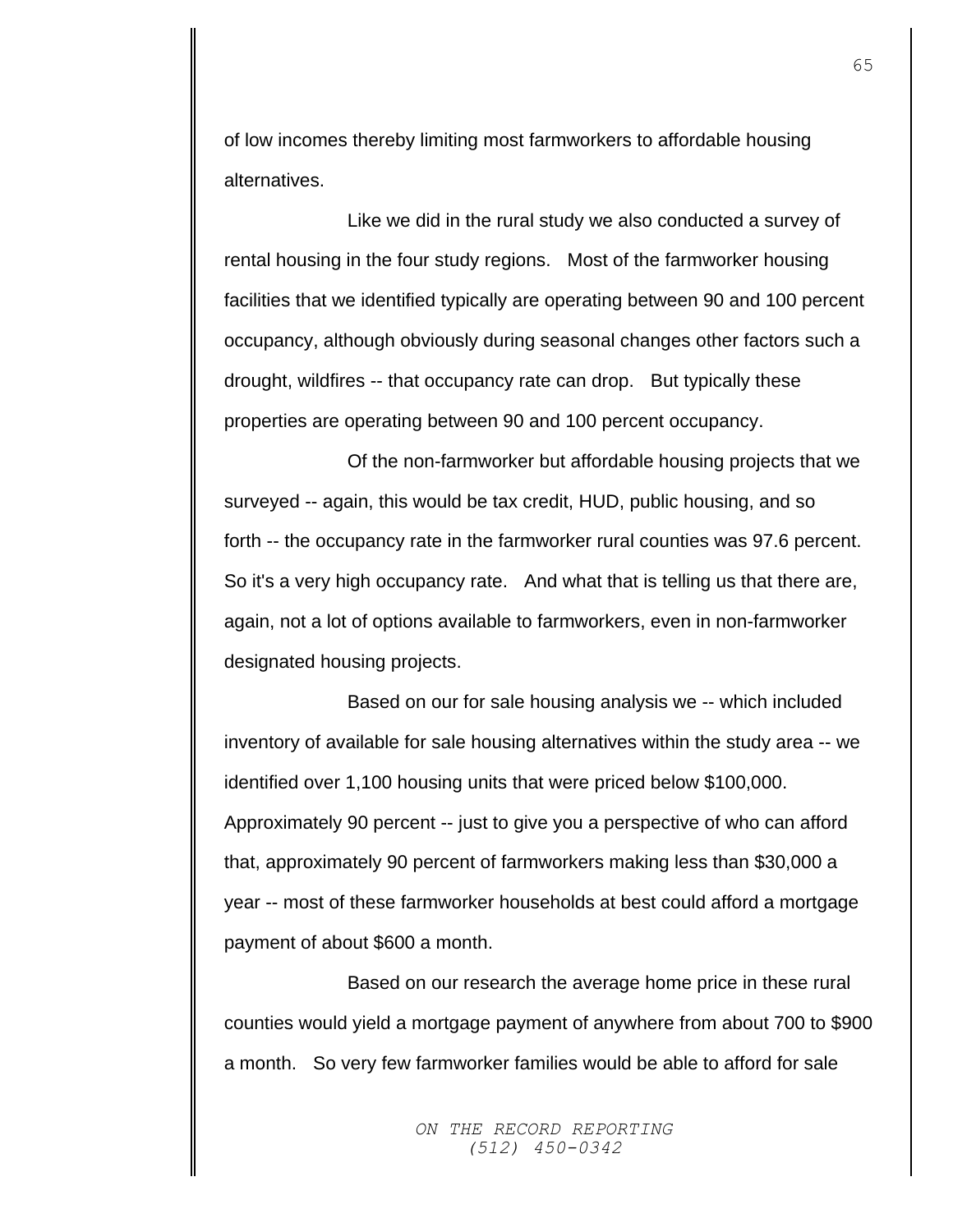housing alternatives without some kind of assistance.

We also completed a housing gap analysis as we did in the rural study. We took the universe of estimated farmworkers for each of the counties and matched that up with the existing housing supply of farmworker designated housing. And overall in these 49 counties there's a housing gap of 28,000 housing units that would -- could be needed for farmworker-designated housing.

While farmworkers have other non-farmworker-designated housing options from which they can choose, as shown in our survey of housing alternatives the high occupancy rates there truly are not very many available options to these folks.

And just to summarize, you know, while the number of farmworkers appear to be declining there remains a large base of farmworkers who are not housed in farmworker-designated housing. We have limited availability to afford housing options based on our survey.

Given the unique employment situation, short-term housing needs, transient housing needs often associated with farm work, many farmworkers have difficulty security affordable housing. And, as such, the affordable housing industry should continue to explore means to provided housing to meet the specific needs of farmworkers.

The last thing I'll say to you is we had a series of recommendations that was included at the end of that executive summary. And these were generally again categorized, and without going into the specifics had to do with physical structures or temporary housing needs of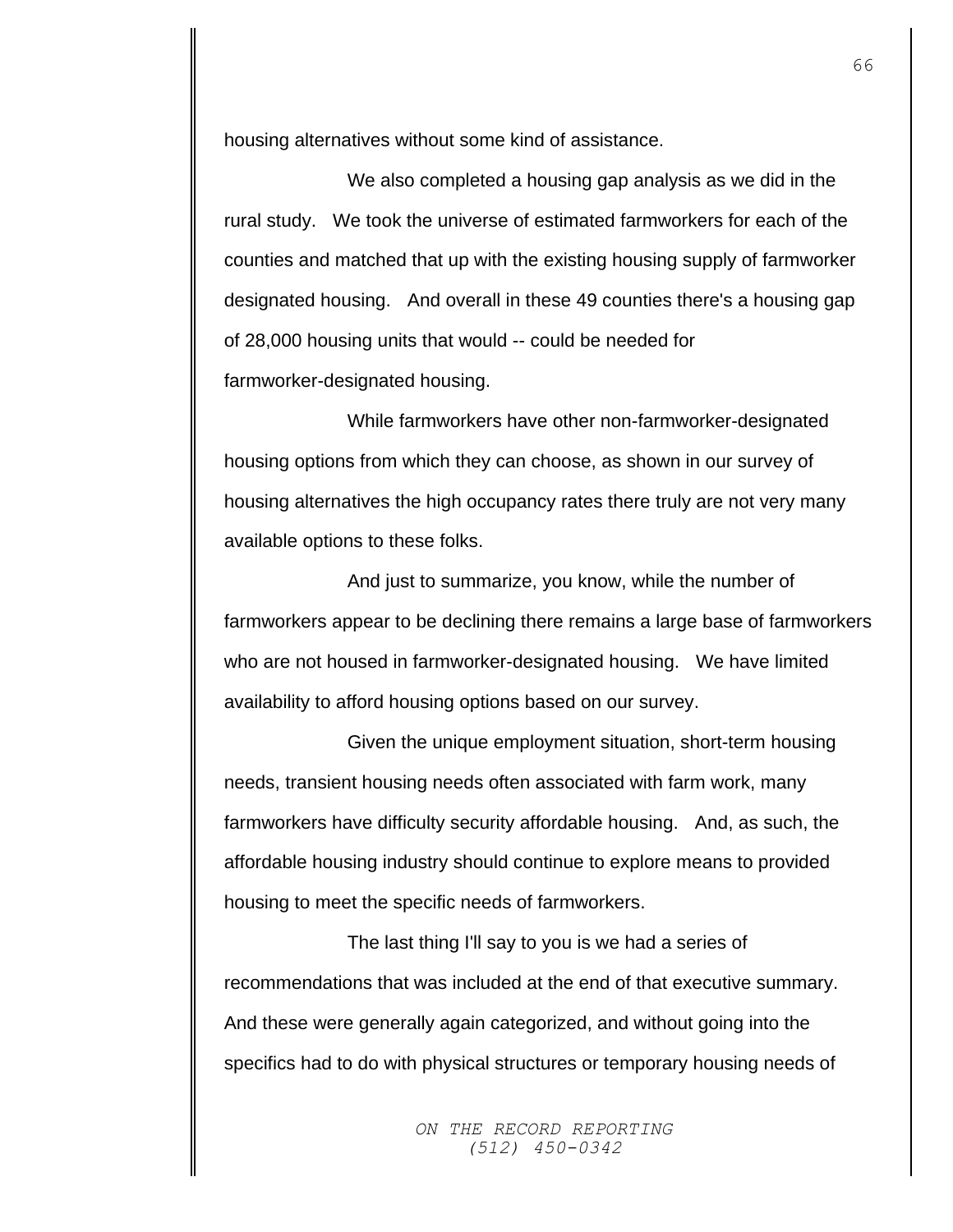migrant farmworkers, outreach and marketing efforts, and then programmatic or just housing development issues.

So, with that said, I'd be glad to answer any questions.

MR. OXER: With respect to the recommendations you make on this, do you offer up any suggestions about how to meet this demand that are results of your experience in other states?

MR. BOWEN: Well, I think, you know, any approach is going --

MR. OXER: Basically what I'm asking is you got any ideas that we've --

MR. BOWEN: You know what? Whatever needs to be done it's going to have to be multifaceted. There's not one answer that would be the solution. It's not like you create a housing program specifically for farmworkers and that's going to solve this problem.

Because there's a lot of programs that exist in your state farmworkers could have access to. But one of the problems is they don't know about these programs.

MR. OXER: Uh-huh.

MR. BOWEN: Support service providers may not know how to communicate how these programs work and the best uses of them. So our recommendations, as you'll see -- you know, there's a lot of good things that this state offers that can help meet the needs of affordable housing.

But then also, you know, you should explore some of the other alternatives that are available. We case-studied programs in Texas -- I'm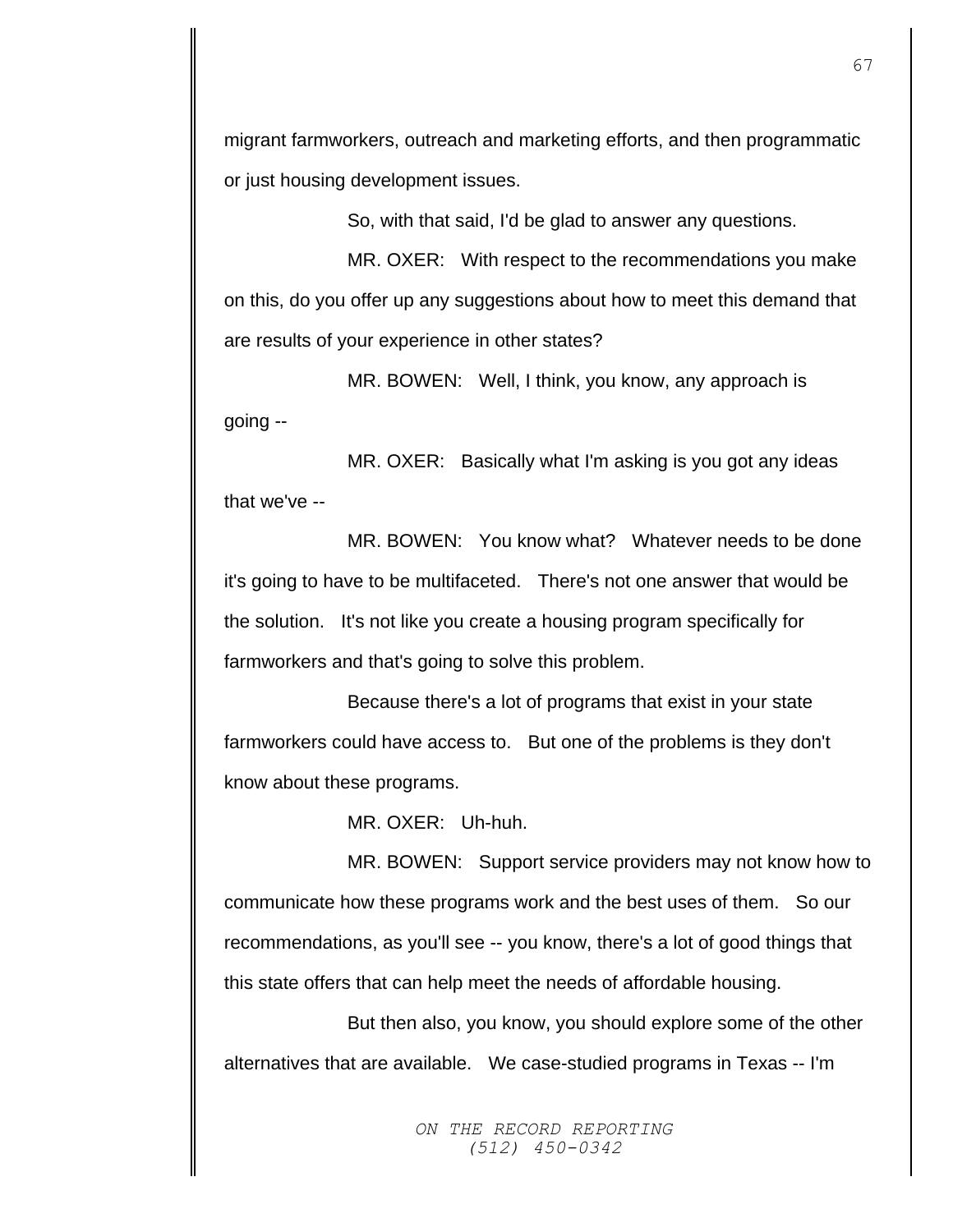sorry -- Florida, California, Oregon, Washington -- and those states have some phenomenal farmworker housing programs.

And didn't include those in our recommendations. And the reason was is that Texas is, I think, in my opinion is behind these other states in terms of how you address the needs for farmworkers. And so our recommendations is to start with -- you know, start with basic issues, start with basic programs, and then explore some of these more advanced really innovative programs that some of these states offer because there are some great ones out there.

MR. OXER: Good. Thank you. Any questions for the Board?

MR. BOWEN: Thank you all very much.

MR. OXER: Elizabeth, you have anything to add to this?

Okay. This is a report item only not requiring Board action on this item as I understand. Correct? Good. All right.

It's that time of the day, folks, and some of us need some calories to keep going. We have -- we do have a comment. That's what I asked and nobody stood up. So -- all right.

MS. TYLER: Thank you. My name is --

MR. OXER: My mistake. I didn't see you in the on deck circle there.

MS. TYLER: Well, my name is Kathy Tyler and I work for Motivation, Education, and Training, which works with farmworkers. And I work in affordable housing for farmworkers, so I really wanted a chance to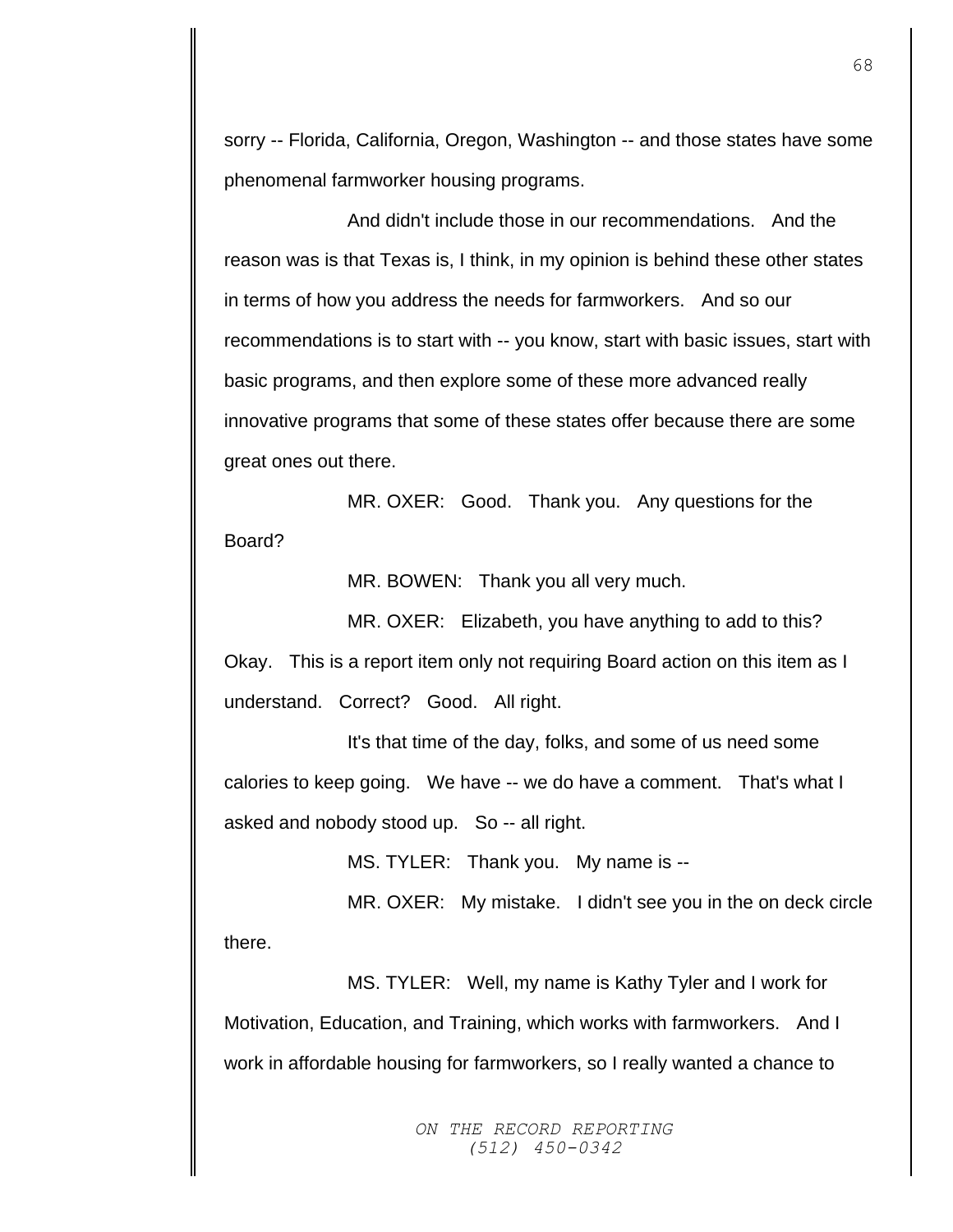comment and appreciate the chance to comment.

This is the second time I've ever come before you, and the first time was January 20, 2010, to implore you to do more for farmworker housing. And as a result the Board supported and the Department took on these studies, and we're so excited to have both the results of the farmworker study and housing study as well as the rural housing study.

We're not surprised by the gap -- the housing capacity gap that is shown and the need for farmworker housing. It's been our experience what we have seen. And we'd love to work on, as you said, what we can do to fix the issue.

We brought together over -- about 45 people together yesterday and Patrick Bowen presented to us the results of the farmworker housing study and we had some really great discussions and it was good to have the information provided.

And I would just urge the Board to really pay attention to the recommendations and figure out what the Department can do to follow the recommendations. It's so great to have the data and the ideas behind the study.

The group that met yesterday looked at the recommendations, brainstormed around how do we accomplish these recommendations and what do we do. My organization is really committed to doing whatever we can do to follow through on it.

And just a couple of ideas from yesterday and from looking at the recommendations, there's a huge need for preservation of the farmworker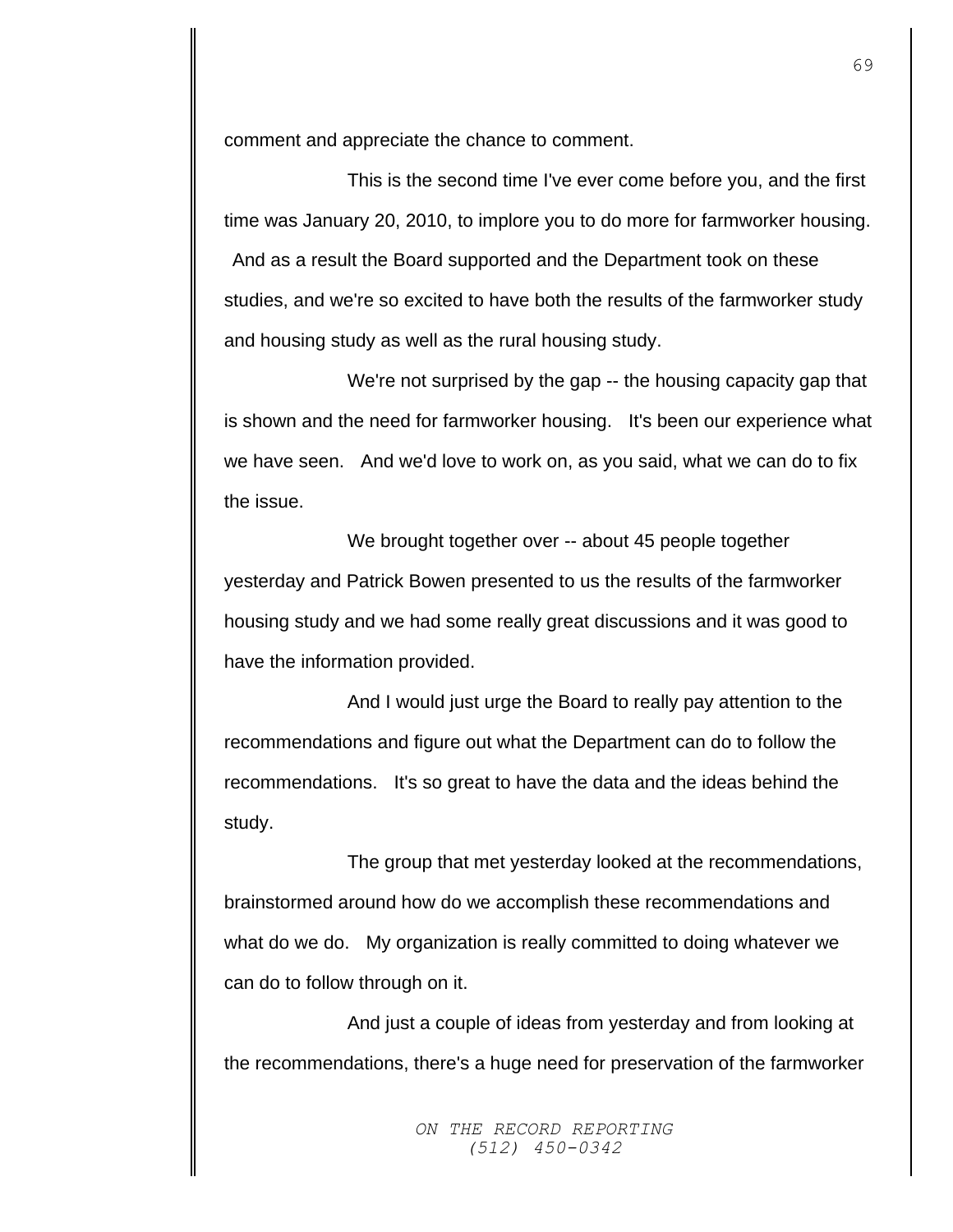housing that we do have. You know, we only have 552 housing units dedicated to farmworkers -- reserved for farmworkers in the state.

Most of those are very old. They were never built with amenities. They were built to be very modest and to provide just basic shelter. So they're old, they were never great to begin with, and they need to be preserved or redeveloped to provide the type of housing.

Seventy percent of those 552 units are publicly financed, most of them through USDA's Rural Development program, and they don't have the programs to keep them -- to bring them up to standard. And I think the preservation of what we have plus the redevelopment of what -- new development of what's needed would help.

As Mr. Bowen just said, one of the -- or many of the recommendations which is geared to how do we increase our capacity to work in farmworker housing -- the development community is not geared towards looking at farmworker housing. There's -- I think there needs to be more information, clearer ways of doing it, a reason to go develop the housing for farmworkers instead of we need those kinds of programs in place. And that's really important.

And as great as it is to have this study we were also very impressed by the gaping sort of limitation that it was -- they were only instructed to look at housing -- farmworker housing in rural areas and, as he said, looked at the housing that the enumeration showed -- looked at the counties where enumeration studies showed more than a thousand farmworker were residing in those communities.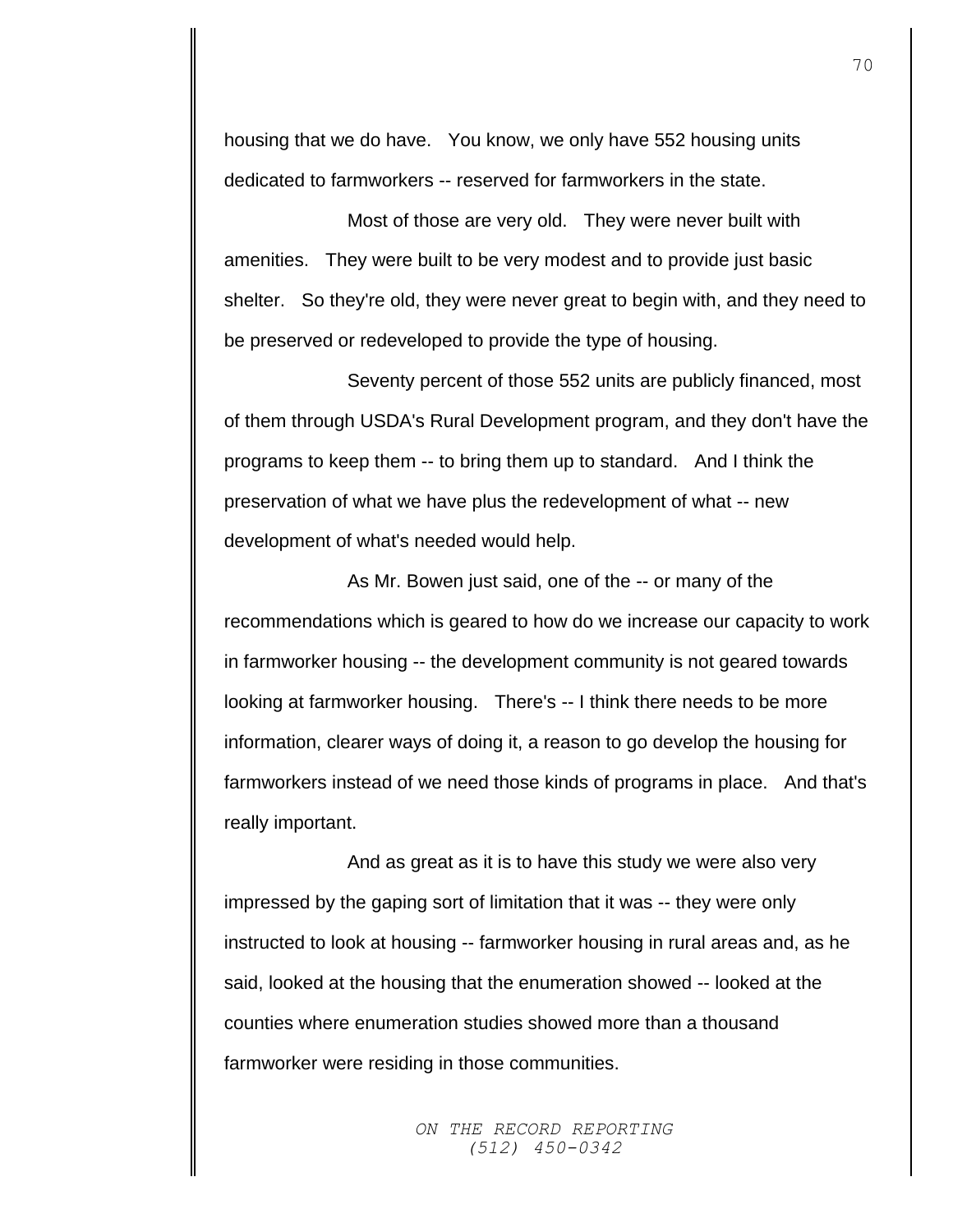And as we looked at it yesterday it's -- there's a glaring lack of information because two counties, Hidalgo County and Cameron County in southern Texas, according to the 2000 enumeration study, have 25 percent of our farmworkers. So our farmworkers are not located only in the rural areas. They're -- they may be working in the rural areas but they're living in our urban areas as well.

So it occurred to us that we really need to look at the farmworker housing issues statewide -- all counties -- not just 49 counties that the Bowen study was instructed to consider.

Again, we're very excited and we thank you for your commitment to it. We hope that this is a way to initiate a lot more. And we're here to do whatever we can do. We're ready to do our part. So thank you very much.

MR. OXER: Good. Thanks for your comments. Any comments from the Board -- questions from the Board?

DR. McWATTERS: On the recommendations -- there are 15. Should we looked at these as weighted equally? Are there two or three that you would move to the very top of the list? And this also applies to Mr. Bowen if he has any comments.

MS. TYLER: In your farmworker study there was nine recommendations and he described that they were broken out. I'm in favor of all nine. We talked about it in our group yesterday and tried to prioritize it. It was difficult to prioritize because all of them are so important.

I would think the easiest ones to do are -- were related to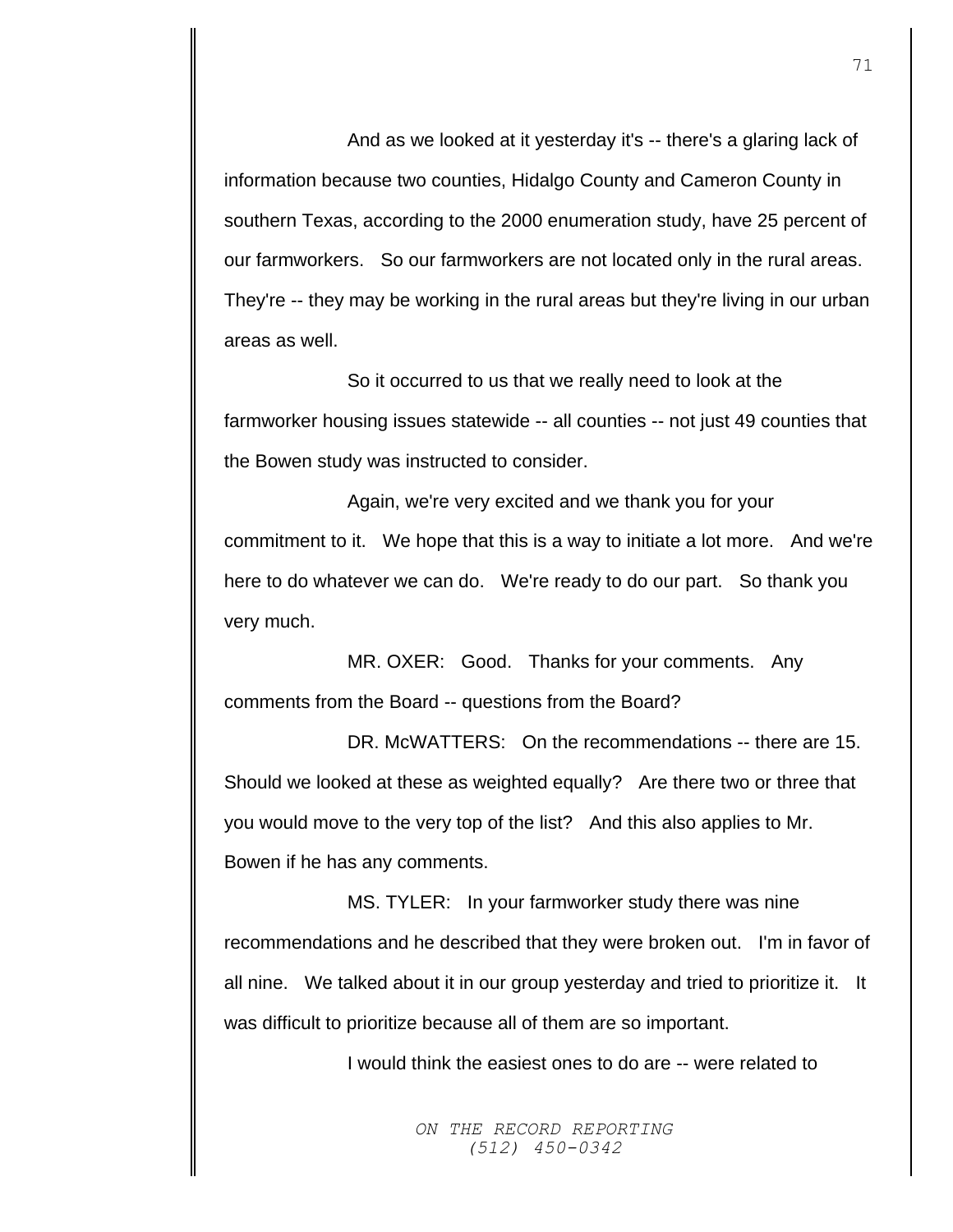outreach and education. And maybe those are -- since they're easier can be done quicker. The ones that require funding and maybe new programs might take longer. And I wouldn't suggest we delay on that -- I think we need to, you know, start considering that right away. But I don't expect a lot of the recommendations to be quick. Some of them take a long-time commitment.

MR. IRVINE: And I'll say it would be incumbent on staff to weigh in and also provide some recommendations on prioritization.

MR. OXER: Right.

MR. BOWEN: We didn't prioritize. We didn't rank them because it really ends up being, you know, what is the strategy to address these issues. And some of these, as Ms. Tyler said, are fairly simple. There are outreach -- there's things you could you do online to just build information systems -- things like that.

And then there's some of the stuff that's pretty comprehensive that's going to take a while to work your way through. So it just really depends on what your -- you know, the Board, the Agency's strategy is for addressing this need.

DR. McWATTERS: Thank you.

MR. OXER: Good. Any other comments from the Board? (No response.)

MR. OXER: Yeah, and as these things go typically they take an earlier investment of intellectual capital to pave the way for future investment of financial capital to solve the housing capital.

Okay. Are there any other questions? Anybody else want to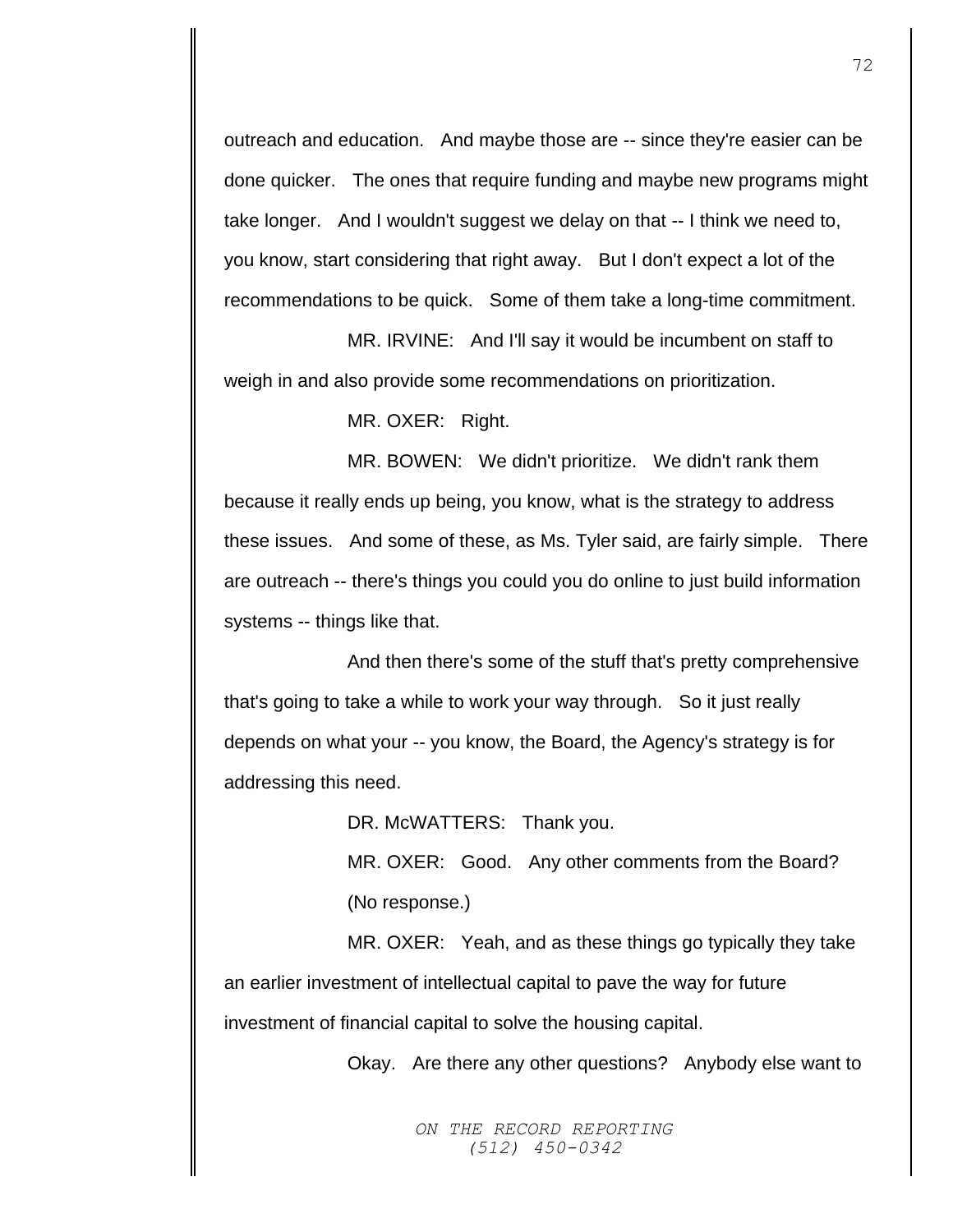speak? Is there anybody else in the row here -- on the on deck circle?

(Pause.)

MR. OXER: Good. All right. We're going to break for executive session.

And before we break I'd like to recognize Hashan Mack. Is he still here? From the Governor's -- Lieutenant Governor's Office? He may have stepped out. Anyway, we appreciate the attention and the interest from the folks here.

It's nine after noon right now. We're going to be -- let's get back in our chairs and be ready to go at 1:15 sharp.

(Whereupon, at 12:09 p.m., the meeting adjourned to reconvene this same day, Thursday, May 10, 2012, at 1:15 p.m.)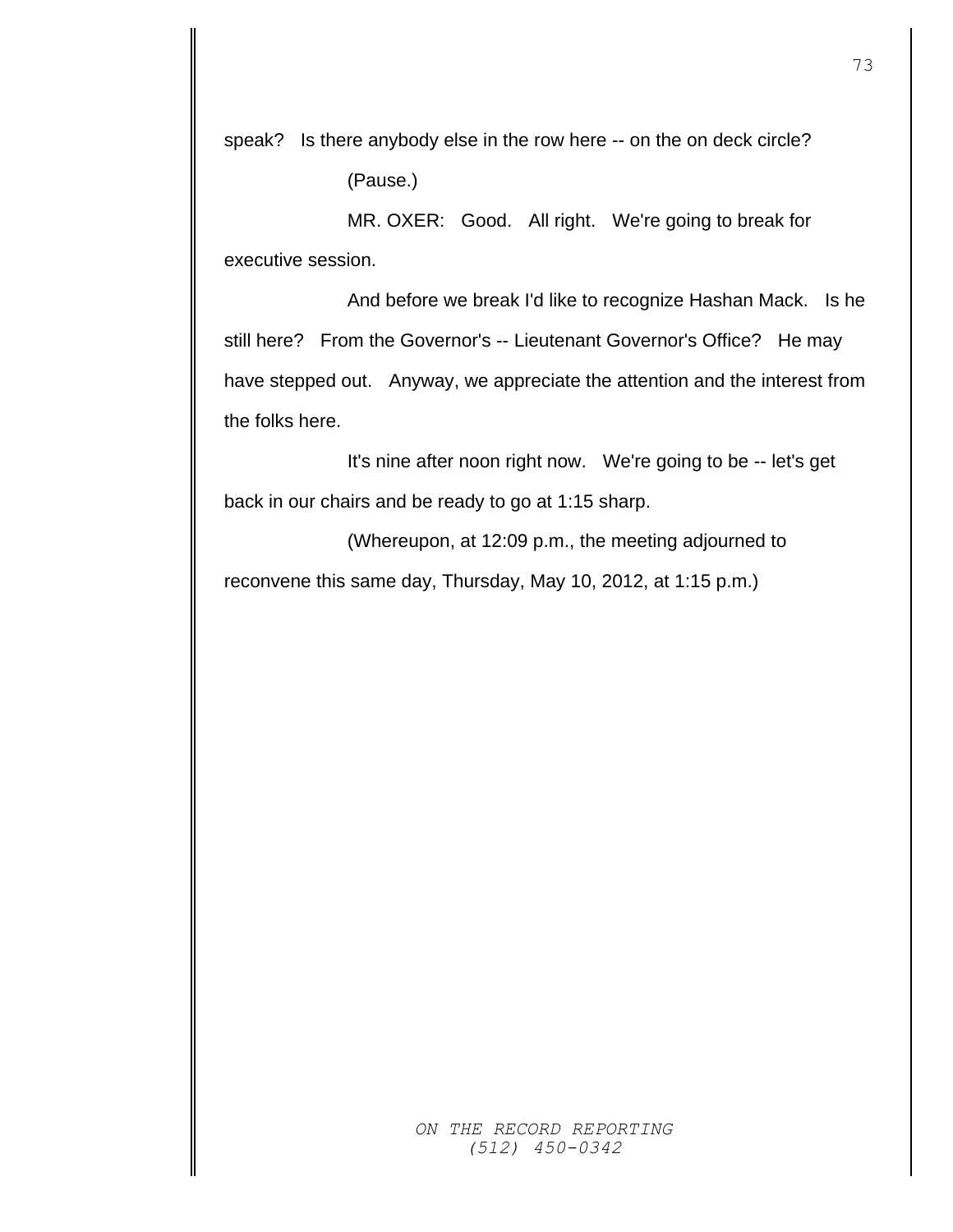## AFTERNOON SESSION

1:19 p.m.

MR. OXER: Okay. The Board is now reconvened in open session at 1:19.

We took up no action. It was only for discussion of legal issues. And the board took no formal action there. Any formal action to be taken will be taken in full Board before the public. So where are we? Are we on number 4?

MR. IRVINE: We are on item number 4.

MR. OXER: Item number 4. Tim.

MR. NELSON: My name is Tim Nelson. I'm the Director of Bond Finance.

The item that we have before you today is Resolution Number 12-029 authorizing the sale of mortgage certificates and redemption of related bonds from both our Single Family Mortgage Revenue Bonds Series 2002ABCD and our RMRB Series 2002A.

By way of background the Board, you know, should know from prior times that we've been before you that in almost all the single family transactions at least that we structure we build in a ten-year optional call right. So these particular transactions were done in 2002. We're now in 2012. So you now have an opportunity to take a look at the economic environment that's out there now. If it makes economic sense to sell the underlying collateral, redeem the bonds, and reap that economic benefit at that point in time you're allowed to do that.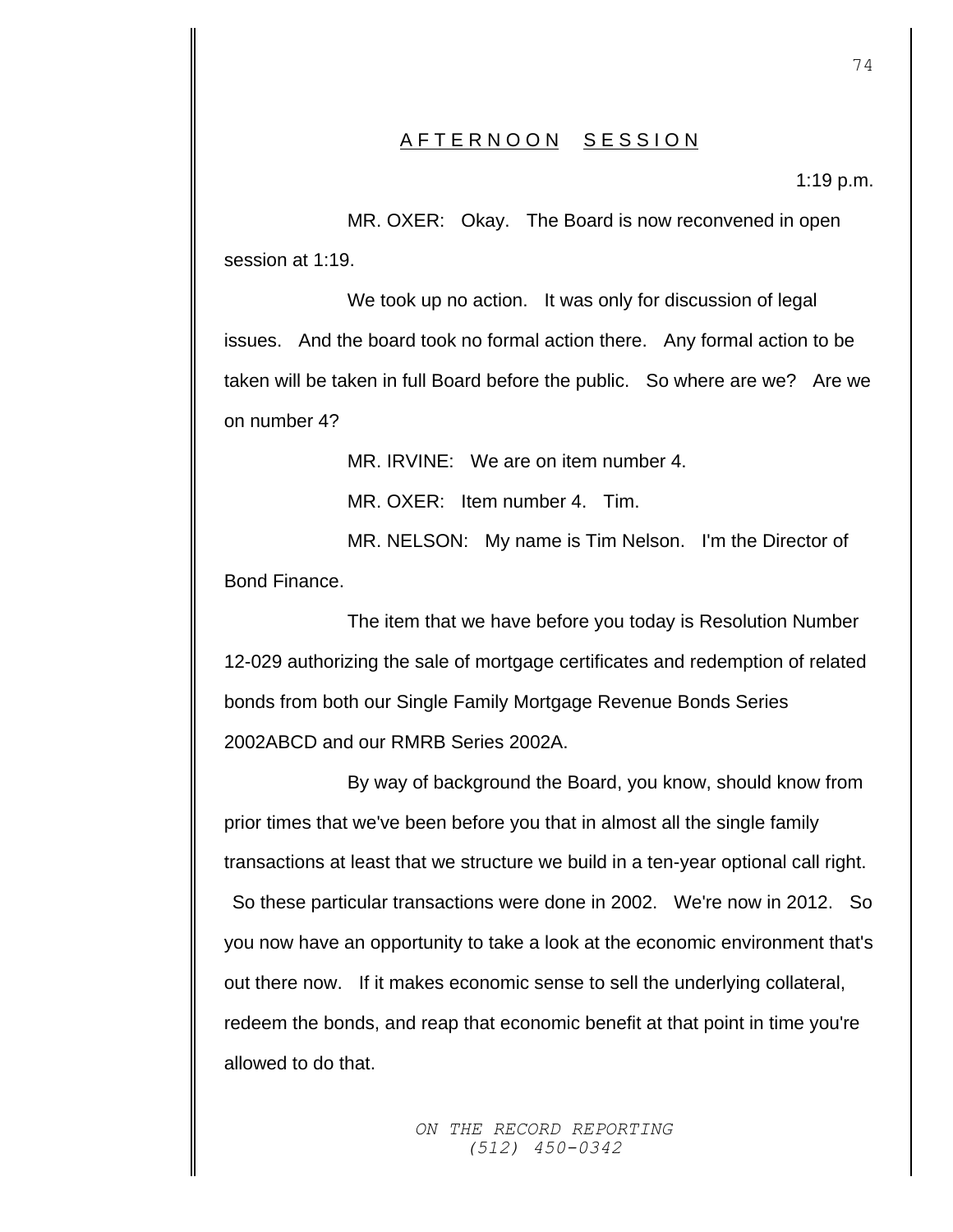That is what we're seeking to do here. I will say this is not uncommon. The Board has authorized in the last two years four similar transactions. I would like to point out a particular interest of what we're looking for today, and it's in your write-up on page 2 and it's also in our resolution that we're proposing.

That in all of these transactions that we do, in order to effect the transaction and redeem the bonds we need to get from counsel a number of opinions. But one of the opinions is that the transaction that we're contemplating does not violate the taxable mortgage pool rules, which is the sub-regulations that the IRS put in place in the mid-'90s. It regulates debt transactions that the debt is being used to finance real estate-related mortgages, which is, of course, what we're dealing here.

In most of our transactions we don't have any issues with that. I will say that on the MDS sale that we're contemplating for the single family transaction -- the 2002ABCD deal -- in large part because we have participations in those pools that go to multiple series of bonds that counsel has advised us that they don't believe that given the facts that are in this present deal that they can give us a clean legal opinion with respect to the taxable mortgage pool.

And so we are asking the Board, you know, with your action today to authorize staff to work with counsel to approach the IRS to get a private letter ruling clarifying that -- because it's our belief that it was not the IRS's intent that with those regulations that they prevent the type of transaction that we're contemplating here.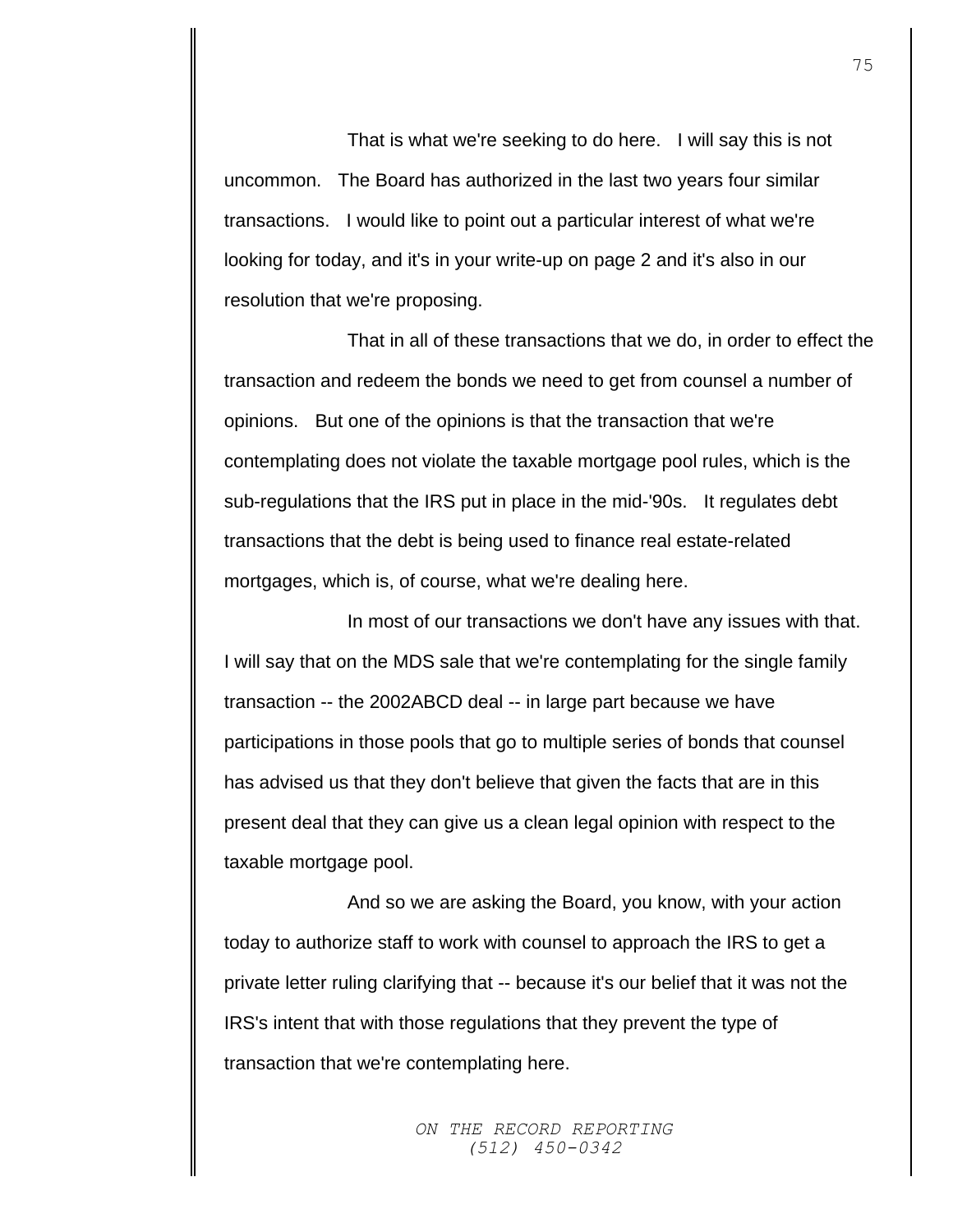But it's an area that has not been explored a whole lot in the past, so I think it's our recommendation that both -- because it would impact this transaction and several million dollars' worth of economic benefit that we have on this transaction. But, almost more importantly, because we have participations in just about every deal that we did in the early -- in sort of the '02 to '09 time frame we are going to run into this issue this year, next year -- I think every year through -- probably the last transaction that we have participations on is our '09 deal which would take us out to 2019.

So this is a transaction -- or this is an issue that's going to effect hundreds of millions of dollars worth of bonds that we have out there to potentially restructure over the next seven years. And so we think rather than just not doing anything that it would be most prudent that we approach the IRS and ultimately get clarification as to is this something that you wanted, you know, to prevent.

So, with that, I'll say that staff's recommending approval and I'll be more than happy to address any questions. We do have bond counsel with us today if you've got any questions that become more technical than what I can address.

> MR. OXER: Okay. Any questions? MR. KEIG: Quick question. MR. OXER: Mr. Keig.

MR. KEIG: About how long does it take now to get a private letter ruling?

MR. NELSON: Well, it's an indeterminate amount of time, but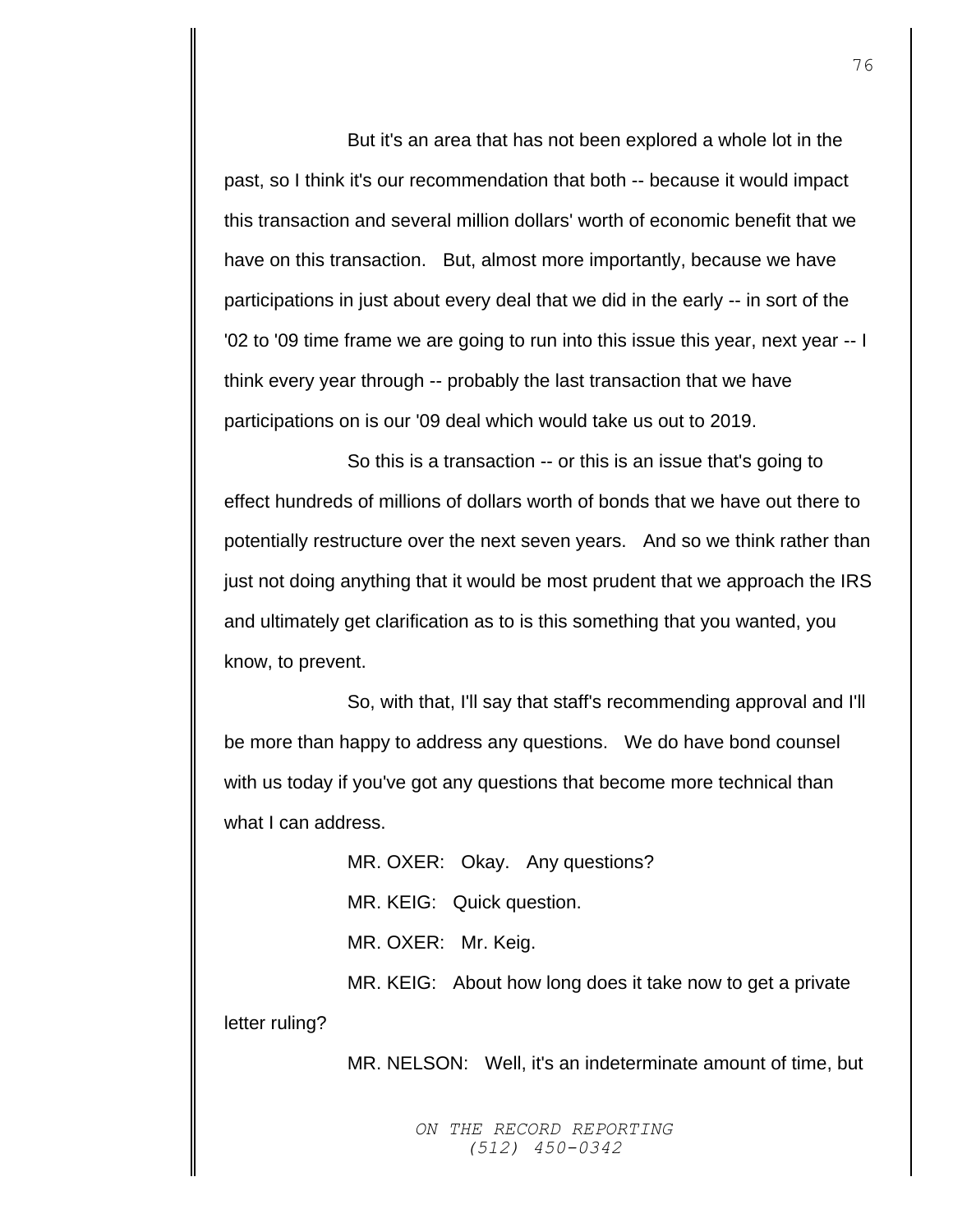we've looked at similar types of private letter rulings that have been requested. And I think the last one that we think is most on point -- I think it took them about 12 months. So if we were to move forward with this it's not something that we're going to get an answer by the fourth of July -- more likely it will be the fourth of July of next year. But the point is we're not ever going to get an answer unless you start down that path.

MR. OXER: You never get an answer until you ask the question.

MR. NELSON: Correct.

MR. OXER: I think glaciers have melted faster than that.

DR. McWATTERS: Is there any other interpretive guidance that we can rely on without going -- with the PLR?

MR. NELSON: Well, you can go back and look at the legislative history. You can go back and look at -- as always, as with rules that we promulgate, those get posted. They go out for public comment and people ask questions -- and there's that whole process.

We've looked at all of that. Again, the real problem that we have in this area is that, again, we're asking for a legal opinion. And the standards for that are very high and I think that -- and, again, I would invite bond counsel to maybe come up and address this a little bit as well.

But I think in order for them to gain comfort to the level of being able to give us an unqualified opinion I think they would need that clarification from the IRS even as they read some of those other materials. And, again, I'll let Elizabeth address that maybe more specifically.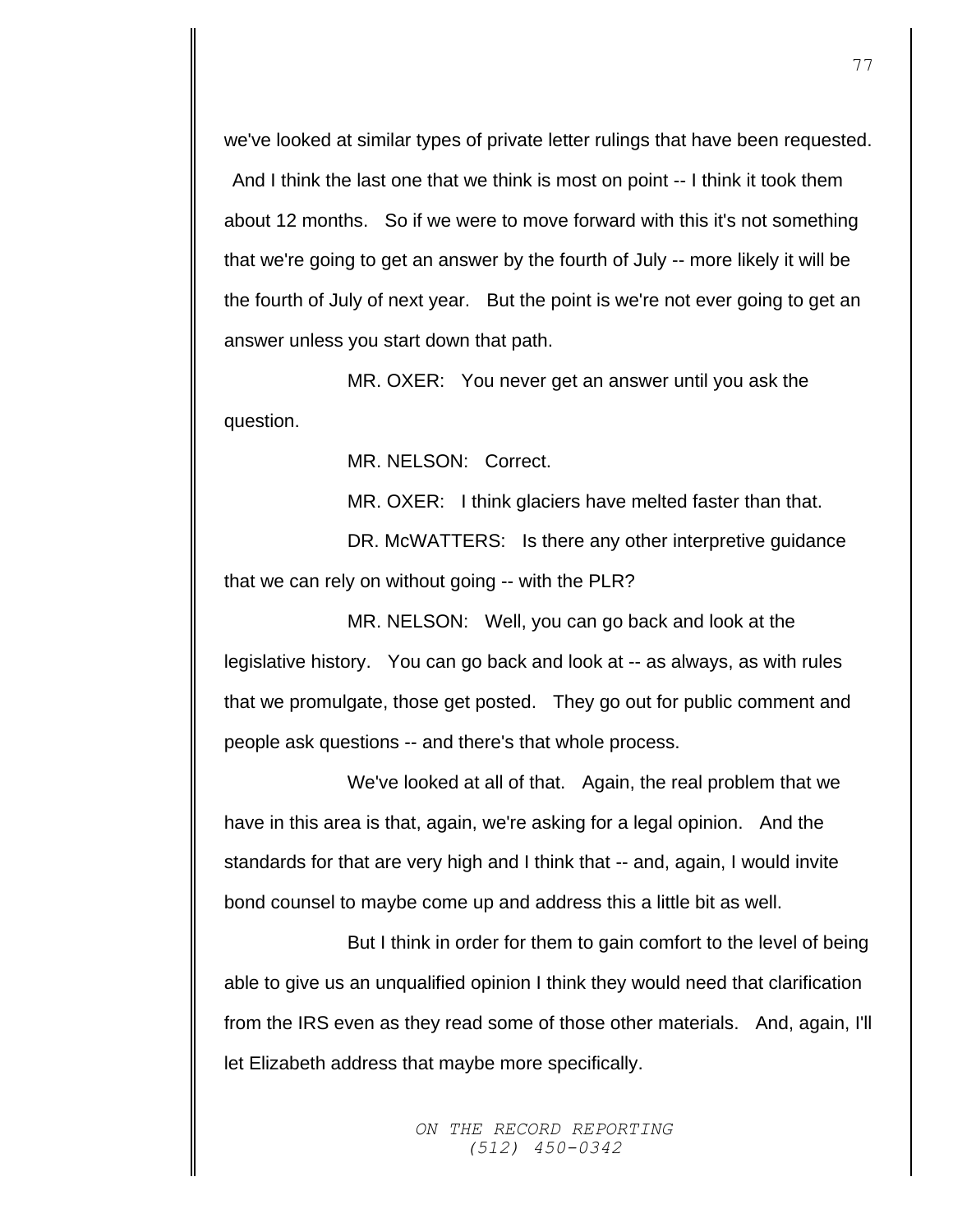MS. BOWES: Elizabeth Bowes with Bracewell & Giuliani. And, yes. I mean, that's exactly the problem. The requirement, because we've sold securities that are backed by these bonds, is that we need to be able to give an unqualified opinion that the sale isn't going to affect the tax exempt status of the bonds that are outstanding or result in treatment of this entire transaction as a taxable mortgage pool. You've sold securities based on clean legal opinions, and you'd have to get an unqualified opinion. It's not --

DR. McWATTERS: You have to render a "will" opinion. Right?

MS. BOWES: Absolutely.

DR. McWATTERS: A "will" opinion, not a "should" opinion, not a "more likely than not" opinion, but a "will" opinion. And you're saying that the only support for that "will" opinion that your firm is willing to rely on is a private letter ruling?

MS. BOWES: Yes. In this case based on the fact that there's very little guidance and definitive guidance. There is, of course, legislative history. But if you -- the argument and support of the position -- and we haven't started this research in, you know, the detail that we need to to submit a letter ruling request. But what we've looked at so far causes us to think that the policy arguments aren't on your side.

MR. KEIG: Are not or on?

MS. BOWES: There are policy arguments on the side of the conclusion that we want to reach here. But the technical language causes us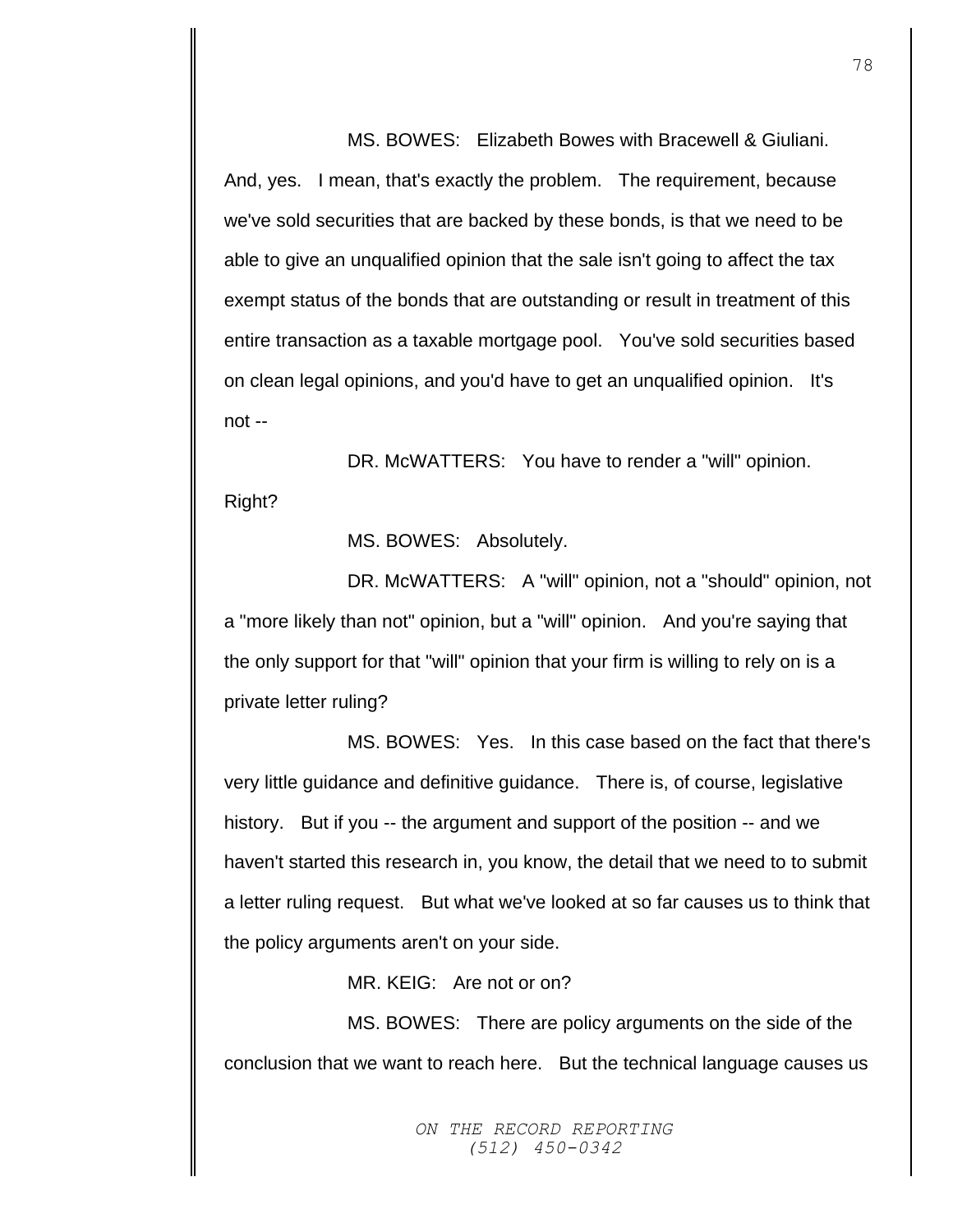problems in several instances. So, you know --

MR. OXER: It's uphill but not steep.

DR. McWATTERS: Have other PLRs been issued on this

same point?

MS. BOWES: On exactly this point? No.

DR. McWATTERS: Okay.

MR. OXER: Yeah, I was just going to say let's not get too much advice in open session.

DR. McWATTERS: Fair enough.

MR. OXER: Ms. Bingham?

MS. BINGHAM: Are you ready for a motion, Mr. Chair?

MR. OXER: Yes, apparently we are.

MS. BINGHAM: I'll move to resolve to approve the sale per

staff recommendation.

MR. OXER: Okay. Motion by Ms. Bingham to approve staff recommendation to resolve for this sale.

MR. GANN: Second.

MR. OXER: Second by Vice Chairman Gann. Is there any

other comment?

(No response.)

MR. OXER: Nobody wishes to speak? So with that, all in

favor?

(A chorus of ayes.)

MR. OXER: All opposed?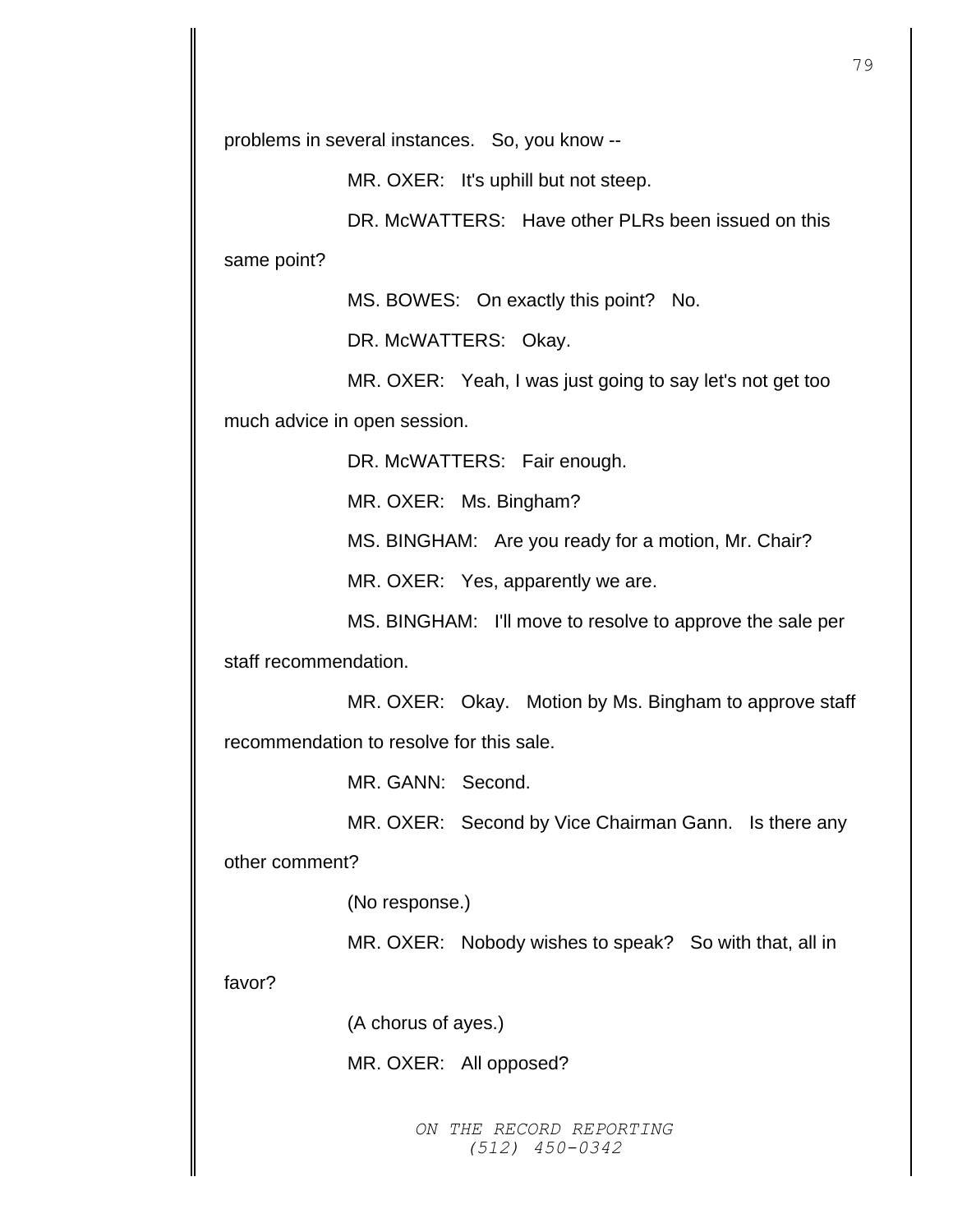(No response.)

MR. OXER: And there are none -- unanimous. Thank you. MR. NELSON: Thank you. MR. OXER: Yes, sir. Okay. Hi, Tom. MR. GOURIS: Hi. It's been a while. MR. OXER: It has.

MR. GOURIS: The next item --

MR. OXER: Welcome back.

MR. GOURIS: Thank you. Tom Gouris, Executive Deputy Director for Asset Analysis and Management. The next item is a possible approval -- discussion, presentation, and possible approve of two rules for -- final order for two rules, the right of first refusal rule and the qualified contract policy.

And these were brought to you last month and ended up being tabled because of some public comment with regard to the right of first refusal rule. We have had conversations with the folks that had the concern and have addressed I think their concern in that the scope of this rule doesn't cover all of the things that they were looking to cover but are things we will continue to consider as we process through future rules.

MR. OXER: Okay. Any questions from the Board? There are no speakers that have requested to speak. Okay.

MR. KEIG: Move to approve staff's recommendation.

MR. OXER: Motion by Mr. Keig to approve staff

recommendation.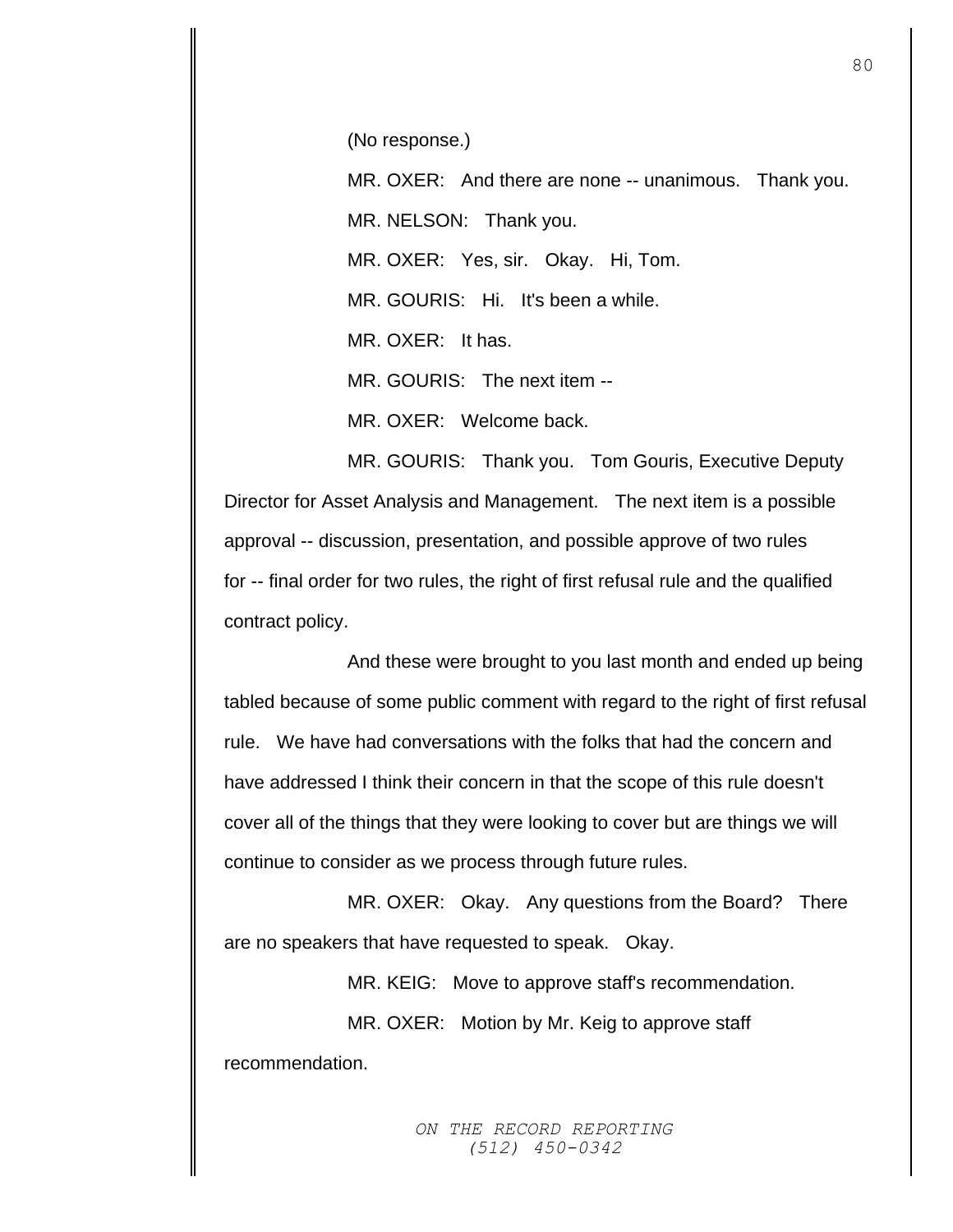MS. BINGHAM: Second.

MR. OXER: Second by Ms. Bingham. Any other comments? (No response.) MR. OXER: All in favor.

(A chorus of ayes.)

MR. OXER: All opposed.

(No response.)

MR. OXER: Unanimous.

MR. GOURIS: Thank you.

MR. OXER: Okay. Item number 6 on Appeals. Mr. Dorsey, how nice to have you back, sir.

For the folks that are aligning themselves in our front row in the one deck circle -- or on deck stripe here, I remind you that we're taking priority on this side -- my right, your left. You're going to be first in the box if you want that end seat. Okay? Do we have enough chairs for everybody? Okay. Cameron, have at it.

MR. DORSEY: If I can -- sorry. Cameron Dorsey, Director of Multifamily Finance. If I can indulge the Board for just one moment I just want to say one brief thing before I start on this.

I -- my role is to implement the rules that you all approve and that everyone is out there to play by. I want to make it real clear with both the transaction that came earlier as well as the ones that are about to come up that my comments are not related to the worthiness of any particular transaction or, you know, the good work that a lot of these folks do. If we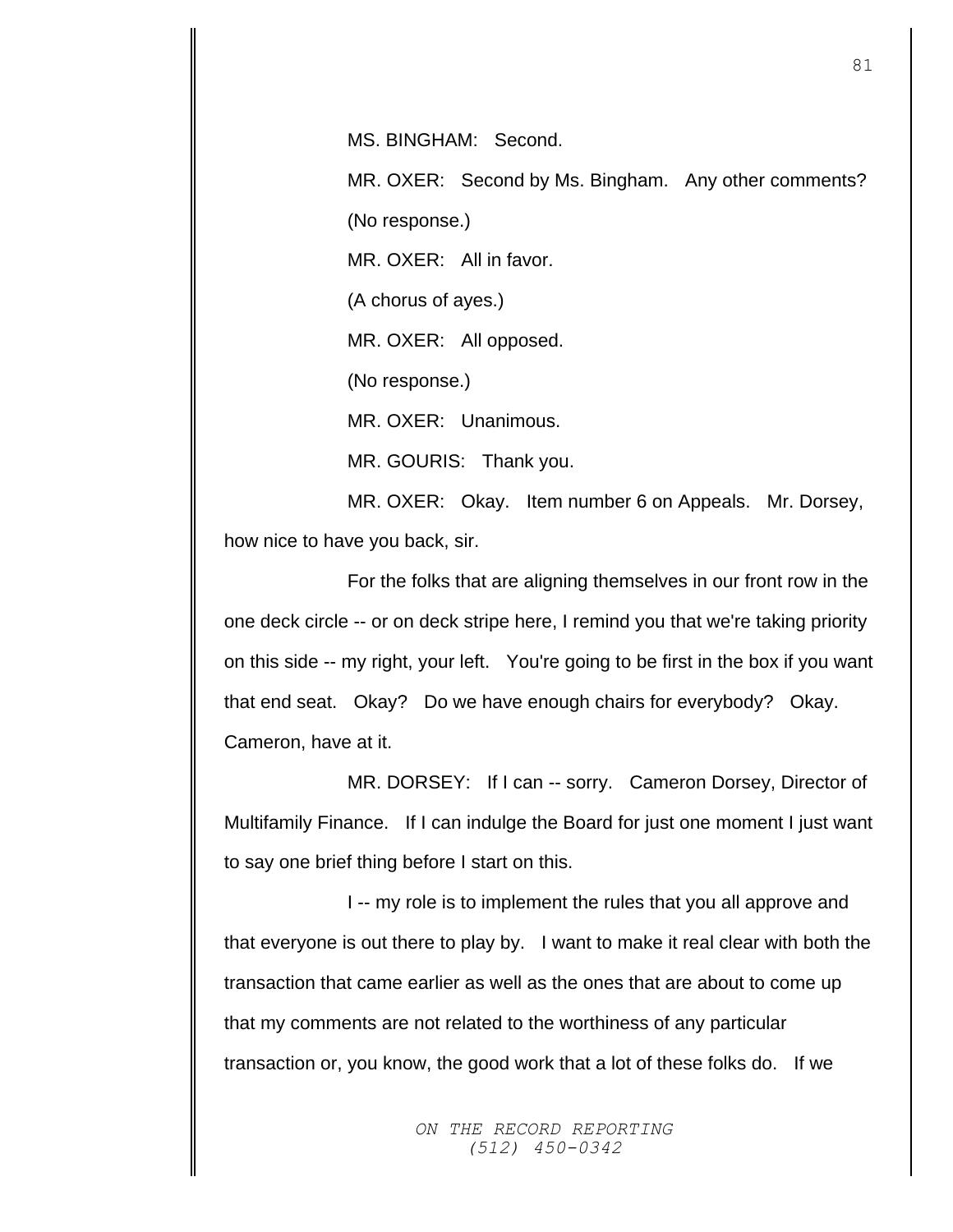terminate an application it is simply that they didn't meet the rules per my reading as well as our general counsel.

MR. OXER: To echo that comment I would suggest from the Chair's point that all of these projects are worthy and they have need and we recognize that. Still in all we have a competitive process. We wind up having a set of rules we've got to apply. So, please continue.

MR. DORSEY: All right. So this first transaction is -- well, we're dealing with two appeals here. These are appeals of terminations of applications submitted under the 2012 competitive housing tax credit cycle.

The first appeal is for Freedom's Path at Kerrville, Application 12199. This application was submitted by the deadline of March 1. However, when we began our review of the application it became clear that our review could not be completed because there were several critical missing -- pieces of missing information that encompassed the architectural plans, the title commitment, and several other documents in the application that are really critical to our review and underwriting of these developments.

The missing information effectively would have required that we stop our review, send one set of deficiencies to resolve just these missing pieces of information, and then get those back and kind of start the review again.

The reason we would have had to start it again is because our review covers, you know, eligibility items, threshold items, and selection criteria. And the missing information really cut across all of those reviews for various pieces.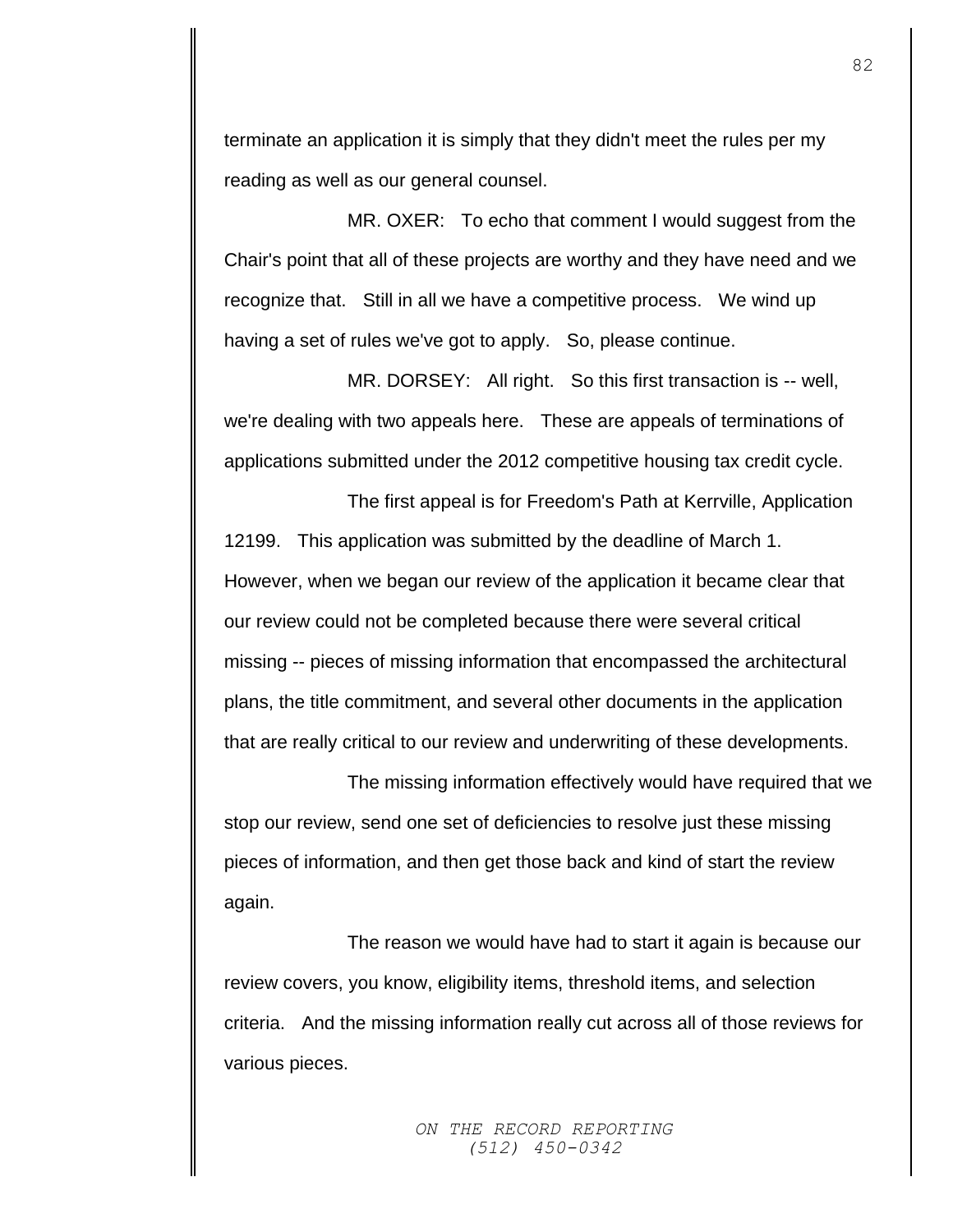There was a bit of a complication in this one because a challenge was received prior to our starting the review. We allowed the applicant to respond to that challenge, and the challenge brought up some of the missing pieces of information. So by the time we actually got to our review that information was in house, but per the rules it wasn't included in the application at the time it was submitted on March 1. And so that's how we're -- we're applying the rule as it was written and -- even though in response to the challenge some of the missing information had come in.

The termination was for a material deficiency in the application as well as missing parts -- several missing parts -- multiple missing parts to the application. A material deficiency is one that rises to the level of requiring -- where a resolution requires substantial reevaluation or re-review of the application.

And we felt given the architectural plans being missing and the title commitment being missing, and all of the various checks that occur with these elements of the application that it would constitute a material deficiency. And that was reviewed with our general counsel and executive director. So that's the reason for the termination.

The applicant did appeal that termination and has expressed that -- and has provided documentation that I believe does indicate the -- they had the information prior to March 1. It simply did not correctly get included in the application itself.

I don't think that this was really a computer glitch per se. The -- I can't say with absolute certainty because these things can never be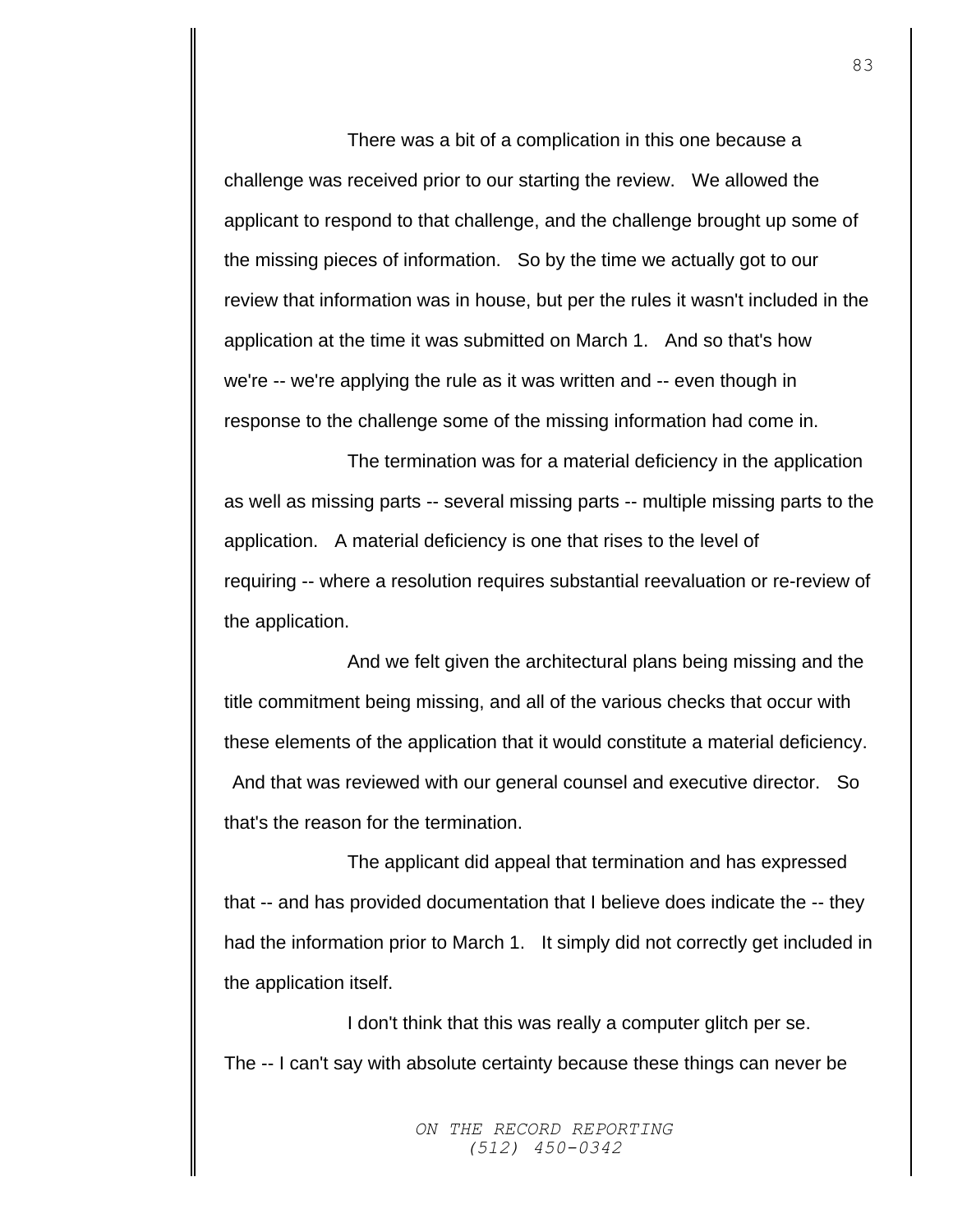confirmed with absolute certainty. But given the fact pattern I would suggest that there is a high likelihood that this was simply a user error that resulted in pieces of the application missing.

MR. OXER: Okay. Does the Board have any questions of Cameron before we proceed with public comment?

MR. DORSEY: Staff recommends denial.

MR. OXER: Okay.

MR. KEIG: I move to approve the appeal.

MR. OXER: And your position is to not deny the appeal,

Cameron. Okay? Motion --

MR. DORSEY: Staff is recommending no.

MR. OXER: Okay. Motion by Mr. Keig to approve the appeal, which is counter the staff recommendation.

MR. KEIG: That's correct.

MR. OXER: Okay.

MS. BINGHAM: I'll second.

MR. OXER: Second by Ms. Bingham. Okay. We have

public comment.

MR. TAYLOR: Good afternoon, Mr. Chairman and Board and staff. My name is Craig Taylor. I am the President of Communities for Veterans. We are the applicant for the Freedom's Path of Kerrville application.

I'd like to begin by saying a little bit about our process. We submit applications in a number of states around the U.S. Our process is the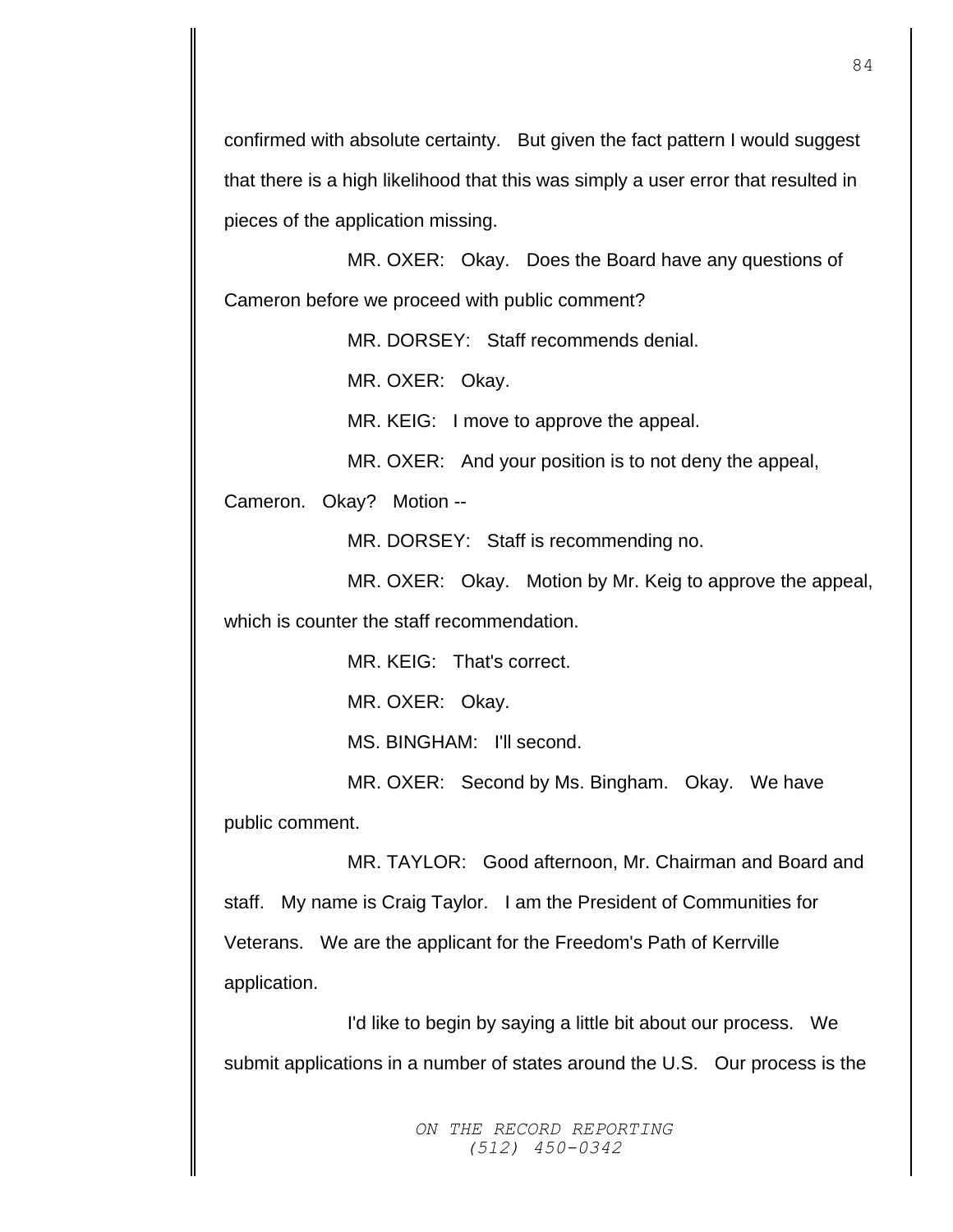same with every application. Before we do anything in submitting an application we collect the entire application in a hard copy in paper format.

Four sets of eyes review that application -- it's usually a very large stack of paper. We go through and ensure that every piece of paper -- every aspect of the application is there in fact and substance.

We then scan that application into our hard drive system. And then depending on the state -- well, further, we back that up with an electronic version of it -- either a thumb drive or a CD.

And depending on the state we submit usually a hard copy paper copy and a CD or a thumb drive for that application. Texas is unique in that you only require the submission of one document -- or one format of the document, and that's in a CD.

We have no idea -- and I -- you know, we just don't what happened. But in our paper version of it -- our hard copy -- we have the entire application. On our computer -- on our hard drive we have the entire application. In our CD backup we have the entire application.

The only place that the entire application was not was on the CD submitted to you -- or at least in the upload of the CD that was submitted to you. And we have no clue as to why that happened.

Let me just add that I am a veteran myself. And I was -- served way back in the '70s. I was a missile launch officer -- nuclear missiles in North Dakota. And we had a system of redundancy -- a failsafe system -- make sure we didn't launch missiles wrongly.

And so my friendly comment to you all would be that having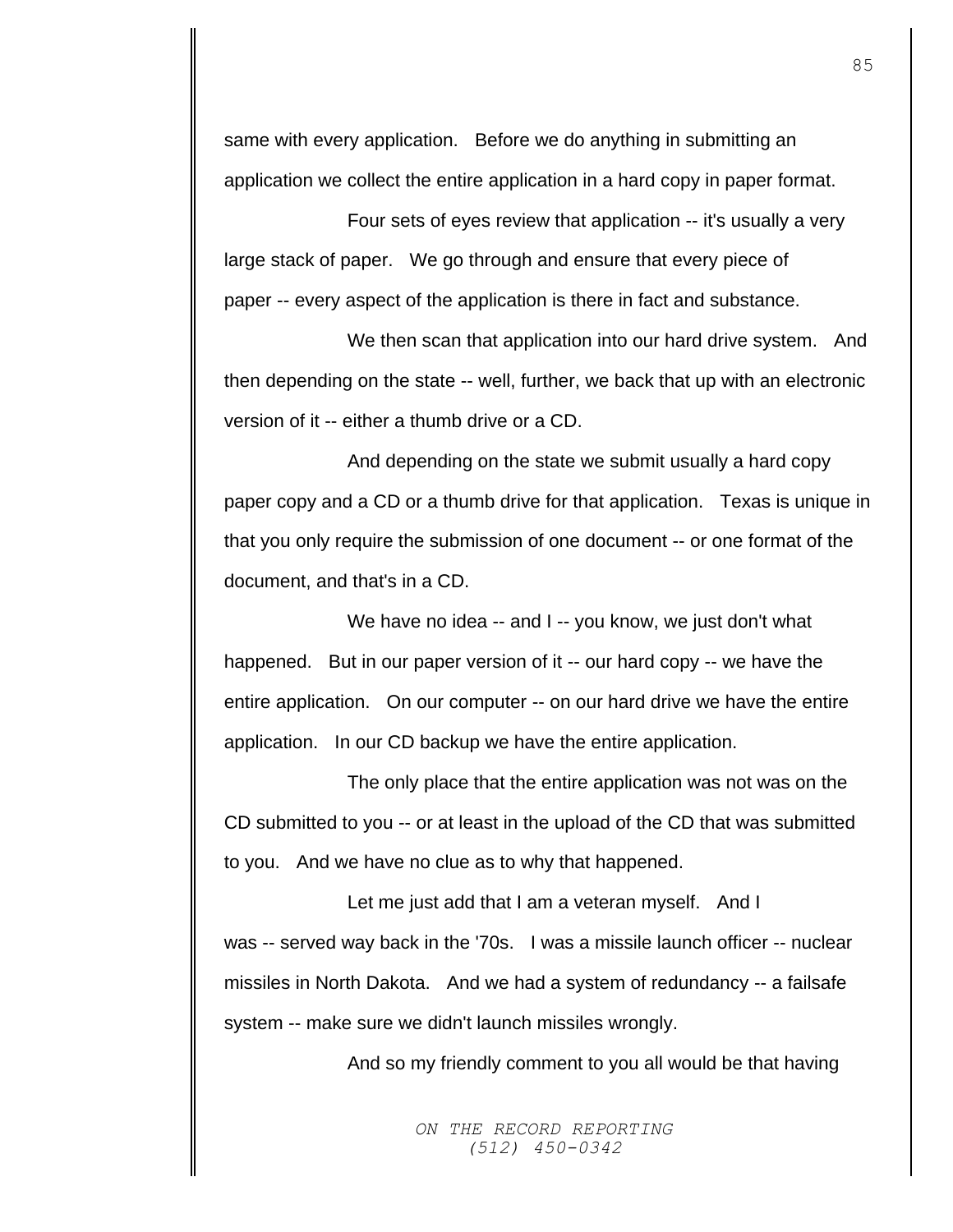only one aspect of an application does open the process up to some kind of glitch -- to some kind of error. And we're in a position where we cannot document to you proof that it didn't exist.

What we can document to you -- and so the second part of what we provided in our appeal request is that this thing did exist in its entirety prior to March 1 in every format that we have it.

So it was -- it's there. There was no reason whatsoever -- no gain in the system, no not having the information and hoping we could get it in, and then slip this in later or anything like that. It was all there when we submitted the application. And we don't know why it's not on the website when it's uploaded.

But it is. And so -- when we got the termination -- what do we do about that? So the next thing we did was look at -- well, what, in fact, does this mean. And the other side of not having but one piece of information which could be looked at as critical of your process. The other side of your process is it is very thorough. And so in your application the information that is requested if oftentimes redundant. It's duplicated in a number of areas.

So when we looked at that we found that instead of a material deficiency of a lot of information most of that information in the application is there. It may not -- have been in the appropriate tabs of the application but it is throughout the application.

And so in our appeal we noted any number of places where the information from zoning to amenities to unit mix to square footages to certifications from the architect and site amenities and so forth was in the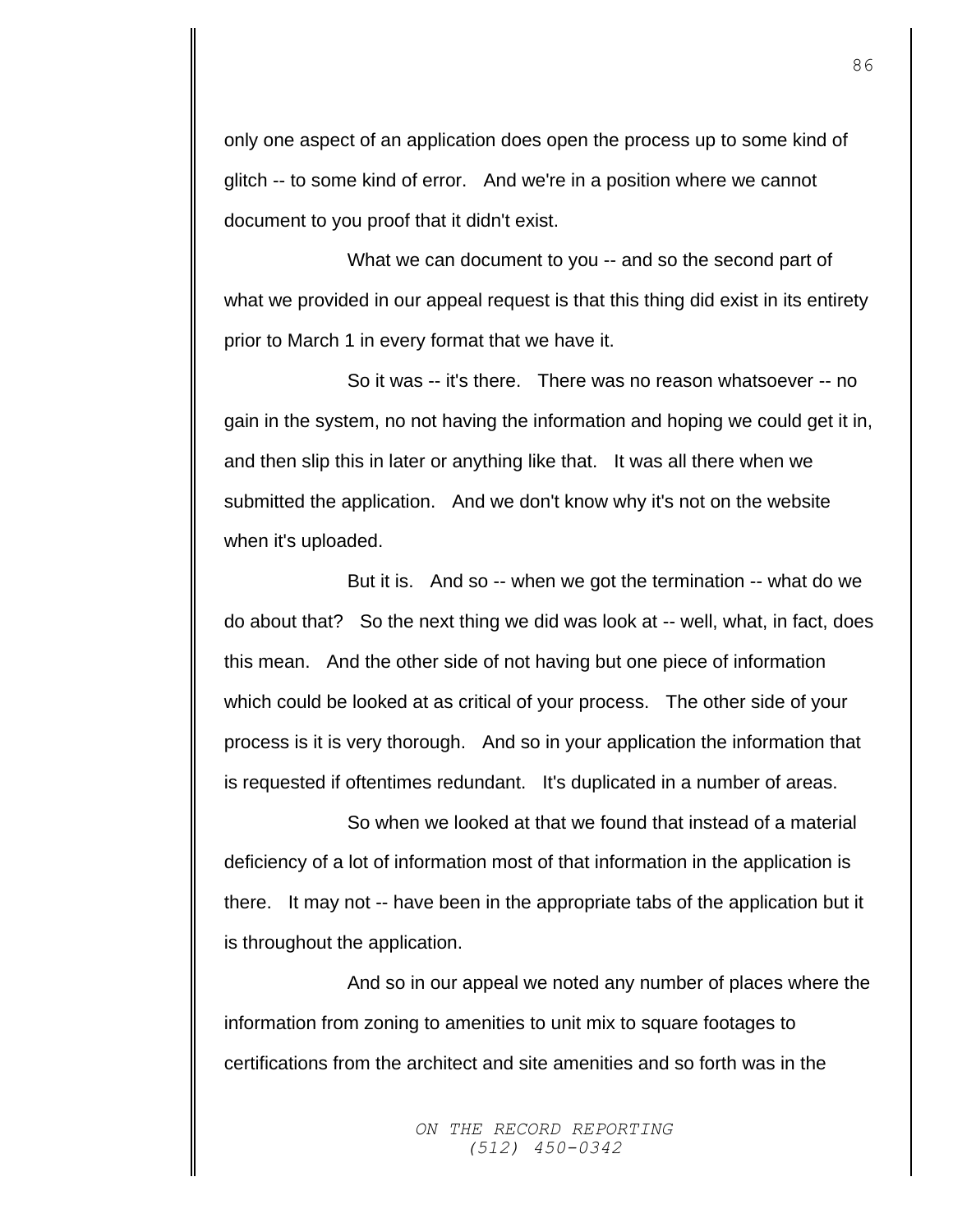application.

So when you look at all of that and you distill it down you find that it is really not a large amount of material that is not in the application. It is, in fact, a very, very small amount of information that's not available throughout the application.

And so for that reason we felt like this was not a material deficiency but may be something that was an administrative deficiency and except for the provision of this document or that document the application would have been done in full.

I'd just like to conclude with more of an editorial comment in this regard. There has been some -- I mean, something did happen because it's not there. So on the one hand what we have is some kind of glitch. And we don't think it was user error. We have every belief that we had everything that was there. We don't know what happened, but there is some kind of glitch on the one hand.

On the other hand this project does have merit. There are 22 million veterans in the United States, only 7 percent of the population. For that population I think all of us would agree that much of the freedoms -- much of the opportunities that we all enjoy came from those veterans.

Nine million of those veterans are 65 years of age or over. Texas has the number two veteran population in the country, and many of those veterans are older veterans or disabled veterans who would be eligible to live in this housing.

We have a paucity. Compared to farmworkers' housing and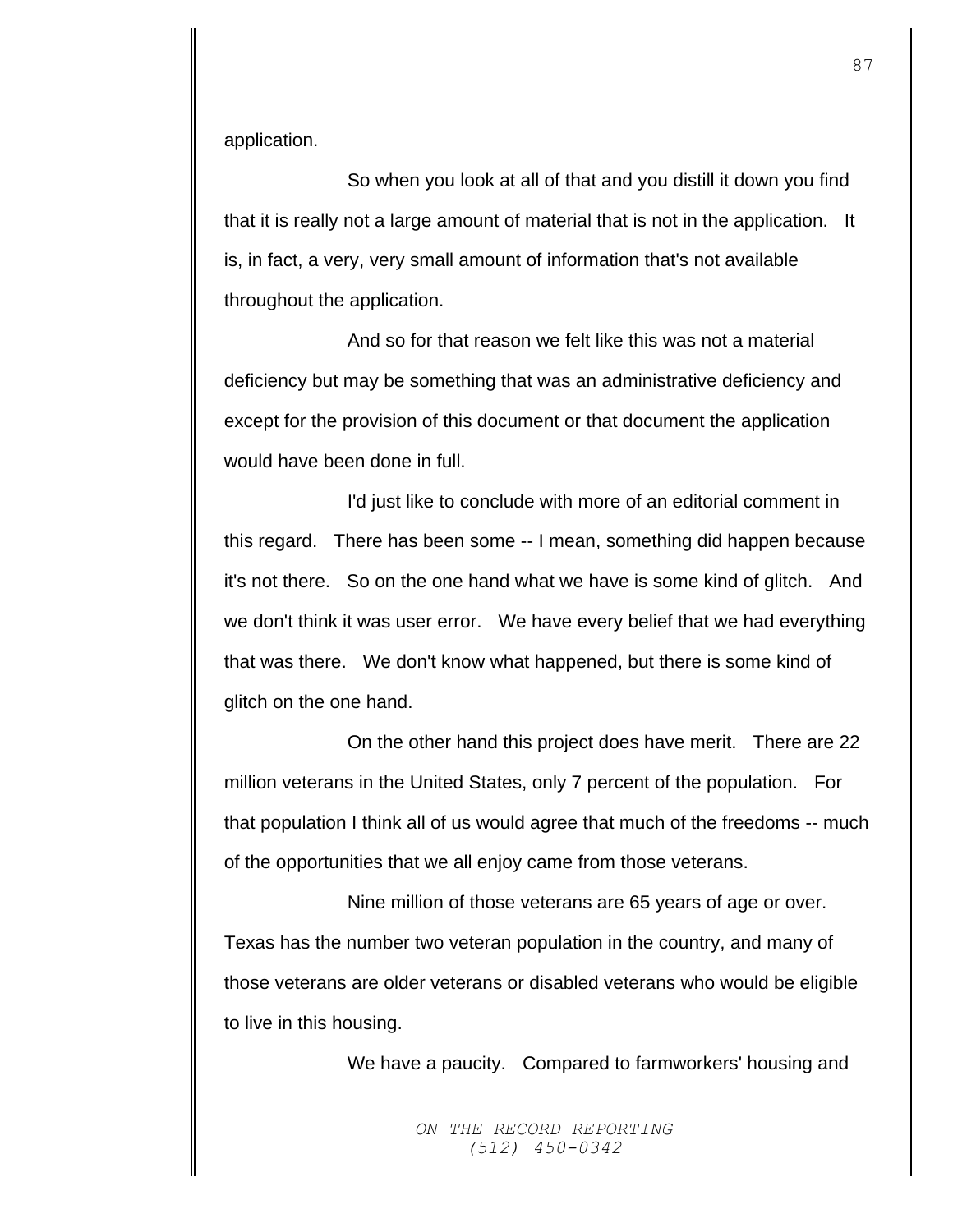other kind of housing we have a paucity of housing for low income and disabled veterans. This is an opportunity to produce that housing on a V.A. Medical Center campus. It's an opportunity of a lifetime, if you will.

And so I want to contrast for you some kind of cyber gremlin -- some kind of computer glitch on the one hand and this opportunity to let this application live to compete in the whole cycle on the other. Thank you very much for your time.

MR. OXER: Thank you. Any comments from the Board? Any questions?

MR. BACON: Good afternoon. My name is Bill Bacon. I'm a Viet Nam veteran wounded in action during a gunfight with regular soldiers of the NVA, North Vietnamese Army, on July 30, 1970.

I represent the Hill Country Veterans Council based in Kerrville, as well as Heart of the Hills Chapter 814 of the Military Order of the Purple Heart.

First, I'd like to read a letter from Hill Country Veterans Council in support of Freedom's Path and Mr. Taylor. I believe you have a copy of this letter.

Dear Mr. Oxer, The 18,600 veterans of the Hill Country respectfully request the TDHCA Board to favorably consider the appeal submitted by the Freedom's Path of their Application 12199 for the award tax credits to funds veterans' housing project in Kerrville.

It is our opinion that a technology failure should not disqualify the application. This would unfairly penalize the veterans in need of housing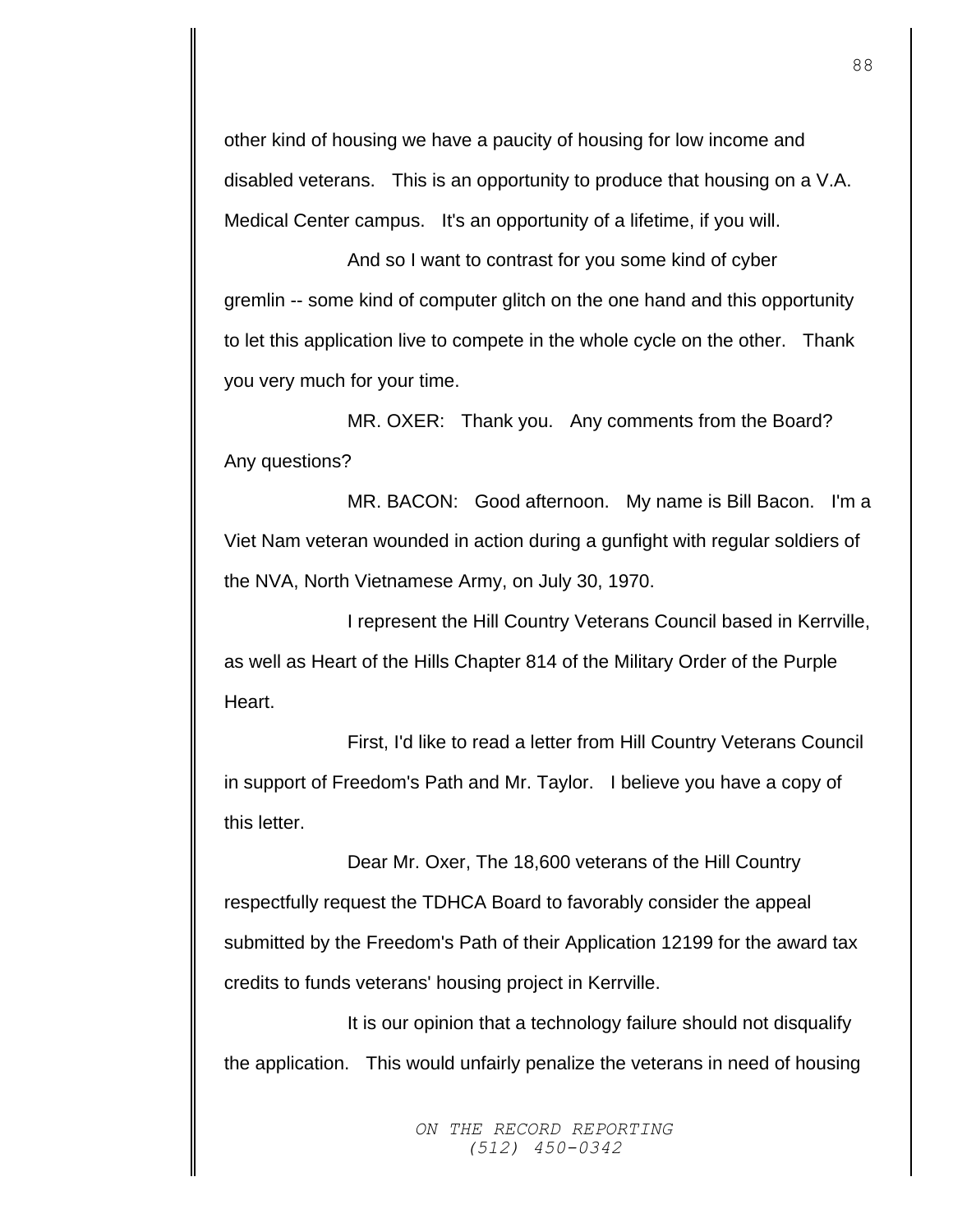and life-enhancing programs the facilities will offer.

Your approval will provide the opportunity for the veterans' project to compete fairly with other projects. Thank you and the Board for consideration of this most worthy veterans' project.

I'd also like to add that the Hill Country Veterans Council represents ten veterans organization in the Texas Hill Country in working with Kerrville Medical Center and other related issues.

Further, I personally volunteer as a driver to Kerrville V.A. Med Center. Part of my duties are to drive out, pick up veterans who cannot drive or cannot get to their appointments at the hospital. We bring them in, they go to their appointments, we take them home.

One such veteran lives barely a mile away and you'd think he could easily walk, but his pulmonary problems won't allow him to walk that mile. So we pick him up and we bring him in and we take him home. His problems are exacerbated by leaks in his roof and substandard housing, by mold. And his landlord never seems to get around to repairing those problems.

He spent two years in the United States Army in country in Viet Nam. He is the type of person that will benefit from this project and we urge that you accept our appeal. Thank you very much for your consideration. Do you have any questions of me?

MR. OXER: Thank you. Questions from the Board? I do have something I'd like to say. Thank you very much for your service to our nation's defense and all you do out there.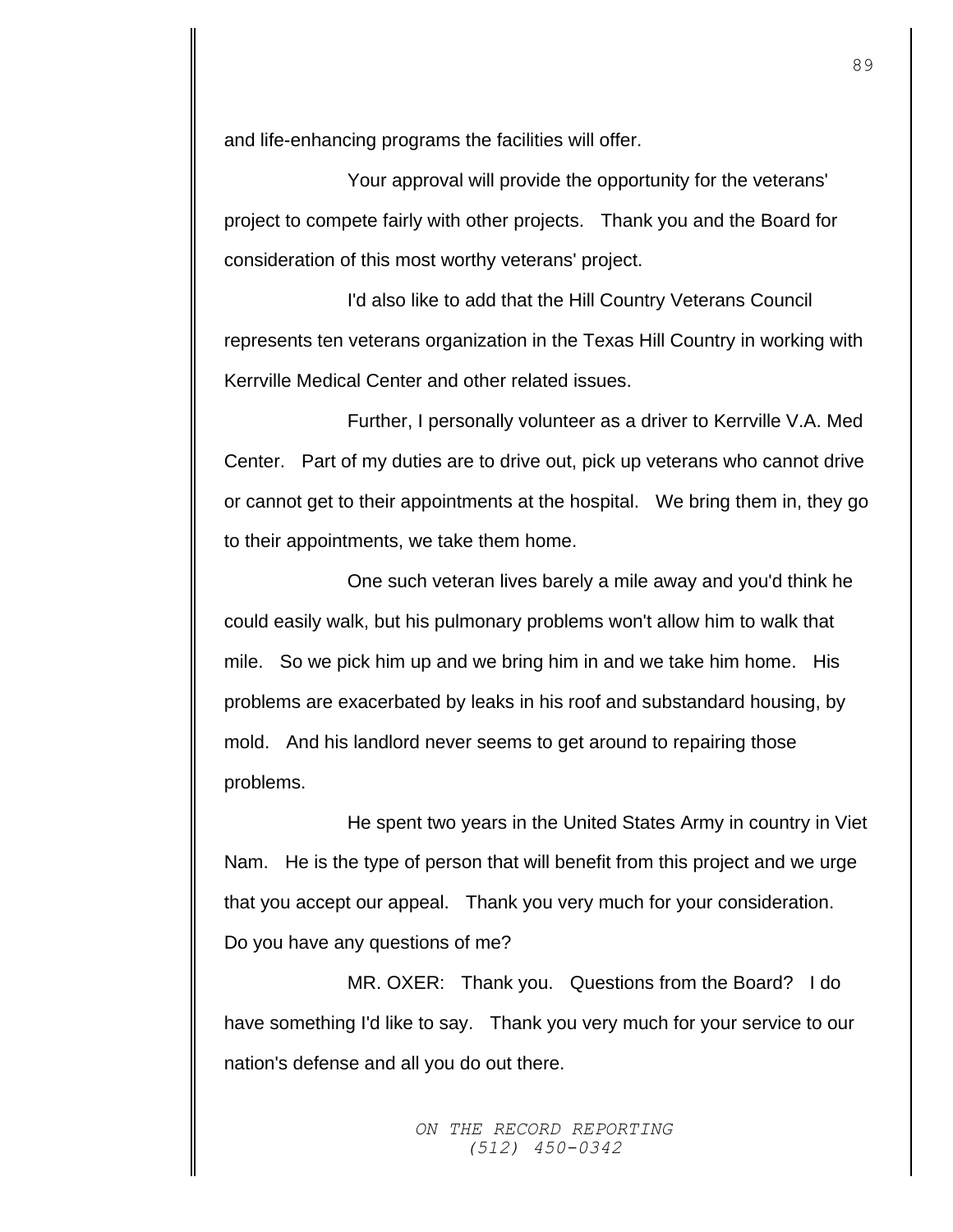MR. BACON: I did it for the money.

MR. OXER: Sounds like why I took this job.

MR. MILLER: Hello. My name's Gary Miller. I live in Center Point, Texas, which is Kerr County, Texas.

Like Mr. Bill Bacon before me I served in the United States Army in Viet Nam. However, I was drafted and I didn't make that much money. But I served anyway.

And I'd like to speak in favor of the Freedom's Path in Kerrville. I'm going to give you two versions of my explanation. The first version will be very short. The second version will probably take some time.

First version is I'd like to live there. The long version is I served eleven months in Viet Nam, was in the infantry out in the jungles and the mountains, and it was a very scary time for me. I'm not ashamed to say that. Many times I didn't think I was going to make it home.

I did make it home and I know one of the major reasons why I made it home was because the people I was with took care of me. There's no way in the world I could have done that by myself. And it came down to the fact that we knew what each other needed and we wanted everybody to go home. So we made sure if people needed something they got it.

A simple example of that is we'd go out on missions into the jungle -- you had to carry your food with you. You could take as much as you wanted to or you could take as little as you wanted to, but you had to carry it on your back. And in many cases you might skimp a little bit hoping that you're going to get a resupply in a few days.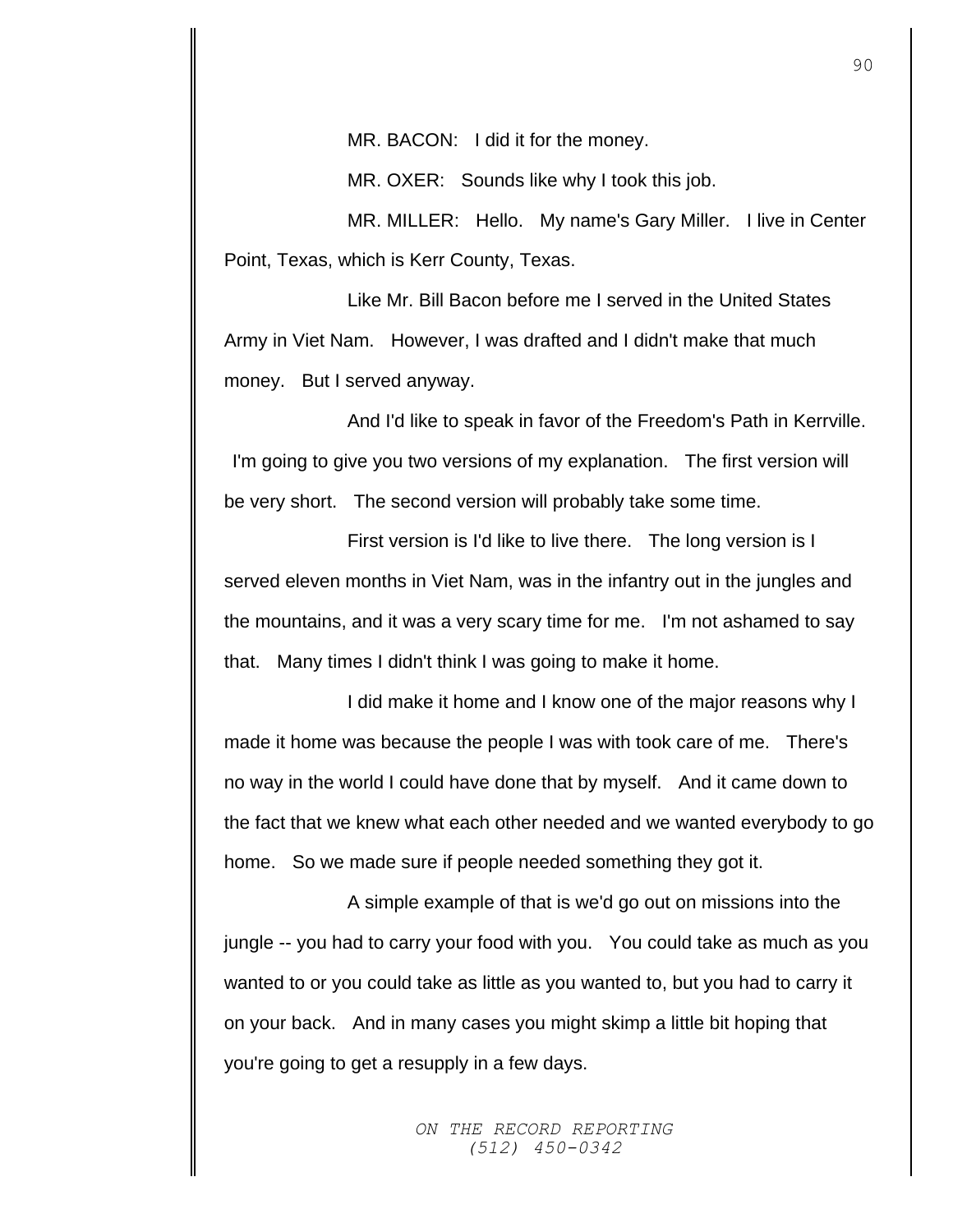Well, I ran out of food one night. And I don't know if I didn't take enough or I ate too much. But one of my buddies saw that I didn't have any food to eat and he opened a can of C rations, which is a little can of ham slices, and he offered me one of these ham slices. And I said, No, that's okay, I'm not going to take your food from you. It's my fault I didn't bring enough. And he insisted and I continued to say, no, I wouldn't. So finally he got me. He said, I'm going to take this can of ham slices and I'm going to dump them on the ground if you don't take any of it to eat. Well, I didn't want him not to eat, so I took a ham slice and I ate it and he ate some.

That's an example of how we took care of each other. Viet Nam veterans are now at least 57 years old, and that's going to be a baby Viet Nam veteran. I'm going to be 65 in October. We've got Viet Nam veterans that are probably in their 90s; served in World War II and they continued in Korea and went to Viet Nam on a third war.

We're getting old, we're getting ill. Many of us have done okay as far as finances go. We can take care of our medical and housing in good order. But many worked hard, they've struggled, they're going to need to have some help.

We're baby boomers. I'm an old baby boomer. You know what's happening with the population on baby boomers. We're all getting old at the same time, so there's going to be that pressure out there for affordable senior housing.

The beauty of the thing in Kerrville with the veterans housing there is, you see, the veteran gets two things that they need. They get a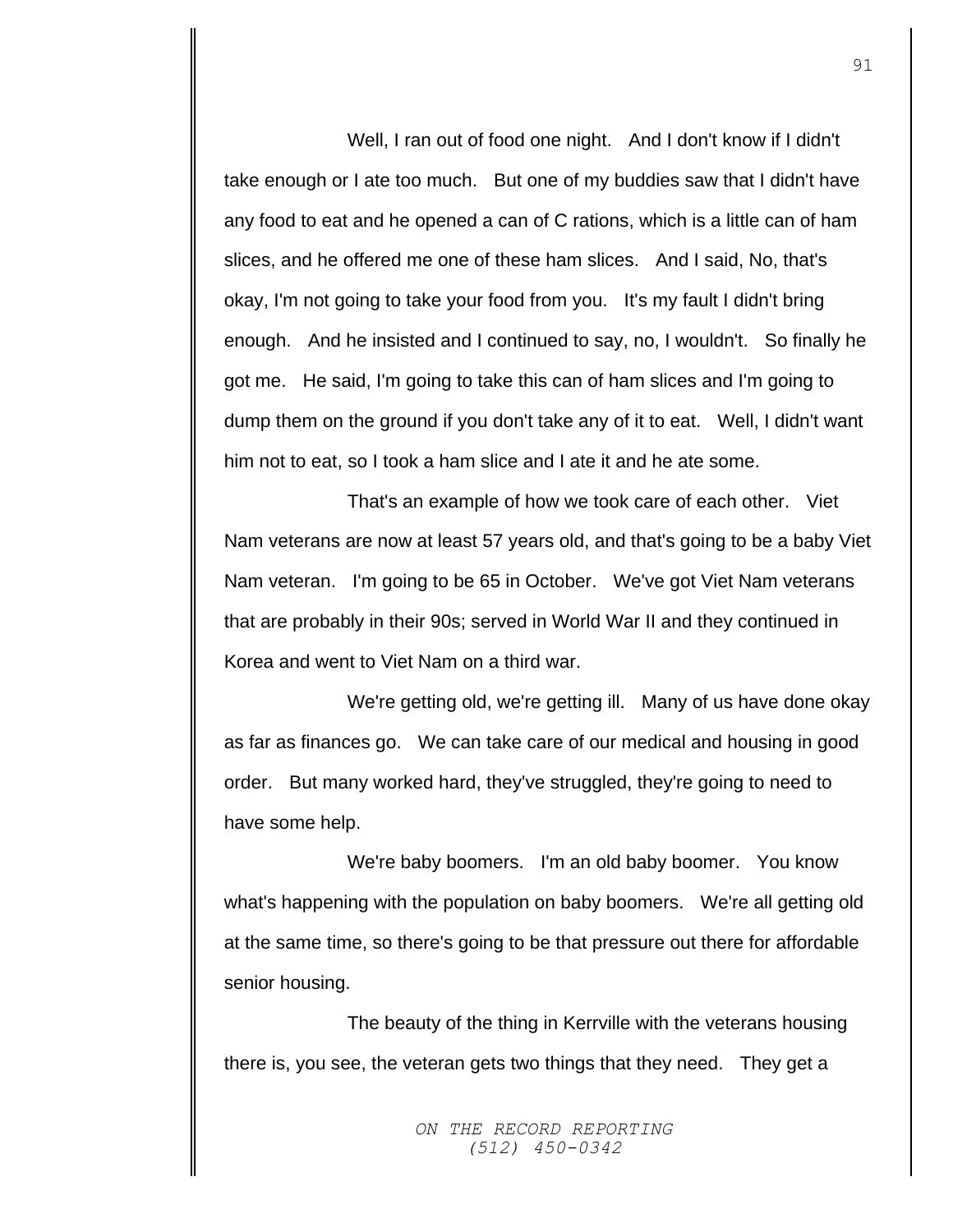place to live and they get their medical care and they get it at one place.

I brag on the medical care I get at Kerrville. My doctor's Dr. Swanson, and he's about five years older than me. I never want him to retire and I want to live to be 100 years old, so Dr. Swanson's going to be practicing medicine at 105.

Go out and ask how many people will brag on their doctors that they have and then ask them, Are you going to brag on your doctor in the V.A. system or in the government system? He's that good of a doctor.

I expect that the V.A. is going to demand that exacting performance from whoever operates and manages that housing out there. So why do I want to live there? I want to get the greatest medical care that I've ever gotten in my whole life and I want to live in a place that's full of veterans that are like my buddies were in Viet Nam and we can take care of each other again when we're old and we're sick and we need to have some support, even if it's just a little bit of word of encouragement from day to day.

So I ask you to approve this project in any form or way you can. If it wins hands down that's great. If there's a tie break the tie. And even if it's deficient in some manner show the preference share to the veterans. We want this, we need this, we appeal to you to approve it. Thank you very much.

MR. OXER: Thank you for your comment. Any questions from the Board?

(No response.)

MR. OXER: Cynthia.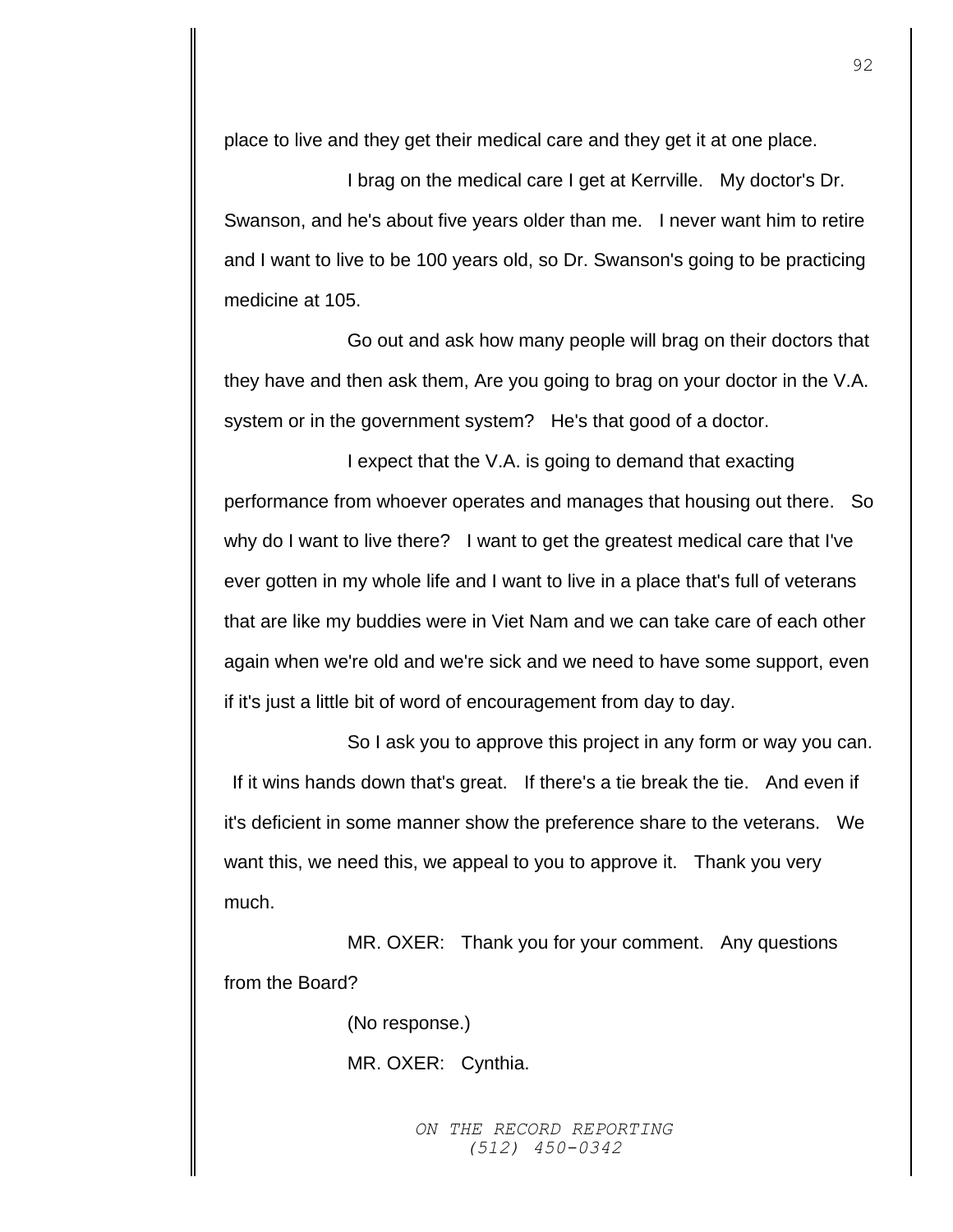MS. BAST: Good afternoon. I'm Cynthia Bast from Locke Lord. Mr. Chair, I do have a couple of handouts. And as --

MR. OXER: I assume that you brought 150 copies for everybody.

MS. BAST: Well, as Ms. Deane referenced this morning, the issue, of course, is that the rule requires five business days' advance delivery, which is concurrent with the publication of the Board book. And so it makes it very difficult to assemble something in that time frame.

However, I would like to say that these are simply your documents from your website, so they're already publicly available.

If -- therefore, because they are already publicly available if you would you like to have these available to you I will make them available. If not, I will go without.

MS. DEANE: Your -- I believe your public comment rule allows you under exceptional circumstances to go ahead and allow documents. If they're your own documents you could always take, you know, official notice of them basically. They're already posted. It's discretionary with you if you want to utilize them and see them, and assuming she has copies to hand out to everybody.

MS. BAST: I do not have sufficient copies for everyone. As I mentioned it's on the website and --

MR. OXER: Will those be germane to your discussion? Do we need to see those?

MS. BAST: They are germane, but I can certainly quote from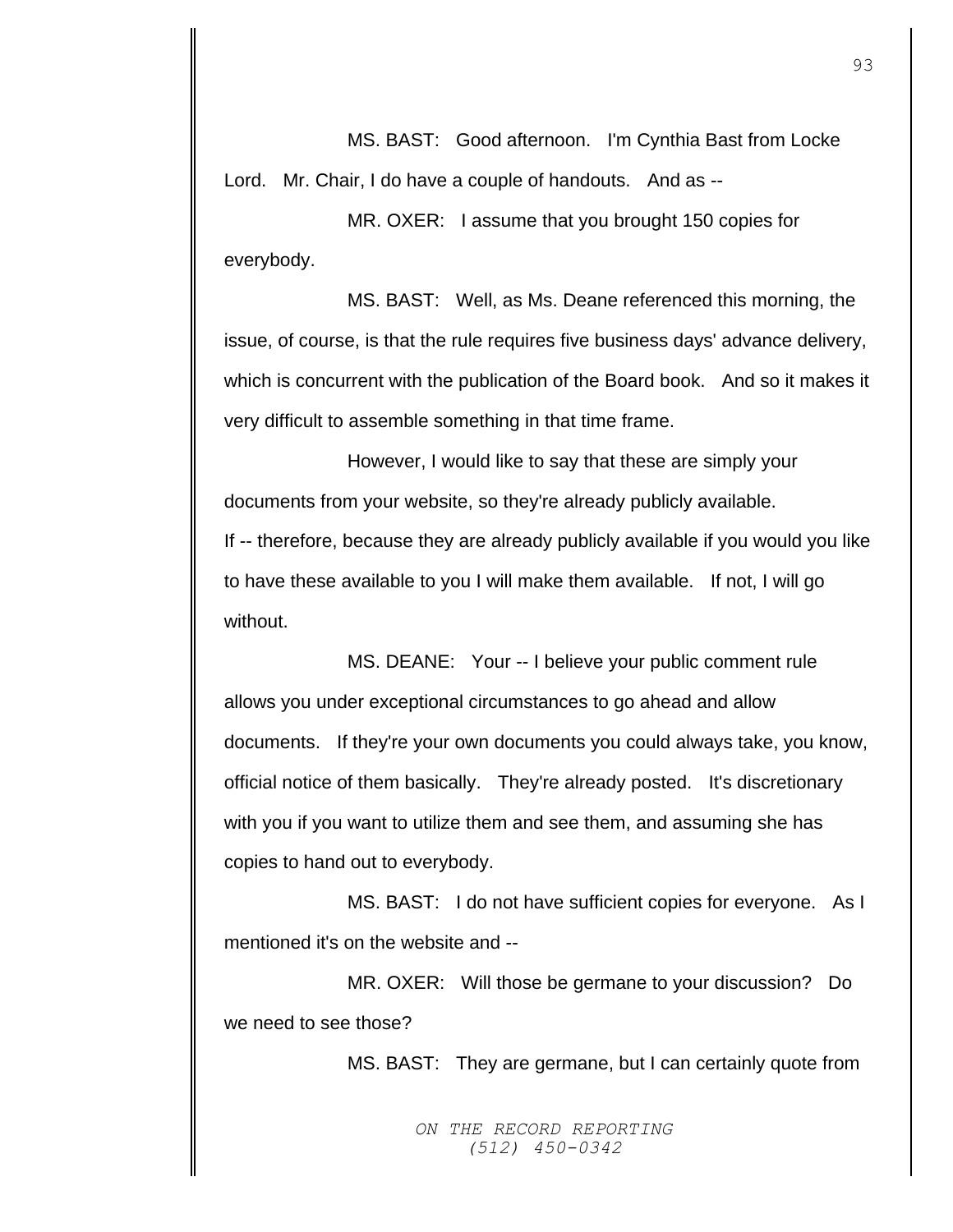them without you having to see them.

MR. OXER: Let's have you quote from them and we'll hold those.

MS. BAST: Absolutely.

MR. OXER: They are our own documents. We recognize

that.

MS. BAST: Yes, sir. MR. OXER: We posted them -- MS. BAST: Yes, sir. MR. OXER: -- can see that they were public prior. MS. BAST: My representation here today is for the

developer --

MR. OXER: Hold on a second.

MS. BAST: I'm sorry.

MR. IRVINE: I would just like to ask, is there anybody in the

audience that objects to these being provided to the Board?

MR. OXER: Since they're already public, is everybody all right with that?

MS. DEANE: I think the rule allows any Board member to object as well, so if any Board member --

MR. OXER: Okay. Does any Board member have any problem with that?

(No response.)

MR. OXER: Okay. So as long as we're not covered up, like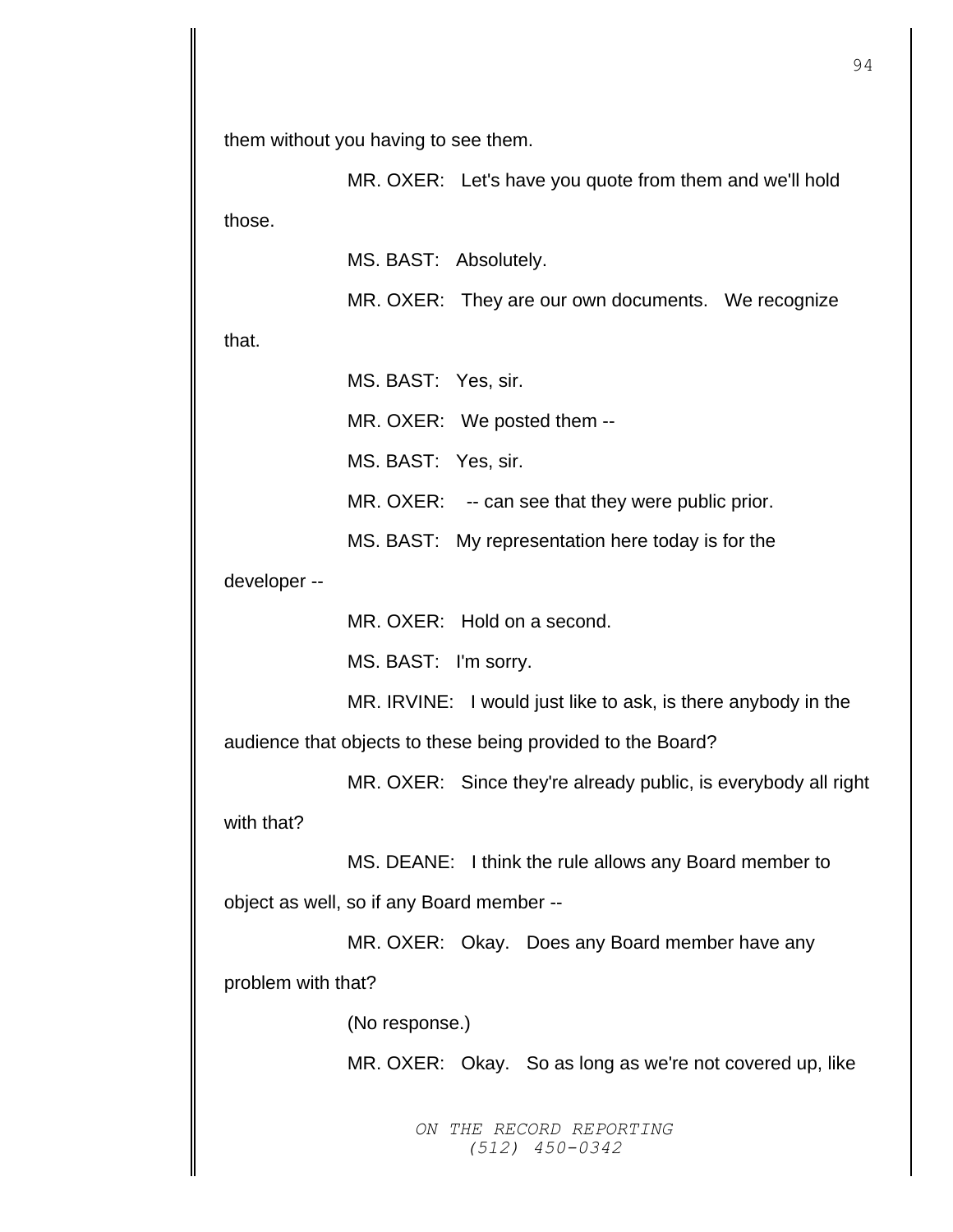we used to get here last year -- we're hauling off a ton and a half of paper --

MS. DEANE: And this would only be because these are your own documents posted on your website. This is not --

MS. BAST: Yes, sir. And their only purpose is to highlight the specific rules to which I'm referring so that you have something immediately available to you so you can see those rules yourself.

MR. OXER: So without being too repetitious, we'll assume these are certifiable copies. Is that what you're saying?

MS. BAST: Yes, sir.

MR. OXER: Okay.

MS. BAST: The only modification has been, as I mentioned, the highlights that I put in. While she's passing those out, my representation here today is for the developer of Comfort Place, which is the only other application in rural Region 9.

So given the credit allocation for this region only one of these two applications is going to receive a credit commitment. And our client has just as much at stake in this appeal as the applicant.

I want to start by saying that this is not easy testimony to provide. Over the years here in Texas developers have been very reticent to speak publicly against one another in an appeal process because we try very hard in Texas to maintain a collegiality in our happy little family and to not be, perhaps, as cutthroat as some other states' tax credit competitions.

And this testimony is even harder because the Freedom's Path development is intended for veterans. And no one opposes housing for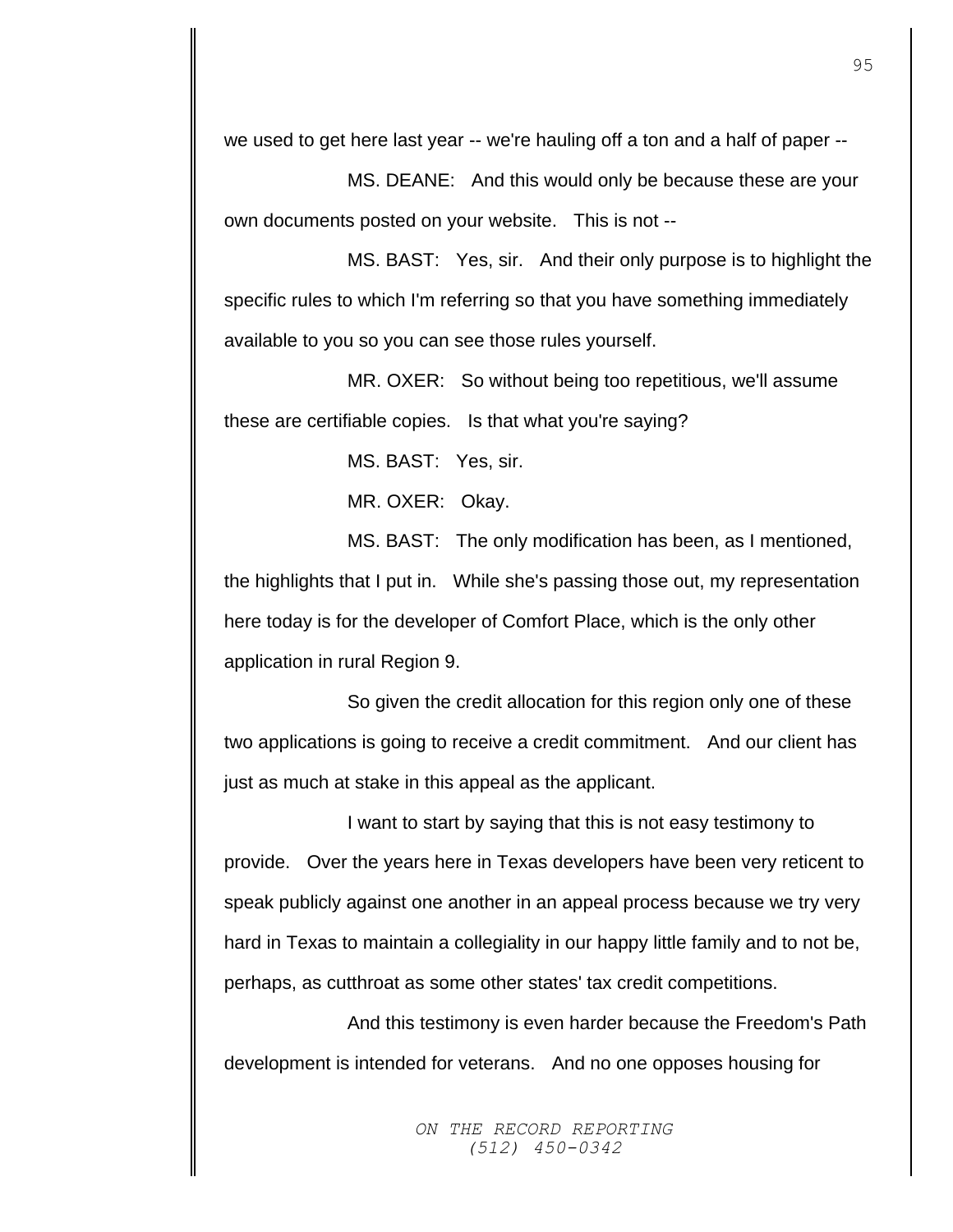veterans. No one wants to be seen as opposing housing for veterans. I respect and appreciate your service, and I hold you in the very highest regard.

But this is not about whether we should provide housing for veterans. This is about whether applicants for tax credits need to follow the rules that are clearly provided. There are no special preferences for any particular target population in this competition. And each applicant must follow the same rules.

So what you heard is that this application was terminated because Tabs 23 through 27 containing multiple forms and exhibits were omitted in the version of the application that was submitted to TDHCA.

And the applicant had tried in different ways to tell us that that noncompliance rule shouldn't matter. But absolutely it does. TDHCA has a standard form of application for a reason. It's carefully crafted to make sure that all of the elements of the statutes and the rules are incorporated.

And then TDHCA has a standard way to review this application. The staff members have certain procedures that they follow -- checking and cross-checking, going through their lists to make sure that all of the eligibility threshold and selection criteria are met.

For instance, with regard to the architectural plans, those are carefully checked against other elements of the application to make sure that the applicant's promises in the application about what they're going to be providing is actually what is going to be built.

So when an application fails to contain certain information or it's in the wrong place, that derails the staff review. And your staff has told you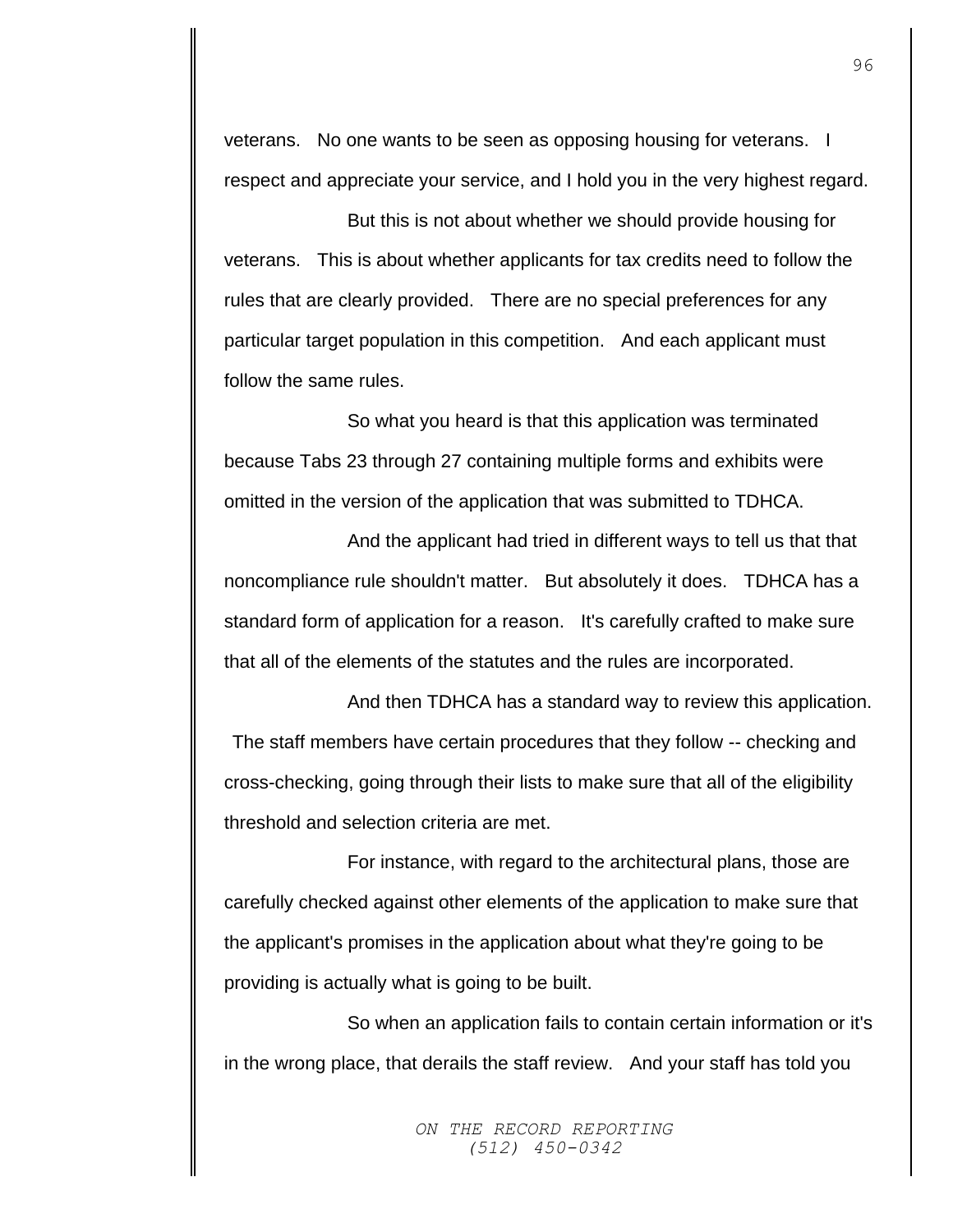that this application did not contain sufficient information for them to be able to complete the preliminary review.

So the applicant suggests that perhaps you should have just used a different review system -- one just for them -- that if you -- if the staff had gone and looked in these various other places in the application that they would have found what they needed. But to do this, by the applicant's own reference, they would have had to go to at least 20 different places in the application. And then they still wouldn't have had everything.

That's not the staff's job. With 162 applications in hand and limited personnel available TDHCA staff must be able to rely upon their standard procedures. If your staff were directed to go hunt for information when it's not in the proper place it would add hours and hours to the review process and it would make our competitive process run very inefficiently under those conditions.

Moreover, if you allow a special exception for just this application and how it should be reviewed then you don't maintain a level playing field for all of the other applicants who went to a great effort to put their applications in the right order in the right places.

The burden is on the applicant to present a complete application, and TDHCA makes that abundantly clear. And that's why I giving you these handouts. It starts in the application workshop when it says, Applicants are responsible for understanding all rules, statutes, and regulations applicable to the programs under which they apply.

It continues in the Application Procedures Manual where it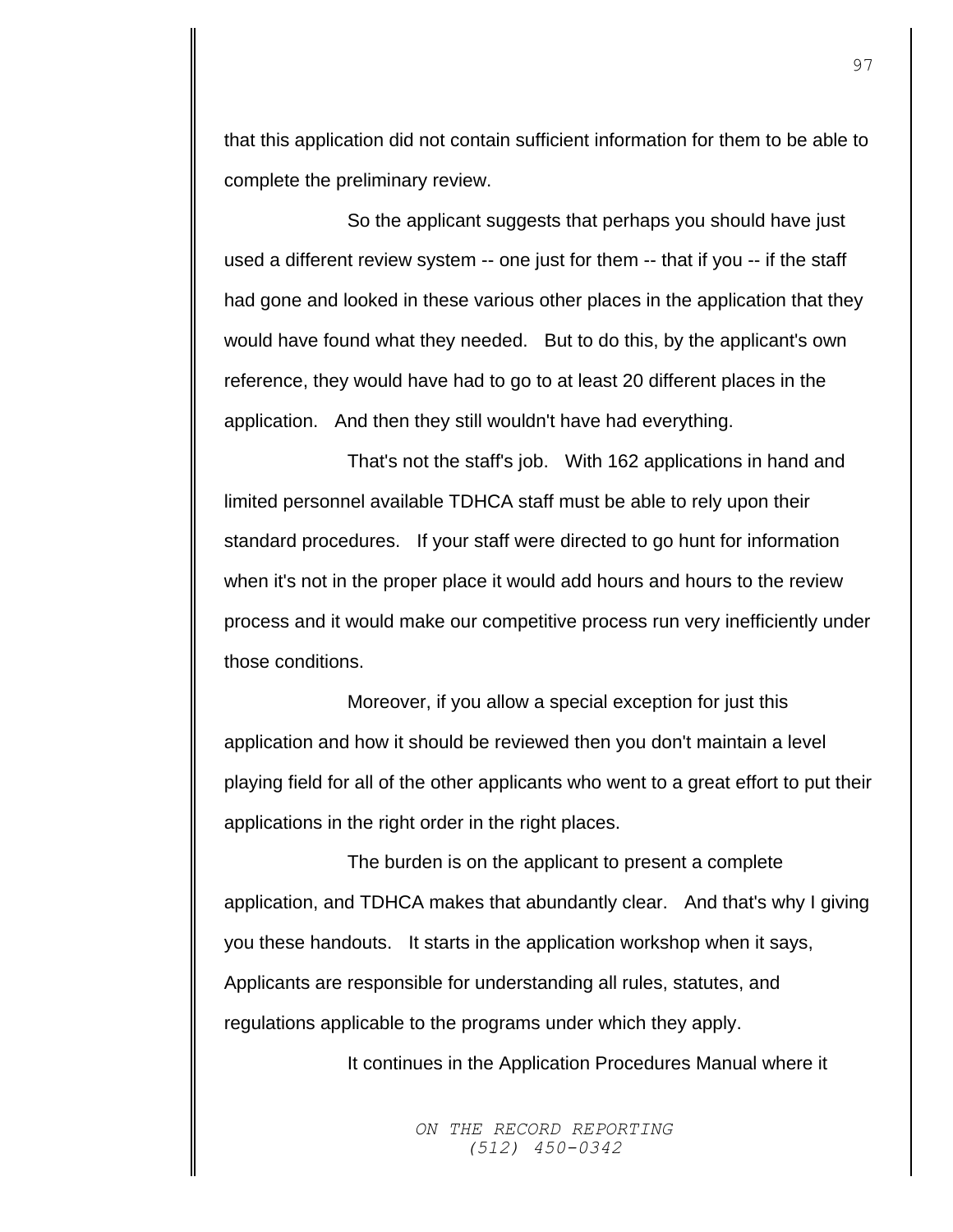says, The procedures outlined within the application submissions manual must be followed exactly as stated for the application to be considered.

And then it goes on to say, The applicant must ensure execution of all necessary forms and supporting documentation and place them in the appropriate order according to this manual.

The QAP says, A complete application means an application that meets all of the Department's criteria for an application with all required information and exhibits provided pursuant to the manual.

And then the Application Procedures Manual goes on to tell the applicants exactly how they're supposed to save the file as a PDF and bring it to the CD. Both the manual and the QAP say that the application should be a single file.

The applicant has asserted that they saved this application as five PDF files. And so when they went to download those five PDF files from the source location to the CD all five files made it to the CD that they kept for a file copy. But one of those files, Tabs 23 through 27, didn't make it to the copy -- to the CD that went to TDHCA.

Now I don't know if you all have ever had that happen to you, but I've certainly had that happen to me where I've had multiple files that I'm trying to drag and drop and I miss one. And maybe that's why TDHCA's manual and QAP advises the applicant to save the PDF as one file.

And, finally, the Application Procedures Manual says, Double-check the CD to verify that it contains the properly named virus-free application files.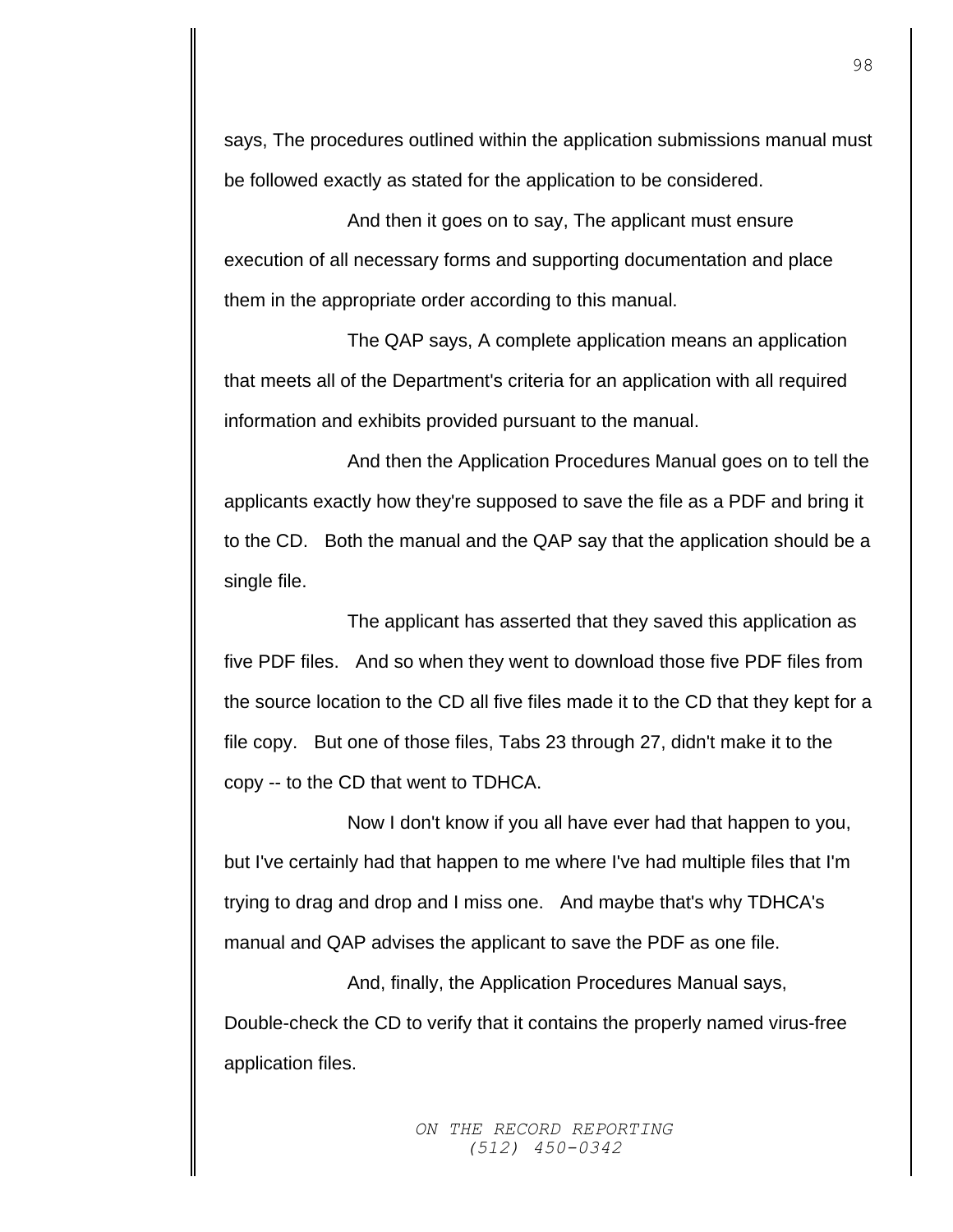The applicant's appeal letter goes into great detail about how they saved these files and burned a CD. There's an affidavit from Ms. O'Grady who actually worked on this. Not once does the applicant say that they double-checked the CD.

So the applicant requests that you overlook these flaws and says that these omissions do not rise to the level of a material deficiency. But, again, the QAP is clear. It says the Department will terminate an application for these issues -- not may terminate -- and it will termination the application if there are multiple parts of the application missing or it has a material deficiency.

So we know that Tabs 23 through 27 were missing. Those are multiple parts of the application. And I would assert that it rises to the level of a material deficiency because, as your staff has testified, they were unable to complete a review of this application.

To grant this appeal I believe would be to do a disservice to your staff and to the other applicants, particularly the one that we represent. 162 applications were submitted. Only one was terminated for being incomplete. So clearly the rules are not too burdensome to follow.

And, finally, if you grant this appeal and allow this application to move forward we believe that you might see it again on another appeal of either threshold or selection criteria.

As was noted by Mr. Dorsey's testimony there was a challenge submitted -- and we submitted that challenge -- and we think that there are several issues with this application that need to be addressed.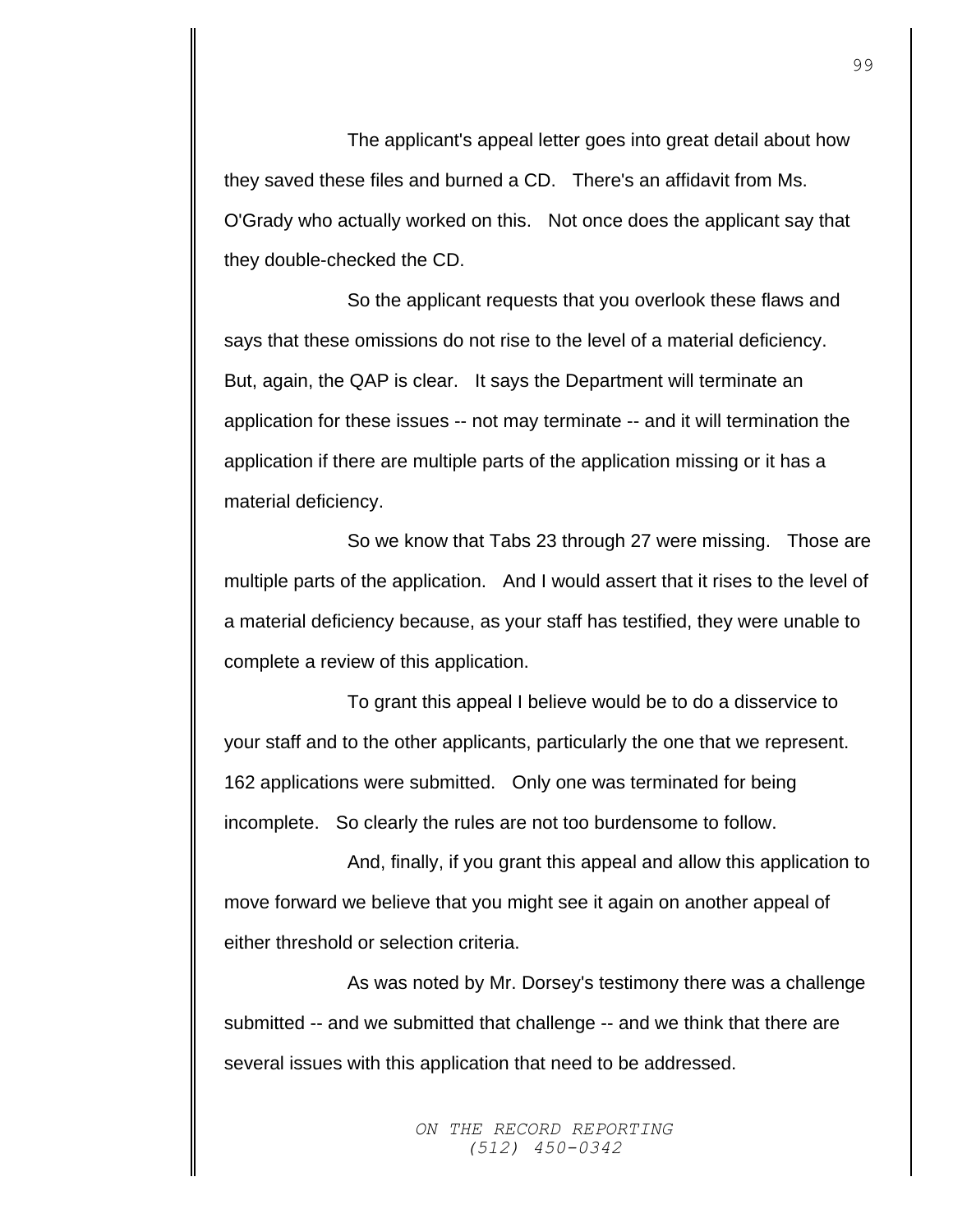One issue is that a principal of the applicant was a principal of a -- by TDHCA definition of principal -- was a principal of another affordable housing developer that went out of business and terminated its position in various projects. We believe that that should have been disclosed. Now if it had been in the proper course of things we believe that it probably would have been cleared and they would have been allowed to go forward. But we believe that should have been disclosed.

There's also an issue with their site control which doesn't exactly meet the language of the QAP. This is because they're using the enhanced use lease program with the Veteran's Administration. And, again, it's the kind of thing that, since it doesn't quite meet the QAP, we believe that if they had come to you early on and said, You know, we're not sure that this meets the QAP, we'd like to either pursue a waiver or get an interpretation and make sure that it's right. I think that they probably would have been cleared to go forward, but they didn't do that.

And, finally, there's also at least some question as to whether TDHCA can grant credits in the first place comfortably to a veterans-only transaction and whether that would comply with the general public use exception in the Internal Revenue Code. In correspondence with Grace Robertson of the IRS a couple of weeks ago she told me that a private letter ruling would be necessary for TDHCA to be able to award the credits with that kind of certainty.

There's an obvious answer here. The obvious answer is that the applicant should assemble its materials and apply again next year. They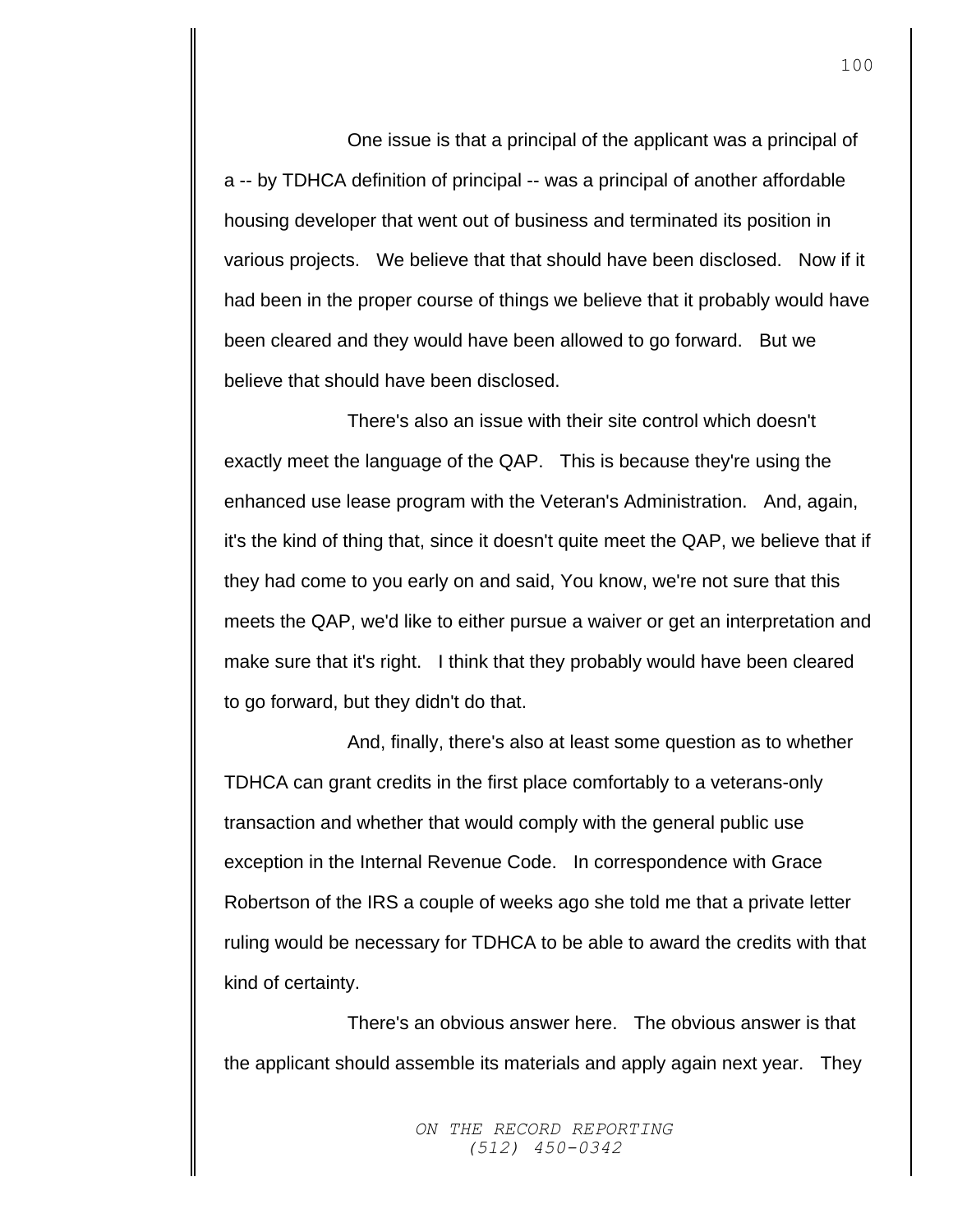have a five-year lease with the Veteran's Administration which should give them some time. If they sit down with your staff and work through these issues I bet that they can present a competitive application next year. And I would really like to see them succeed.

It's not about what the rules should be. It's about what the rules are. And your rules we believe mandate termination of this application and we respectfully request that you deny the appeal.

MR. OXER: Thank you, Cynthia.

MS. BAST: Is there anything you would like me to address?

MR. OXER: Any question from the Board?

MR. KEIG: Yeah, I've got a couple of questions.

MR. OXER: Okay

MR. KEIG: You talk about a single file and the rule says under

number 3 you have to submit a CD-R containing a PDF copy and an Excel copy of the complete application to the Department. It sounds like two files to me.

MS. BAST: There are two -- the PDF has to be a single file.

The PDF is supposed to be a single file --

MR. KEIG: Right.

MS. BAST: -- and the Excel is supposed to be a single file.

MR. KEIG: And then we have a third file --

MS. BAST: They have five PDF files.

MR. KEIG: Okay. And then there's a third file under at least

the procedure manual that you do the third-party reports.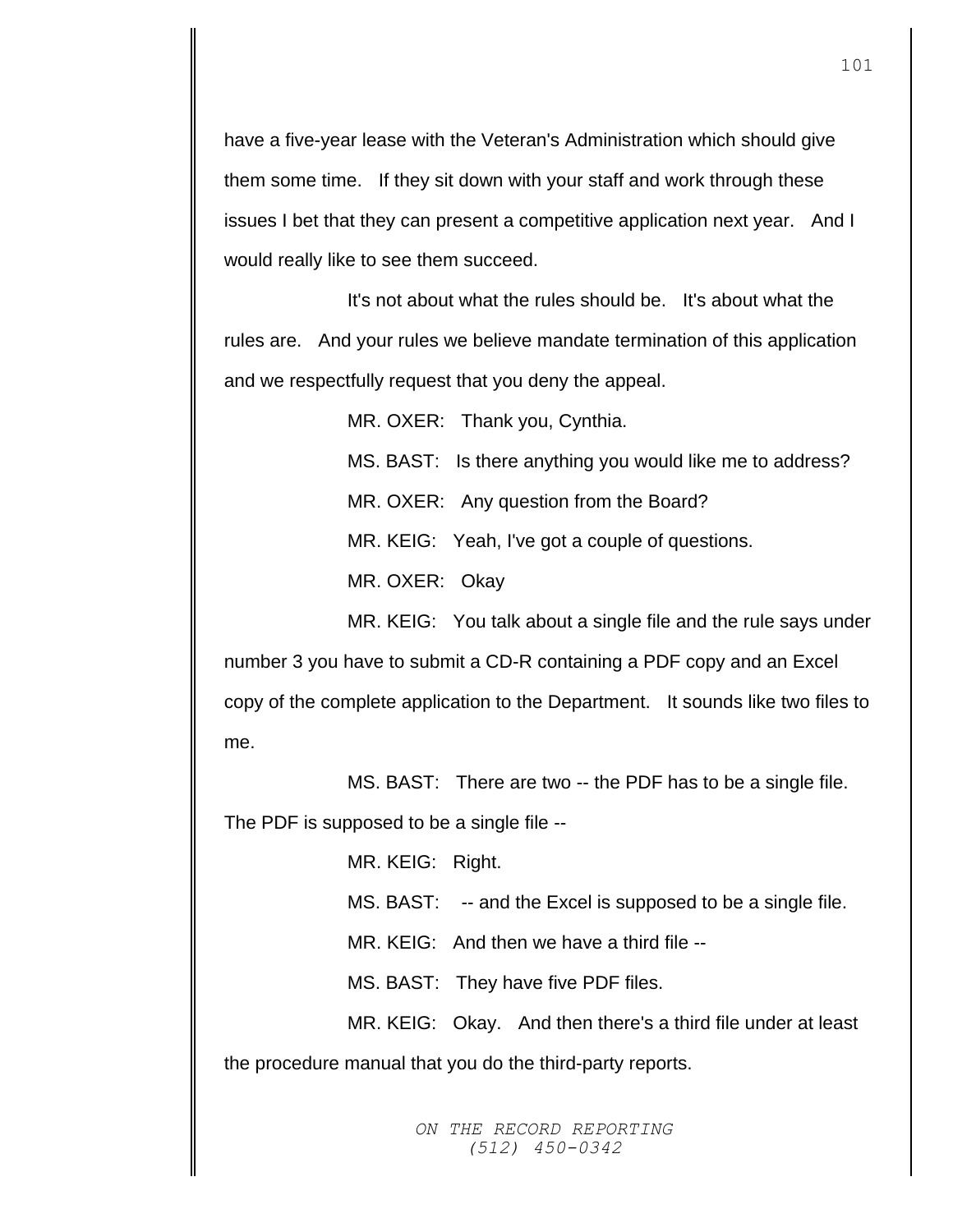MS. BAST: Correct.

MR. KEIG: So everybody's CD or -- how many CDs are you supposed to submit -- one or two? One?

MS. BAST: One CD.

MR. KEIG: Then you should have three files on there -- one Excel file, one PDF file of the application, and one of the third-party reports.

MS. BAST: Right.

MR. KEIG: In this application items 23 through 27 -- were those third-party reports or a mixture of different things?

MS. BAST: No, sir. It was part of the actual core application. What they did is they took the core application, which I believe according to the rules should have been one PDF file, and they split it into chunks. And these chunks were what we call Tabs 23 through 27, which included things like a title commitment, architectural plans, and certain actual forms from the application.

DR. MUÑOZ: I've got a question. Where's Tim?

Tim, right here on what Cynthia provided us, page 12, full application for submission, it said, Hard copy to be submitted with the application. Do you get a hard copy along with that disk that contains multiple files?

MR. DORSEY: No, not of the application

DR. MUÑOZ: Okay. I've got a follow-up question. Testimony just provided said that nowhere in the appeal letter did it describe anyone having double-checked. Does anybody want to stand up and say that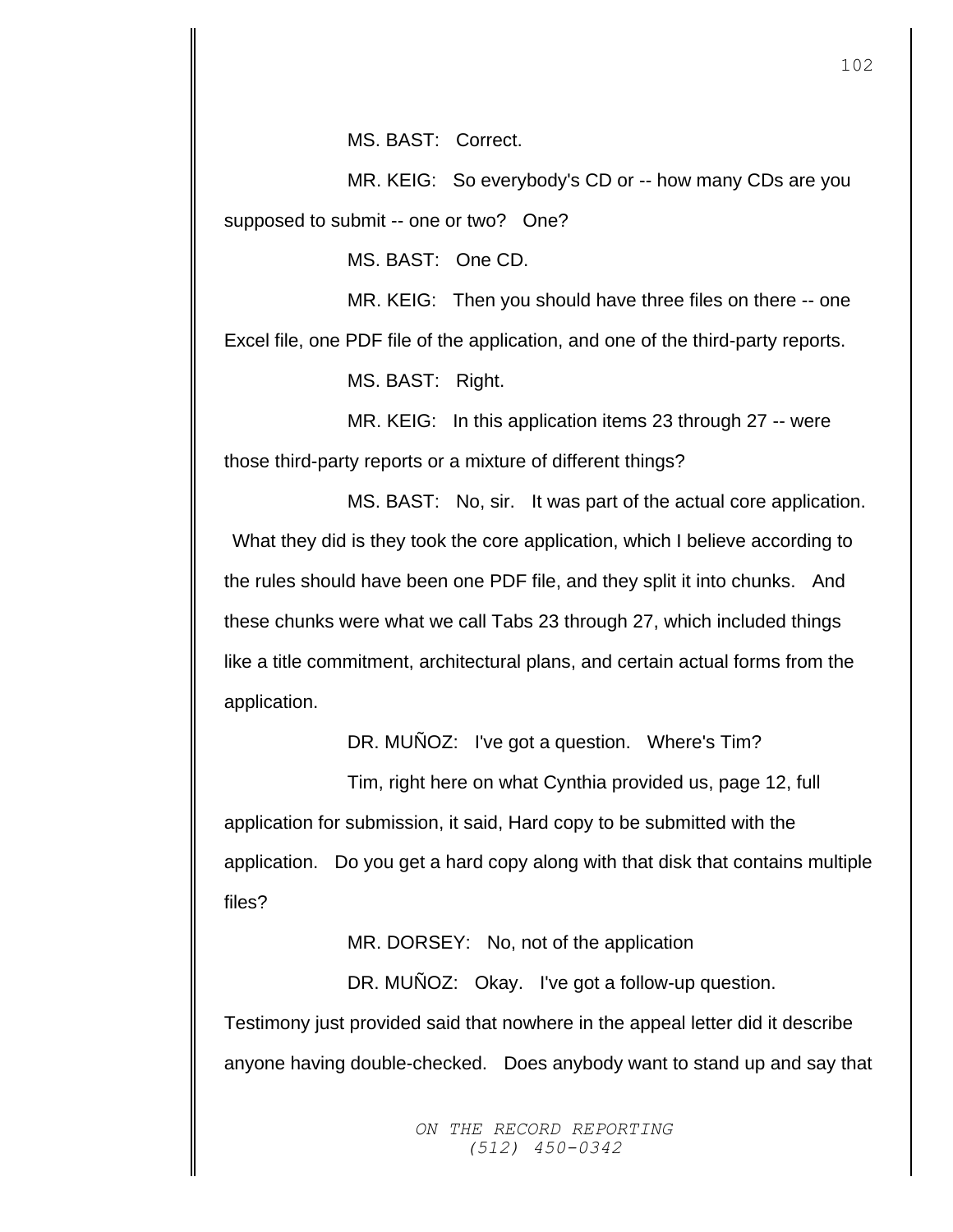they did double-check? (No response.) And that gremlin might have appeared after you double-checked, sir.

MR. TAYLOR: The person who --

MR. OXER: I'm sorry. You have to restate your name.

MR. TAYLOR: I'm sorry. Okay. Craig Taylor, Communities for Veterans. The person who submitted the actual CD to the Agency, Ms. Kathleen O'Grady, is not here. And so I cannot speak for her. I was not here. The application actually was downloaded in Sarasota, Florida, to our hard drive. It was them uploaded through a share point here in Austin where Ms. O'Grady was. And then Ms. O'Grady burned the disk at that point and brought them to TDHCA.

And so it is our protocol to check at every step of the way and make sure the application is there. But I am not -- I mean, I know where your question is going. I can't stand here and say what Ms. O'Grady did. She's not here. But it is our protocol to check at every level.

And we did -- we believe that the application was full and complete when it was submitted to you. But, no, I can't do that myself.

MR. OXER: Mr. Keig.

MR. KEIG: Mr. Dorsey, I want to ask you a couple of questions. Do other applicants submit CD-ROMs that have more than the three files?

MR. DORSEY: Periodically we'll get one where the market study is separate from -- the different third-party reports are each individually submitted as separate files.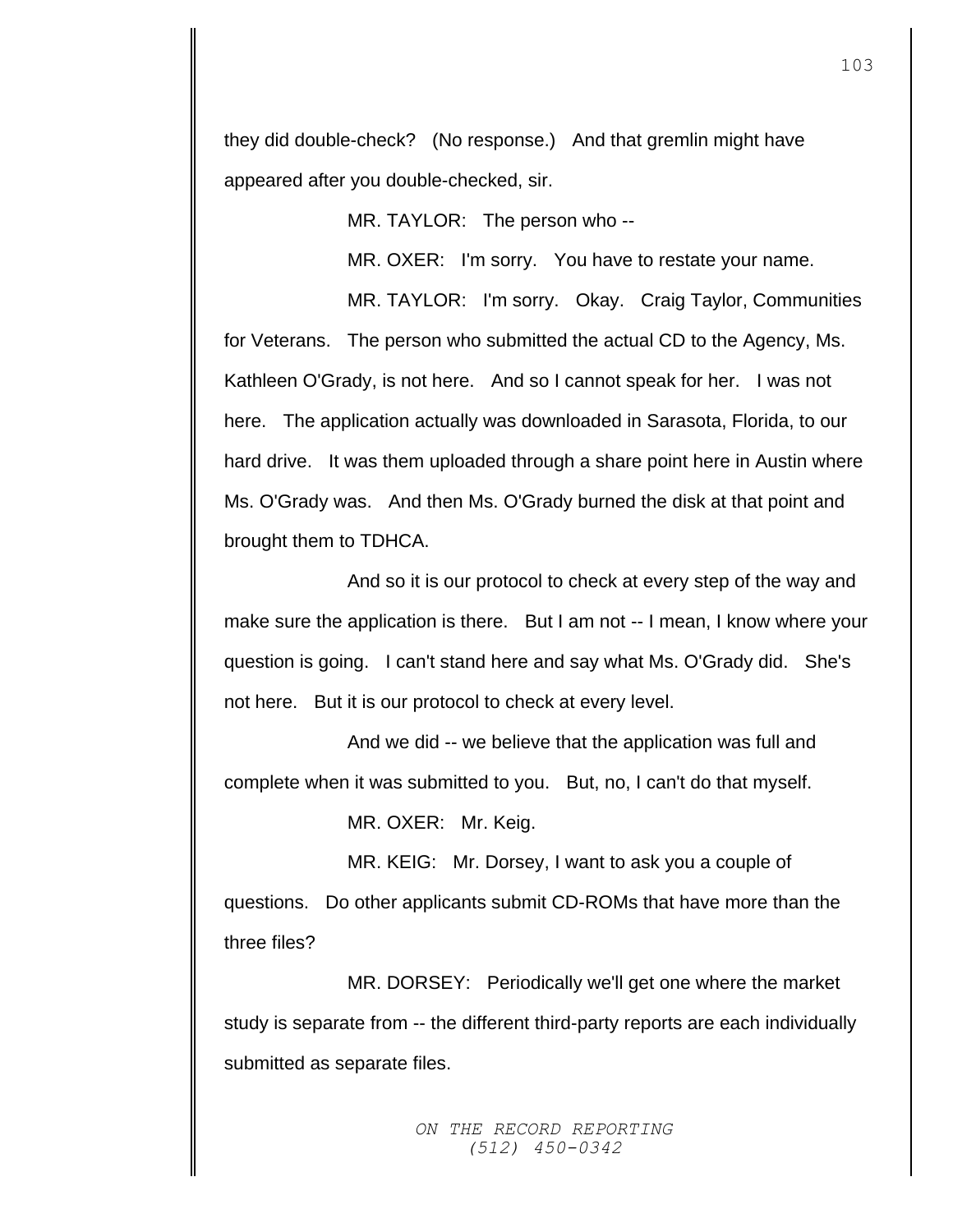MR. KEIG: Do we reject --

MALE VOICE: With respect to the application itself.

MR. DORSEY: I don't -- I can't recall one where we had it

submitted as, you know, five files like this or that it was split out like this.

MR. KEIG: So we've had at least some instance where it was

more than the three though -- there might be a separate PDF.

MR. DORSEY: Right.

MR. KEIG: Did we reject that as an ineligible development

under Subsection B?

MR. DORSEY: No.

MR. KEIG: No further questions right now.

DR. MUÑOZ: I've got a question.

MR. OXER: Okay. Dr. Muñoz.

DR. MUÑOZ: On their letter, Cameron -- page 4 of their April 20 letter, they refer to delivering a hard copy of the architectural certificate form was delivered to the TDHCA with the submission of the application packet. What does that consist of?

MR. DORSEY: The certification form?

DR. MUNOZ: No, the application packet. That's not a hard copy?

MR. DORSEY: No. The full application is not submitted as a hard copy. We wouldn't accept it. We -- the way this works is -- it's a pretty intense process. On the day -- on March 1 we have six or -- between six and eight computers set up in our conference room. And my staff sits at each one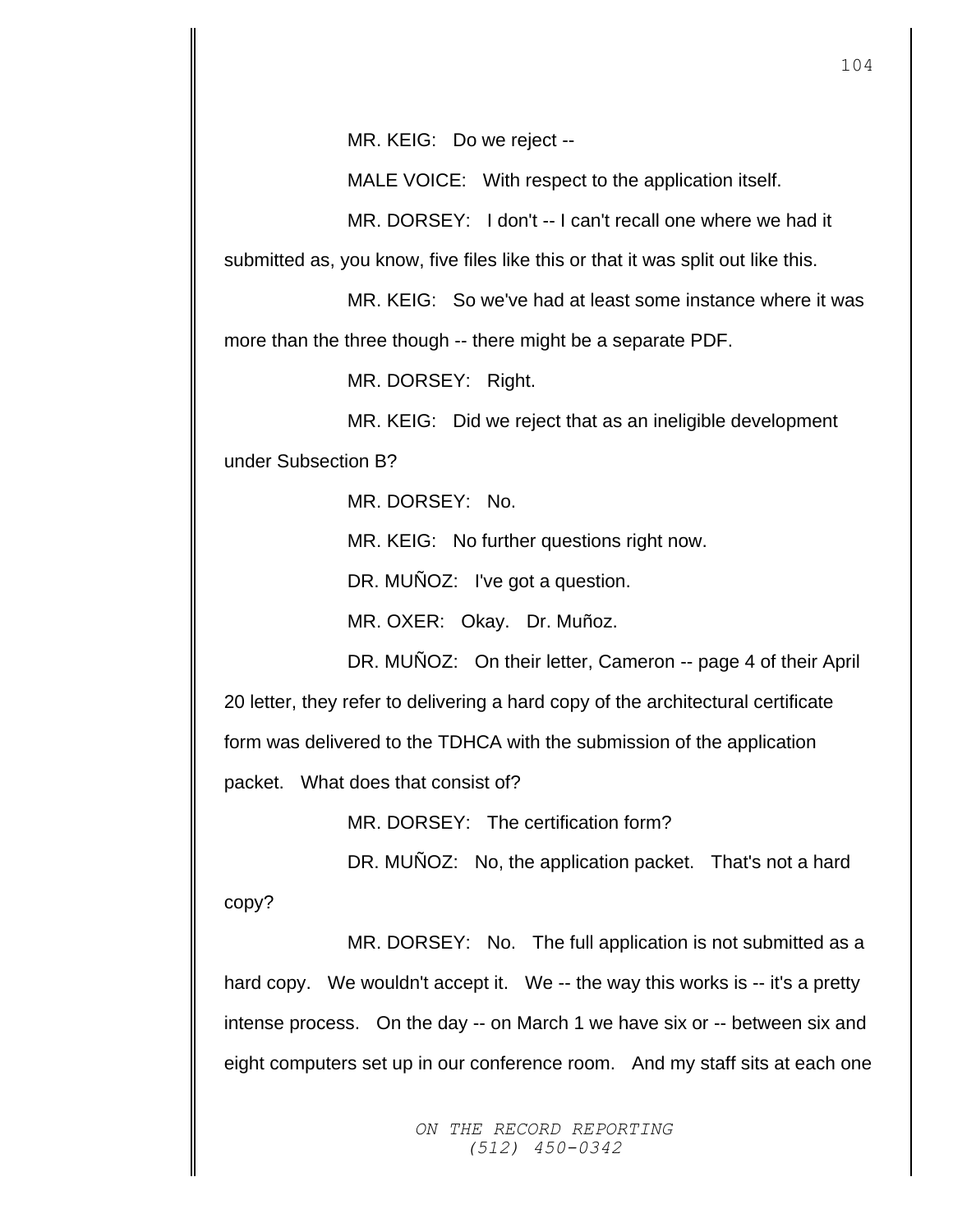and tries to check each CD to the best that they can and make sure that it is compliant with the rule. And we will not accept it if we notice that there's an issue, and a lot of times that results in applicants scrambling back and forth.

It's -- you know, we oftentimes end up with lines of people submitting applications at the last moment. I've seen all kinds of ways that applicants mitigate the possibility of errors in the submission, which you can find them bringing their own laptops, bringing multiple CDs, oftentimes they have an alternative CD at their attorney's office that's down the street. There are all kinds of ways -- this is a big deal. You know, they spend 50,000 putting an application together. They make sure that they get it right. So in -- this is the only one this year we recognized as being -- as deficient.

DR. MUÑOZ: Here's my question. Maybe I'm not being as clear as I need to be.

MR. DORSEY: Okay.

DR. MUÑOZ: But when they submit their application packet --MR. DORSEY: Uh-huh.

DR. MUNOZ: -- you're saying that that's in electronic format. MR. DORSEY: Yes.

DR. MUÑOZ: But in the line preceding it he says a hard copy of the architectural certificate form. So did they give you a disk and then a hard copy?

MR. DORSEY: Not of the whole -- they may have given us a -- one certification separately. But they would not have given us the entire application separately.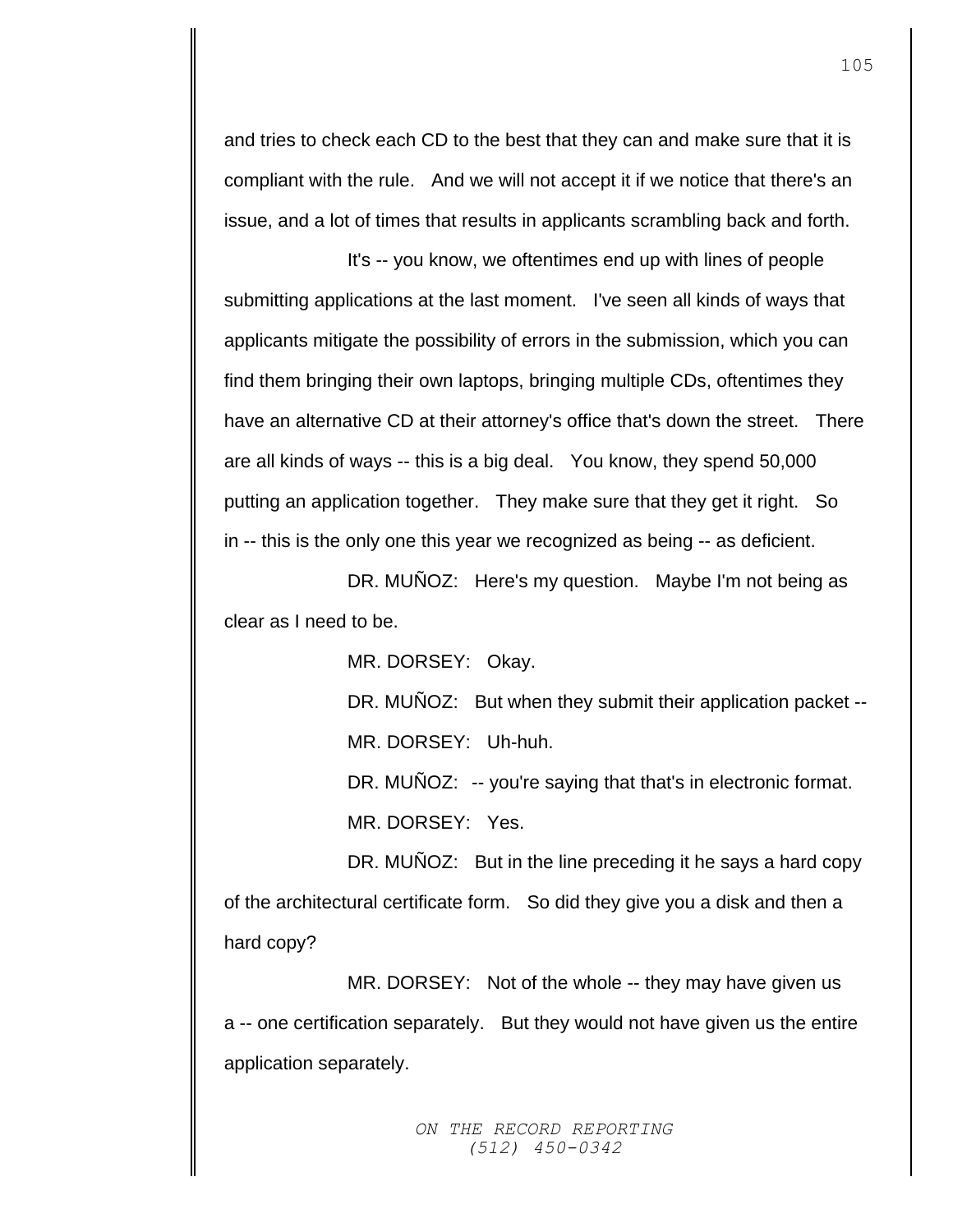DR. MUNOZ: But they would have given you this architecture certificate form as a hard copy accompanying the electronic application packet.

MR. DORSEY: I'm not actually sure what they actually gave us. I'm not sure what the architecture certificate form is. This architecture -- is it the certification from the architect?

DR. MUÑOZ: Architect certificate form --

MR. DORSEY: Okay.

DR. MUÑOZ: -- was delivered to the TDHCA with the submission. So I'm just trying, you know, just clarify that. The packet was in a hard copy along with the certification form. But you had the application packet on a CD, and then they handed you simultaneously this form.

MR. DORSEY: That's what it sound like.

DR. MUÑOZ: Is that what happened?

MR. TAYLOR: Yes, sir. It's been a number of years since we submitted an application in Texas. We have in the past, and this was our first after a number of years. But your rule states that you are to submit a architect certification. You can use a scanned copy -- and that was to be in, if I remember, Tab 24, Tab 25 of the application.

But your rule also states that that should be submitted in hard copy -- explicitly states that that one certification should be submitted in hard copy.

> MR. OXER: Can somebody give us a citation on that? DR. MUÑOZ: Which they're claiming they did in hard copy,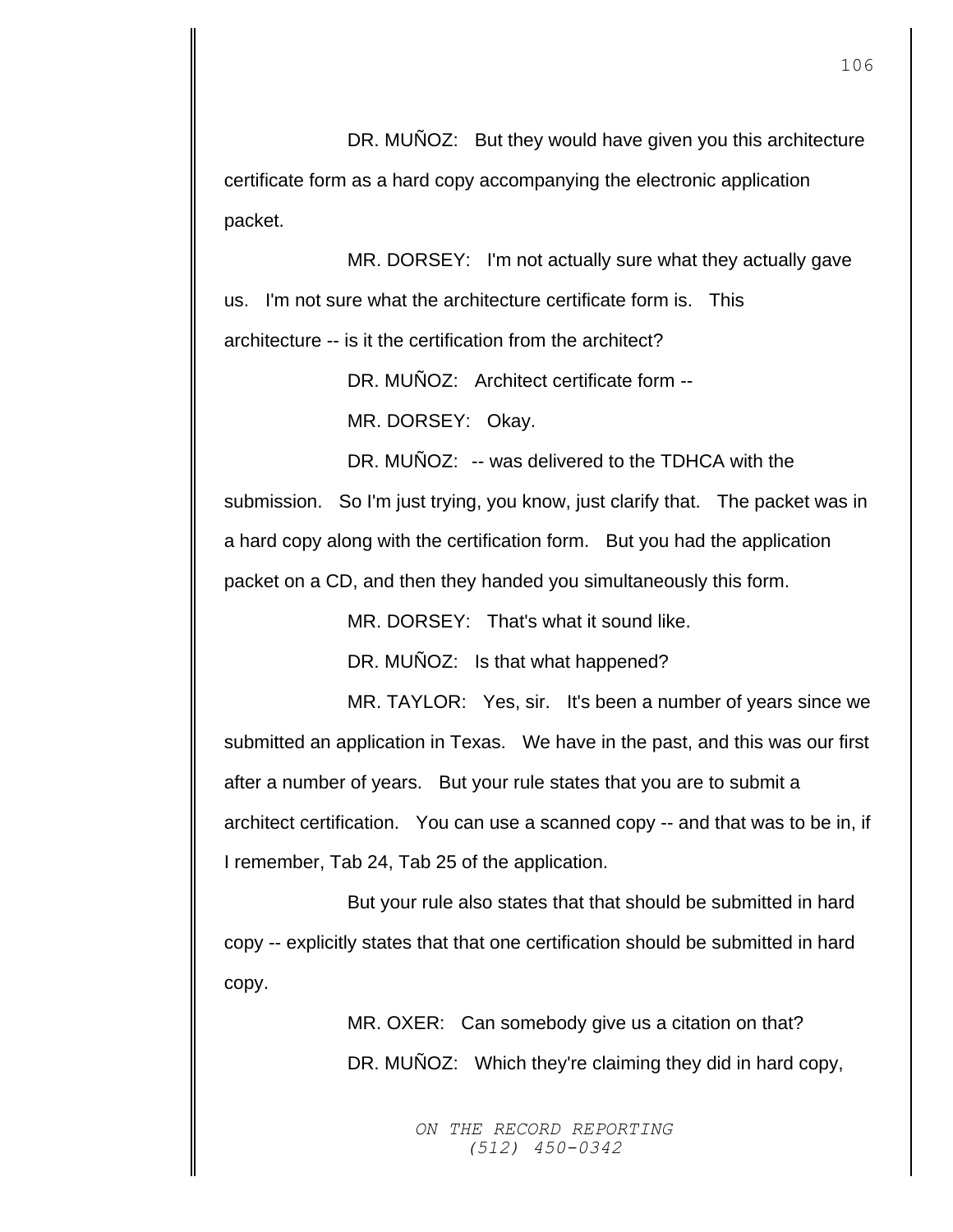which would have been Tab -- what? -- 24, 25? So then only 23, 26, and 27 would be missing?

MR. DORSEY: I think that's in one tab. It's a single signed document.

MR. TAYLOR: If you don't mind give me half a second.

MR. OXER: Sure. Sorry. I have a lot memorized but it'll take more than a half a second to resolve this, so take your time.

MS. BAST: I believe there's at least one place in the manual -- and I didn't bring the entire manual -- that indicates that hard copies are not accepted. But if you look on the second page --

MR. OXER: Cynthia?

MS. BAST: -- of the --

MR. OXER: Restate your name.

MS. BAST: I'm sorry -- Cynthia Bast. Look on the second page of the PowerPoint -- full application submission -- the final slide. If you can actually read that it tells you exactly what needs to happen. The applicant must deliver one CD-R containing the Excel version file and the final

PDF version. And then it lists the hard copies -- the completed payment receipt, qualified CHDO non-profit organization if you're applying for that, and then your electronic filing agreement. And then again reiterates that the application -- that PDF should be a single file. So --

MR. OXER: Is there any reason --

MS. BAST: -- I'm not aware of anything that requires the architectural certificate -- and this certainly doesn't indicate that it's supposed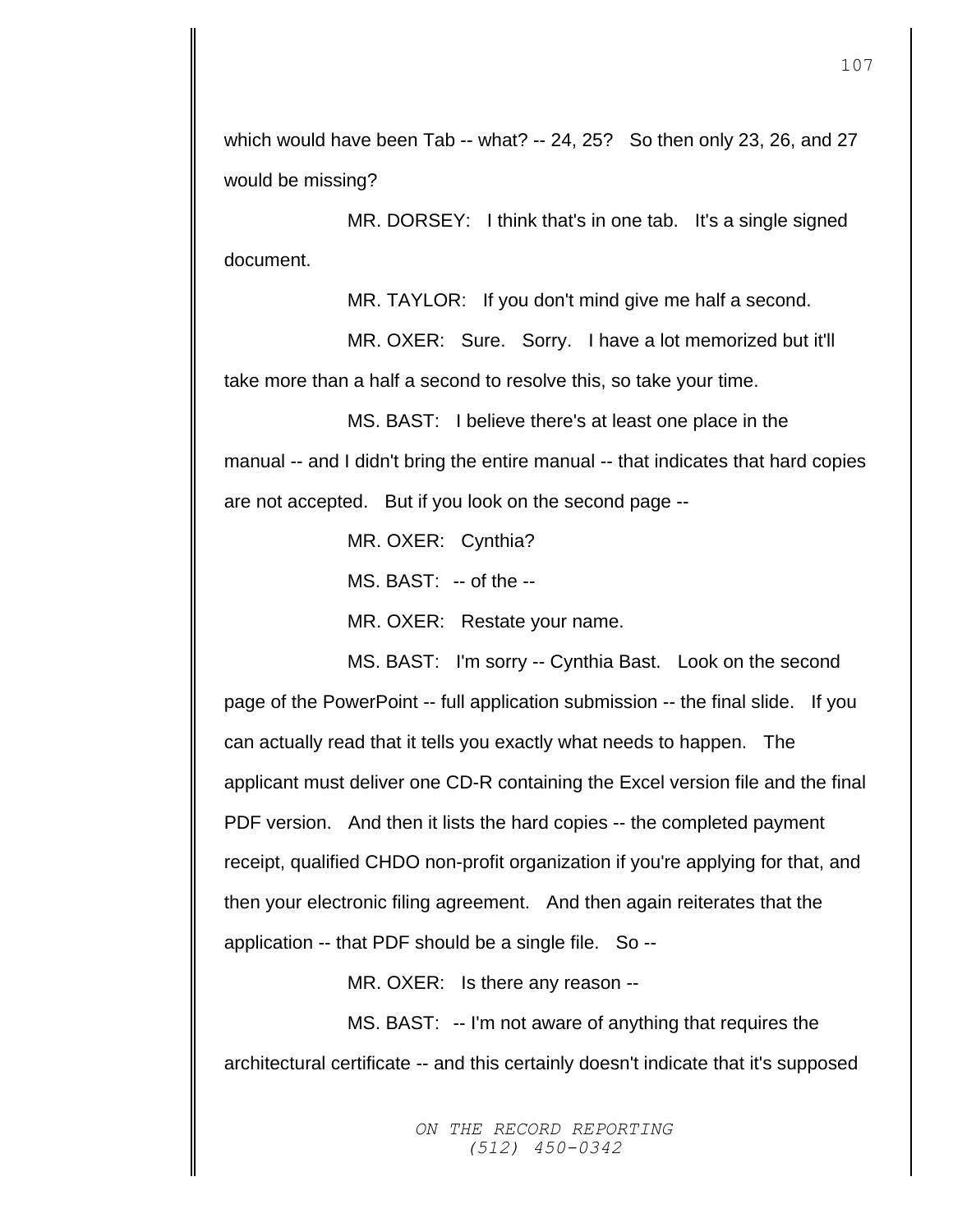to be submitted in hard copy.

MR. OXER: Is there anything that would prevent those things you just read off -- listed, Cynthia, from being copied as PDF files or on the third-party certification count? Would those normally show up on that -- in that cluster of files?

MR. DORSEY: No. The certification form is embedded in the document that gets PDF'd, so it's easy to PDF. Those other files are separate documents so that they don't get included in the PDF.

And the reason is, for example, the electronic filing agreement -- we need an original signature to accept the scanned signatures, effectively. It's kind of -- and that's a, you know, legal issue.

MR. OXER: But a resolution --

MR. DORSEY: So that's why --

MR. OXER: -- is you'll accept what they're sending in.

MR. DORSEY: Right. That's exactly right, and that we can accept the scanned versions of signatures. The only reason that I feel hesitant to say it's nowhere that they submit that in hard copies, because I'm not absolutely certain. But I am not aware of requiring a hard copy of that. It's all these very specific files that are submitted for specific -- in hard copy for specific reasons, and I can't think of one for the --

MR. OXER: So it's not required, but it could have happened. But the important thing is that those parts would have been embedded in the original file to start with.

MR. DORSEY: Right.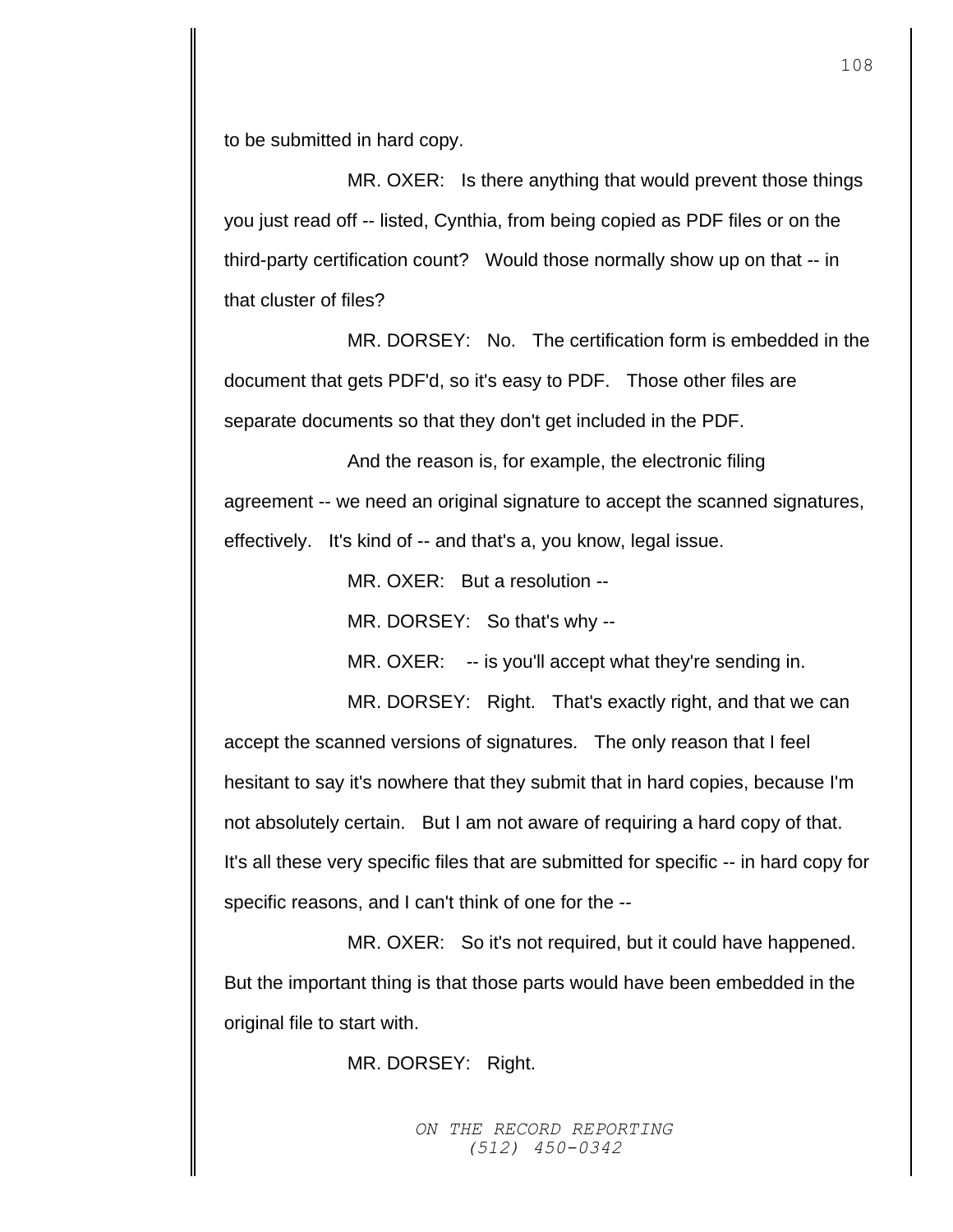MR. OXER: Does that answer your question, Dr. Muñoz? (No response.) Okay.

DR. McWATTERS: I think I have a question.

MR. OXER: Professor McWatters.

DR. McWATTERS: Cameron, have you or your staff ever lost or accidentally erased anything from a CD which people have called to your attention?

MR. DORSEY: We require a CD-R, which is different from a CD-RW. A CD-RW allows you to rewrite over files. The CD-R does not allow that. We do that with the explicit intention of ensuring that there is no staff error to delete anything. So nothing could have been deleted from that CD.

DR. McWATTERS: Okay. Has anyone ever brought this to your attention that they think that something that should have been there wasn't there? Is this a case of first impression as far as you can tell?

MR. DORSEY: This isn't the first encounter with this type of situation. We have had applicants in the past that have claimed other types of computer glitches that cause different things to happen. But it is relatively few and far between.

DR. McWATTERS: Okay. Let me ask just one more question. I was a little bit confused by Dr. Muñoz and the Chair and what we're saying here. Do we conclude that if you look at the CD and possibly other hard documents that were submitted it would together form a total application?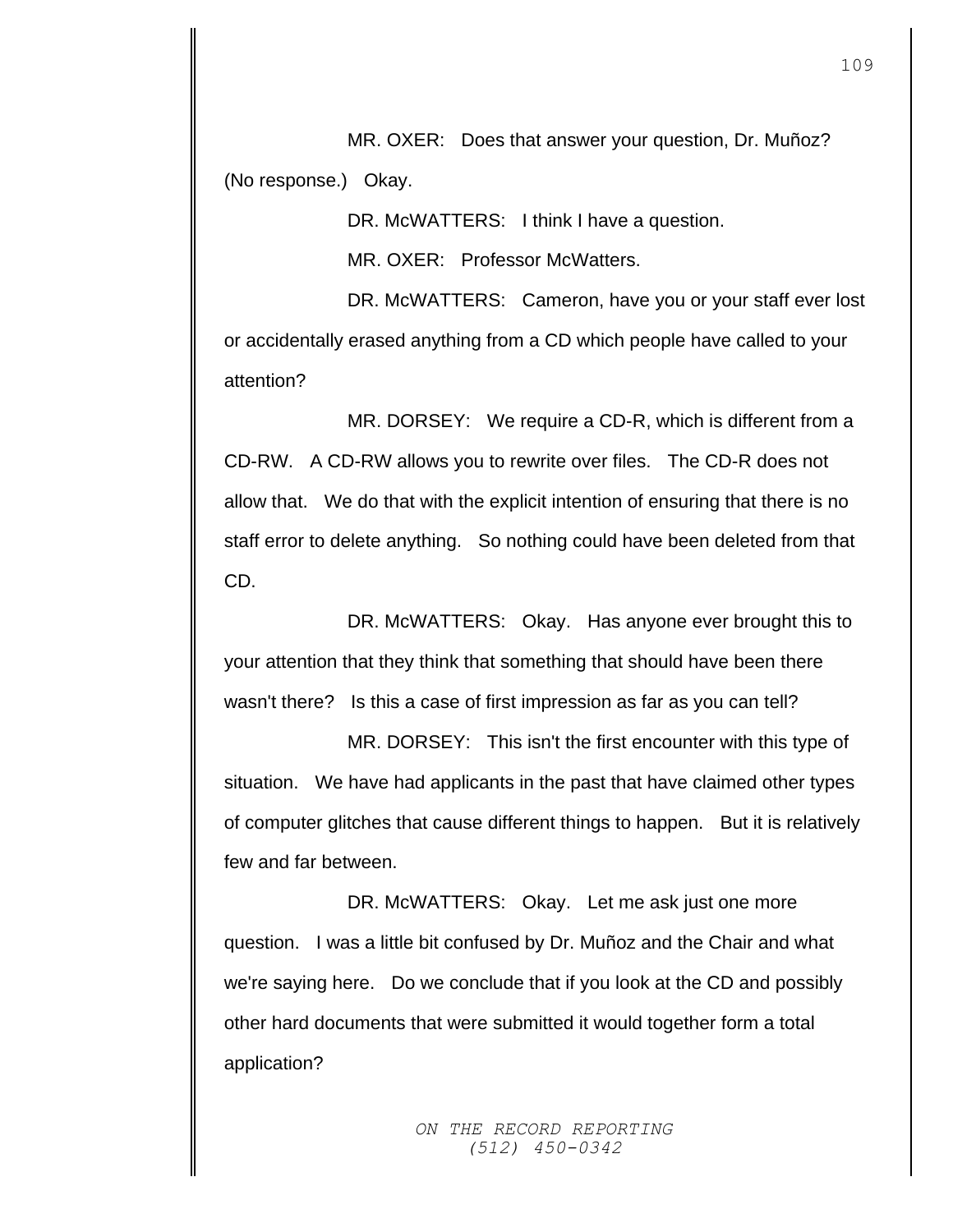DR. McWATTERS: No. Okay. So even if you go back to the your office and you check and you find these other documents they will not equal a total application.

MR. DORSEY: I believe the applicant would -- you didn't submit a hard copy of the architectural plans or anything like that that you're aware of. Right? (No response.) Yeah. So there would still be missing --

MR. OXER: I think the answer to your question, Professor McWatters, is that's correct because the completed application would be the single PDF file that included all of that and regardless of whether or not they had provided additional hard documentation.

DR. McWATTERS: Okay. Now, you said that on March 1 you had these machines lined up and people going through them real quick just to see if everything is there. Is the idea to immediately contact where they can then develop -- or deliver what's missing by midnight on March 1?

MR. DORSEY: That's right. And -- well, by 5:00 p.m. on March 1, yes. Doors get locked. The process is really that we check for bookmarks and we try to check that the file will open and that we can read it. We don't actually -- it would take an actual kind of review that would take a lot more time to make sure every tab was included or something like that.

DR. McWATTERS: Okay.

MR. DORSEY: But we do do kind of a basic look at it to make sure it's a readable file and we -- yeah, we try to be a little helpful.

DR. McWATTERS: So this application would have passed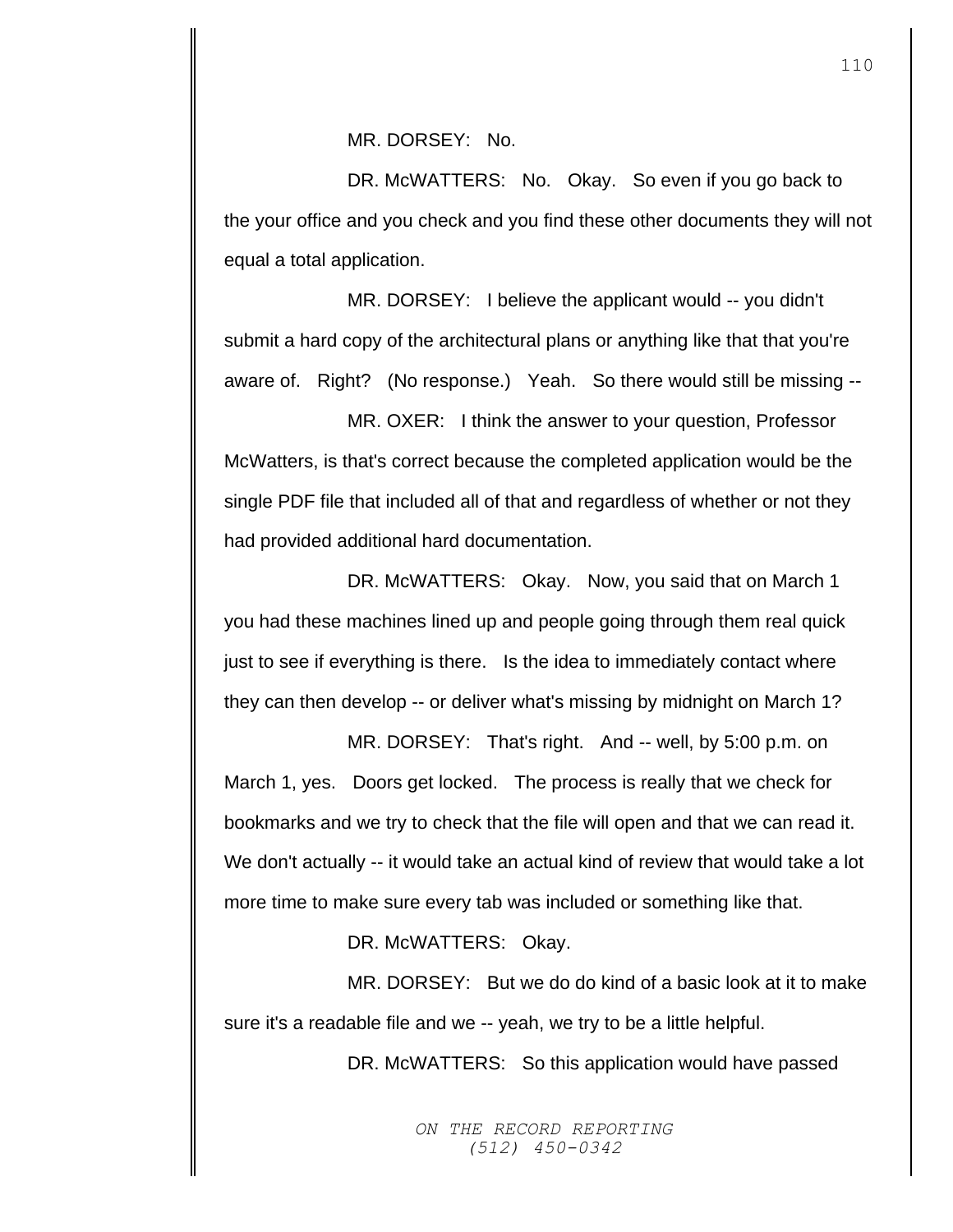that review.

MR. DORSEY: That's right. I think it was a concern that there were multiple files, but I didn't think that there was really an alternative at that time. So we went ahead -- we could tell that the application was constructed in order -- it was just saved in separate files. So we didn't at that time say, No, we won't accept it. We went ahead and accepted it and -- we try not to be unreasonable if we can clearly tell what is going on. It probably would have taken us three minutes to combine those files. It wouldn't have resolved the missing information but --

DR. McWATTERS: Okay. Thank you.

[Craig Taylor talking to Cameron Dorsey.]

MR. DORSEY: He's pointing at something that indicates that a hard copy of the architect certification form is required in hard copy. I'd have to go look at that specific -- we -- that wouldn't resolve the fact that there's a lot of other missing information.

MR. OXER: Is it missing or is it just in other places?

MR. DORSEY: No, it's missing. I mean, you can claim things like, Well, the unit square footages are in the red schedule so you don't really need the architectural plans. You can, you know, make claims like that where you can -- or you can say, Go look at the Excel file.

The problem with the Excel file -- and the explicit reason we rely on the Excel file is because we have a data input transfer feature that populates our database with that information. That is, we do not in any way consider that an official document because we can accidentally change that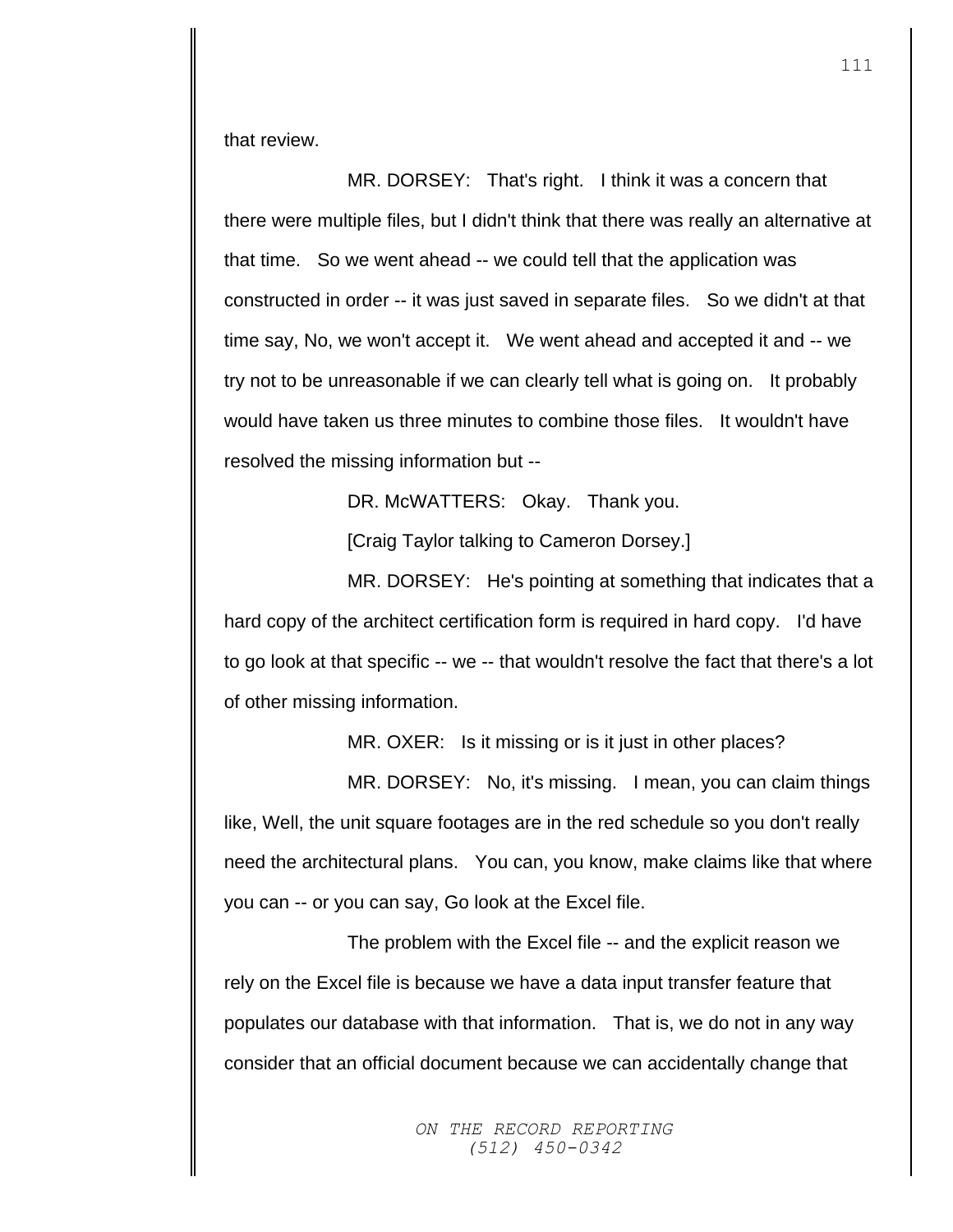document.

DR. MUÑOZ: Cameron, when you get the file and you sort of just exercise a cursory review to see if the, you know, major elements of it are present has there ever been an instance where there was something that you quickly detected was missing and you contacted the applicant and asked whether they were aware that, you know, something was missing?

MR. DORSEY: I can't think of an instance where a review would have been deep enough to recognize like specific information within tabs missing.

MR. OXER: But there again the QAP is explicit in saying that the applicant has the obligation to ensure completeness and compliance with the QAP.

MR. DORSEY: Right. Yeah. We also -- it's -- actually on the next appeal this kind of happened. You know, our intents to be helpful are sometimes used against us. There's reasons, you know --

MR. OXER: Nothing good go unpunished. You understand that.

DR. McWATTERS: How long, Cameron, would it take if you burned this to a CD-R? How long would it take to review it and show that every document's on that before you put it in the mail?

MR. DORSEY: It wouldn't take that long. I think -- I mean, you would basically -- it depends on how it's constructed. But it shouldn't take -- it takes a long time to compile in the first place because there are a lot of documents that get included in between the Excel pieces and what have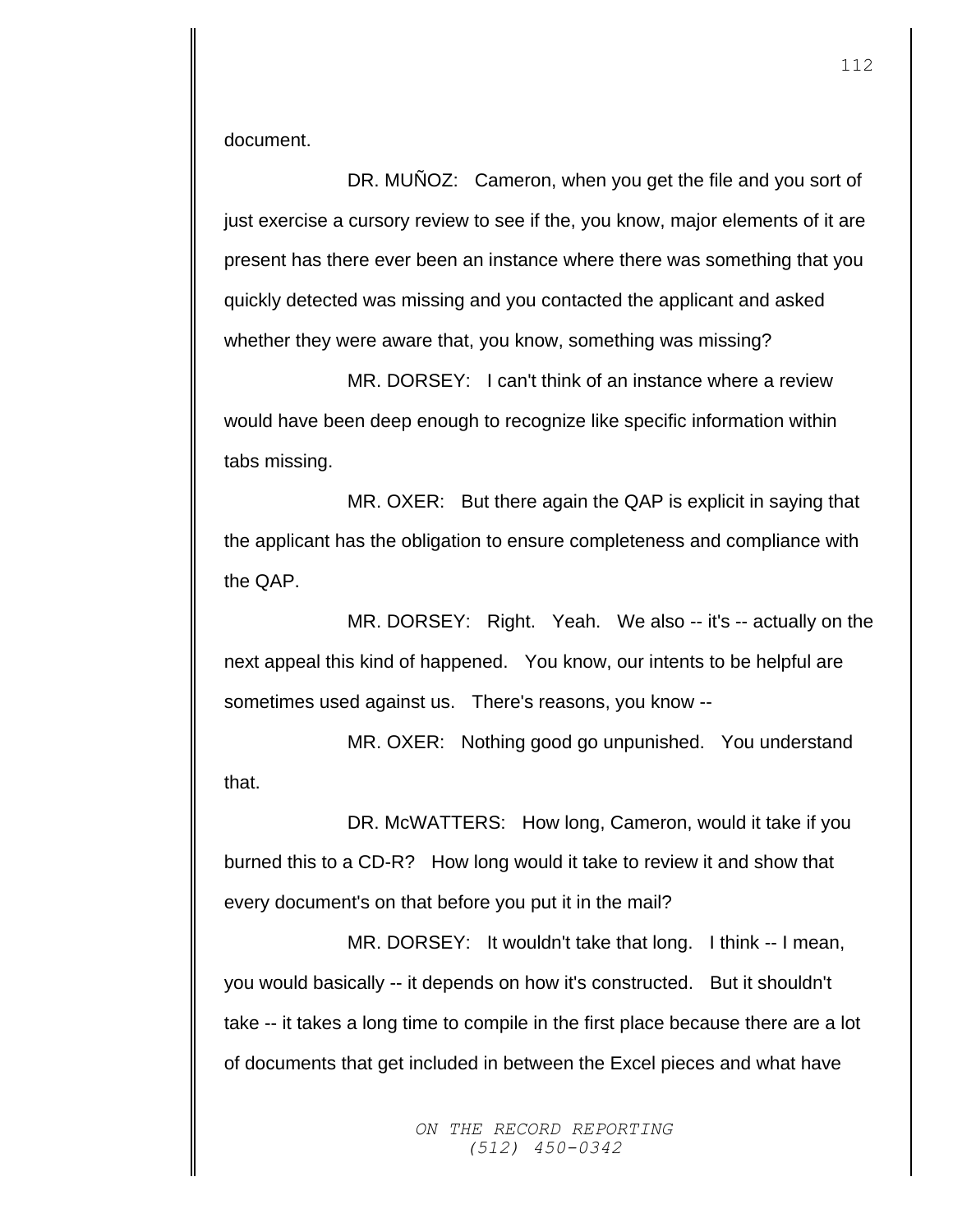you. But in terms of checking it, I would think you would have kind of a methodology for going through and checking it that allowed you to do it relatively quickly.

There are a number of things you can do. You can compare the megabytes of the actual file size of the PDF version to the one that you originally constructed. You can -- the number of pages within the document versus the number of pages. So I think probably every development team has different things they do to make sure they're submitting it correctly.

> DR. McWATTERS: Would an hour -- one hour be sufficient? MR. DORSEY: Yes.

MR. OXER: I have a point of consideration from the Chair. And I'd like some help from the E.D. and from counsel here. This is an appeal, as differentiated from a waiver. And to offer a waiver -- for us to offer a waiver, we have to have a compelling need -- or demonstrate a compelling need to meet the requirements?

MR. IRVINE: We need to establish that it was necessary to carry out --

MR. OXER: Carry out the --

MR. IRVINE: -- for purposes of policy --

MR. OXER: -- purposes of 2306. Okay. And to -- in granting an appeal for whatever reason I think it's incumbent upon us as well, where we could do so, to state the purpose in carrying out that described under 2306 that appeal -- that granting that appeal offers. So I offer that question to Mr. Keig and to Ms. Bingham to be able to state that reason.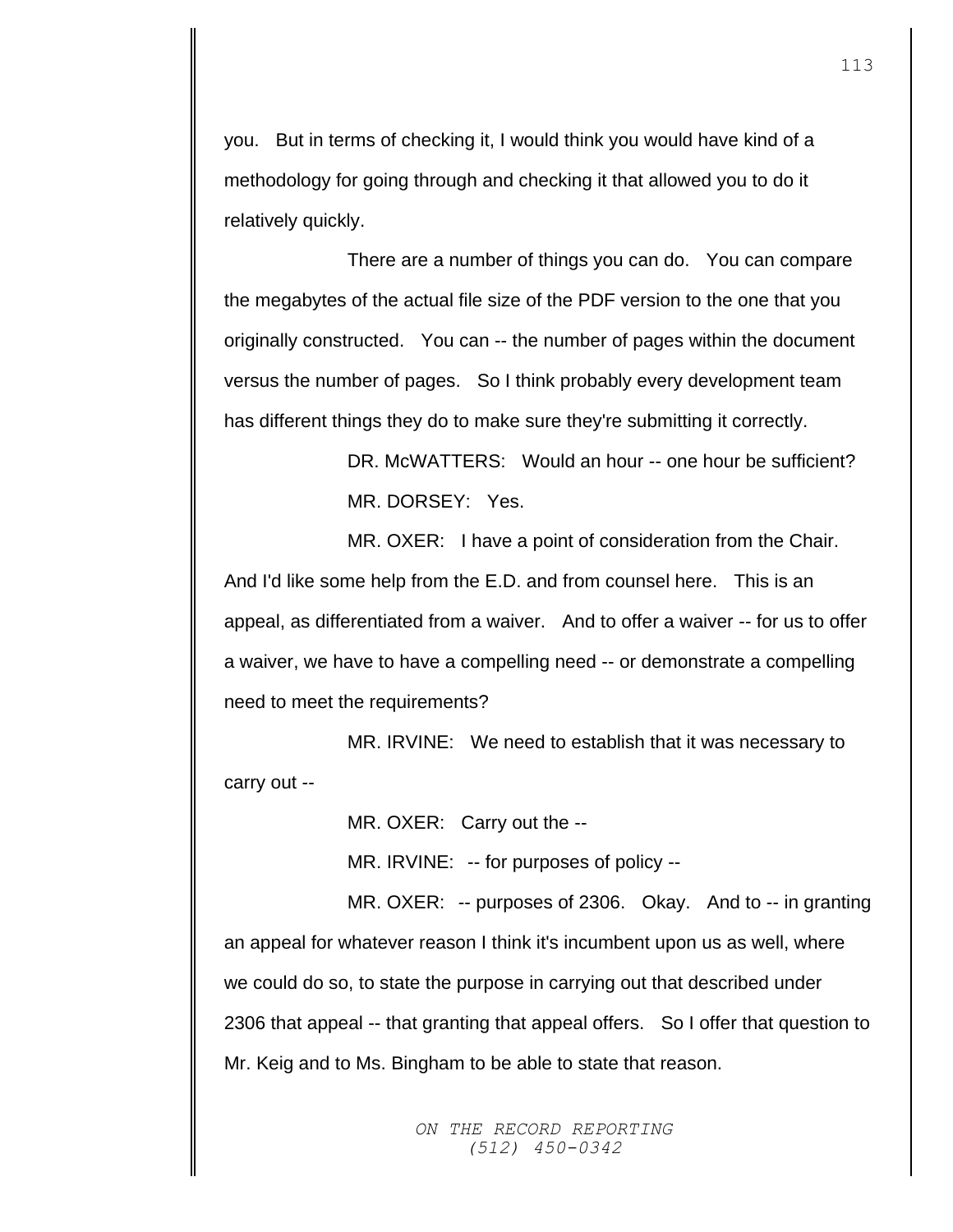MR. KEIG: I withdraw my motion at this time.

MR. OXER: Speak up, Leslie.

MS. BINGHAM: I withdraw my second.

MR. OXER: Okay.

MALE VOICE: We've got some additional speakers.

MR. OXER: I understand that. Hold on a second. We're working through a little parliamentary structure here. That's not going to work through this.

> DR. MUÑOZ: Chair, can I ask a follow-up question? MR. OXER: Yes, sir.

DR. MUÑOZ: Before we get into the possibility of many motions there was a one point regarding the specificity of this population and whether that would be permissible. Are there any thoughts about that from E.D. or counsel?

MR. IRVINE: Yeah, I think the point is within the Internal Revenue Code provisions regarding Section 42 required that with limited exceptions, such as elderly transactions and SROs, general use developments must be made available to the general population.

I think the individual who is not a veteran showed up and said, I'm income eligible, I'd like to rent property here -- or a family or whatever -- you'd have to take them into consideration and make those units available to them.

MR. DORSEY: If I can add to that, we have had conversations with the IRS on this particular subject. And I'm not sure that I would be willing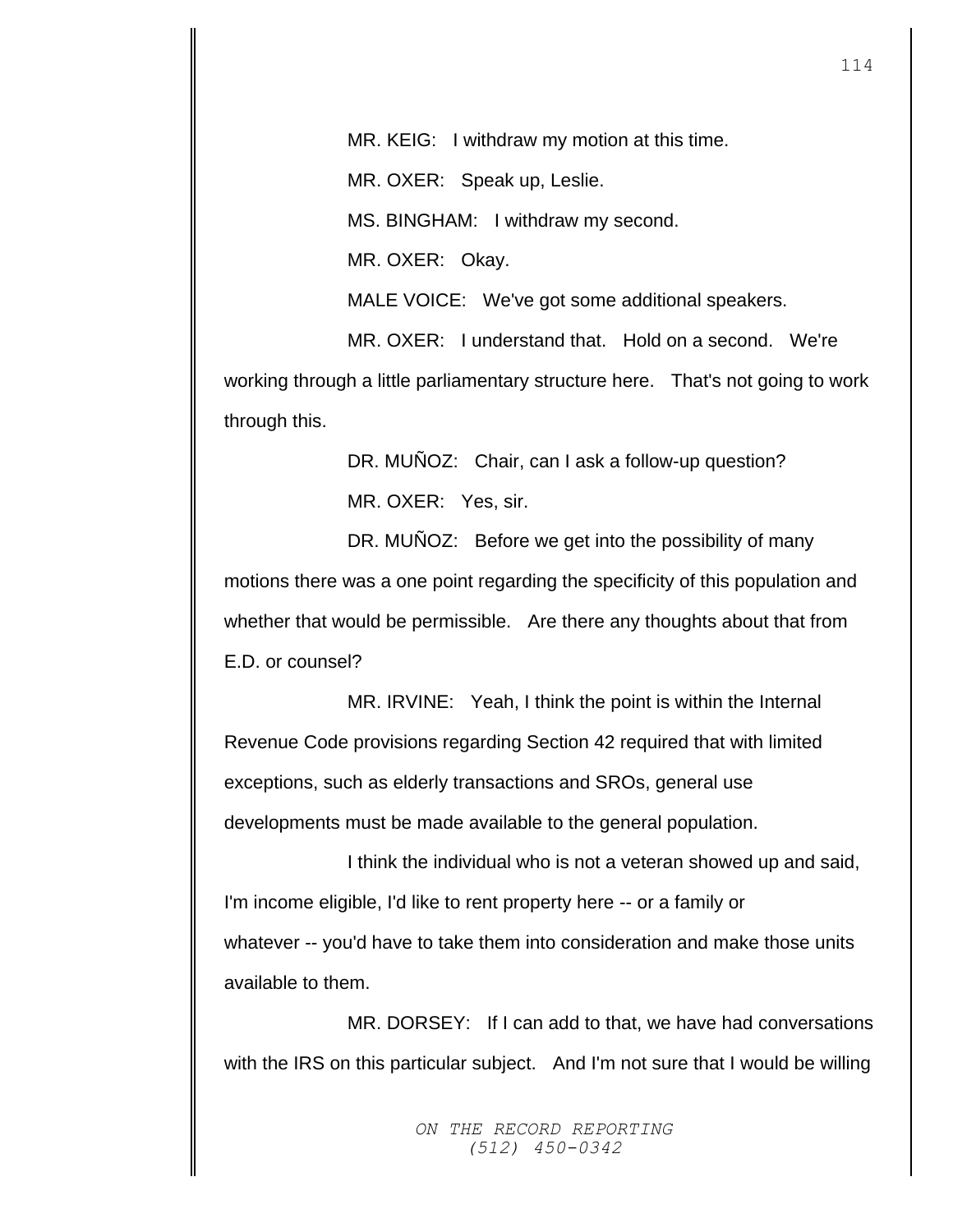to battle the IRS with -- say that this is not allowable. One of the provisions within the Housing and Economic Recovery Act that actually changed to this law specifically references populations served through other federal programs. And veterans is clearly one.

So it would be an uphill battle for I think the IRS to determine that this didn't meet the requirements of Section 42 general use.

MR. IRVINE: I think that the point is simply we want to be certain that it was in compliance with the IRS requirements.

MR. OXER: Since you've spoken, Cynthia, you can come on back, got a point of parliamentary procedure here.

MS. BAST: Cynthia Bast. This is just to clarify again my point on that, which is I recognize that there is an exception to the general public use requirement for certain federal programs that are intended to provide housing. I -- it is possible that the enhanced use lease program with the Veterans Administration could fit within that exception.

At least in the past when I have approached TDHCA about the possibility of a veterans-only deal I have been told that the best bet to pursue that is to get a private letter ruling to ensure that it does meet the proper exception.

And so I contacted Grace Robertson at the IRS because I thought, well, this enhanced use lease program with the Veterans Administration has been used in other circumstances, so maybe there is already some precedent out there that indicates that that has been identified as an exception to the general public use requirement. So I asked her that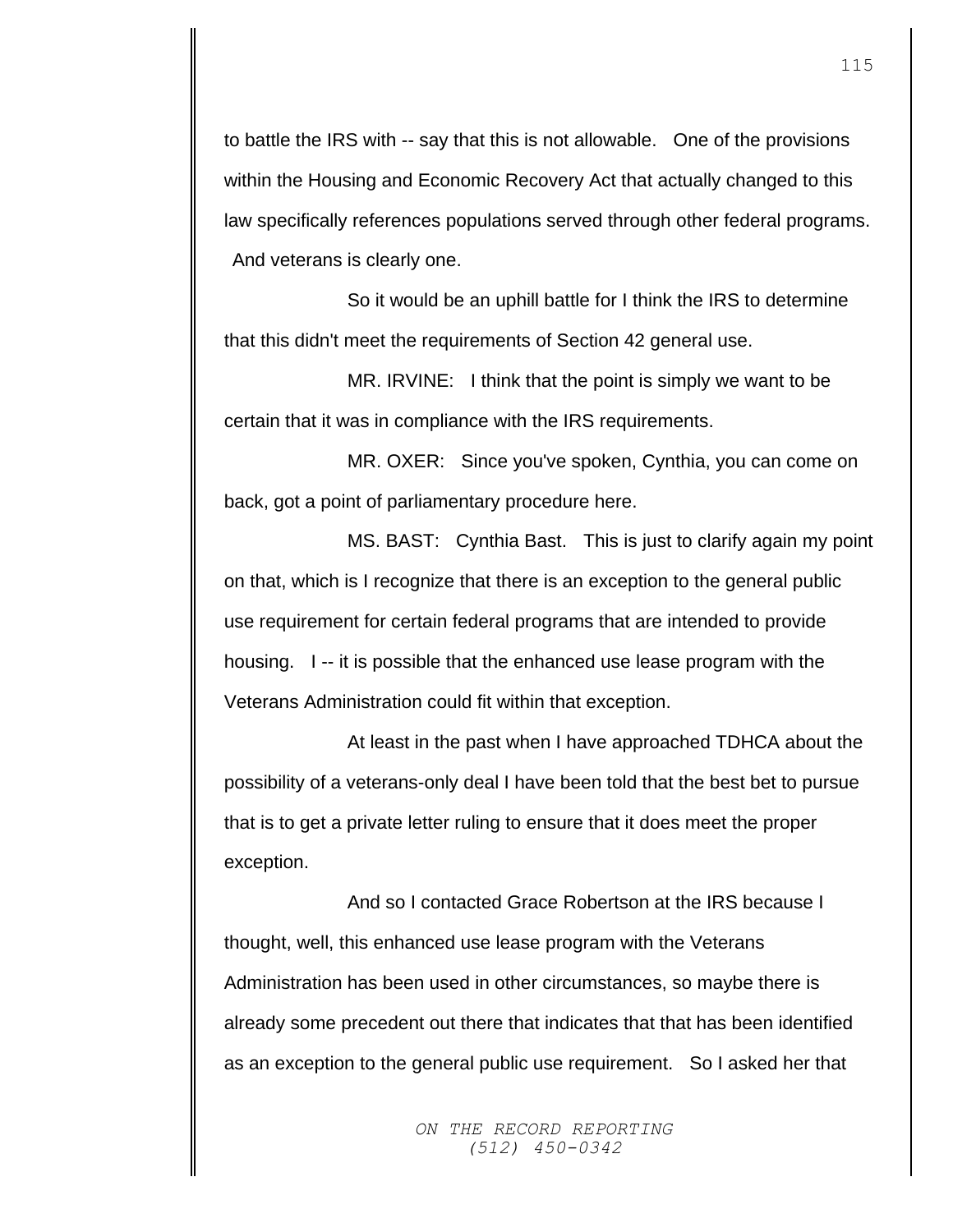specifically and she said, No, and that the only way to be certain -- and I do have an e-mail from her that's been submitted to TDHCA in writing -- that she said that the only way to be certain would be to get a private letter ruling.

MR. OXER: For the record, we're going to have to limit conversations to this particular ruling. Okay.

MS. DEANE; Yeah, I just wanted to -- I think this goes without saying with this Board. But I know we've discussed the -- that there -- Ms. Bast mentioned there might be some pending challenges.

And, clearly, she's not asking you to make any ruling on those challenges today. And so just always be mindful that the decision that you're going to make on this appeal today has to be just on the merits of what's before you and not related to the merits of any other challenges.

MR. OXER: Understood. All right. The procedure we have -- or protocol that we have, there has to be -- for the item there has to be a motion on the floor and second before we'll have comments. We had a motion on the floor, seconded, and had comments. The motion and the second were rescinded.

And so now we've either got to have a motion -- we have to have some proposed Board action to consider continuing hearing comment.

MR. IRVINE: Since this is an appeal you do need to action.

MR. OXER: True. So --

MR. GANN: Well, I could say regretfully that I will make that motion to terminate

MR. OXER: Motion to terminate, which is to support the staff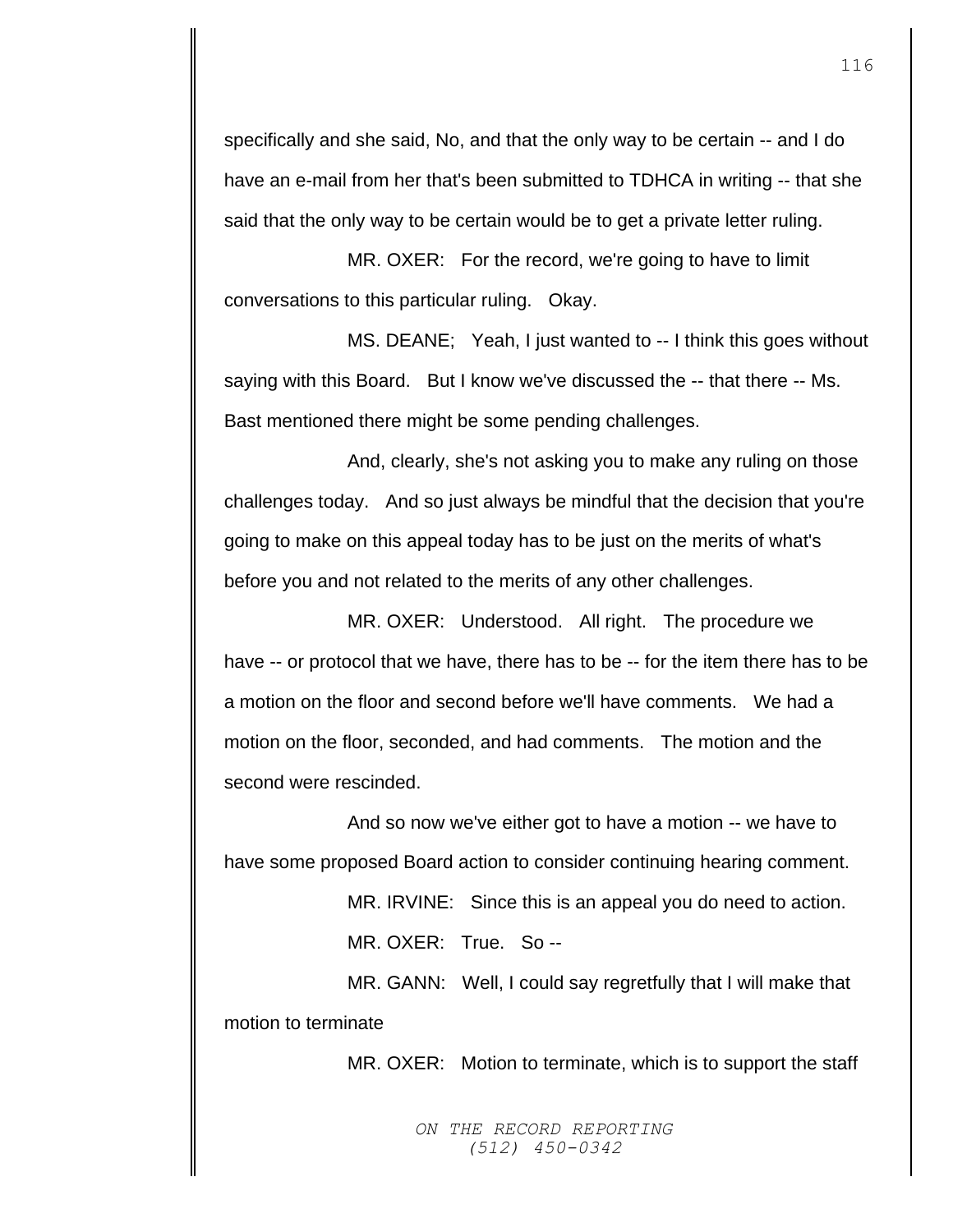recommendation. Second by the Chair. Any other comments? Any other comments from the Board? Okay.

MR. KEIG: Yeah, I have a comment.

MR. OXER: State your comment, sir. That's all right. We'll wait for you.

MR. KEIG: I don't like the fact that we had to rule the way we

had to rule, but, as Ms. Bast has pointed out, I don't think we can get around it.

MR. OXER: Other comments? Mike's yours, sir.

MR. CANTRELL: I don't know. Sound like it's good.

MR. OXER: Excuse me. Technically we voted. But, you

know --

MR. CANTRELL: Okay.

MR. OXER: We'd like -- we wish to hear you.

MR. CANTRELL: I'm not real comfortable up here and my blood's up a little bit. My name's Bill Cantrell. I am the post commander of the AMVETS Post in Kerrville, Texas.

Our post is named in honor of Corporal Jacob C. Light, Marine Corps, the one-thousandth U.S. casualty in Afghanistan. That's why our post name is 1000. He was born on the 4th of July and he was killed on Memorial Day weekend.

So I'm speaking more to honor him, but I'm retired Navy, I'm a combat veteran just like Bill and Gary.

MR. OXER: Deep breaths for all of us.

MR. CANTRELL: I brought a number of things, but I also want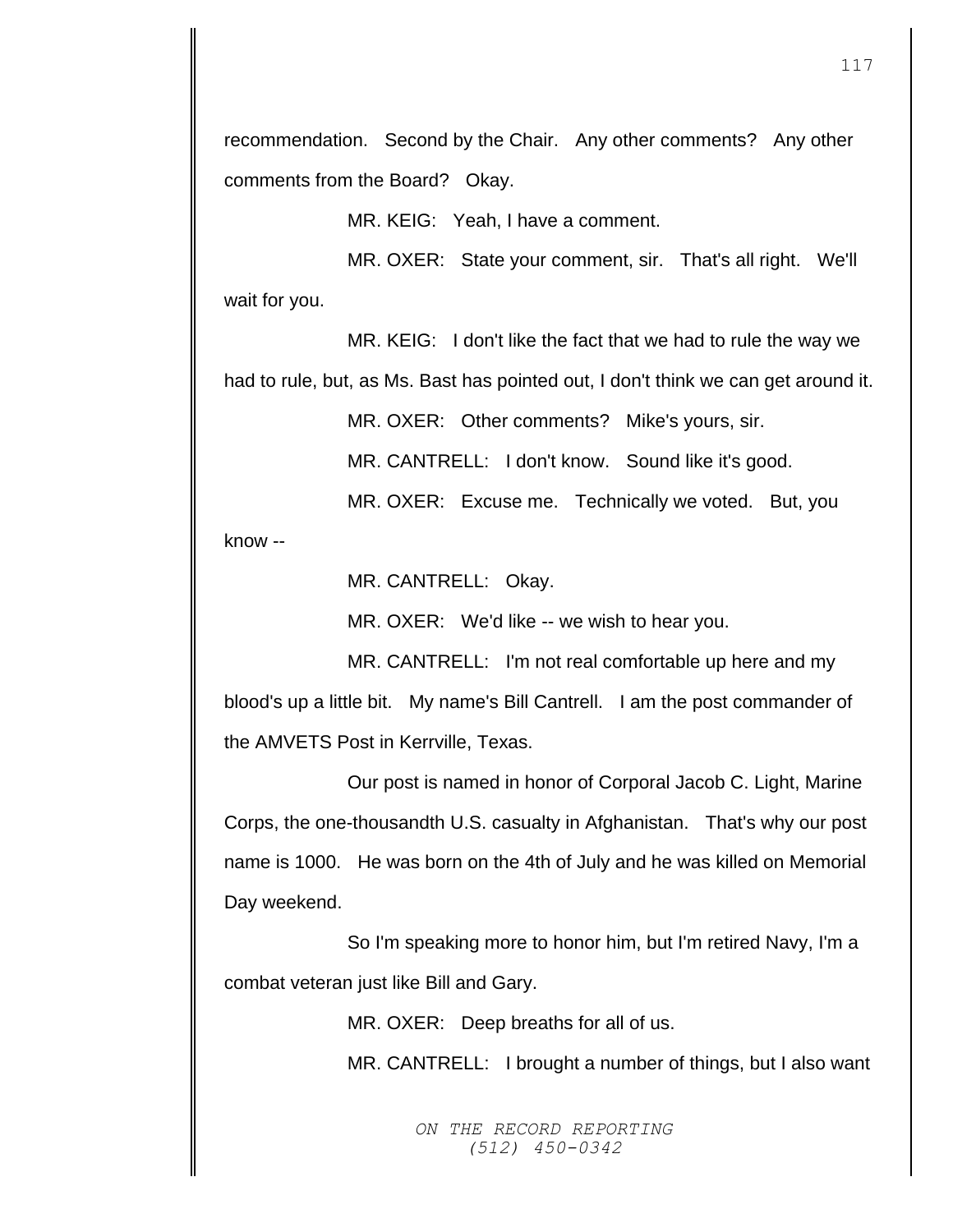to say a couple of things that -- after Ms. Bast told you all what you probably already knew anyway I've got to say I have been fighting for this Freedom's Path development from the beginning. I and one other member of my post accompanied Mr. Taylor when he walked the grounds on the V.A. property.

More importantly, it goes back further than that before my post was even started. I was one of the lone small groups in Kerrville of veterans that supported Justin McDonald [phonetic] when they had an EUL development. They were the developer for homeless veterans. At that time the veterans in the community were not supporting it. We were the small group that were.

So we got a head start on this one. We've been watching this one closely from the very start. I've seen the plans. I named a committee that looked at every aspect of this, and we thoroughly approve of it.

Now, Ms. Bast says that they can settle back on their haunches and wait until next year and start another one. But, now, Bill has kind of told his age and Gary's told his age. Well, I'm 73. I'm getting there. I don't want to wait till next year -- not that I would qualify to get in this housing -- my income level's too high. But I'll tell you, no matter what my income level, what I've seen of those plans I've love to be in there just like Gary said.

I brought a petition -- I started Tuesday night getting names on a petition. I've got 50 names. I'm representing not only AMVETS -- our members of the AMVETS post, but I'm representing all of VFW Post 1480, about I guess around 350, 400 members.

The veterans are onboard this -- all of Kerr County's onboard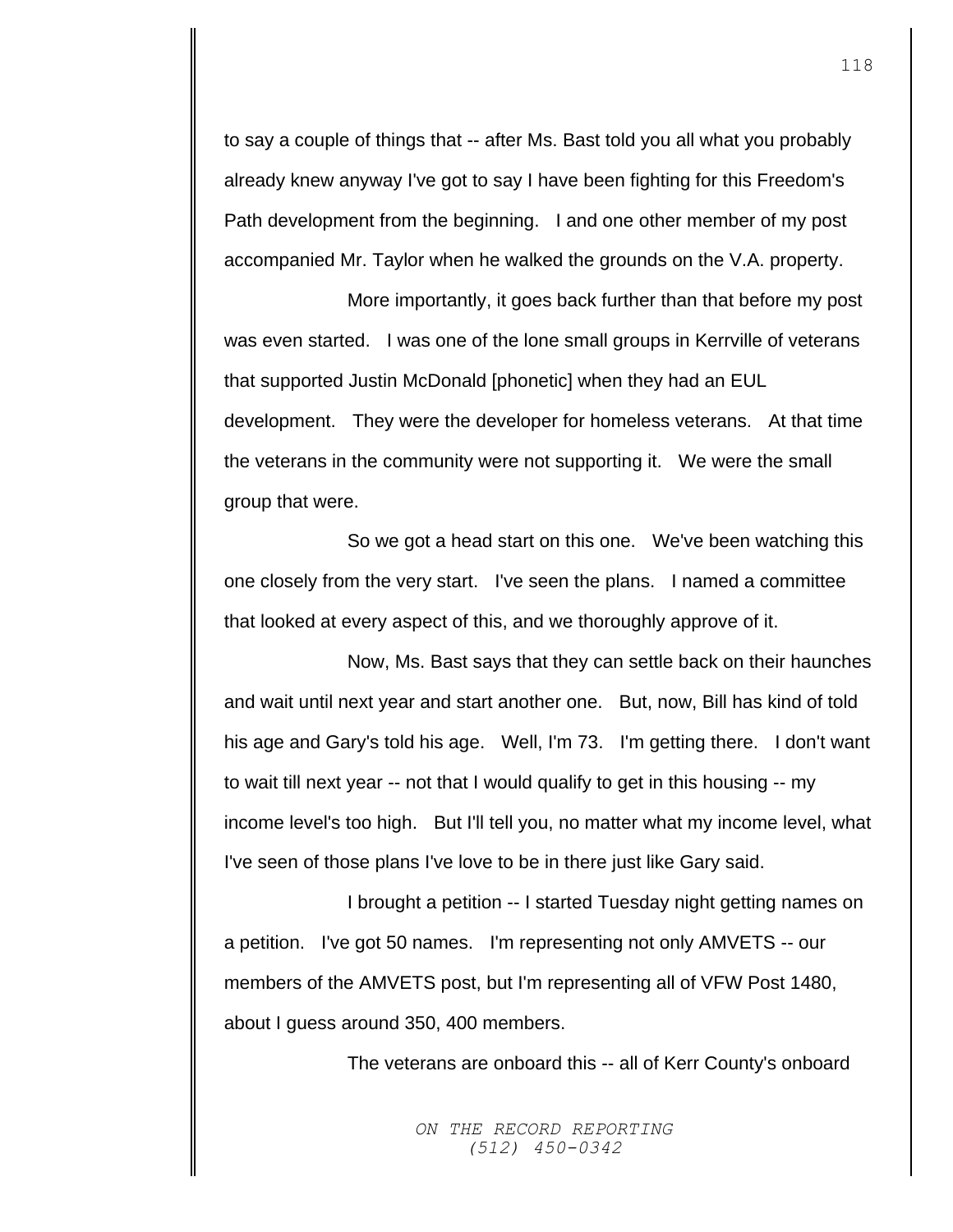this. You can ask around -- you can find out rather quickly. There are other people that are onboard. You've probably seen Senator Troy Frasier's approval of this development. I know you haven't seen in writing Representative Hildebran's approval. I talked to Representative Hildebran just the other day. He said he spoke to six of you requesting that you accept the appeal.

I talked to Senator Van de Putte, who's the chairman of the Veterans Affairs in Military Installations Committee. She's onboard. And I don't know if you've seen it, because she sent it last night, but I brought a copy of her letter addressed to you, sir, and all the Board. Have you received it?

MR. OXER: I did -- I have.

MR. CANTRELL: So I don't --

MR. OXER: We received it at the --

MR. CANTRELL: Has everybody read that? She's onboard. She's asked me --

MR. OXER: It will be read into the record -- we'll have it read into the record. You need not do so, but we'll have it read into the record.

MR. CANTRELL: Okay. So you have that one. But what you don't have -- you don't have my letter, which I brought with me, and I brought the letter from the AMVETS state commander representing 62 posts in this state, 4,526 members. And I can read that in the record or I can give it to you, whichever you prefer.

MR. OXER: Give it to Michelle who will have it on record. We're confident that everybody read it.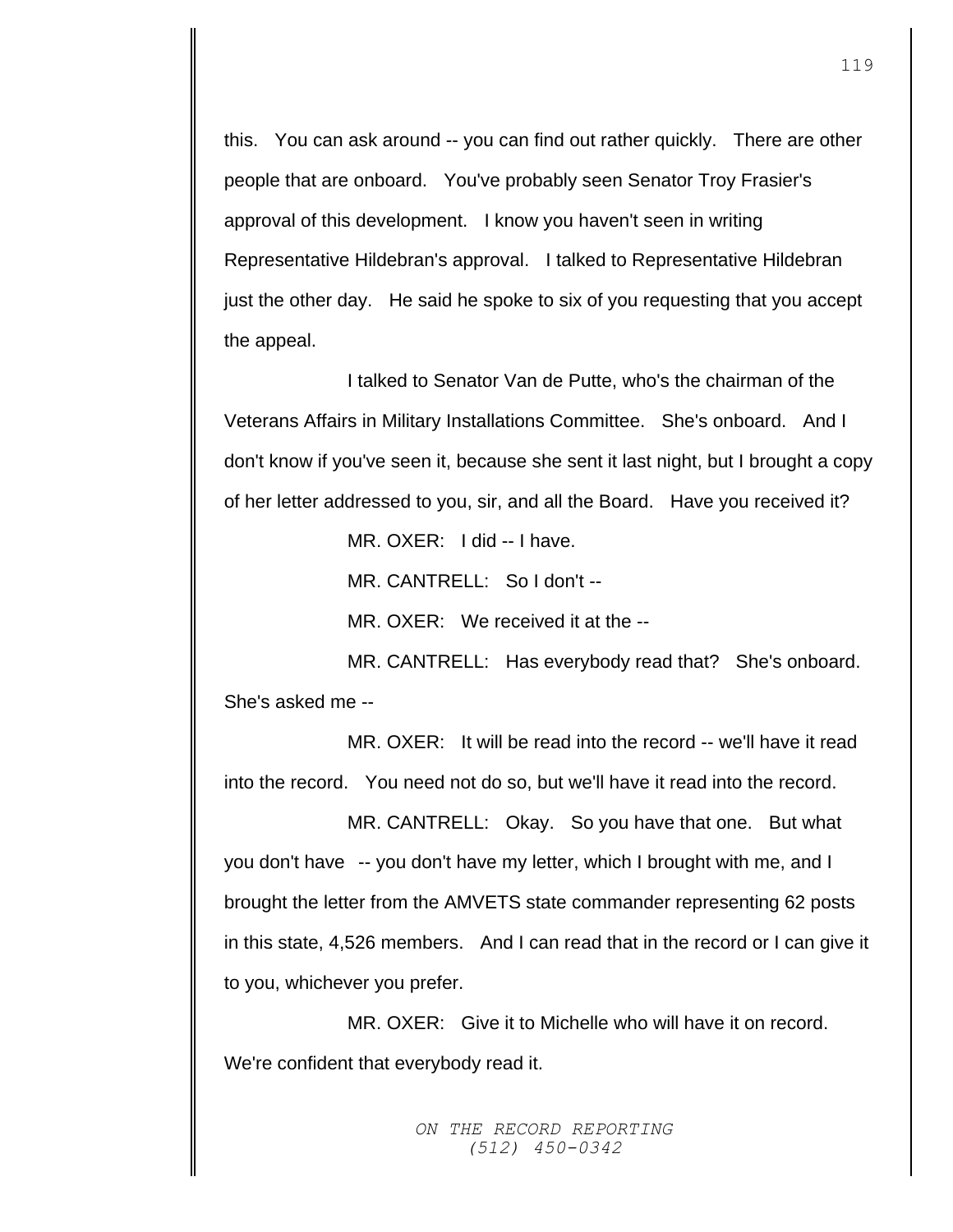MR. CANTRELL: The other thing I think I want to say is Ms. Bast said that you'd be doing a disservice to your staff and would be going against your guidelines. There are times in all of our lives when we can go against guidelines because it's the right thing to do.

Now, I'll share something with you that I don't share openly, and none of my friends here have heard it before. I served in Viet Nam '67-'68. I was there during the Tet Offensive. During the Tet Offensive I was circling overhead and relaying information from our detachment on the Perfume River of Hue. I passed the word when their radio went dead to say that they're coming over the wire. We thought they were all killed or captured.

Instead, we found out about four or five days later that they had jumped in the Perfume River and swum down and made it to the Mac B Compound. The colonel in charge of Mac B Compound said he could get them all to the Hue Phu Bai airport if somebody would come pick them up. Well, that was me.

When I got there, the field was under fire. Our orders were protect our airplanes, protect our crew. Those are my rules. But I elected to go in; that's why I got my Distinguished Flying Cross.

There are times to go against rules. There are a lot of veterans out here, and they're going to come start pouring home, because this development will not just be for senior veterans with low incomes; it will also be for veterans in need that have lost arms or legs or traumatic brain injury. I want you to please think hard about that. Thank you.

MR. OXER: Thank you for your comments and concerns.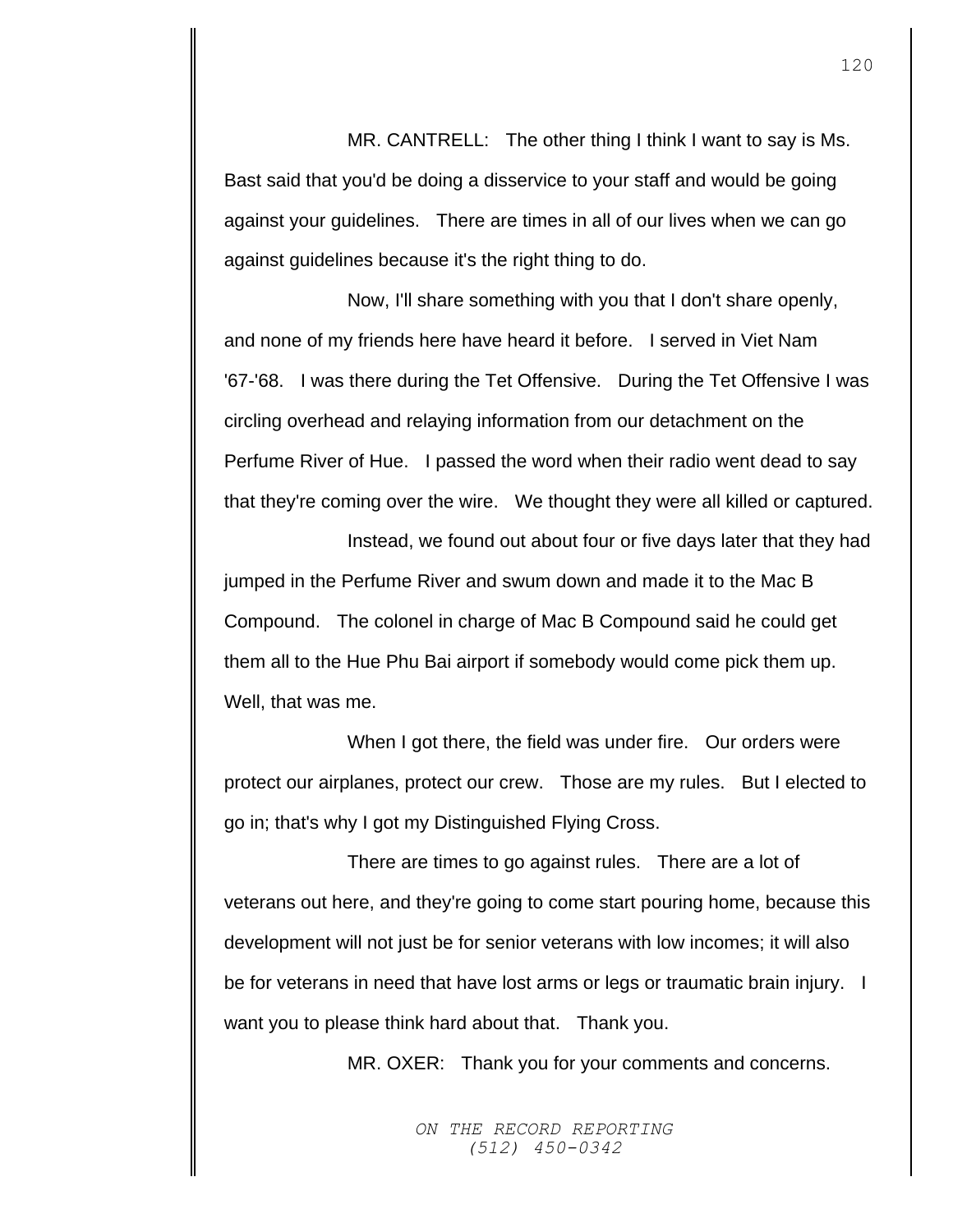DR. MCVEY: Dr. Gary McVey, a member of the AMVETS Post 1000. I retired from the University of Minnesota in 1999. I build churches around the country for the Lutheran church. I also work with -- helped build 25 homes with Habitat for Humanity for a lot of veterans or the single Hispanic mothers.

One lady that I work with on Saturdays, when she did her volunteer work, was paying \$550 for a trailer, and when -- I forget his name but I could have written that report for you about housing in Texas. You didn't need to pay for that.

I built a church down in Weslaco, Texas, and there's a lot of colonias down there yet that need a sewer system. And there's a lot leaky roofs if it ever rains. But --

MR. OXER: We're celebrating rain these days in Texas.

DR. MCVEY: Yeah. And this lady paid \$550 a month for an old mobile home that was built prior to 1960. I can tell you because I owned one back then. And the bathroom didn't work for a year. She was so happy to get a three-bedroom Habitat home for \$35,000 and \$300 a month payments.

And that's the kind of housing a lot of Texans need. And our veterans -- I deliver Meals on Wheels on Tuesday mornings to a bunch of old run-down 50-year-old motels in east Kerrville. The veterans living -- I had better hog houses in Iowa than those veterans live in. Thank you.

MR. OXER: Barry?

MR. PALMER: Barry Palmer with Coats Rose. I wanted to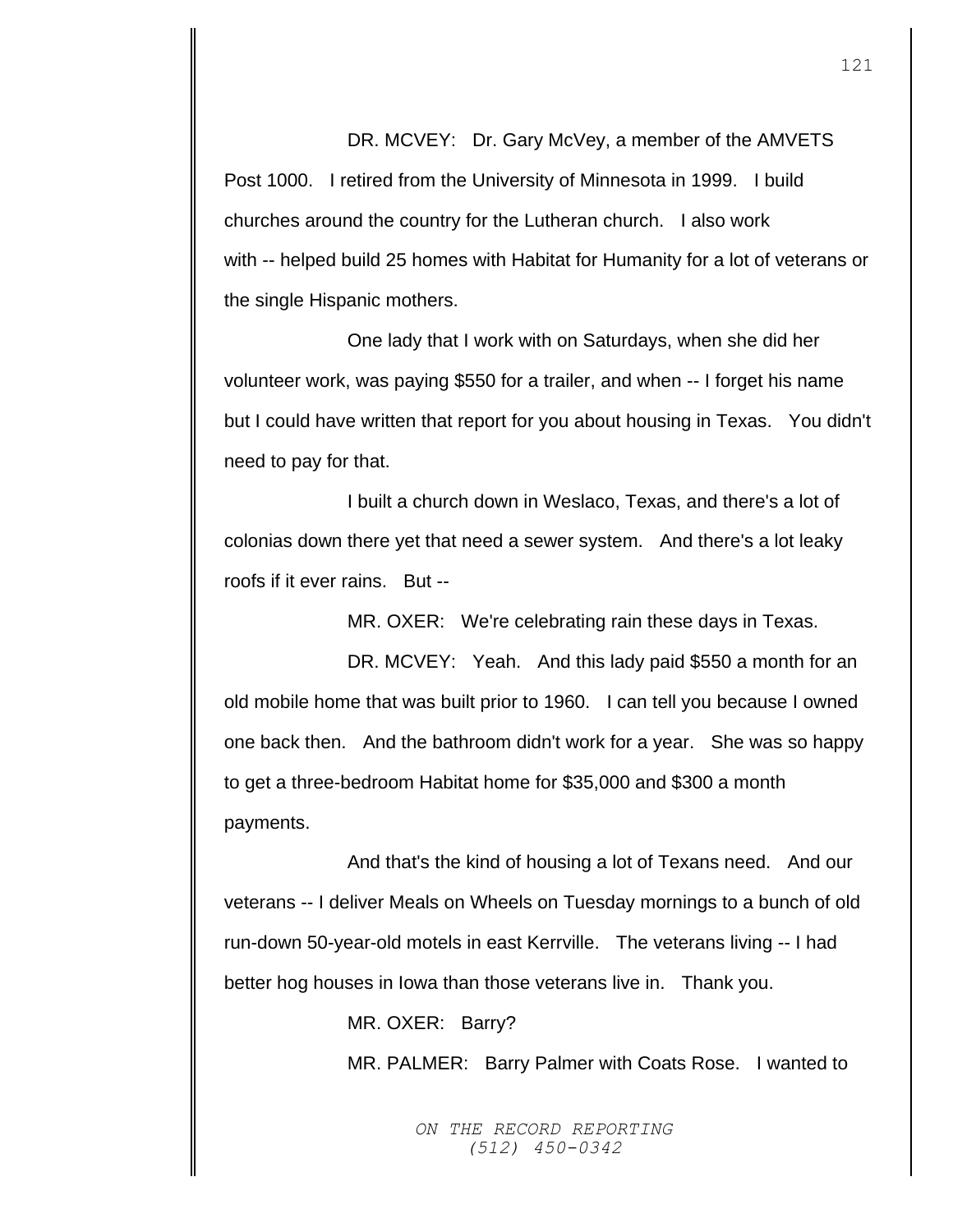clear up what I think is a misconception here that by granting this appeal that you will not be following your rules. We do not see it that way. I want to be clear this is not a request for a waiver.

What's at issue here is there are two provisions in the QAP. One is a material deficiency and the other is an administrative deficiency. If you have a material deficiency in your application you get terminated. If you have an administrative deficiency in your application you have the ability to provide supplemental information and resolve that administrative deficiency. Almost all applications this year will have some administrative deficiencies.

The guideline between what is a material deficiency and what is a administrative deficiency is not so bright line. It's a subjective determination by the Department of what's a material deficiency versus administrative.

Initially that determination is made by the staff, but ultimately it's made by you the Board as to whether a deficiency is so material that it requires termination of the application or if it's something that can be easily fixed by administrative response.

Now, we didn't used to always have this concept. It used to be that you had to have a perfect application or you got terminated. But that was such a harsh system that a number of years ago the Board adopted this two-tier structure of material deficiency versus administrative deficiency.

And we would like you to look at this and make the determination that this is an administrative deficiency. We've already heard testimony that almost everything was in the application in one place or another. It might not have been behind the tab that it was supposed to be.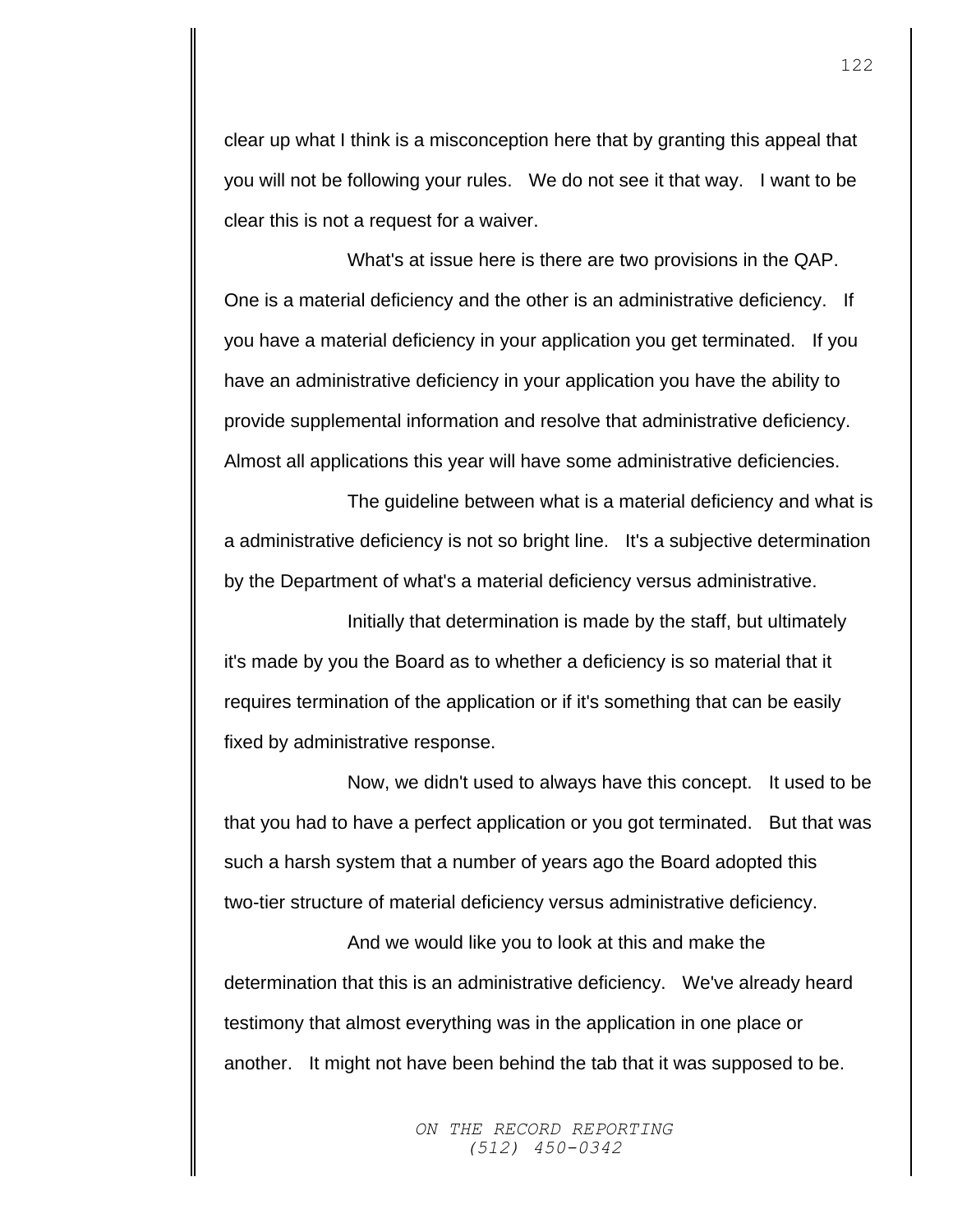But the only two things that have been pointed out by staff as having not been in the application were a title commitment and the architectural drawings. And on the architectural drawings virtually all of the information contained in the architectural drawings were found elsewhere in the application. So the information was there to review the application. It wasn't a case where the application was so incomplete that it couldn't be reviewed.

A title commitment -- I don't know why we even require it. It's not that big a deal to have -- certainly not something that require termination of the application if you didn't have a title commitment.

So it's within your discretion not to make an exception to your rules but just to make a judgment call that this was an administrative deficiency. The information has already been provided to the Department.

So it serves no public policy or purpose to terminate this application. It's, again, just calling something a material deficiency as opposed to administrative deficiency that's driving the result.

MR. GANN: Mr. Chairman, it might be important or useful to read the definition by the Department of material deficiency if you'd like me to.

MR. OXER: Certainly.

MR. GANN: Any individual application deficiency or group of administrative deficiency which, if addressed, will require in the Department's reasonable judgment a substantial reassessment or reevaluation of the application or which are so numerous and pervasive as they indicated failure by the applicant to submit a substantially complete or accurate application.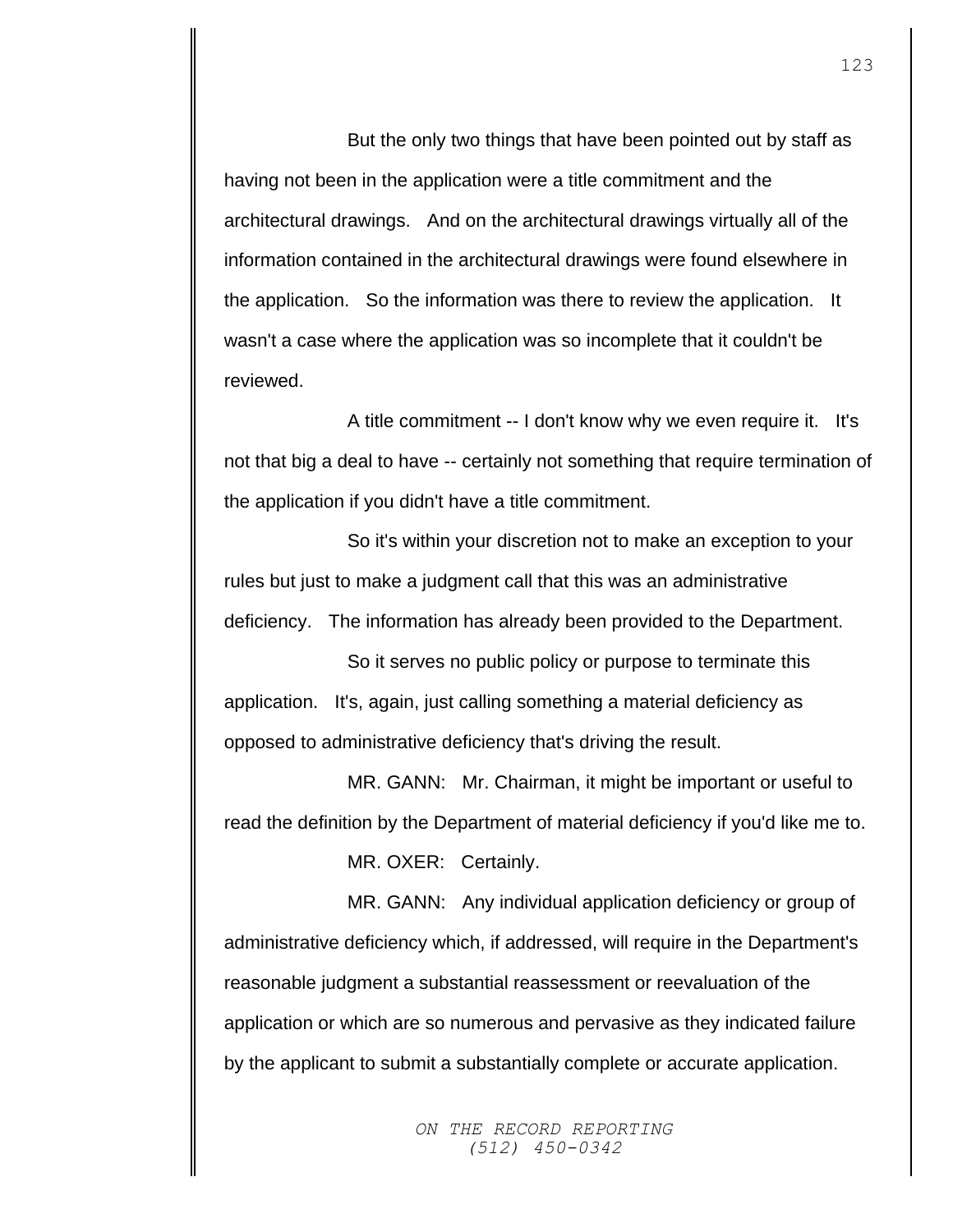DR. MUÑOZ: I recall somewhere in the appeals letter it talked about the total application is being about 7 percent -- more than 500-something pages. How do you define that as substantive and satisfying this definition?

MR. DORSEY: The issue at play and the reason why I brought this to Barbara and Tim's attention is because in virtually all other cases we were able to review -- we were able to fill our review sheet out and note missing items, and complete from the first check to the last check in each of our review sheets and the construct a list of deficiencies and send it out, get -- the goal is to eliminate the back and forth. Right?

In this case the unique situation is that we weren't able to complete that review. We had to stop. Then because there were too many items that we would have had to skip, and it would have required us to -- and the reason why we considered it a substantial re-review -- we would have had to got back and basically re-review a lot of different items in each of our review sheets.

MR. OXER: You have a comment, Tim?

MR. IRVINE: Yeah. I think at the heart of it it comes down to deciding whether this is an administrative deficiency or a material deficiency. And when you look at the real key concepts in those two terms an administrative deficiency is something to clarify or correct inconsistencies and a material deficiency is either this first paragraph -- first sentence or it's something that indicates that you didn't have a substantively complete application.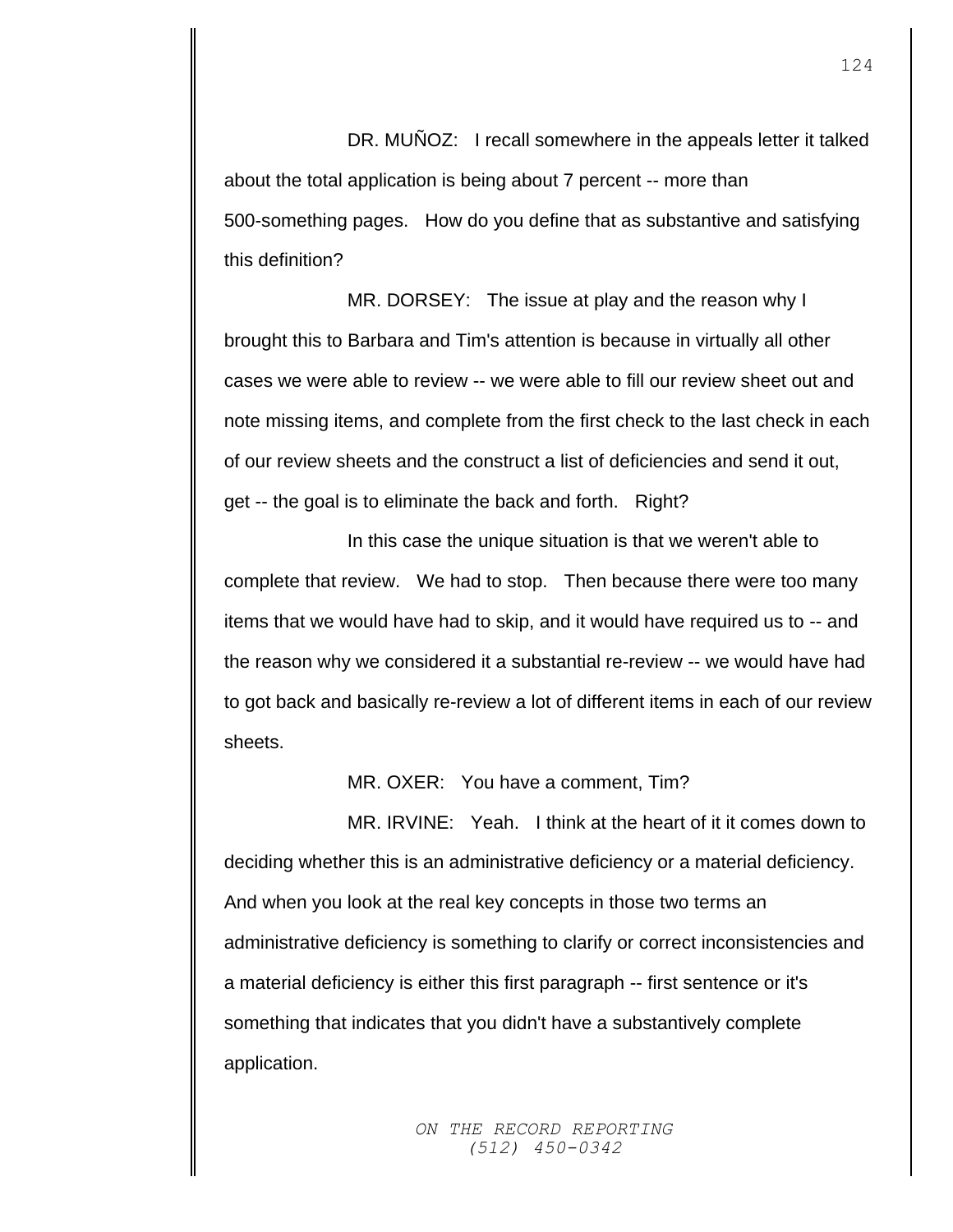MR. PALMER: And we've already provided evidence that the applicant had a substantively complete application on March 1. Just because of technology glitch the title commitment and the architectural plans did not show up in the CD that the Department received. And it's something that was easily rectified. If it took an extra hour or two of staff time I would be surprised if that much.

MR. DORSEY: It's less about staff time than review time. So we've touched around 80 applications thus far. This kind of issue potentially adds up to five days to each review. If other applications did this each one would require up to an additional five days, which I fear would be unmanageable. We -- to meet the statutory deadlines with the manpower we have.

And that's why the creation of the material deficiency concept is there -- to ensure that, you know, we can still process applications in a timely manner in a relatively consistent process.

DR. MUÑOZ: Barry, if you can prove that you had all of the elements of the applications on the date that were due -- but were all of those elements in the possession of TDHCA staff?

MR. PALMER: Well, I think, as we testified earlier, that the disk that TDHCA has did not have certain elements. And most of the information was other places in the application where it was called for in more than one place.

And there were two instances where the information -- the title commitment and the architectural plans were not in the application, but the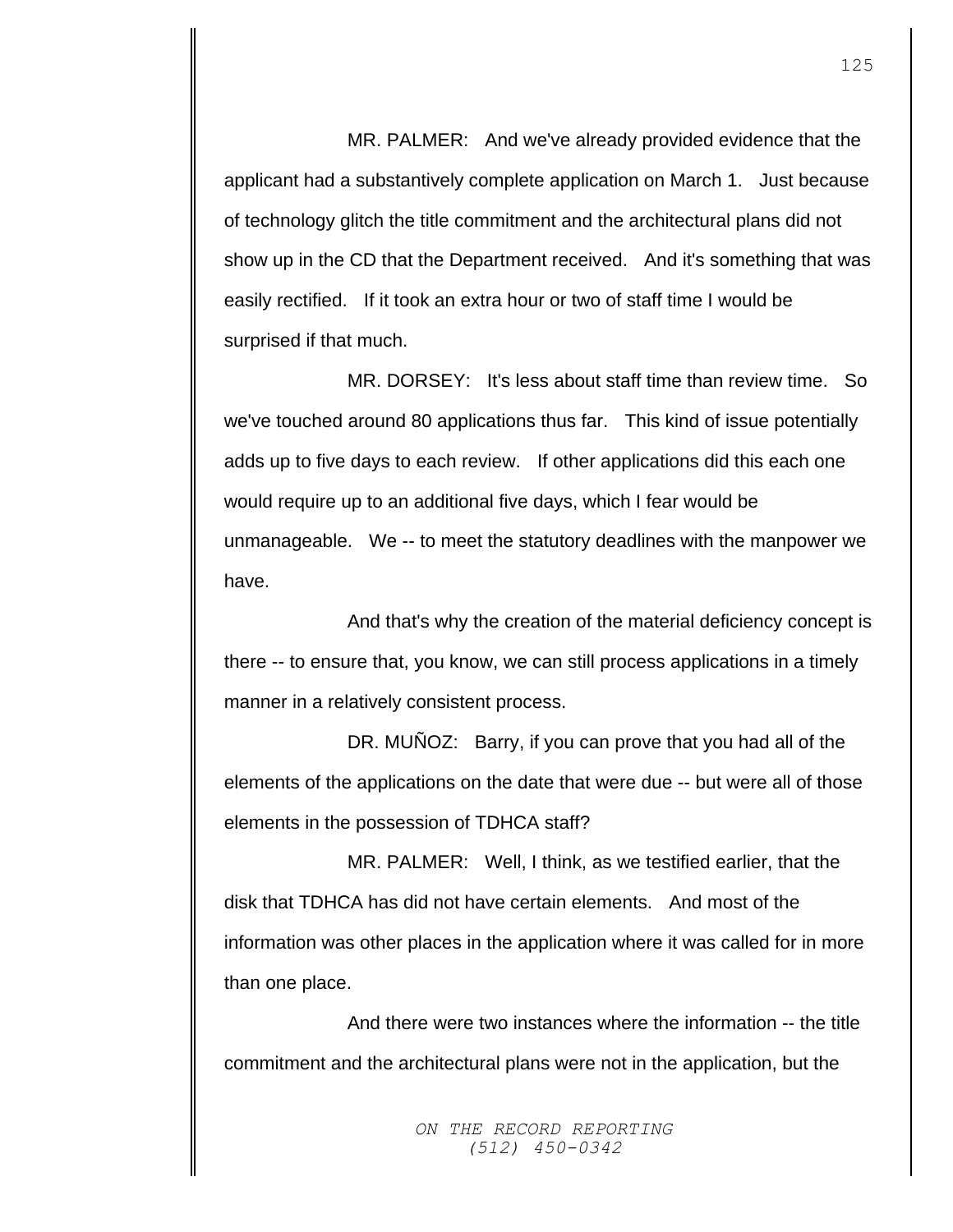information from the architectural plans was in the application in other places. And those have since been provided to the Department.

DR. MUÑOZ: If those two items were not part of the application and the administrative -- the definition of an administrative deficiency is that you would then require possibly some sort of clarification of some deficiency that's contained in the packet and these elements were not contained in the packet then how can it be an administrative deficiency?

MR. PALMER: Well, the administrative deficiency also talks in terms of supplementing the information in the application to clarify --

DR. MUÑOZ: Let's hear it.

MR. PALMER: Information requested by the Department that is required to clarify or correct inconsistencies in an application may be cured by supplemental information or explanation which will not necessitate a substantial reassessment.

MR. OXER: But supplemental means additional information, not the original information. Is that correct?

MR. PALMER: I take it to mean additional information beyond what you already have.

MR. OXER: Which was in this particular case Tabs 23 through 27 was nothing.

MR. PALMER: Right. But the -- right. As we said before most of that information was in the application. The only thing that was needed to be supplemented was the title commitment and the architectural plans.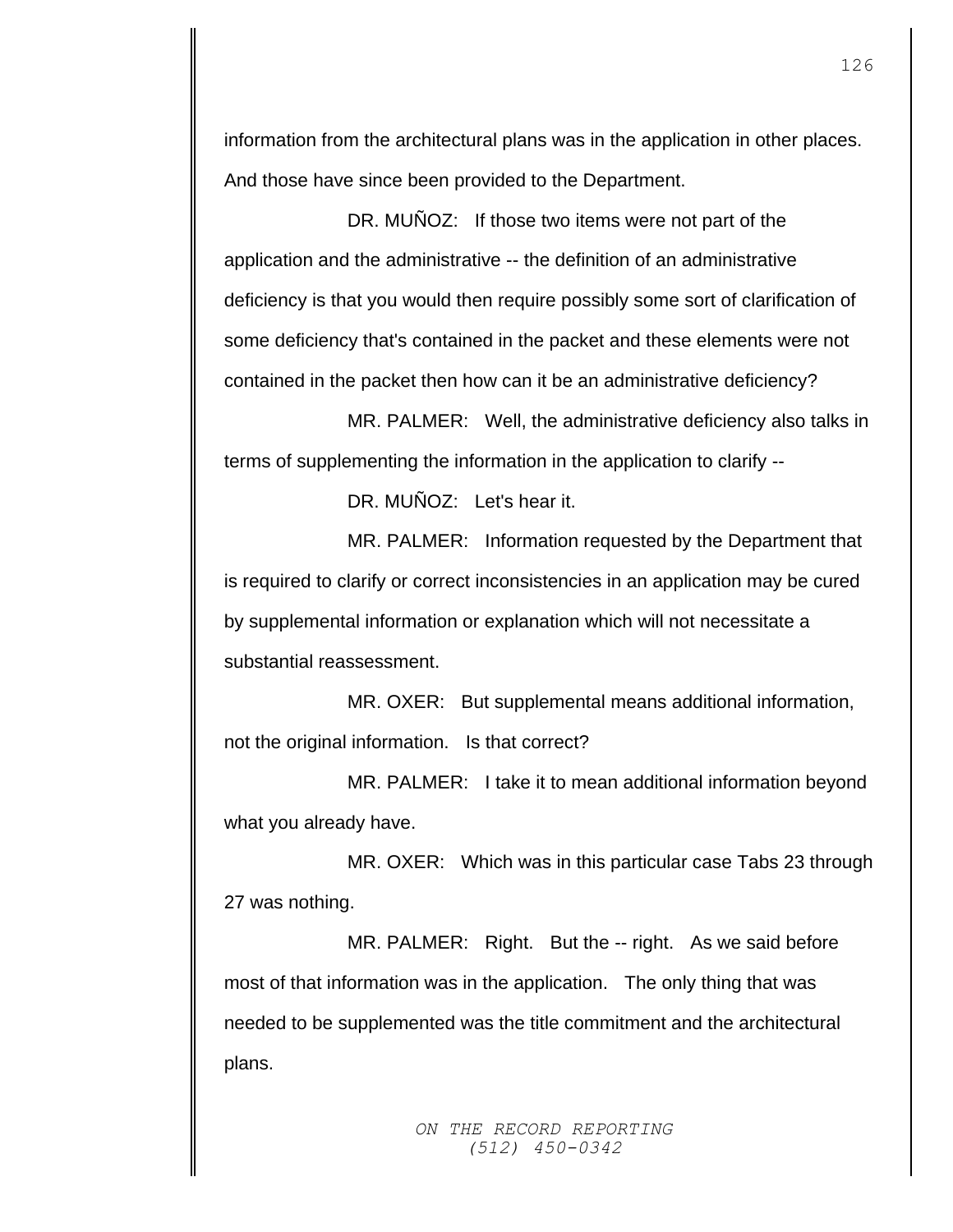DR. McWATTERS: Cameron, of the 80 or so applications that you've reviewed how would this rank? Would this be among the most tedious, cumbersome ones to review? Or does it rank in the middle? Or does it rank dead last?

MR. DORSEY: That's a tough one. We have some really unique structures that are sometimes very difficult to get through, but the application is complete. This one's a little unique. It's not that -- well, this one is not one of those kind of really unusual unique structures that's really difficult for our staff to get through. It comes down to the missing documentation.

And I'll just mention real quick -- it was not just terminated for the material deficiency, but both the missing -- multiple missing parts and material deficiency.

DR. McWATTERS: What about organization? I'm hearing that if you did a hunt and search and took the time you could find the missing -- some missing parts in places where they shouldn't be.

MR. DORSEY: It's less about stuff being where it shouldn't be as it is about, you know -- for example, the architectural certification form is in the Excel version. Now, that's not the signed version but it's in the Excel version, as is the development amenities information that's in the Excel version. We don't rely on that version.

Frankly, I would -- from a reviewer perspective I would --

MR. OXER: The Excel version is only for you to pick up data and populate your --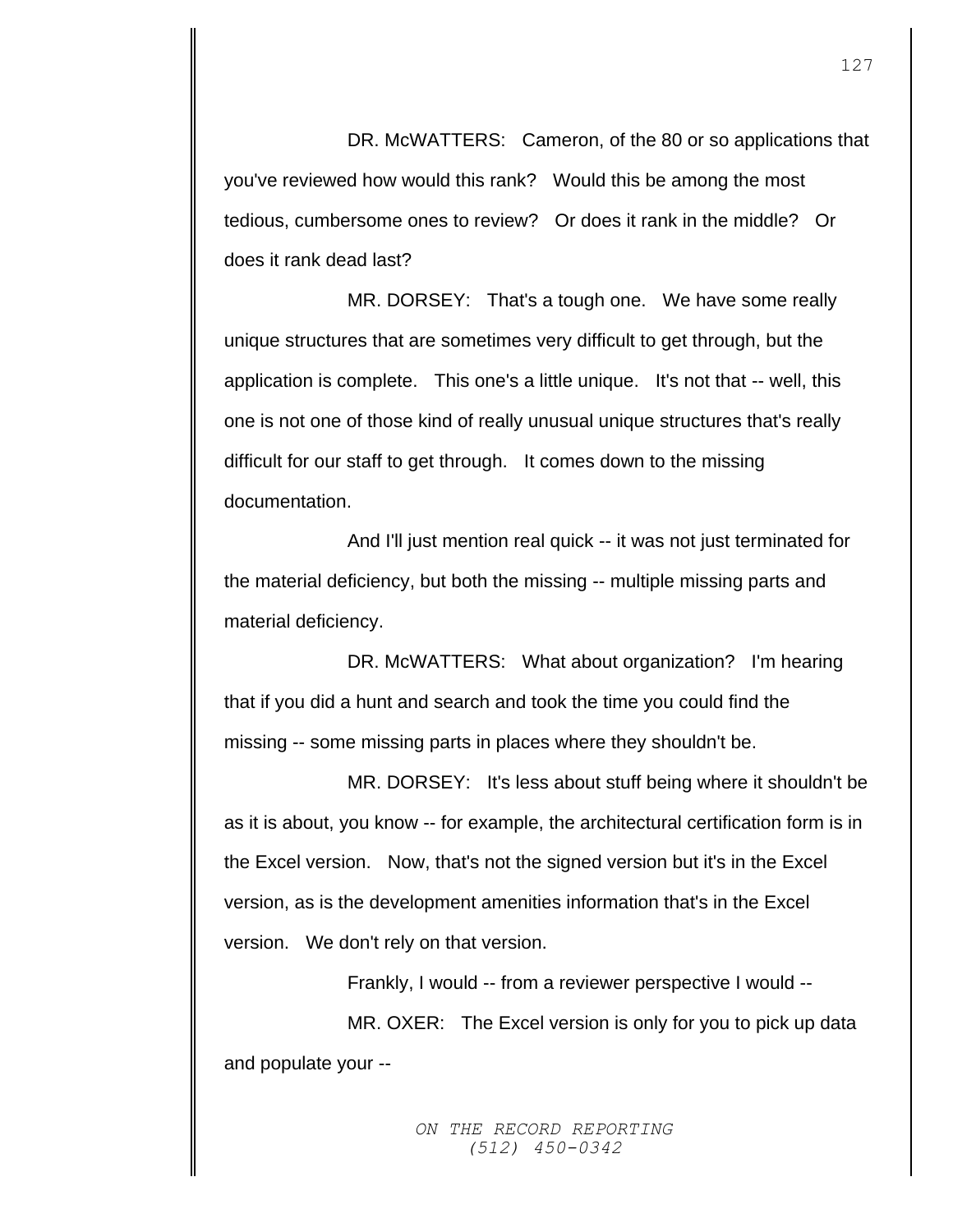MR. DORSEY: Yeah. From a review perspective I'd prefer missing information than information scattered throughout an application. It is simply impossible. These things are over 300 pages apiece. And it would -- I would rather it just be missing entirely.

MS. BINGHAM: I'm --

MR. OXER: Yes, ma'am.

MS. BINGHAM: You know, this is -- I'm going to be self-critical. Here's my heartburn, and I may be misunderstanding. It sounds like to me we -- our staff out of the kindness of their hearts try to set up some little parachutes or little, you know, ways to catch --

MR. OXER: Safety nets.

MS. BINGHAM: -- safety nets -- ways to catch things that might be incomplete. And my concern is that some applications benefit from that, and then unfortunately some applications don't. But it's out of the kindness of our heart that we set up eight computers and that we look at stuff when it comes in and we try to catch what we can, and that unfortunately some applications that are incomplete benefit from that and then some, because we're humans too, and we miss or we don't have the time to go through in such detail and try to catch, don't.

That's the only thing. I get it. I mean, unfortunately it sounds like to me it's immaterial -- it was materially incomplete. It sounds like it. I mean, there's stuff that they needed that was missing.

But I guess the part that I struggle with -- and I -- you know, I know we need to follow the rules, but that's the part I struggle with. And I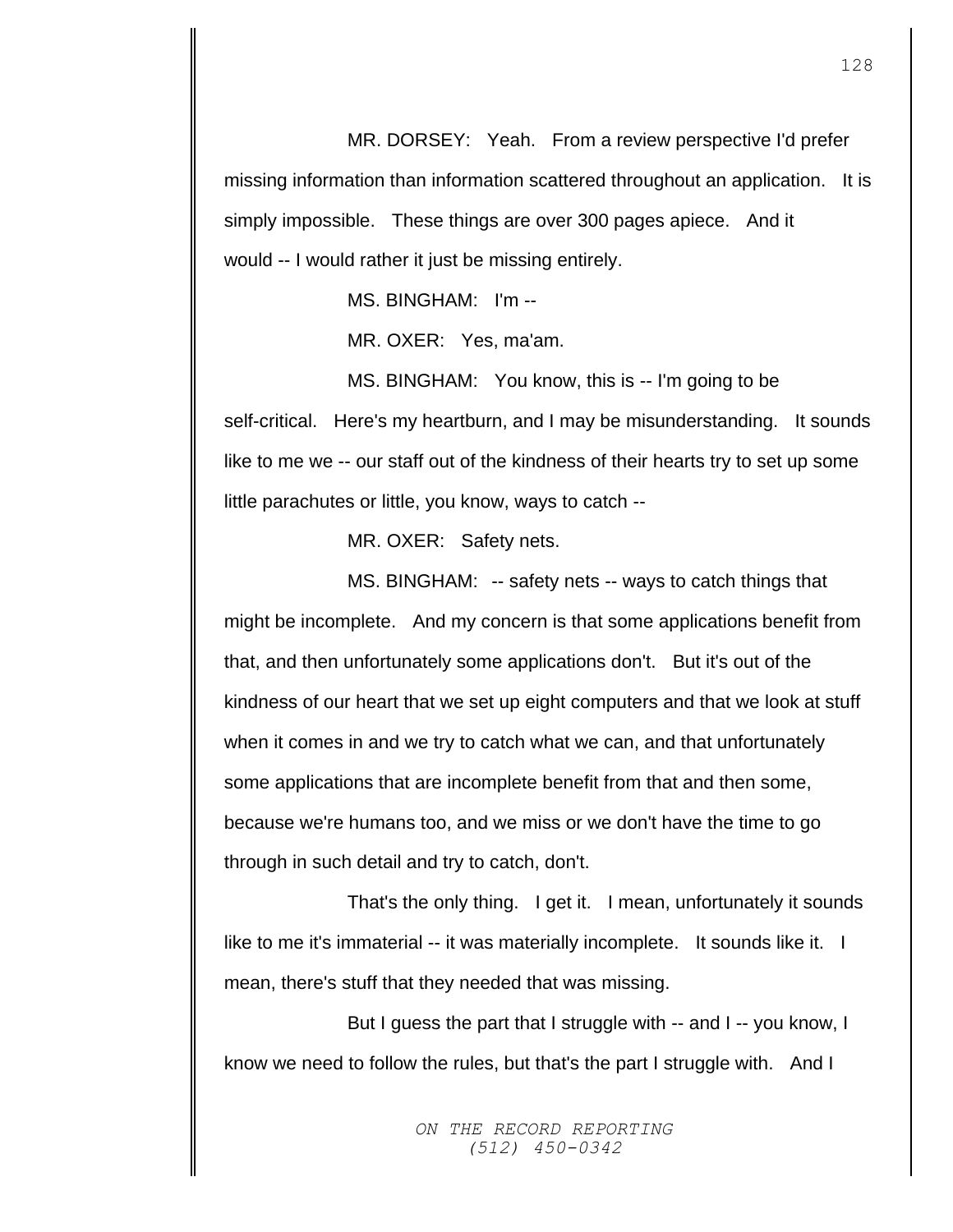don't know if that's something that legal counsel can help us with in executive session or if somebody would just like to make another motion and see how it goes.

MR. OXER: Cameron, go ahead.

MR. DORSEY: I was just going to maybe address that a moment. We do actually look at very specific things to make sure we consistently look at the exact same things when we review the applications that are submitted. That is worked out in a staff meeting that's prior to the submission deadline.

And so they actually are consistently looking at, you know, the same three or four issues. And they don't really try to expand out, mostly because it's kind of a race. Like you're --

MS. BINGHAM: I got you.

MR. DORSEY: Yeah.

MS. BINGHAM: So can I just ask you this then? Everybody has an equal chance to have the same things caught? In our safety net effort everybody has the same opportunity to have the same glitches caught and addresses?

MR. DORSEY: I don't think I could ever make that claim, whether it be with respect to the submission or review process. It's simply always room for human error or just someone that happens to identify something outside of the scope of the normal review that is material.

MS. BINGHAM: So -- and I'm not at all being critical. We're just being asked to apply rules consistently. And, for me, that's just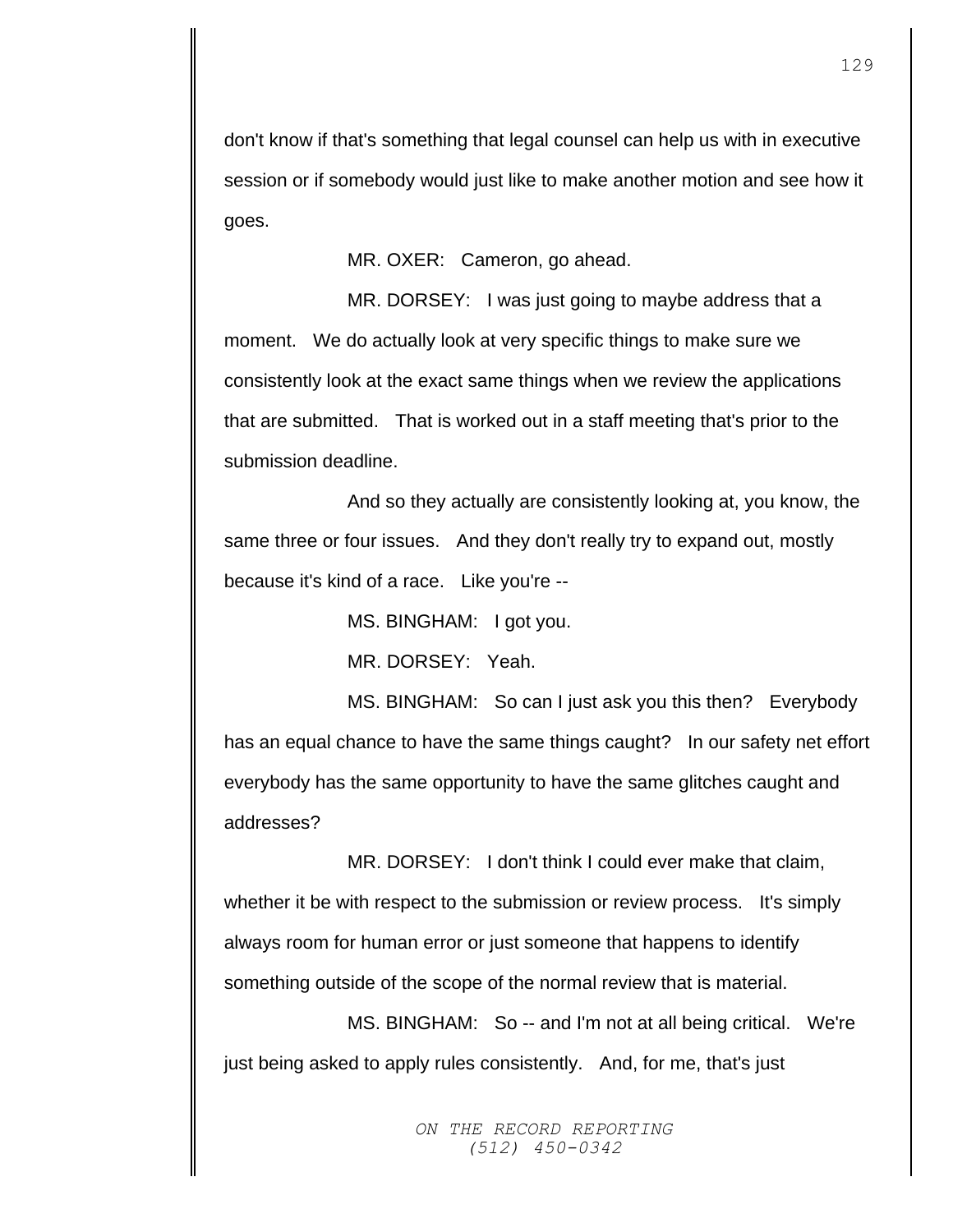something that I'm struggling with.

MR. OXER: Yeah, I have a question regarding timing and process here, Cameron -- and you too, Barry. These were due -- the applications are due May 1 -- or March 1.

MR. DORSEY: That's right.

MR. OXER: Is that correct? If somebody delivers an application to you April 25 you don't look at it until March 1.

MR. DORSEY: You --

MR. OXER: I'm sorry. February --

MR. DORSEY: Obviously February.

MR. OXER: Yeah, February. If they give it to you a week ahead of time you don't look at it until March 1, or do you?

MR. DORSEY: No, we do. We try to get ahead of the curve, and so we'll load this CD. On March 1 we also have someone upstairs looking at the ones that come in via mail, but we will -- we may open it up beforehand or we may open it up right there on March 1.

It's always incumbent upon folks to submit it before March 1 -- and we try to emphasize that. But -- so is there definitely --

MR. OXER: Like you don't want to be standing in line at the post office on April 15 trying to get the mail in to go to the IRS.

MR. DORSEY: That's exactly right.

MR. OXER: All right. So the question is would this have been remediable had they submitted it before March 1?

MR. DORSEY: This particular issue would simply not have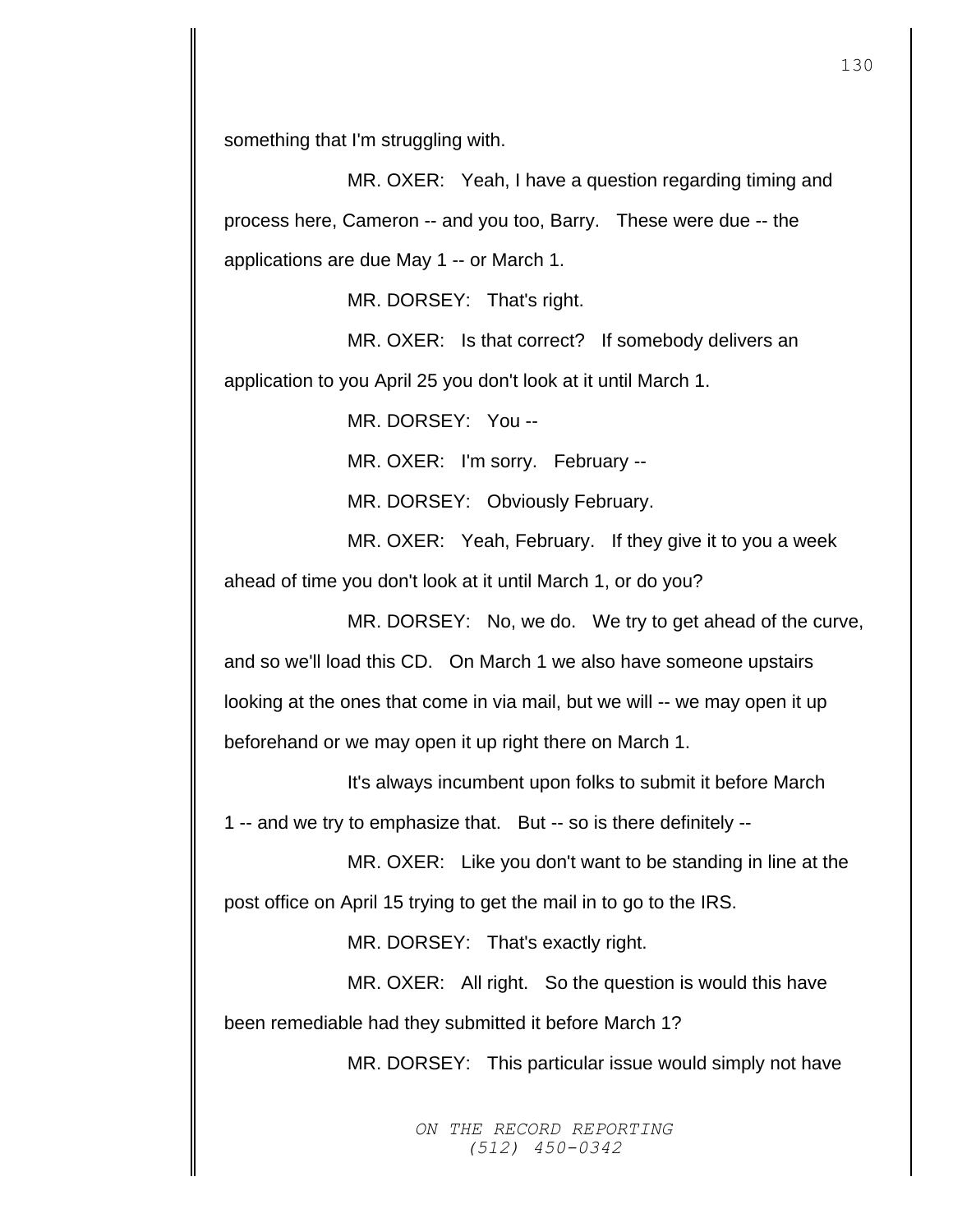been caught because it took looking it within the context of a full review.

MR. OXER: Okay. Excuse us just a moment. I need to confer with counsel here just for a second.

> (Discussion was held off the record.) MR. OXER: Okay. Did you have another comment? MR. TAYLOR: Yes, sir. May I? MR. OXER: Please.

MR. TAYLOR: Again, Craig Taylor with Community for Veterans. Actually, I wanted to just make a few salient points. No excuse on our part, but you probably are aware that when this application was initially submitted to the City of Kerrville it declined to support the project and the application.

It is explicitly because of our commitment to serve veterans only and a tremendous amount of research that we did to make sure that that was a legally permissible effort on our part that we went back to the City and, based on that commitment, we were able to get a resolution of support.

That resolution of support occurred the night -- two nights before the application was to be submitted. And the meeting lasted late into the evening. So there was an issue in terms of getting that support into the application and so forth. And that's why some of the timing was late in terms of submittal.

The second thing is our application -- we didn't know -- I mean, I can tell you the same -- we didn't know there was any deficiency in the application. And the application sat with the Agency for 40 days. And it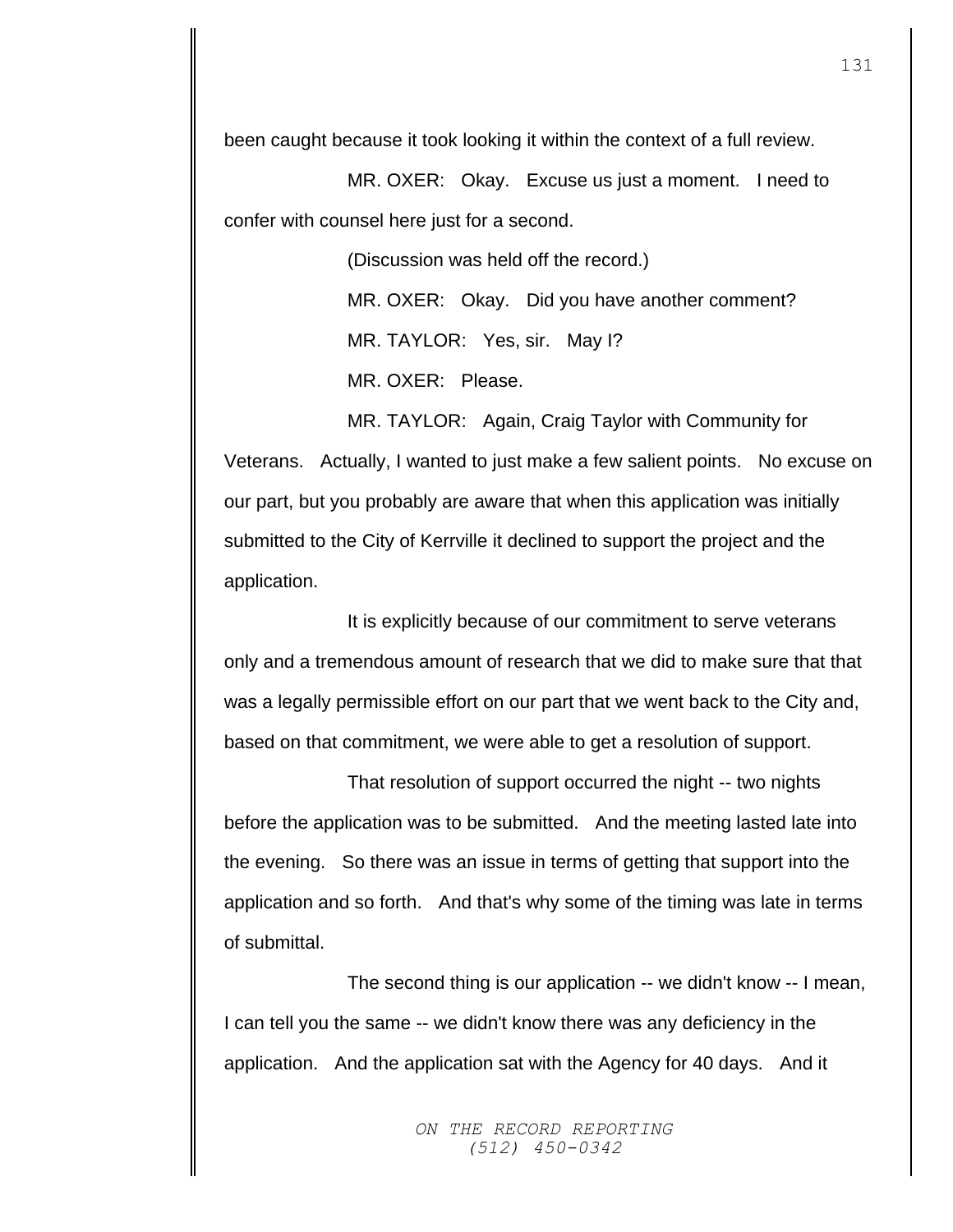really only surfaced as far as we're aware by the challenge that Mr. McDonald filed to our application and the revelation that this information was not available that we became aware of any deficiency. We, to my knowledge, were not notified of a deficiency prior to that. Immediately in response to that challenge, we provided the information.

A third salient point -- the plans that are submitted with an application are totally schematic. They have not been engineered, they are not the final plans, they have not been submitted to any regulatory authority for review -- not the city permitting department, not the fire marshal, or anyone. So those plans are purely a way of proposing what may be built and has not been vetted by any authority which is going to make the determination as to what the final plans and specs are.

So what we're trying to say is in the application we had full-blown civil engineering drawings to show our readiness to proceed.

So the salient points that are in an application -- where is the building going to be located, how many parking spaces, what kind of building are you going to build, are you going to have elevators, how many units are you going to build, what are the square footages of those units, what is the unit mix.

All of those matters are available in the application. So there's virtually nothing in the plans and specs as provided in the application that is not available in other parts of the application. That's what I meant by the redundancy.

The other thing is, this is a development on federal property. It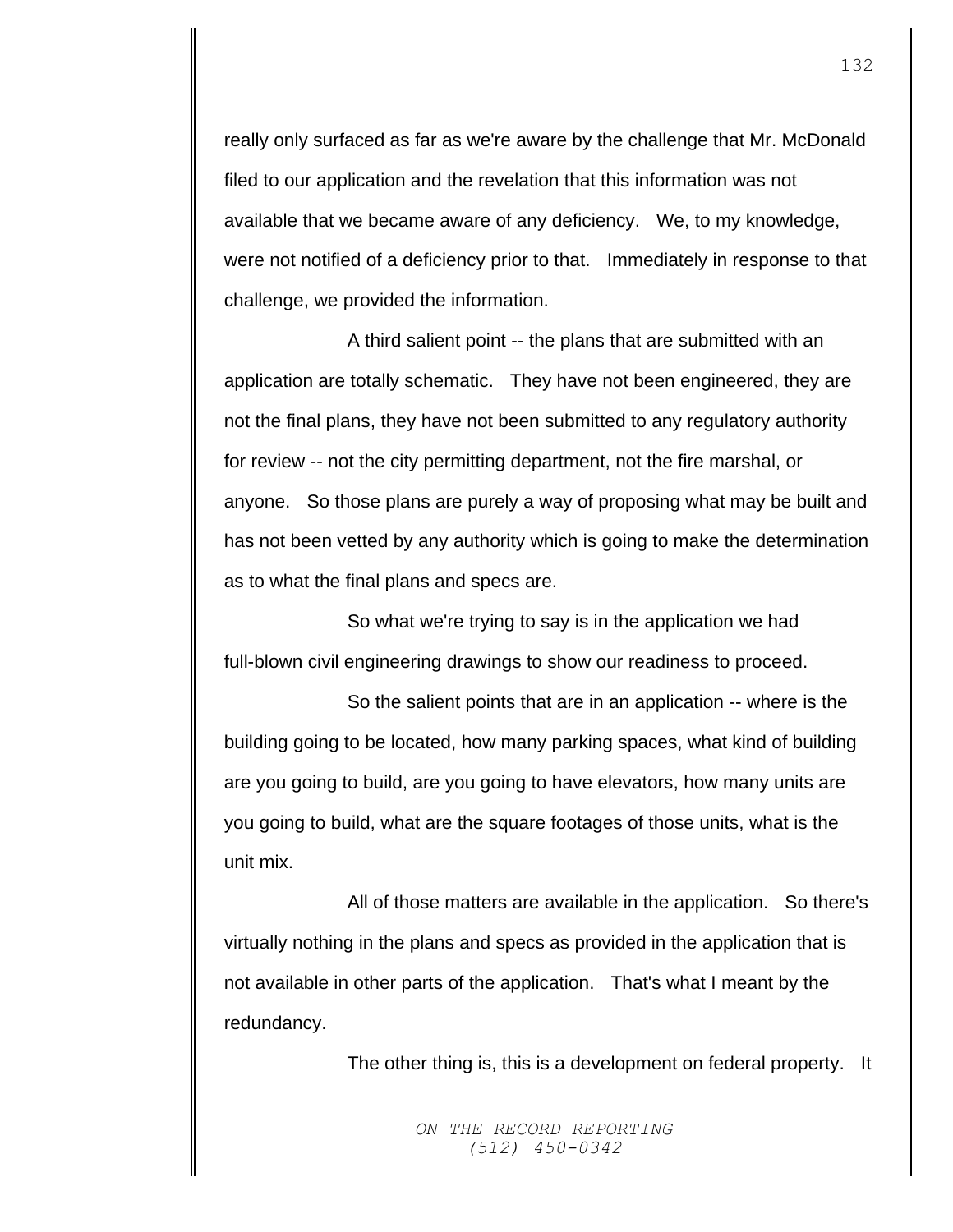was known to be a development on federal property. So the idea of a title commitment -- it's very clear who owns this property and this property is going to be lien free.

So the purpose -- not to diminish -- it says we should have a title commitment -- we had a title commitment. I don't know where it went. But the salience of a title commitment on this project is not what it might be on another type of free-standing real estate transaction. Thank you.

MR. OXER: Thank you, Mr. Taylor.

Let me ask this too, Cameron, from a process standpoint. I think there's enough of us in here that have doing Adobe Acrobat for quite a while. Even if it's in multiple separate files, those five separate files in this particular case could have been aggregated into a single PDF booklet.

MR. DORSEY: Uh-huh.

MR. OXER: Okay. Is that correct?

MR. DORSEY: Yes.

MR. OXER: Okay. So --

MR. DORSEY: I want to make one quick comment. My staff is not provided the challenge for use during their review, ever. So my staff reviewed the application without knowledge of the challenge. I had knowledge of the challenge but explicitly do not go give my staff the challenge for use during their review.

MR. OXER: They review the merits, period.

MR. DORSEY: Right.

MR. OXER: I have to say that I concur with Ms. Bingham that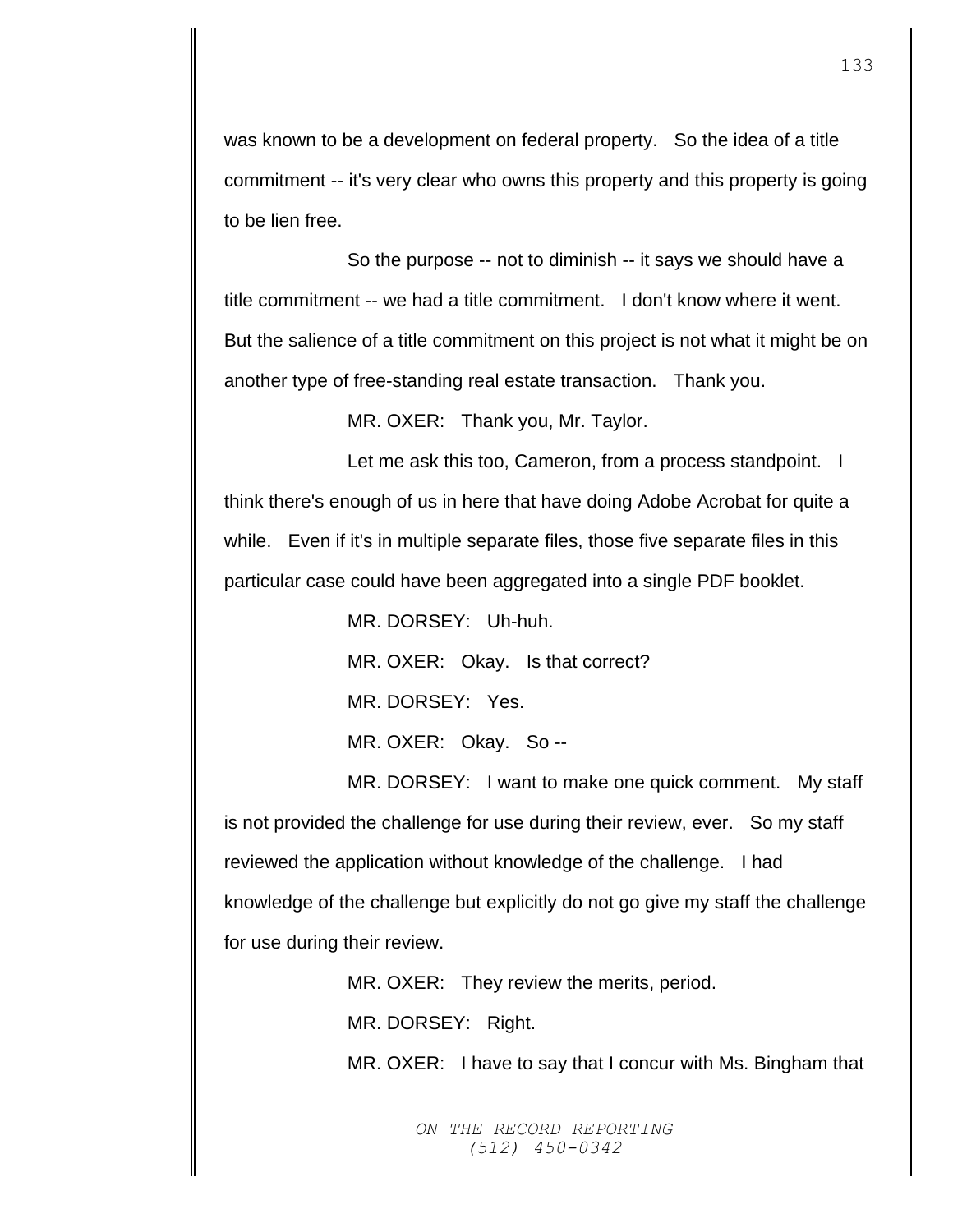the hard part that I've got on this -- and when we take a break I'm going to looking for a jar of Maalox somewhere. But the hard part off of this is this was apparently so easily avoidable. Yes, sir.

MR. CANTRELL: Just a few short words. As I told you before I was -- my team was keeping track of this whole process. When the developer came to town we notified everybody there that he was coming to give a briefing on this development. He briefed the Hill Country Veterans Council. Two of our city commissioners attended.

The City Council was invited -- they didn't show up. I was kept informed that multiple calls and e-mails to the City Council members and the city manager were not answered. We responded by letters to the editors. We took out a half-page ad. All of the veterans organizations signed onto that ad -- helped pay for it.

With that the City Council decided to their mind and had a meeting. But they went by their regular meeting day, which was February 28. You needed this by March 1. That isn't much time. You say you do look back at things, but, you know, you've got to admit that that put everybody in kind of a rush to get this turned in.

MR. OXER: I'd like for those -- is Isaac Alvarado in the room? Isaac, did you have anything you wanted to say on this? Did you want to speak on this? Okay. You're representing Representative Hilderbran's office. Okay. I just want to make sure that's in the record that you were here.

Michelle, you have some comments that you'd like to get in?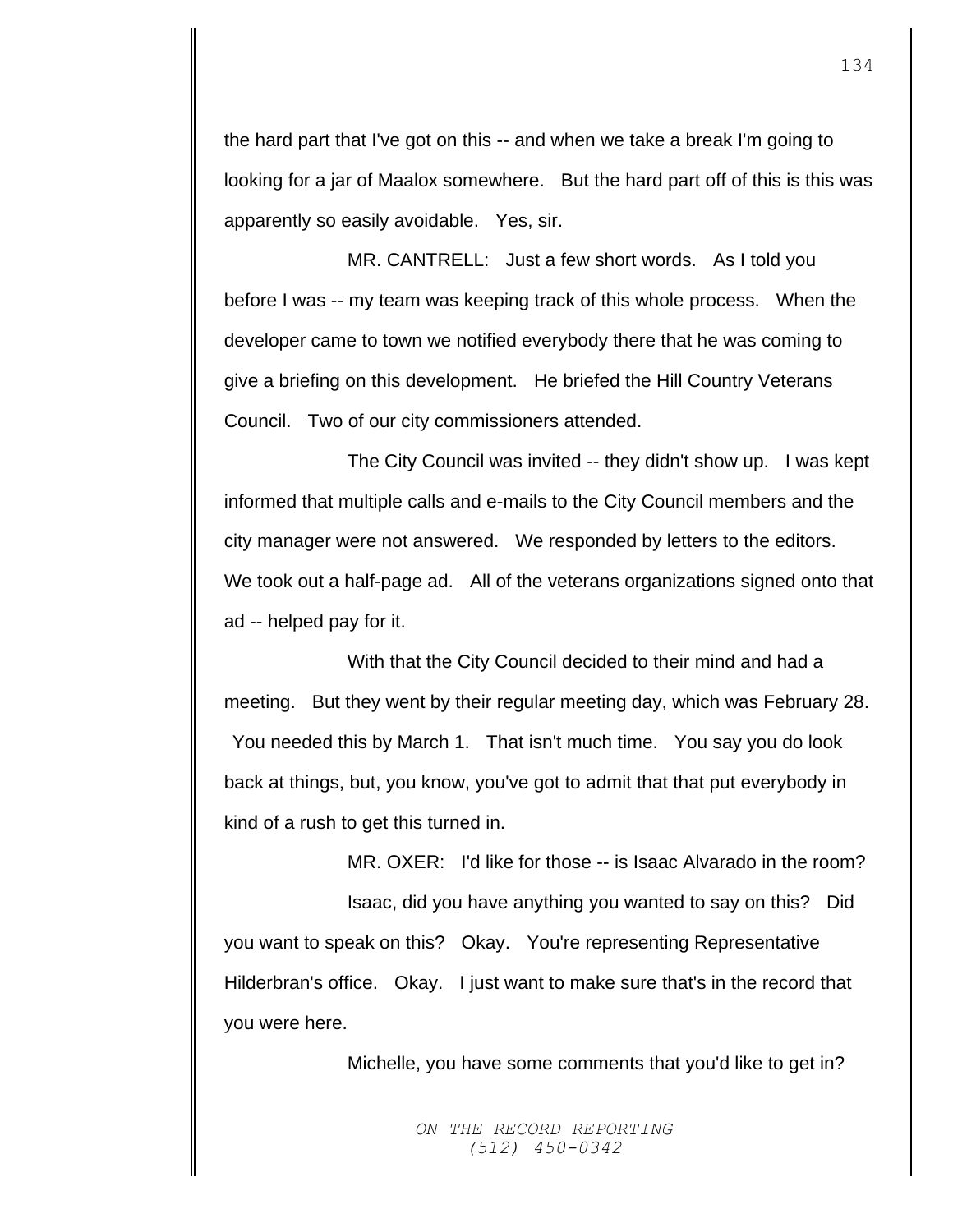And under our new communication policy, so everybody knows what's going on here, there are some people who have registered their position for and against. We're asking, if you want to just say that, give that to Michelle. She'll read your name in and say you're for or against, and we'll tally those up.

MS. ATKINS: Michelle Atkins, assistant Board secretary. We have two that have signed up that don't wish to speak. Ken Bowron, and he is against the staff recommendation; he's representing Freedom's Path at Kerrville. And then Tamea Dula, representing the applicant, is also against staff recommendation.

MR. OXER: Okay. If I could get her letter to read into the record from Senator Van de Putte.

MR. LYTTLE: Yes, sir. Letter is directed to Chairman Oxer and Board members. It reads, It has come to my attention that Application Number 12199 for an allocation of 2012 low-income housing tax credits was terminated.

I understand that the termination was due to an electronically caused technical deficiency that rendered a portion of the application unavailable. I also understand that this information was provided to your agency immediately upon notification of the deficiency and that the majority of the information was available in other portions of the application.

Understanding the urgent need for housing for our aging and disabled veterans I would hope that if indeed the error was a technical glitch that it would not be allowed to preclude the consideration of a proposal to provide housing for our veteran population and greatest need.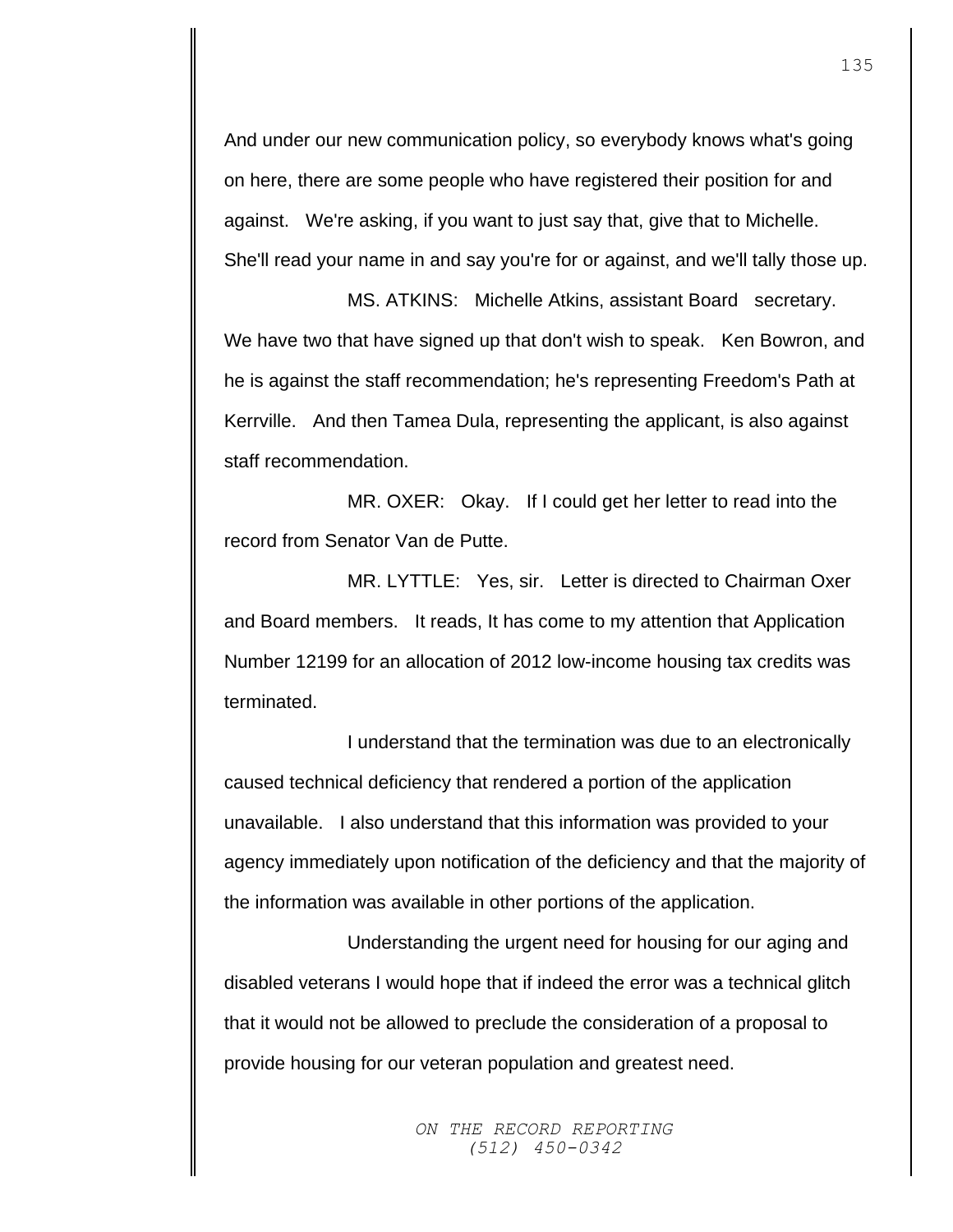As you know, Texas has the second largest population of veterans in the United States. We are proud of our veterans an the contributions they have made to defend the freedoms we all enjoy. As Texans we are especially pleased that so many have chosen to make our state their home. We're also committed to ensuring that the veterans who have chosen Texas as their home are afforded every opportunity to live out their years with dignity, respect, and comfort.

The project known as Freedom's Path being proposed at the south Texas V.A. Health Care system, Kerrville Division, would certainly provide much-needed housing for many veterans.

I appreciate the hard work that you and the Board members have put into this final issue. Sincerely, Leticia Van de Putte, Senator and Chair of the Senate Committee on Veterans Affairs and Military Installations.

> MR. OXER: Any more comments from the Board? (No response.)

MR. OXER: Any more comments from the floor? (No response.)

MR. OXER: All right. We're going to take an unusual tack here. Cynthia, would you like to say something at this point?

MS. BAST: Cynthia Bast. Again, I'm sitting here and I'm listening to these gentlemen. And it's very difficult to present this.

But, again, I just want to remind you that this is not about providing housing for veterans. This is about a competitive process. And that's what we're really looking at in appeal on here. And this is about the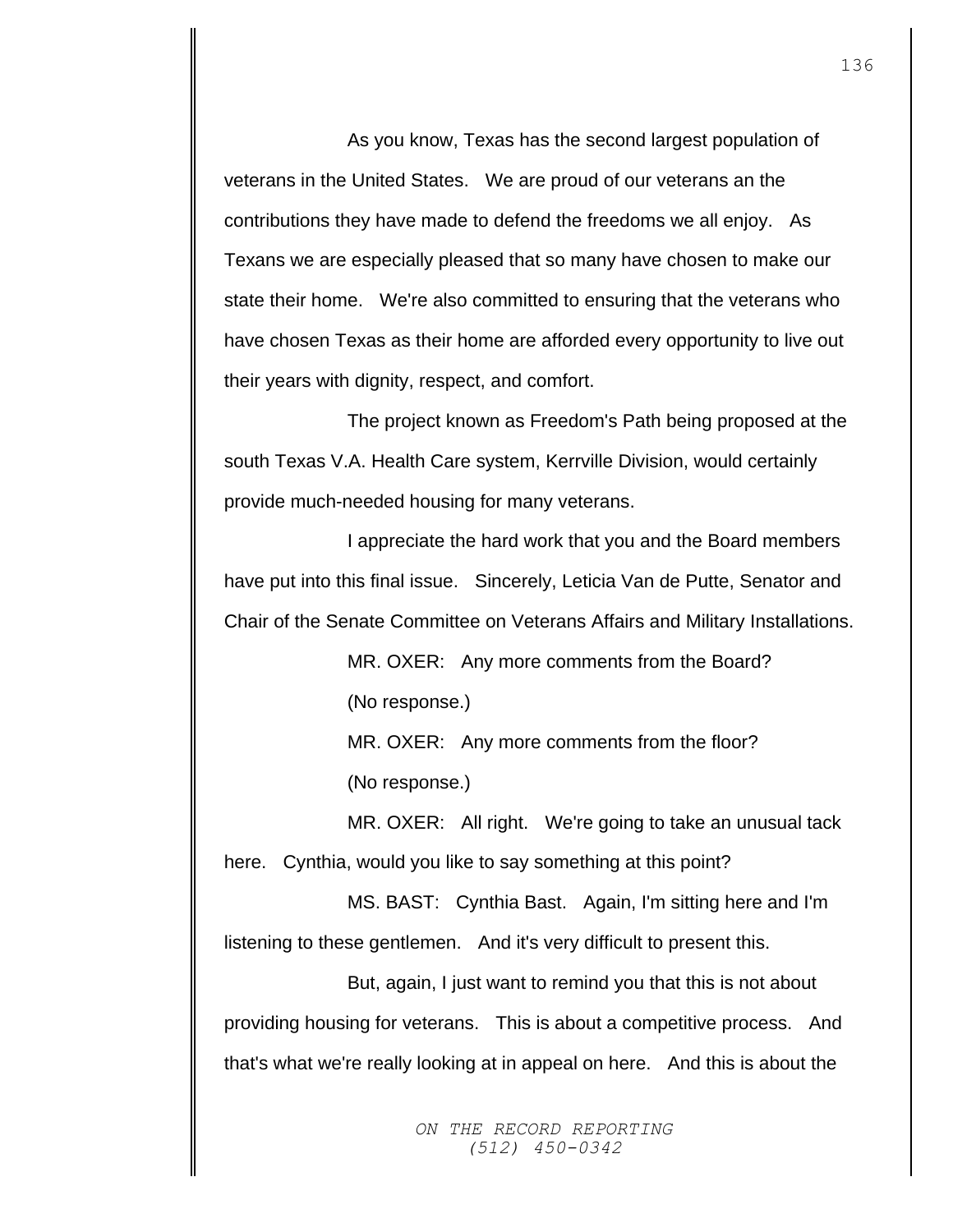processes that you have in house. You had 161 applications, and I sincerely appreciate how difficult this is because this is a meritorious application.

And I -- if it is terminated, which we, of course, recommend then I sincerely hope that they will apply next year.

MR. OXER: Thank you for your comment.

DR. MUÑOZ: Mr. Chairman, I just might add that, well, you know, with all due respect I appreciate that a part of this discussion has to do with the procedures. But in this instance it has to do with veterans.

MR. OXER: Comment noted. We have a motion on the floor. We can resolve in executive session if we have a question on legal -- or any other legal questions?

(No response.)

MR. OXER: Are there any other comments from the Board? (No response.)

MR. OXER: Any other comments from the floor?

(No response.)

MR. OXER: All right. The motion on the floor by Vice Chairman Gant is to support in favor of staff recommendation to deny the appeal. Seconded by me as a -- which supports our rule process. Okay. All in favor -- which would deny the appeal -- all in favor?

(A chorus of ayes.)

MR. OXER: All opposed?

(Two noes.)

MR. OXER: Okay. Four-two. The appeal is denied. The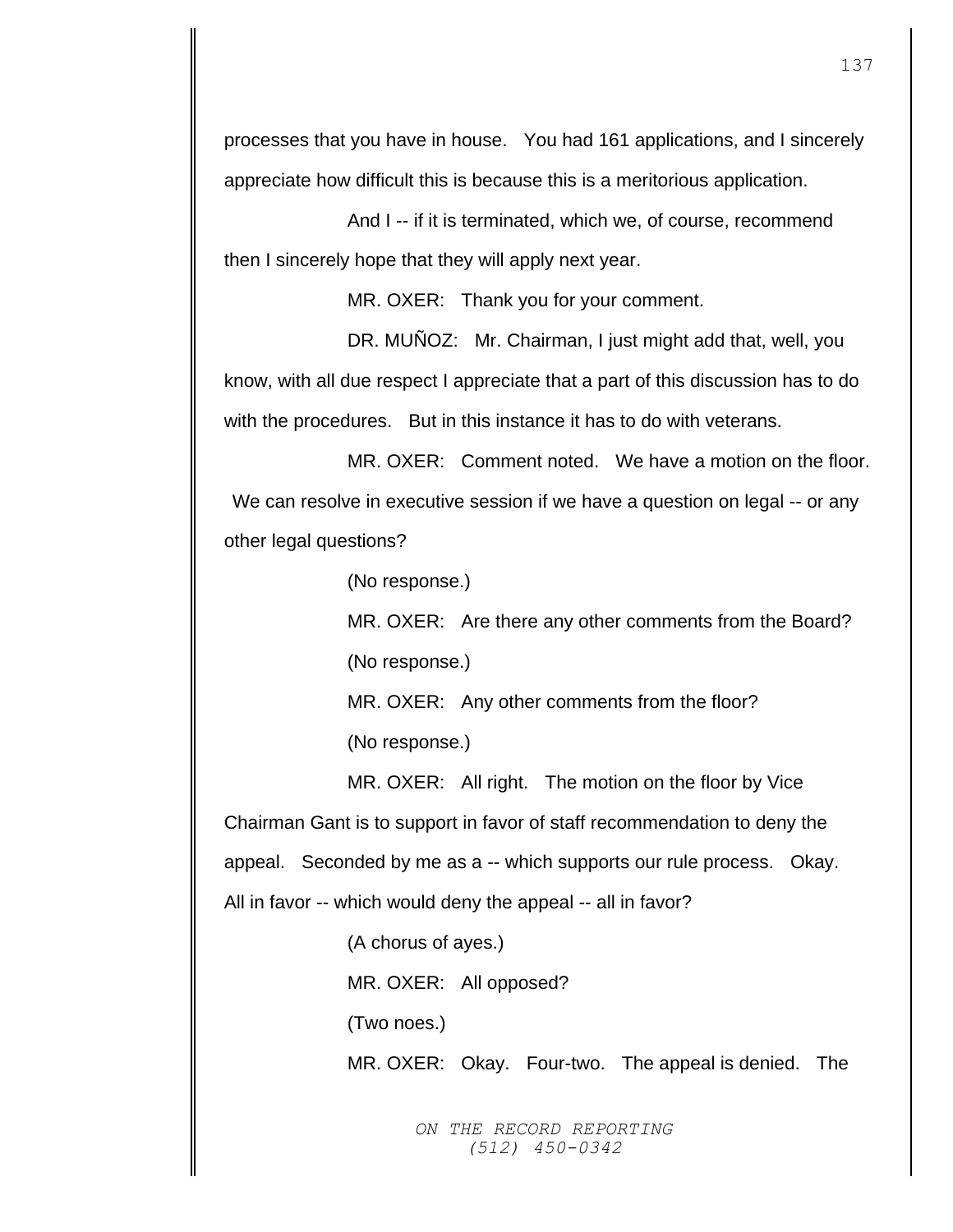opposition was by Mr. Keig and by Dr. Muñoz. And, with that, we're going to take a break. Be back in our chairs at 20 after.

(Whereupon, a short recess was taken.)

MR. OXER: Cameron, how nice to see you back again.

MR. DORSEY: All right. Cameron Dorsey, Director of Multifamily Finance. We've got one more appeal. This is related to a market study that was submitted I believe 21 minutes late. And I'm going to leave it at that. I think the applicant intends to withdraw, but I believe they just want to speak on the record.

MR. HUTH: Thank you, Cameron. Tom Huth, president and CEO of Palladium USA.

Mr. Chairman, honorable Board members, respected guests, we just went through a heart-wrenching one hour or so, and I have to stand here before you and tell you how proud I am. I stand through a lot of civic committee meetings; I do this fairly often. And to see a Board that is dedicated and as knowledgeable and as professional as I've seen here today it's something I don't see very often. So I want to commend you on that.

Our development, KIRON at Wilshire Boulevard, market study was submitted 20 minutes late. And the rules are the rules, and we saw it here today. But it doesn't matter if they're a little bit out of the rules or what, the rules are the rules, and I think that we need to stand by those.

As Mr. Dorsey said, I am withdrawing our appeal for reinstatement of KIRON at Wilshire Boulevard. This is our first foray into the affordable housing arena. We've been developing market rate deals for 130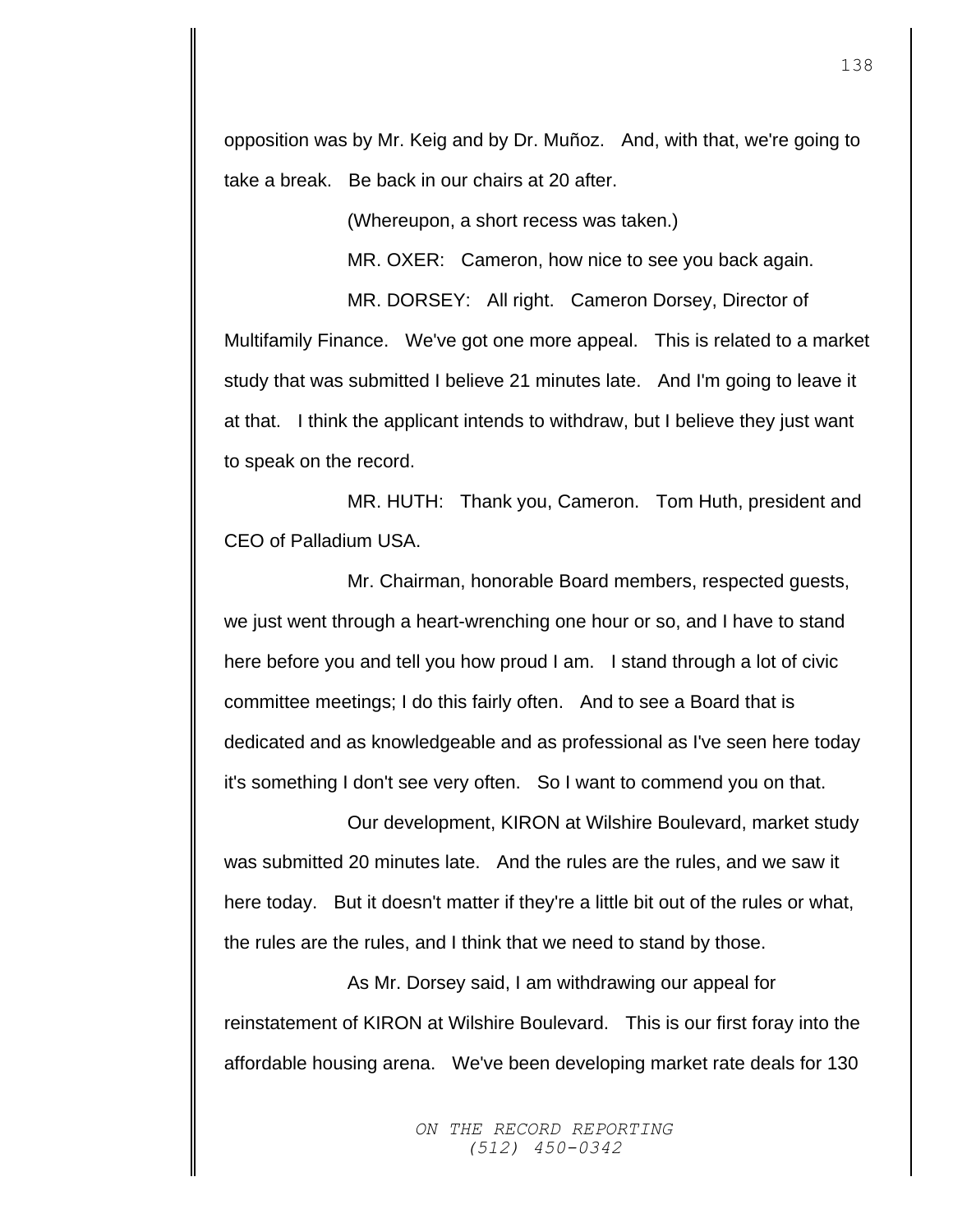years, and we do everything from high rise, mid-rise, garden, mixed use; run the gamut.

And I can tell you that the passion that we have for the affordable housing is not going to go away. Okay. We are going to be back. Okay. We're going to be back year after year after year because we need affordable housing.

The NIMBYism that we've seen throughout the past year in talking to the cities and talking to homeowner associations is not only severe but it is truly real. And we've got to conquer that. Okay. We've got to keep pushing forward and keep doing the right now.

As a Board, I know you are. My fellow developers behind me, I know they are. Thank you for your time today.

MR. OXER: Mr. Huth, stand your ground for a second. Are there any comments from the Board?

MR. GANN: I appreciate the comments; I'll tell you that. Thank you, sir, for those.

MR. OXER: Right, but could you pass the Maalox up here, by the way?

(General laughter.)

MR. OXER: We look forward to seeing you on the next round.

And continuing the discussion and the line of questions I had on the last one, if this is due March 1, give it to Cameron about the middle of February and let him tell you what's missing. Okay? Just do it.

Cameron, do you have any more to add to this?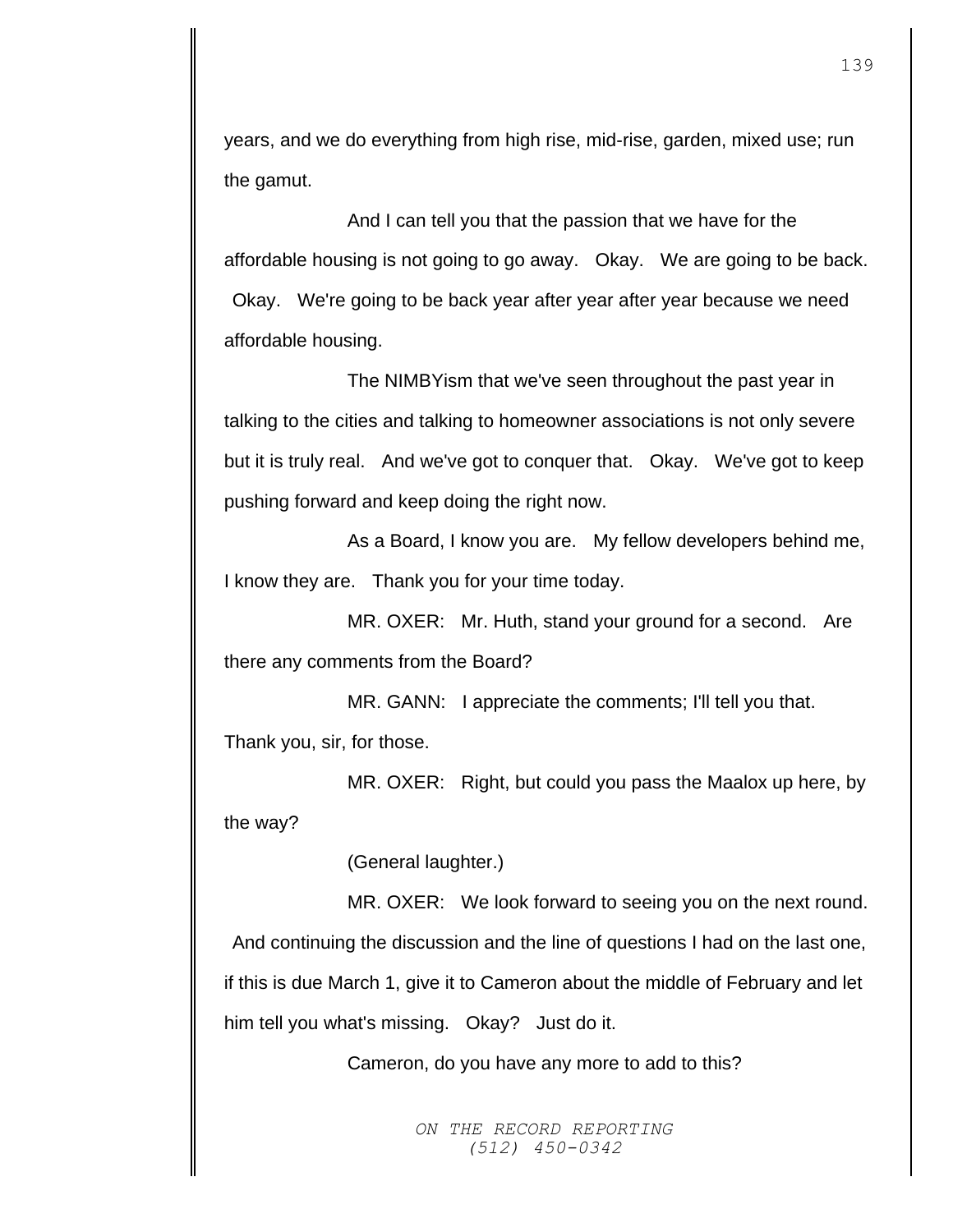MR. DORSEY: No.

MR. OXER: Okay. Do we have any other comments on this?

(No response.)

MR. OXER: All right. Item Number 7, Mr. de Young.

MICHAEL DE YOUNG: Michael De Young, Community Affairs Division director. Mr. Chairman and members of the Board, Item 7 on the agenda is the presentation, discussion, and possible action to approve the award of \$950,000 of Community Services Block Grant discretionary money for Haven for Hope for a pilot program for job creation.

Your Board packet Exhibit A contains detailed information regarding the pilot program which Haven for Hope operates today. As some of you have seen firsthand for yourselves this organization has done some extraordinary work in San Antonio, and it is a program which has gained the attention of legislative leaders.

Haven for Hope has come to the Department with a request that indicates that without these fund their program operations will be disrupted and this effort and effective pilot program will likely end.

Because at this time we do have CSBG discretionary fund available for this purpose. We can ensure that this program continues, and with data being collected by the organization we can use it to provide a best practices model for other organizations in the state addressing this issue of homelessness. Staff recommends that you approve the request.

MR. OXER: Thank you. Stand there for a second. Staff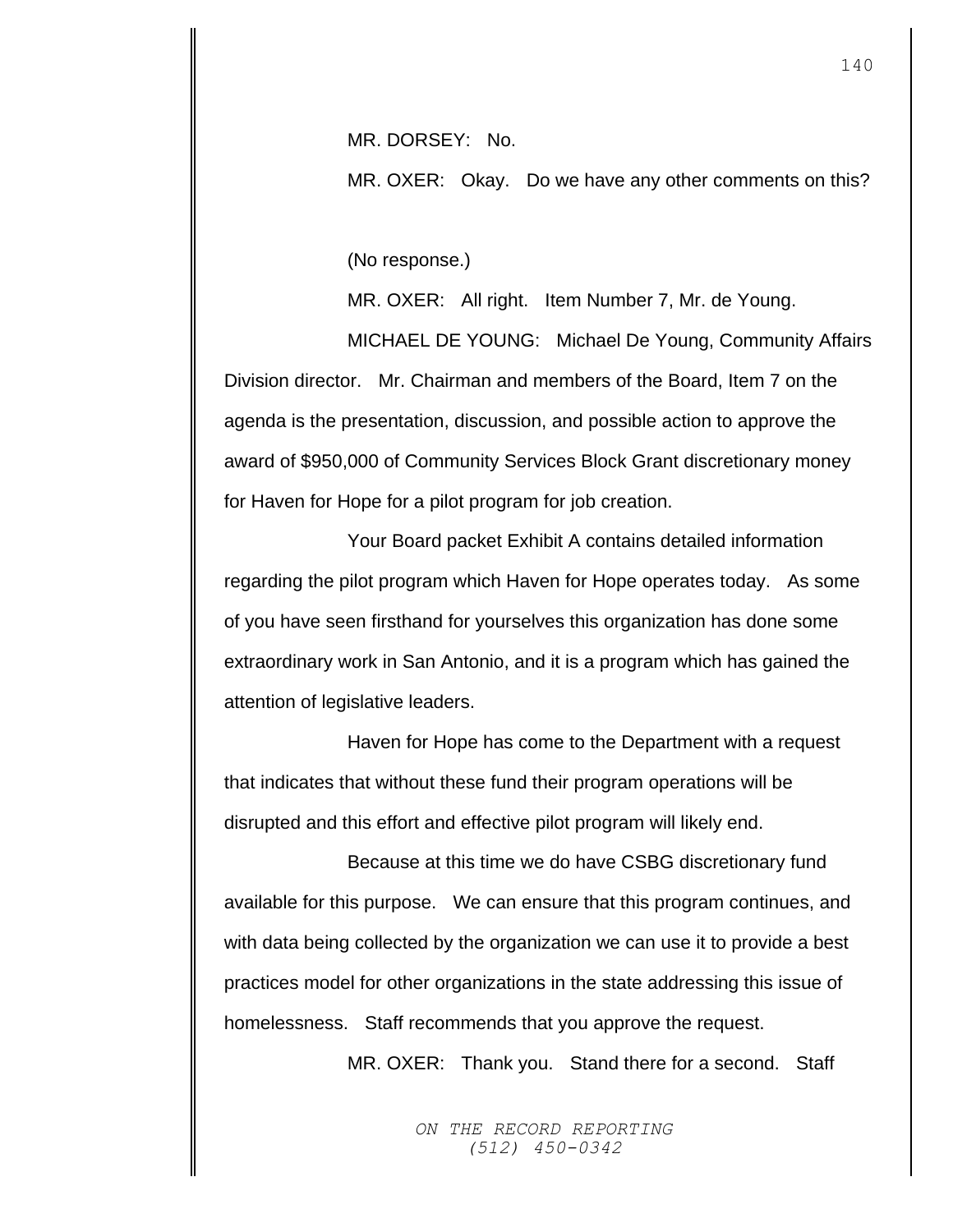recommending a motion from the Board.

MS. BINGHAM: Move staff's approval. DR. MUÑOZ: Second.

MR. OXER: Okay. Motion by Ms. Bingham to approve staff recommendation. Seconded by Dr. Muñoz. Is there any comments from the Board?

Mr. Keig, you were there. You and I visited Haven for Hope. So please --

MR. KEIG: Yeah, just -- I'm in favor of it. I got to see it firsthand. I am a little concerned -- and maybe they're here, they can address it -- but if they don't get the money now they'd have to stop the program. What happens next year and what's the contingency plan?

MR. OXER: It's okay. You're welcome to stand there if you're comfortable doing that. but we've got to have -- before we'll accept -- we have the motion and the second, so we can take the comment. My question to the staff -- Michael, I'm sure you can answer this. This is money that's discretionary money that's available in our Community Services Block Grant.

MR. DE YOUNG: Correct.

MR. OXER: And is that something that will impinge on the funding for other HHSP grants around the state?

MR. DE YOUNG: Correct.

MR. OXER: Okay. With that, you're welcome to comment,

sir.

MR. BLOCK: Thank you. My name is George Block,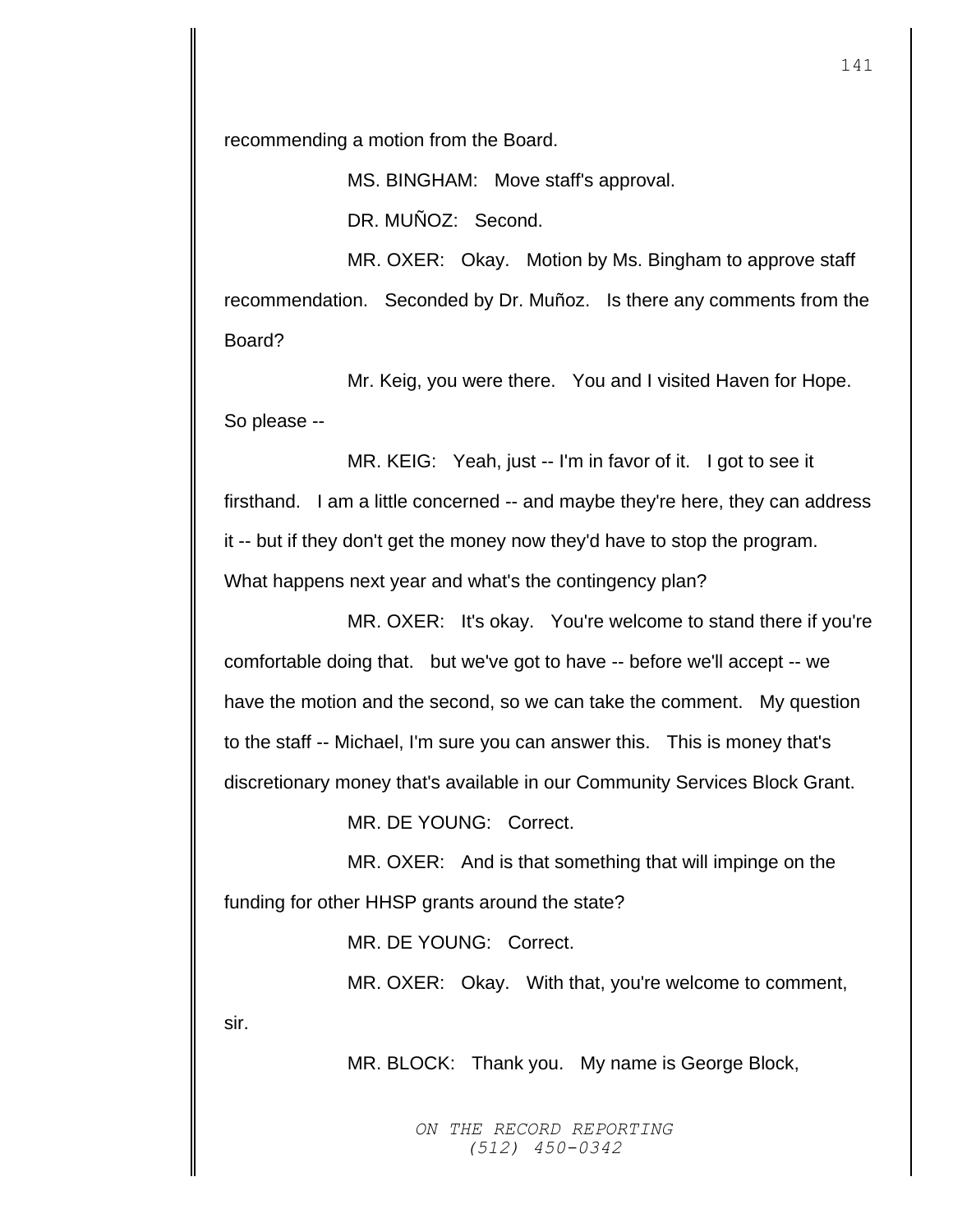B-L-O-C-K, president and CEO, Haven of Hope of Bexar County.

I'd be remiss if I didn't start by saying thank you to all of you because Haven for Hope wouldn't exist without this organization. Your grants let us finish our campus and your grants let us build one of the most important buildings on our campus and start one of the most important programs on our campus. And that was out in-house recovery program.

Probably one of the things that makes homelessness a little different in San Antonio than everywhere else that we looked at in the country was our rates of alcoholism and addiction are probably 25 percent -- 20 to 25 percent higher than the rest of the country.

And we had completely underestimated that and your 2011 grant let us start a program -- 80 beds for men, 24 for women -- to start a residential in-house recovery program.

And that program led us to some incredible findings that we're operating on now. What we started to see was that the folks who came into our campus worst off -- the addicts, the junkies, the alcoholics -- when they finished their program of recovery were outperforming, as we call them, the regular members of our campus academically, in job training, and OJT, and then once they hired out in the community.

And it became striking that those that has gone through recovery were totally outperforming who hadn't gone through recovery. And so we started to look at this and say, Are there any other homeless programs in the country that are experiencing this? And we couldn't find any anywhere in the literature.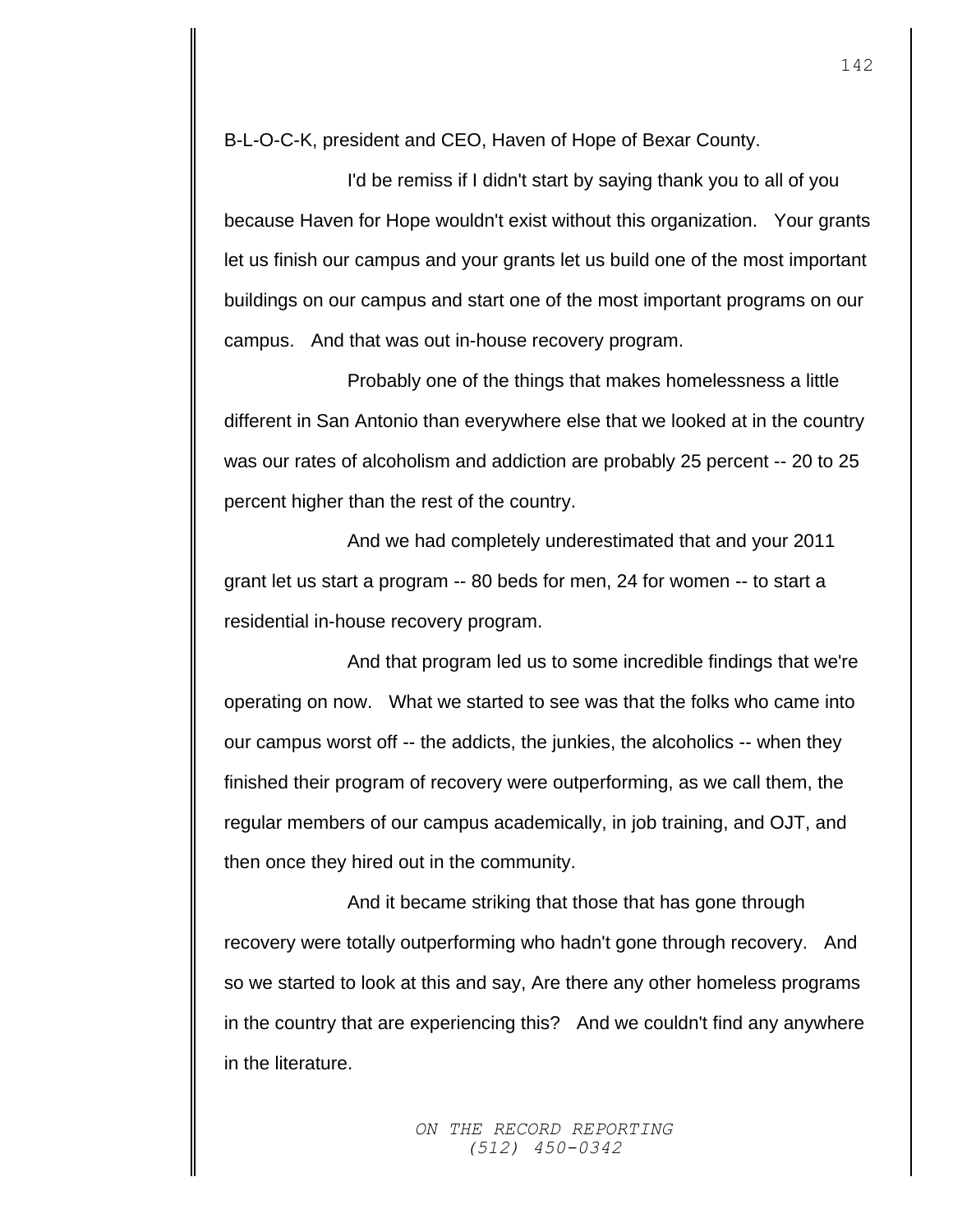And so I asked my vice president in charge of our transformational program, Can you look and see what's out there just in recovery-oriented systems and care. And we found them obviously in additions and alcoholism. We found some in mental health. Now, unfortunately with the veterans returning from the Middle East, we're finding a lot in traumatic brain injury and we're even seeing the health care system shifting to patient-centered planning, a recovery-oriented system of care.

And so we said, Well, we're going to do something that nobody else is doing, and we're going to shift to this recovery-oriented system of care. And it's already had remarkable results. We're -- just sort of depending on how you count, either a little more than two years old or a little less than two years old.

But when we first started -- folks leave our campus one of two ways, either with a benefit check or a paycheck. And our first graduation was about 80 percent benefit check, 20 percent paycheck.

And now after two years and piloting this program, it's flipped. We're about 80 percent paychecks and 20 percent benefit checks. People are getting jobs, people are sustaining jobs, and people are keeping those sustainable housing and sustainable incomes 93 percent for a year in our community.

And you say, You know, what's different? How is this going to be different in a year? Haven for Hope was sort of an odd duck. We were born as an adult. We didn't grow normally as a nonprofit; start with a couple of volunteers with an idea. This was a big community idea driven by some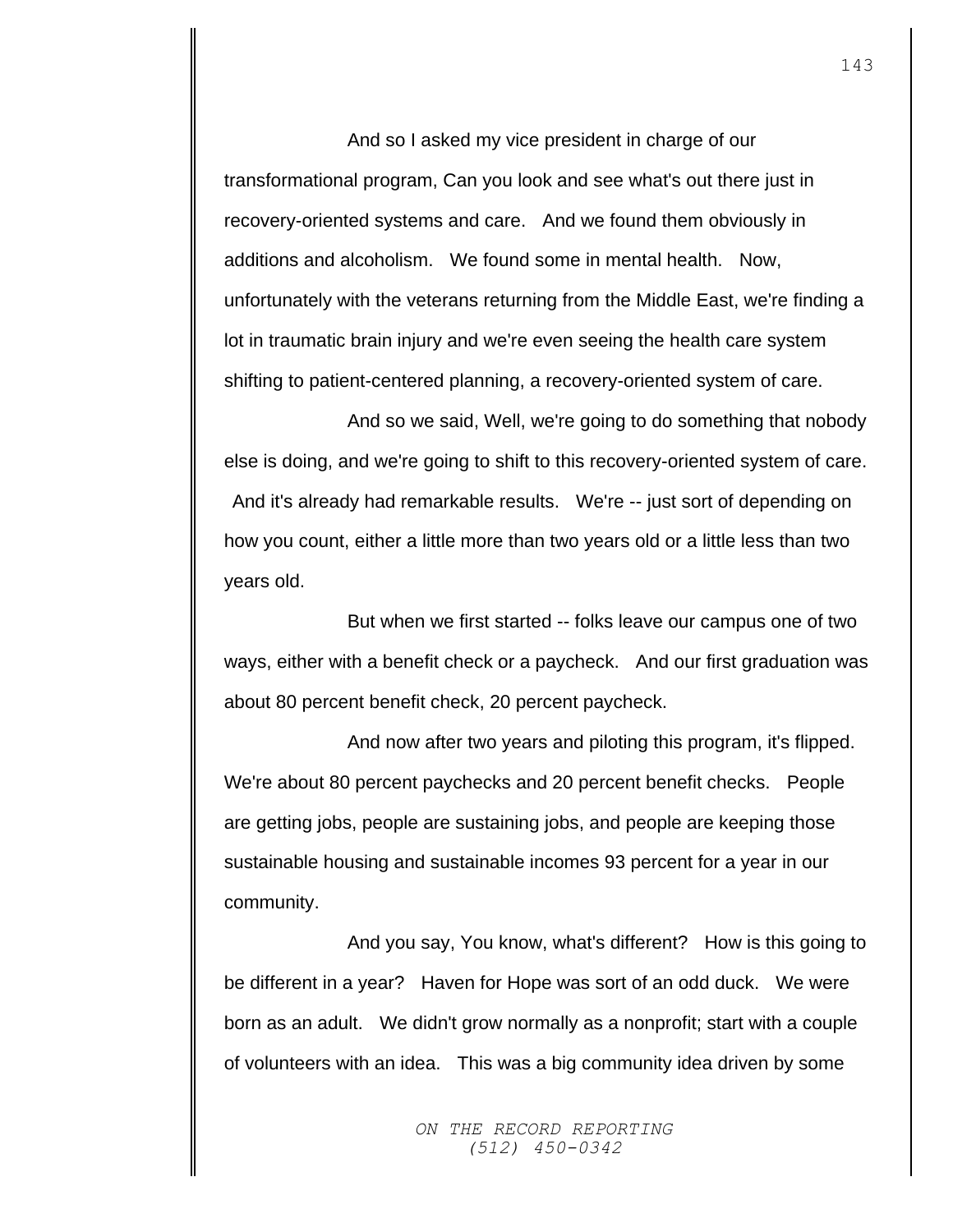big community leaders. It approached a serious problem in our community in a different way.

And so we started as a full-grown nonprofit. I often talk to our staff that we're a large tree with no roots. To make the root problem just a little bit worse for those who visited the campus -- I know many of the Board and staff visited the campus -- we have 45 partners on our campus delivering services every day.

In order to entice everyone onto campus we made a promise that for the first three years we wouldn't fundraise in our community, so we would do no fundraising inside of Bexar County for three years. That was the year of construction and the first two years of operation. Well, depending on how you count that either ended April 30 or it will end June 30, so it's just about to end.

We're in the process of hiring a director of development, chief operating officer, so the CEO can shift from operations to fundraising, and within a quarter will be a very typical nonprofit going out and doing all the typical fundraising that every nonprofit does in their community.

So I think what you'll see is a year from now we'll have a full-blown typical fundraising operation going and two years from now it will be a very healthy and successful fundraising operation and our tree will have put down some serious roots.

But the roots are going to be down, thanks to the trust that you have in us and the risk that you let us take by being the only homeless center in the country to have a residential treatment unit, and that led us to see the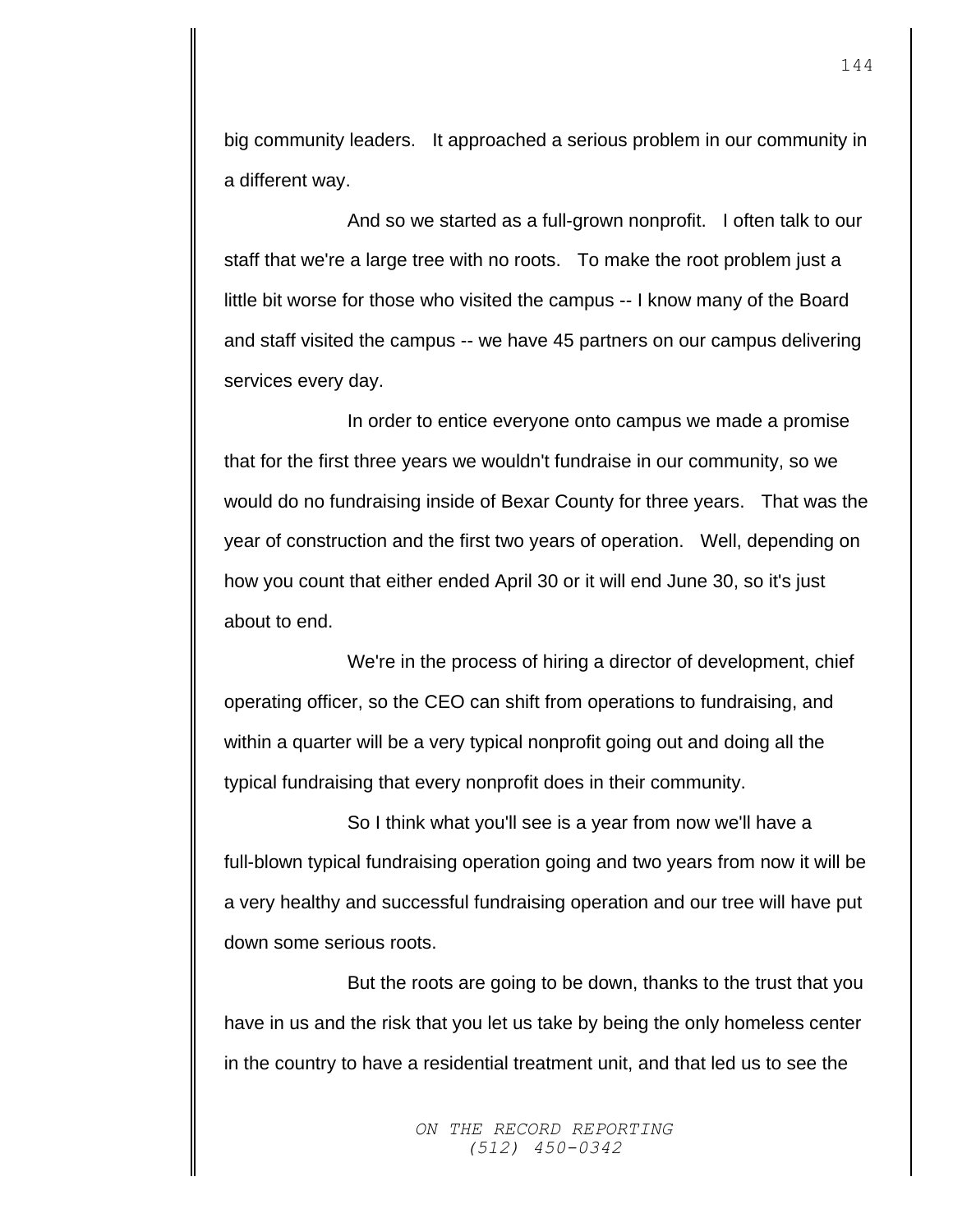power in a recovery-oriented system of care. Thank you.

MR. OXER: Mr. Block, can you give us any -- can you tell us why that area has such a higher percentage of addiction-related issues, so to speak? I mean, is there anything that supports that? What's the foundation of that?

MR. BLOCK: I think all I can do is speculate, but my speculation is that since we have a treatment center on campus, that people know that addiction won't disqualify them from coming onto campus, and so they're not afraid to show up and they're not afraid to self-report.

My gut says that we're probably no different than the rest of the country, but our people are willing to self-report because they know they can get treatment.

MR. OXER: Okay. Mr. Keig, do you have a question or a comment?

Mr. Keig and I and Executive Director Irvine visited your campus -- and Michael visited the campus, you know. And I would have to say; I put it on the record last time.

I was most impressed and I would continue to encourage you to do what you have in the last sort of plenary discussion while we were there. Keep gathering the data, because nothing makes an argument as strong as the numbers to show that you're making a difference.

MR. BLOCK: Well, Mr. Chairman, just this last week we came to an agreement with the U.T. Health Science Center of San Antonio to do third-party evaluations of all of our data. They'll have an open back door into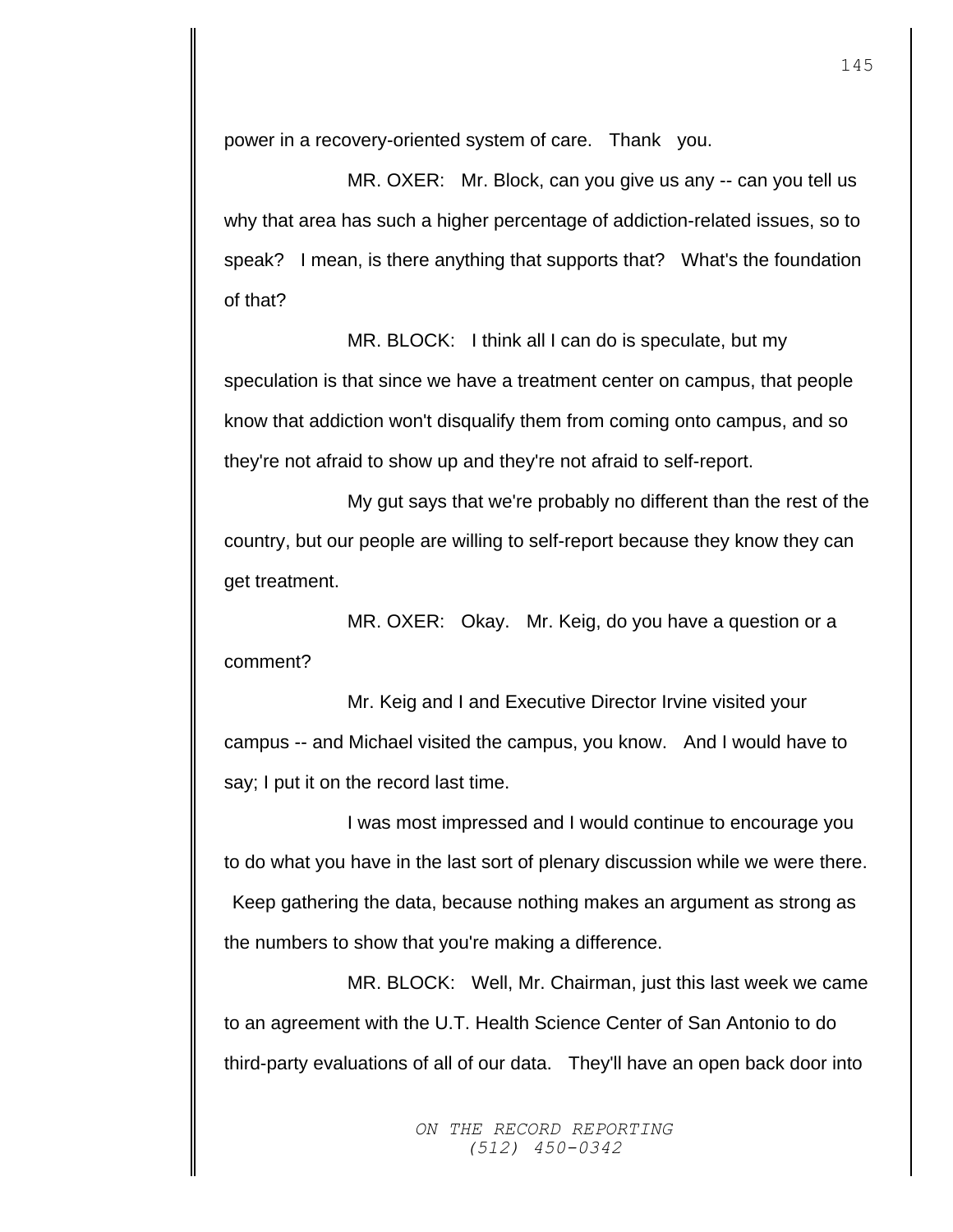all of our data, and they're using their statisticians and economists to evaluate both our data, our continuum of care data, and the center of health care services data. So we're going to have an independent third-party evaluation by a research team ongoing based on your comments.

MR. OXER: Great. Glad to hear that. Okay. Any other comments? Any questions for Mr. Block?

(No response.)

MR. OXER: Thank you, sir.

MR. BLOCK: Thank you, sir.

MR. JANSEN: Mr. Chairman, members of the Board. I'm Dick Jansen, and I represent the Venetian Gardens 12204 in Joshua, which is just south of Burleson and part of the Fort Worth metropolitan area.

Just want to make a couple of comments and do not want to drag it out, because it's been a long afternoon for everybody here.

But we went out with the new QAP; have to identify good high-quality opportunity areas in which to try and develop --

MR. OXER: I'm sorry to interrupt you, but I have to -- there's a policy and procedure issue I have to take up with you. Does this relate to the Item Number 7 on Haven for Hope?

MR. JANSEN: No.

MR. OXER: Okay. Just making sure here, because we've got an active motion on the floor we've got to contend with. If you're speaking --

MR. JANSEN: Do you mind if I stand?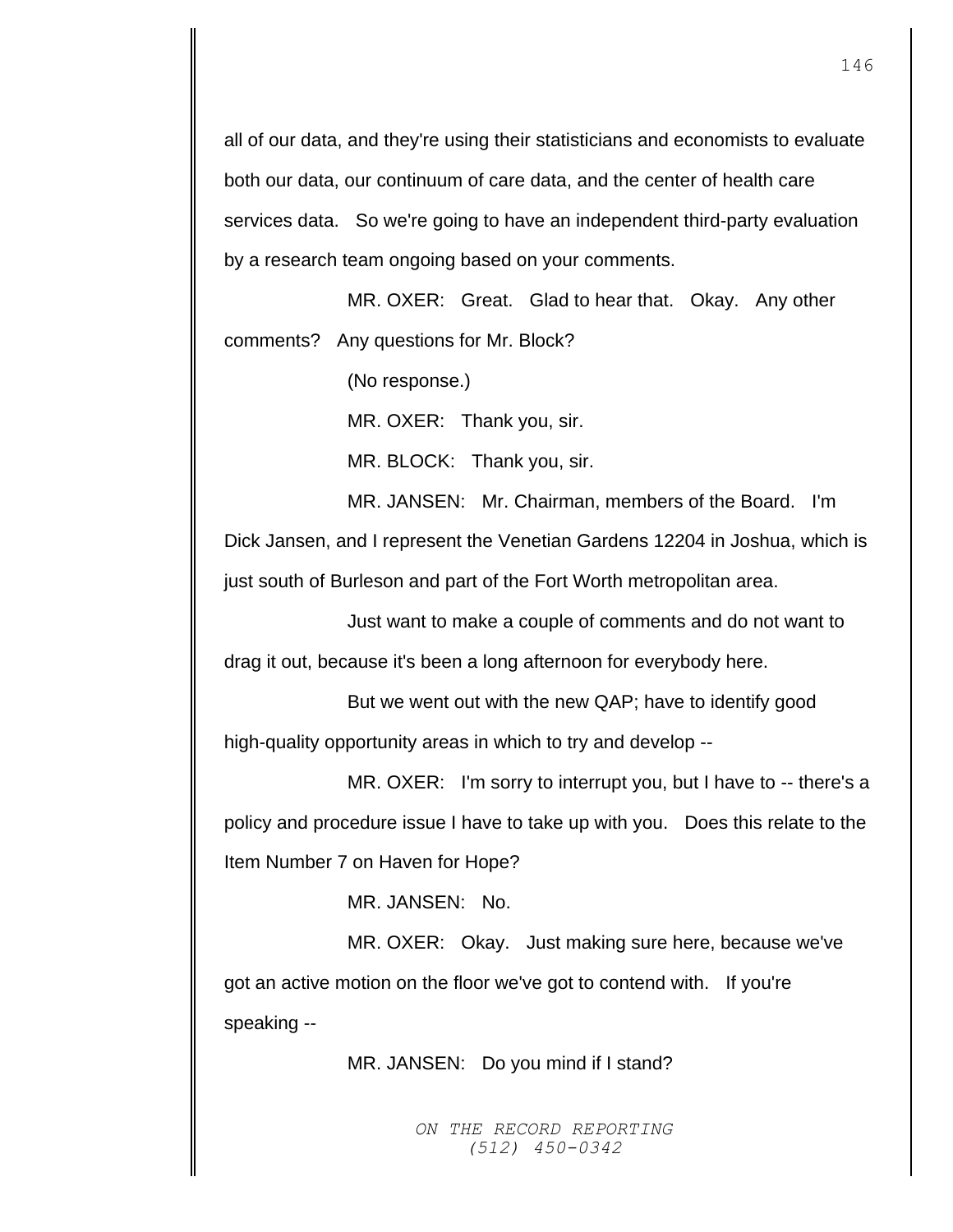If you wish to -- you know, if you wish to speak on that item, we're glad to have you here and we'd like to --

MR. JANSEN: No, no problem.

MR. OXER: We've got to deal with this one first. All right.

Are there any public comments with respect to Haven for

Hope?

(No response.)

MR. OXER: Okay. We have a motion on the floor to approve staff recommendation for the funding. Motion by Ms. Bingham and second by

Dr. Muñoz. Any other questions or comments?

(No response.)

MR. OXER: All in favor?

(A chorus of ayes.)

MR. OXER: All opposed?

(No response.)

MR. OXER: There are none. It's unanimous. Thank you.

Mr. Block, you all pass on our best regards to Mr. Greene and the rest of the staff down there.

MR. BLOCK: Really, I think you just made his day. Thank you.

MR. OXER: Okay. We expect to come back and see some big numbers next year. You understand that.

MR. BLOCK: Count on it.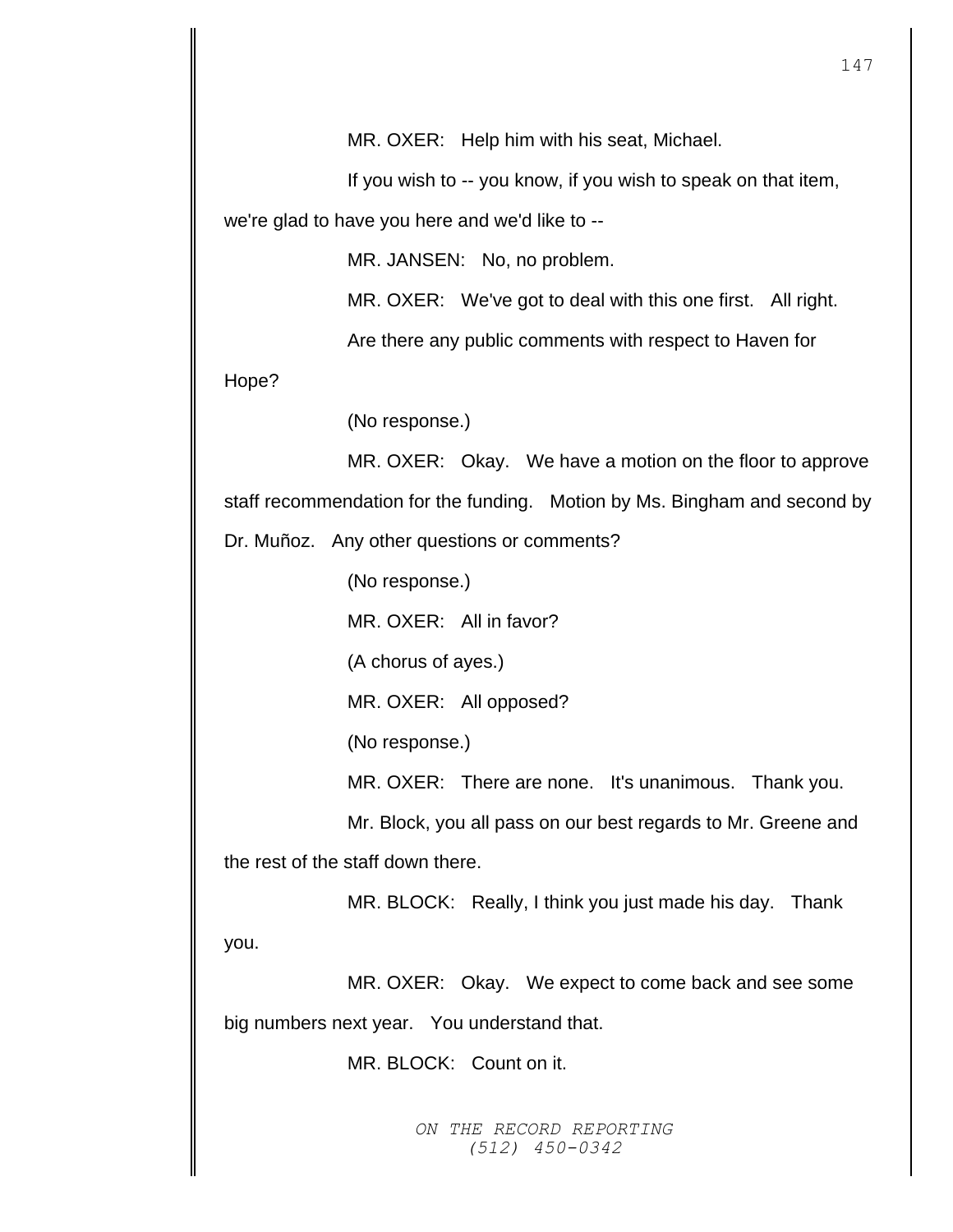MR. OXER: Okay. Let's see. Where are we at on this thing? Sam, you'd like to speak at the public --

MALE VOICE: Yes.

MR. OXER: Okay. Well, that's -- we've got one more item to deal with yet, so you may want to take a quick seat there. Okay.

Last item on the published agenda is Item Number 8, which is an executive item that I will report and remind everyone that it was discussed in executive session. It has to do with the litigation engaged in by the Department or by the Agency -- or by the Department with respect to the ICP versus TDHCA.

So, with that, is there any other discussion or questions from the Board?

(No response.)

MR. OXER: Then we'll entertain a motion.

MR. KEIG: So move.

MR. OXER: Okay. There's a motion to authorize the staff,

specifically Mr. Irvine and general counsel, to negotiate with ICP with respect to the remedial plan related to litigation that's before us.

MALE VOICE: Second.

MR. IRVINE: I'd just like to clarify. It's not to negotiate; it's simply to authorize the oversight of the submittal of --

MR. OXER: Of the plan --

MR. IRVINE: -- proposed remedial plan --

MR. OXER: Okay.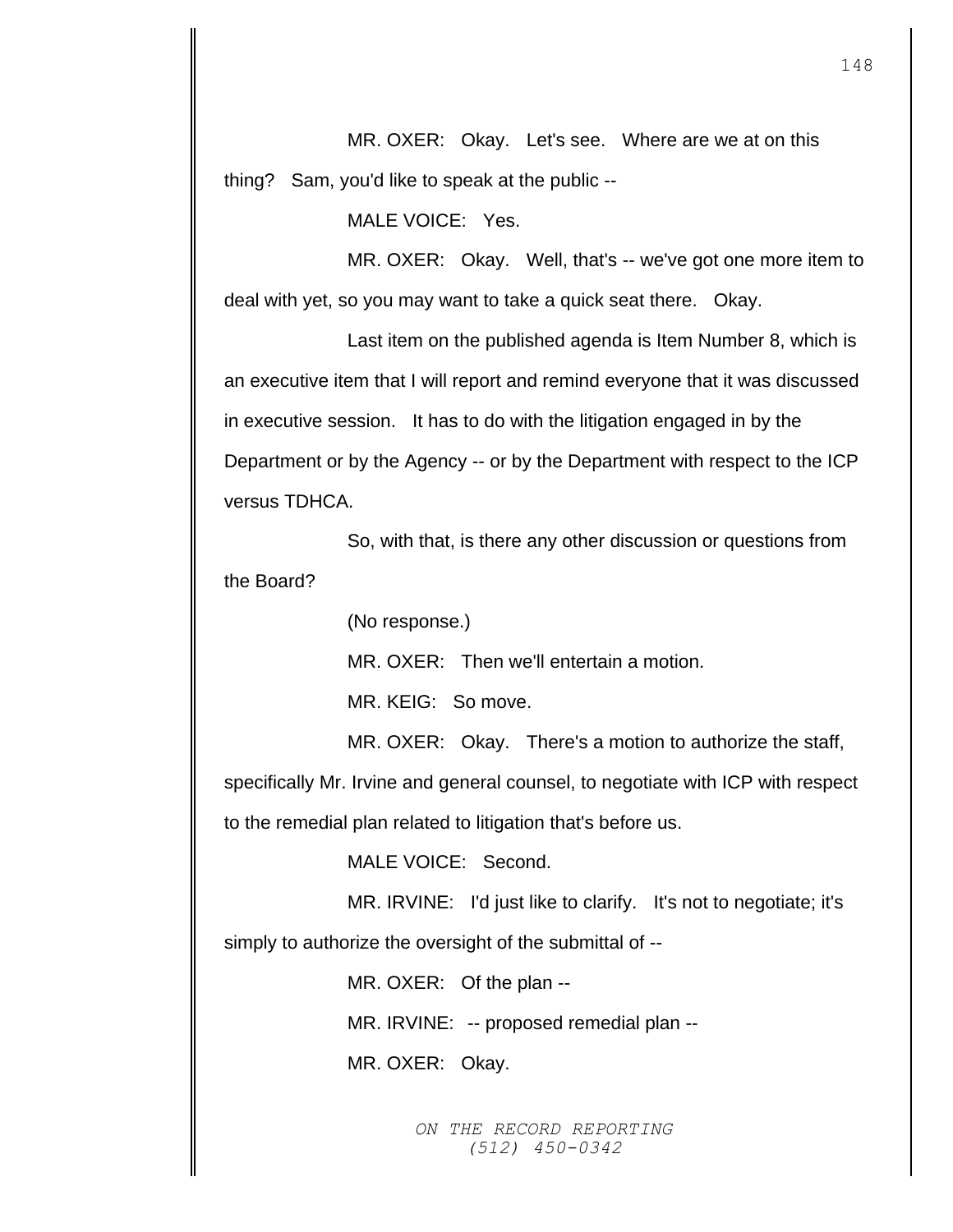MR. OXER: But you're not negotiating with respect to that. You're not negotiating. We're just creating this, which we hope satisfies the court's request.

MR. IRVINE: Right. And our staff activity is subject to coordination with the Chair of the ICP Committee --

MR. OXER: Professor McWatters. Good. All right. There's been a motion to accept by Mr. Keig?

MR. KEIG: Yes.

MR. OXER: Okay. Do I hear a second?

MS. BINGHAM: I'll second.

MR. OXER: Second by Ms. Bingham. Is there any other

comment?

(No response.)

MR. OXER: All in favor?

(A chorus of ayes.)

MR. OXER: All opposed?

(No response.)

MR. OXER: There are none. It's unanimous. Thank you very much. That closes the formal specific action item agenda. We have open session now.

Mr. Jansen, would you now like to speak?

MR. JANSEN: Thank you, sir.

MR. OXER: I'm sorry for the --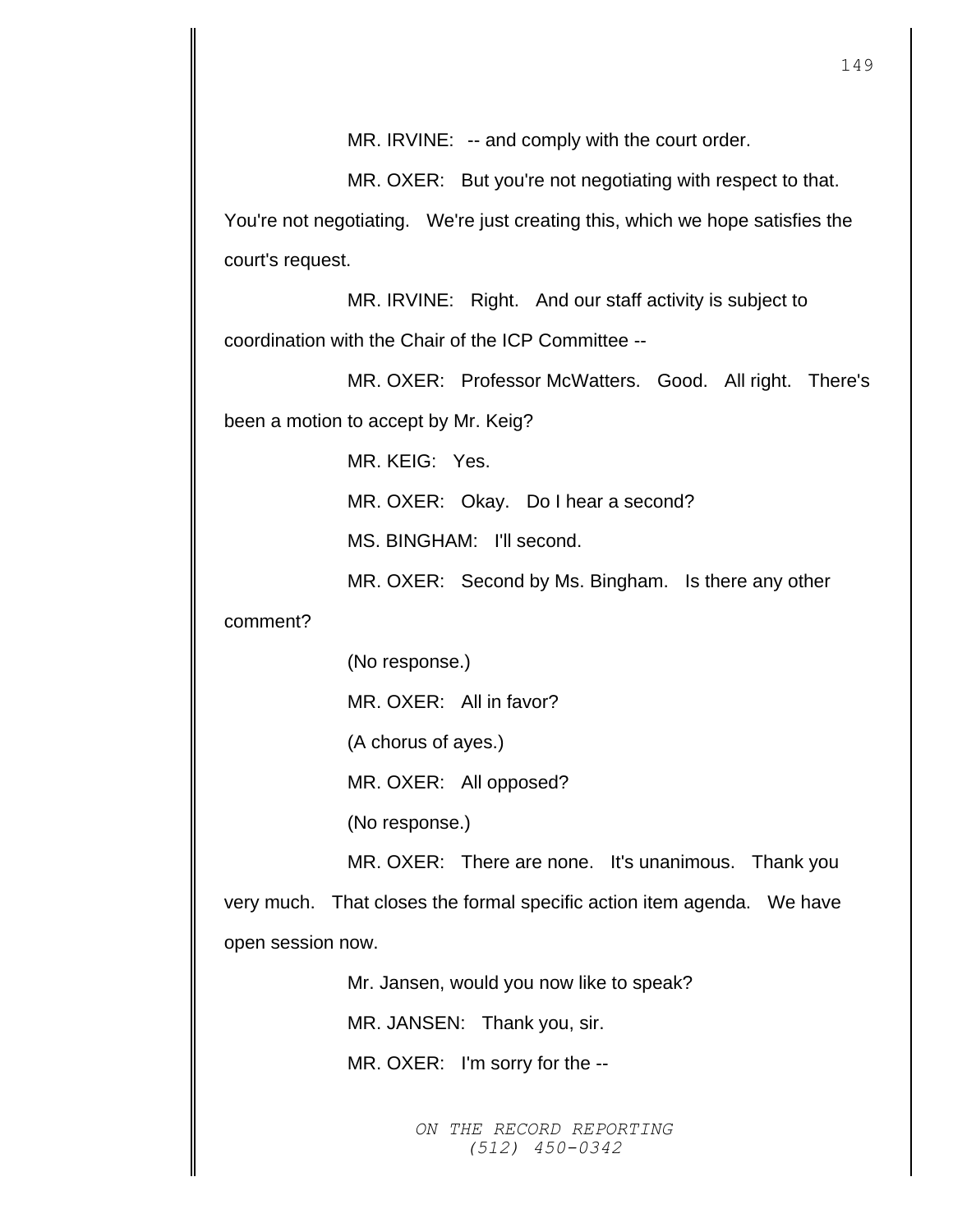MR. JANSEN: No, I didn't mean to --

MR. OXER: No, no, it's not your --

MR. JANSEN: But, anyway, as I said, I'm Dick Jansen and I'm the local representative for Venetian Gardens, and that's 12204.

And one of the things that is called for in the QAP is that we need to develop in higher opportunity areas. And that has created a little bit of -- not a problem, but a challenge. And to go out and find properties that are within this area you've got to really work very hard.

We were lucky enough we found something in Joshua, which I mentioned is south of Burleson and is part of the Fort Worth area as far as people working and what have you.

And before we even submitted our application we normally go out and meet with the city, the mayor, the councilmen, and everyone else. If they tell us no don't even bother coming in -- there's no reason to submit an application.

So, anyway, we met with the mayor, the -- couple of city council people, economic development, and the city manager -- and that was in December. And they were very, very excited about what we were trying to do.

We came back -- we submitted and we came back in January, sat down again, went through everything that we wanted to do, including the seller was with us and what have you, and they just got permission to build a Brookshire grocery store and what have you.

The property we found was directly across the street from the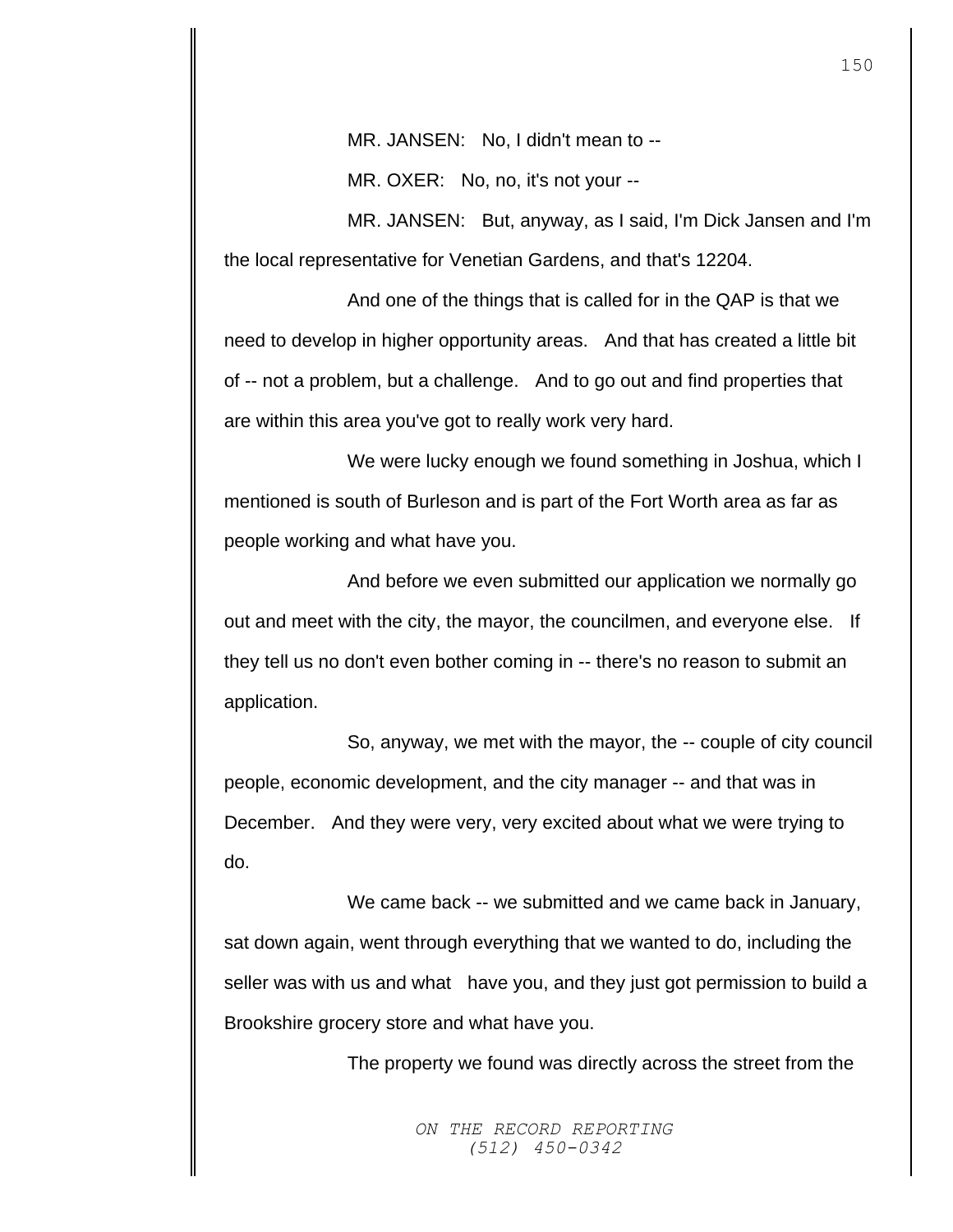high school. We got the homeowner's association, we got the education people all behind us, including, as QAP calls for, four other -- three other recommendations.

To make a long story short we went -- and it was in the early March and we met with the state rep, who happens to be Robert Orr. And we went through exactly what Joshua wanted to do, and the fact that when we went back down to Joshua and they actually gave us a recommendation. They set it up where we got a resolution from the city and what have you.

And we presented that to Mr. Orr to tell him, you know, exactly what we wanted to do. Didn't want to build a -- wanted to build a family, but only 96 units. By rights we could have gone up to 252 -- actually 200 because that's what the market study said.

Mr. Orr didn't make comments one way or the other. In the meantime the mayor and a number of other people from Joshua went up to meet with Mr. Orr a number of times.

And, finally, through a lot of different e-mails that went back and forth it turned out Mr. Orr said, no, he's not going to do it. And he did not feel that Joshua needed to have any affordable housing, and he said that it would be -- it would hurt the other apartment owners in the city.

The mayor tried to go through all his reasons why he wanted it besides the tax base, besides the fact that they do need affordable housing, the fact that the newest property was built back in 1970. Most of them were only something like 42 units. The biggest one is like -- I think it's 110 units. The mayor went on to say, We do not have to give them any abatement or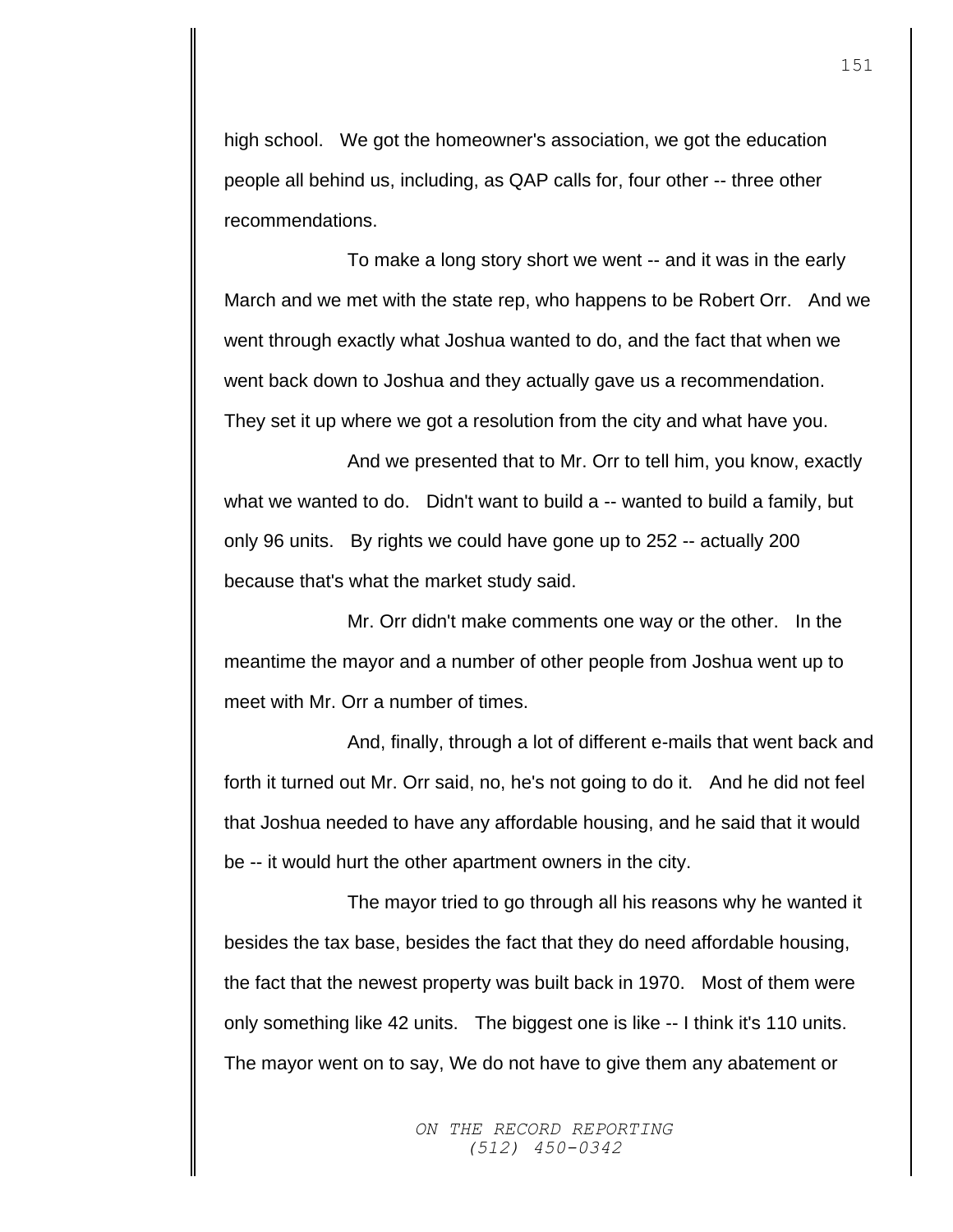anything else.

And so finally Mr. Orr came back and said, Well, I'll reconsider it. So, again, we kept going back and forth and everything else. And the mayor visited with him -- I guess it was four more times trying to convince him why Joshua really wants and would like to have this particular property.

Well, after many visits and everything else it got down to a letter -- or an e-mail sent from Representative Orr to us, to the mayor, and to TDHCA. And, if I can, I'd like to read what the response was.

"I am not going to sign this letter of support because I should not be in the middle of picking winners and losers. I know you told me you have a lot invested, but I do not believe your project should be penalized or jeopardized because I will not sign a letter of support. I have always believed that marketing should determine if the project will work, and the folks at TDHCA should evaluate those projects based on that." And it's signed Robert Orr.

Now, I realize the -- I cannot do anything. We didn't lose any points but we didn't gain the points. We were second in the region -- in the number three region -- with Joshua's project. Of course, without the 16 points we're not going to be anywhere near the top.

But the mayor of Joshua and the couple of councilmen and the city manager and everything would like to have the opportunity to come up next Board meeting in June to express their opinion of the project and also to plead with the Board and trying to ask for an exception.

I told them that I would speak today and see if we can set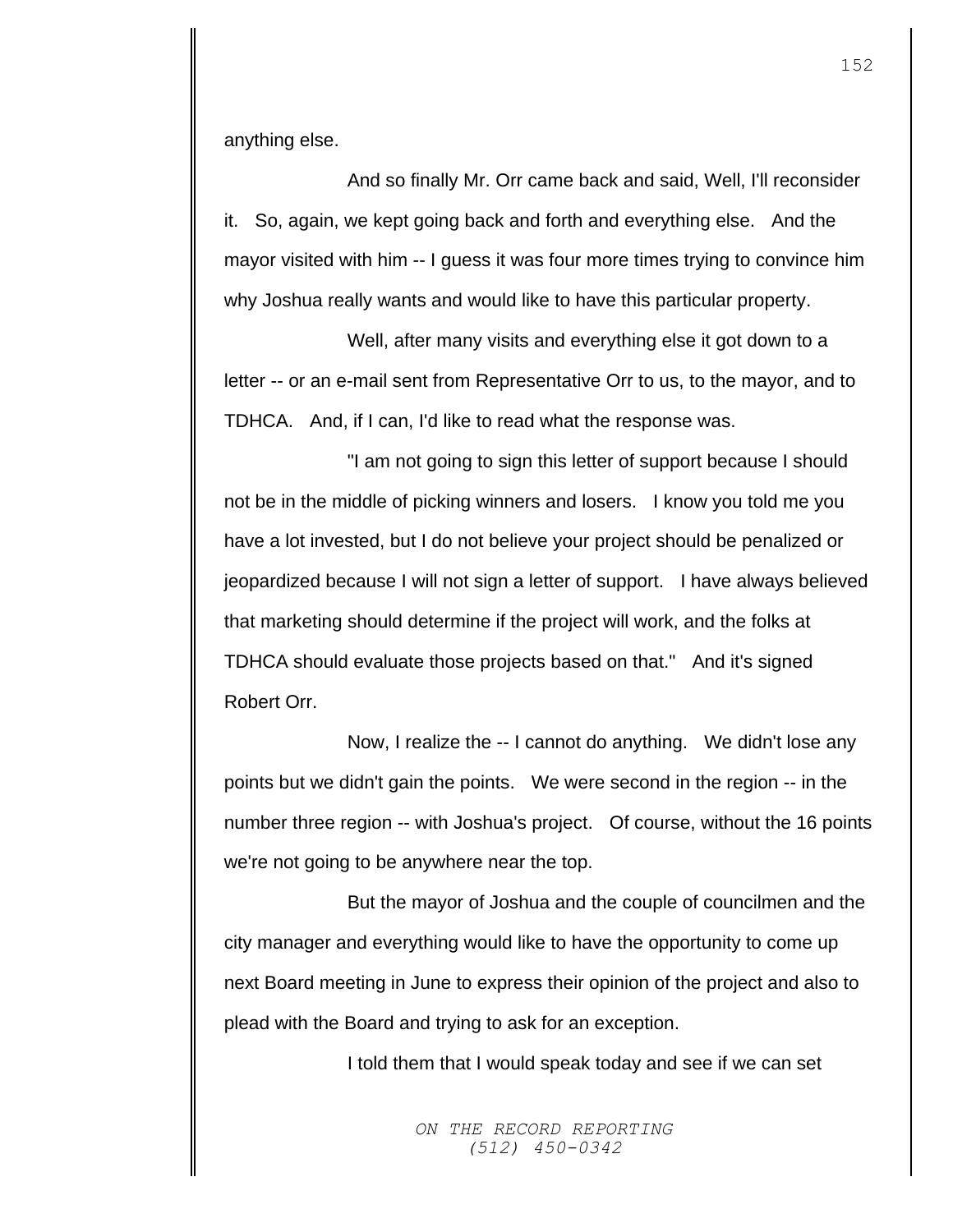something up for the next meeting and try and get them on the Board to -- I mean, on the agenda so that they can speak to the Board.

I think they're very disappointed because it's not a matter of saying, Well, we'll submit next year. The thing is that we have a state rep who does not believe in what he calls government-subsidized housing. So we're kind of at a standstill.

However, my partners came back with -- to the mayor and to a number of other people that if we cannot get an exception to this if we went in to build out 200 units under the 4 percent bond program we don't need the state representative's approval. And in a way that's kind of sad.

So, anyway, that's the comment -- or my comment. I'm going to ask that you give them an opportunity to come in and speak at the next Board meeting.

MR. OXER: Thank you, Mr. Jansen. As you're -- as I think everybody here is aware -- and I'll repeat again -- this period on the agenda is for people to make comments about things we would like -- they would like to have taken up on the next agenda. We're not at liberty to deliberate or even question, but your request is noted.

MR. JANSEN: Okay. Thank you. Appreciate it.

MR. OXER: All right. Are there others?

MS. ELLER: I'm Debbie Eller, and I am the Community Development Manager from the City of College Station. And I am here on behalf of our mayor. She sincerely regrets that she can't be here, but she's actually with a group from our Chamber of Commerce in Washington, D.C., on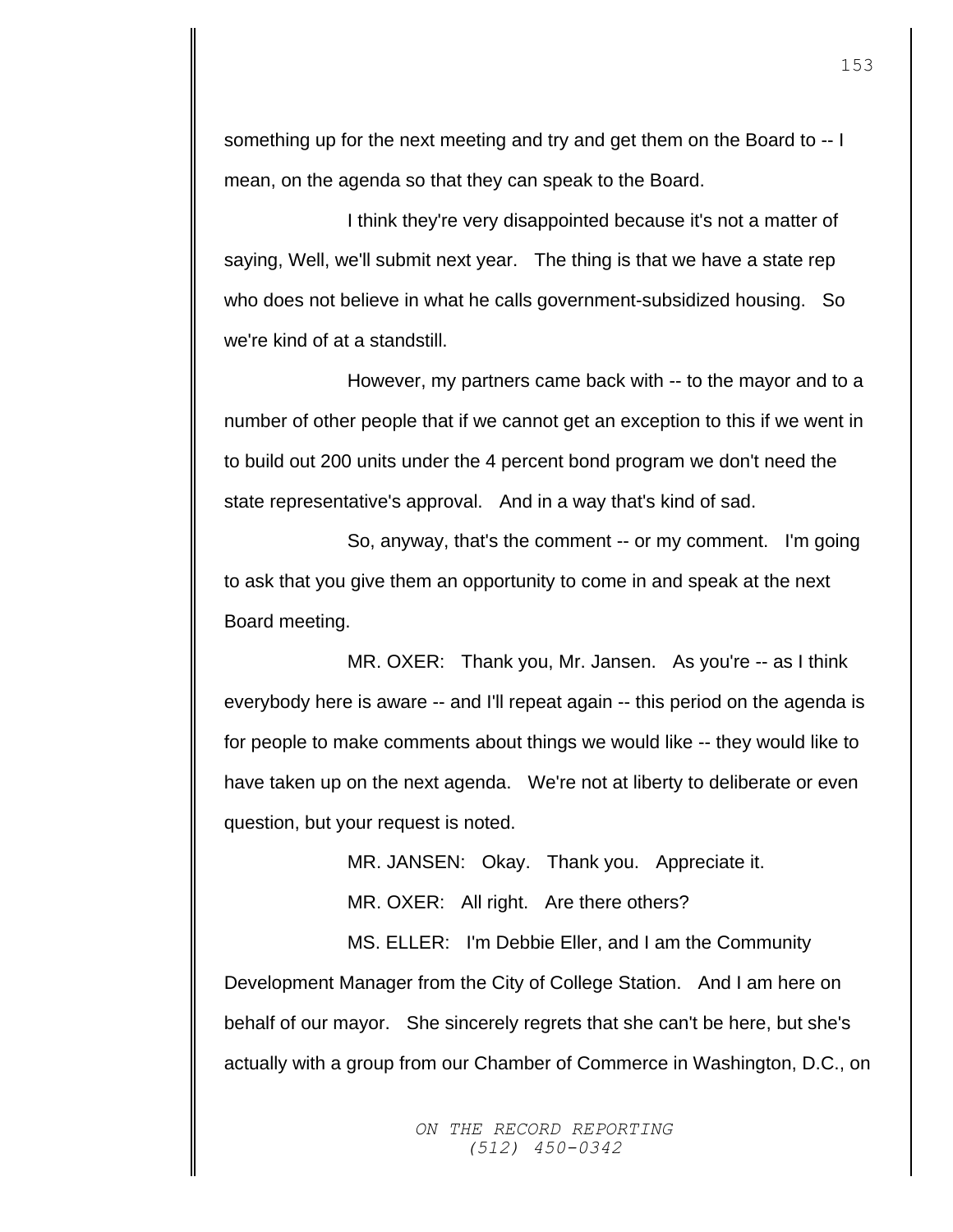a legislative trip. But she really, really, wanted to be here.

MR. OXER: She can have my chair.

MS. ELLER: I wanted to be here today to present a letter from her in support of College Station's new development application number 12216 located in Region 8 urban.

At your last Board meeting there were some questions regarding some of the processes that some of the other applicants went through in that same region, so I wanted to clear up a little bit about our process and what we did in College Station.

In our 2010 consolidated plan for HUD we identified affordable senior housing as a high priority need. And so we proceeded with planning according to our consolidated plan.

Additionally, in conjunction with our consolidated plan, the City initiated a medical corridor planning committee who is looking at the same area where this project is proposed to be located. And that committee also identified affordable senior housing as a high priority need for that area.

So, therefore, our council directed us to go through an RFP process, which we did two years -- or a year ago. And we received several applications in response to that RFP.

And we selected this one, the College Station Senior Development, because of the design and the amenities, the developer experience, and the location, which was in this medical corridor. It's a win-win for our city. It will not only provide, you know, affordable housing for our growing senior population, but it will also help in the economic development in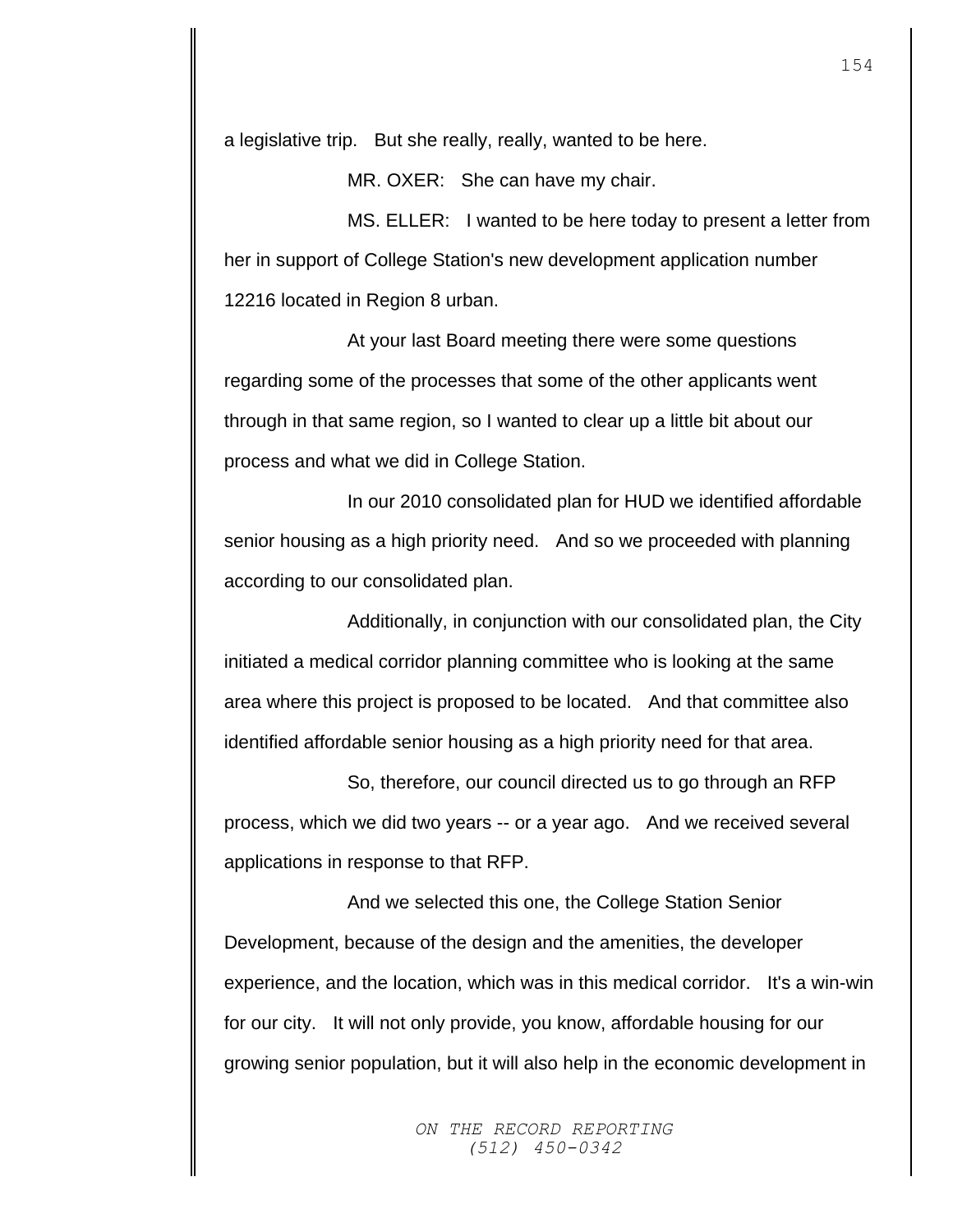that area.

Our city council highly supported this proposal. They adopted a resolution to support the application along with executing a funding agreement in the amount of \$1 million in HOME funds. So they are very much onboard with this project and are very much in support of it.

Since the selection of the developer we have worked hand-in-hand with the developer to ensure that this application receives all the points that it can. It's been a long process and we've enjoyed working with them. And we have a lot of community support for the project. And we did follow all the rules and requirements of the QAP.

So we just want to stress the importance of this senior development to the city of College Station. We have a huge growing senior population. All of those old Aggies are wanting to move back to College Station and we need a place for them to reside. So --

MR. OXER: They all eventually come home, don't they?

MS. ELLER: They do. They do. It's a great place. So,

anyway --

MR. OXER: April 21.

MS. ELLER: Yes. Yes, sir. Definitely. So, anyway, this application would provide much needed affordable state housing for our senior population.

MR. OXER: Good.

MS. ELLER: Thank you very much.

MR. OXER: Thanks for your time. Okay. Granger?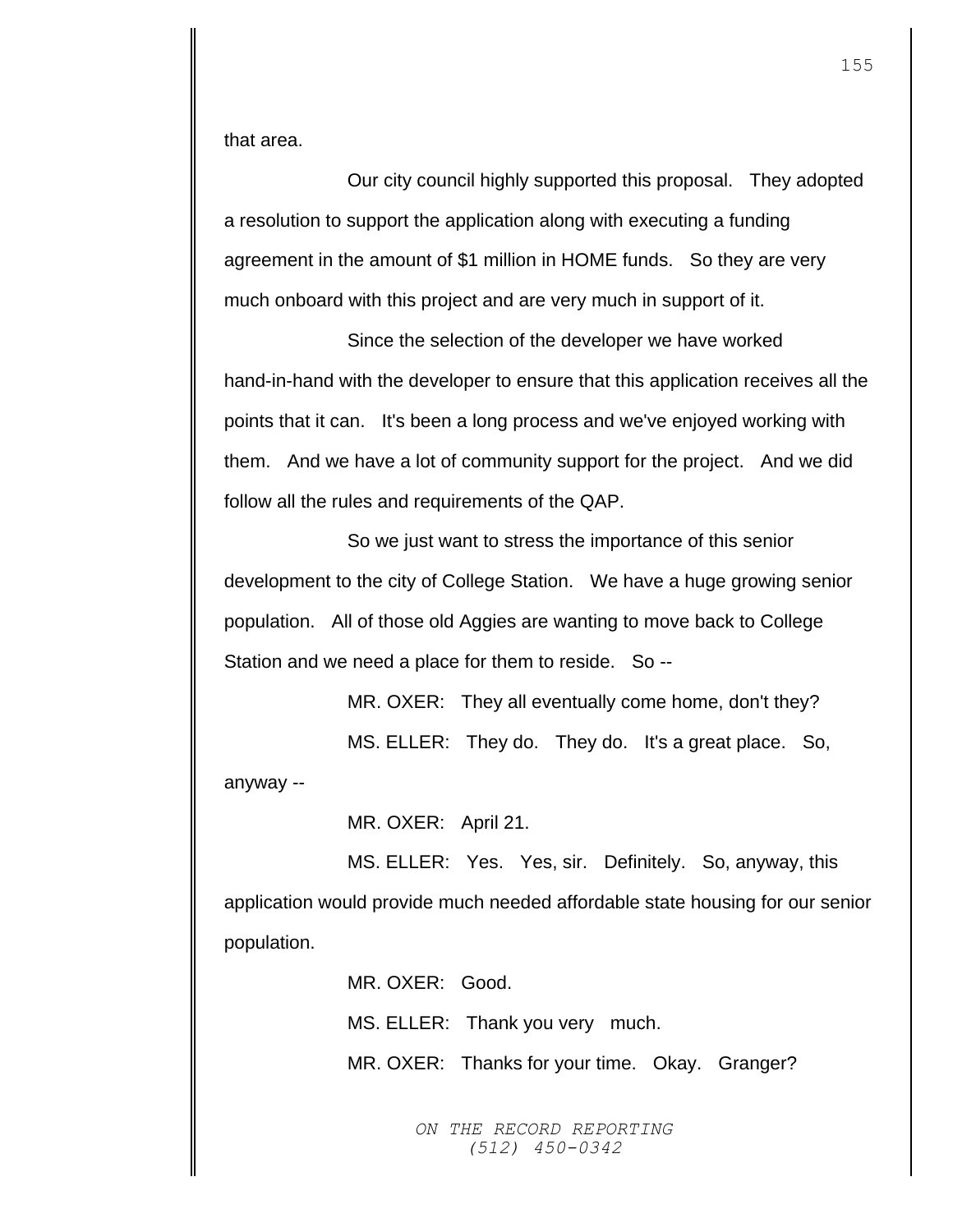MR. MACDONALD: I'm Granger MacDonald, Kerrville. Last time I spoke to you about the lottery. And at Dr. Muñoz's suggestion I went out to see where the other states were that were giving it a try.

First of all, Michigan had a lottery and cancelled it. The reason why they did was they had no threshold. They just had a lottery. And what they found out was happening was that one applicant might put in 50 lottery balls or 75 and stacked the date so that they'd be sure to get some.

Now, Florida, on the other hand, after they went through a long period of time where all the developers cut each other up, did all sorts of nasty tricks to one another to try to get ahead -- they adopted the lottery. And what they did was very similar to what I discussed last month. They used their QAP -- their existing QAP and set a threshold number, and then limited the number of projects that anybody could be a participant at any level -- contractor, consultant, whatever. I think the number's six.

But, anyway, so -- and they are very happy with their lottery and very happy with the results. And it's cut down on a lot of infighting, making jobs a lot easier and highly recommend it.

MR. OXER: You understand we can't comment on it.

MR. MACDONALD: I understand.

MR. OXER: Comments are on the record.

MR. MACDONALD: The second item I'd like to put on the record is I'd like to ask the Governor to reconsider his decision on having no forward commitments.

MR. OXER: Good luck, sport.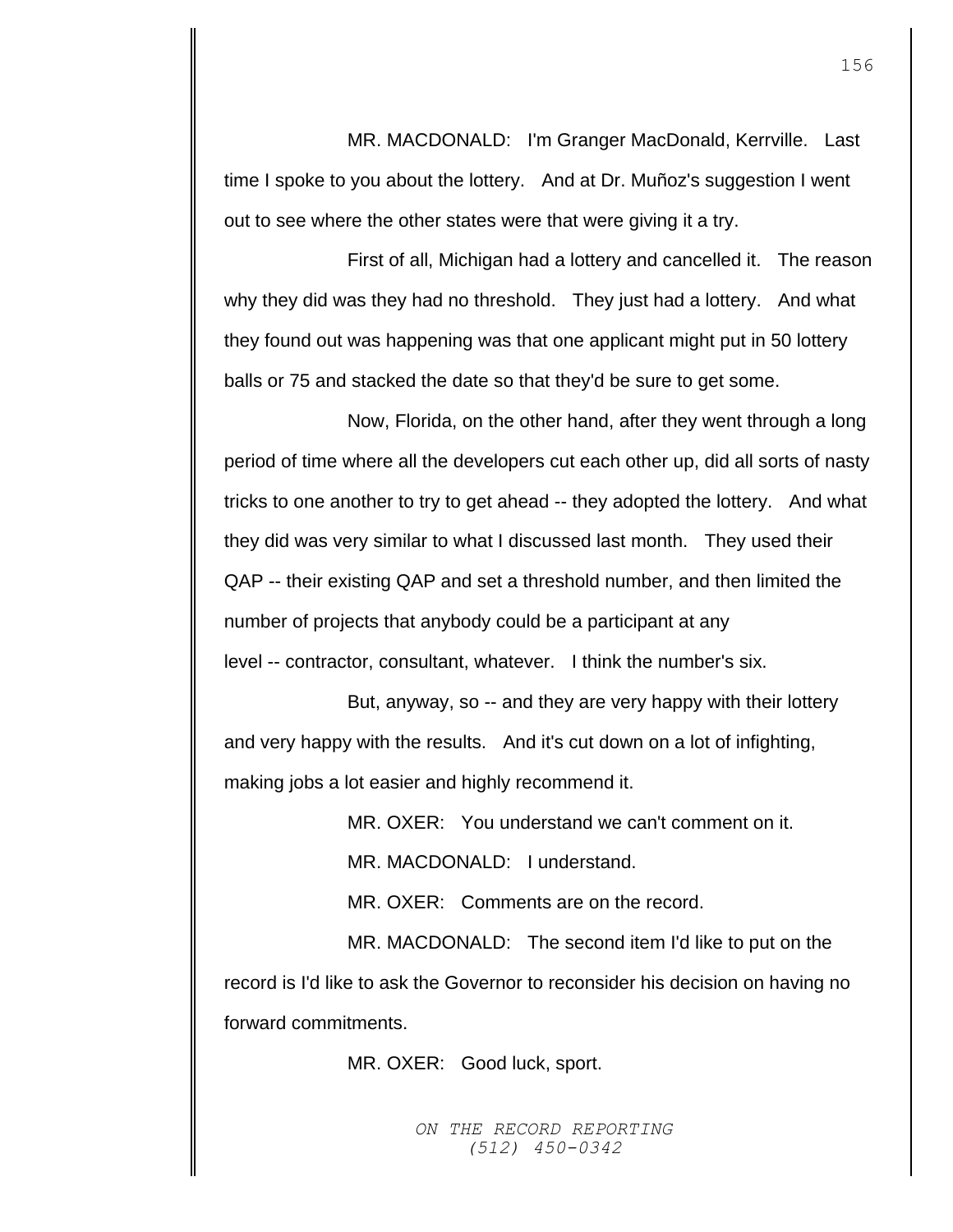MR. MACDONALD: I understand. But you guys were all witnesses here today to a perfect example of how there's some very good projects -- and you come from right up there today put it on the agenda for next month to give those guys a forward commitment to veterans housing in Kerrville, Texas.

And you really need to have that mechanism because there are deals that sometimes won't score that are flawed, that have got problems. We have got to somehow lobby the Governor's Office to allow that procedure because it has to happen on some limited basis.

No doubt it was completely out of hand. No doubt that if you got completely haywire -- it was 300 people asking for forwards last year. I mean -- and that system couldn't last. But today that could change.

> MR. OXER: Comment noted. Thank you for those. Ladies? MS. HOPKINS: Mr. Chairman, I represent the --

MR. OXER: Pull it down a little bit. Help her out, Michelle.

MS. HOPKINS: I got it. Hello. My name is Dorothy Hopkins. I'm the interim president of Frazier Revitalization, Inc., a 501(c)(3) organization in Dallas, speaking on behalf of the Hatcher Square project, Number 12159. And can I just say up front you guys have a really hard job. You all really do. So thank you.

I'm here to express my opinion and that of the Frazier community, and I suspect the opinion of any other large city in Texas that has low income areas that are in need of assistance from the state in the form of 9 percent low-income housing tax credits.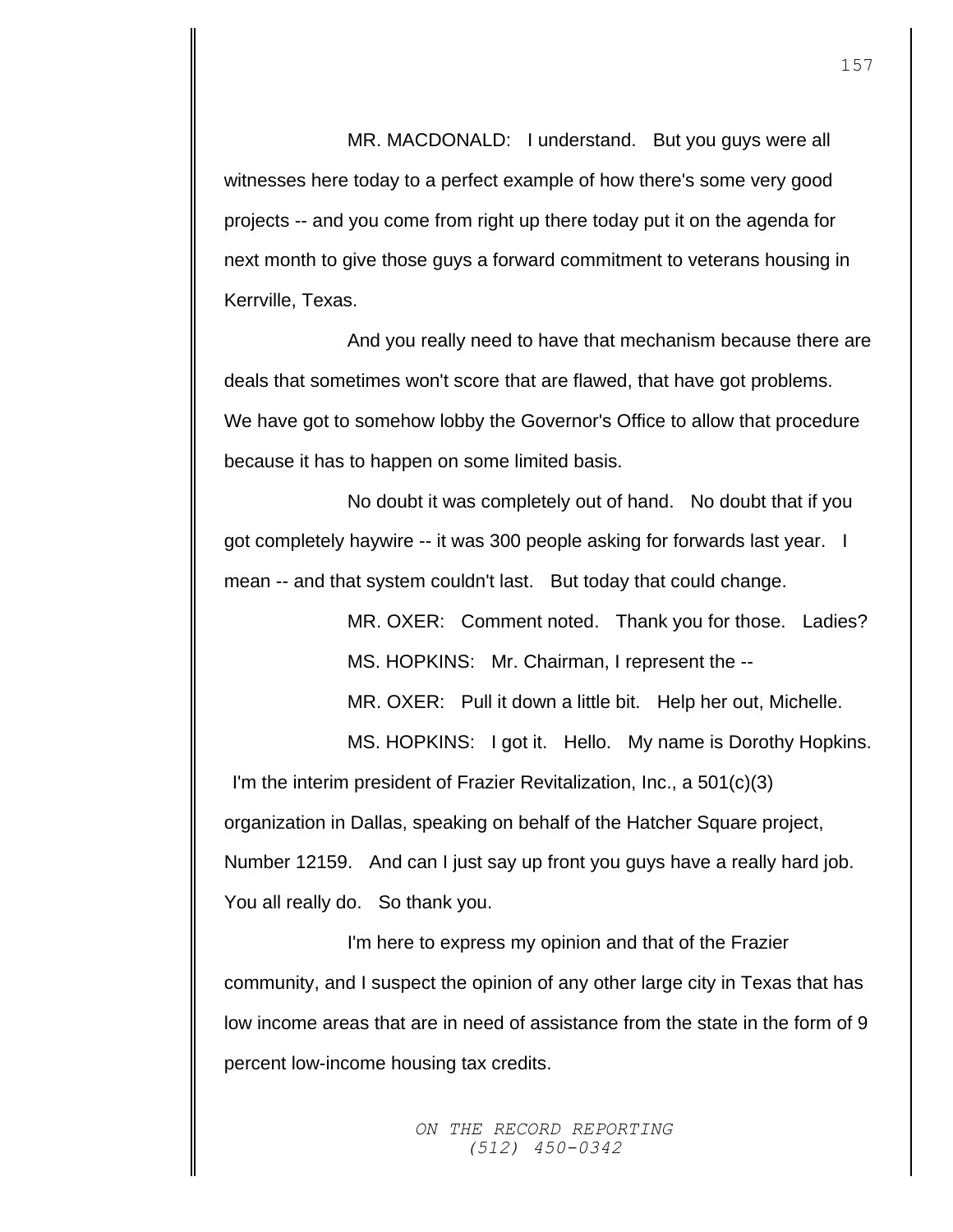When you're considering the proponents of the remedial plan and the litigation of ICP versus the TDHCA to be presented to Judge Fitzwater's court later this month I urge you to take the following items under consideration.

As a result of the changes to the QAP look where the scoring is this year. To be competitive projects have to be outside of a qualified census tract. ICP believes that fighting in court for the rights of minorities to move to other less economically disadvantaged and more racially diverse areas is an inherently legitimate goal. And it may be except when the outcome leaves already disadvantaged communities at a still greater disadvantage.

What about the residents in these low income areas? What about the racial minority left behind when people move out of their neighborhood? How will they rebuild their communities if more subsidies and funding get diverted from sustainable development in their neighborhoods?

ICP promotes housing choices for minorities, but shouldn't minorities who choose to stay in their communities have housing choices as well?

Under the new QAP the proposed Hatcher Square project has no chance. It's not a typical for-profit tax developer driven project. It's a development that's part of a comprehensive revitalization effort in a low-income area in southern Dallas spearheaded by a nonprofit organization that meets the enterprise community partner definition of a sustainable community.

If there were a scoring criteria used by the TDHCA to measure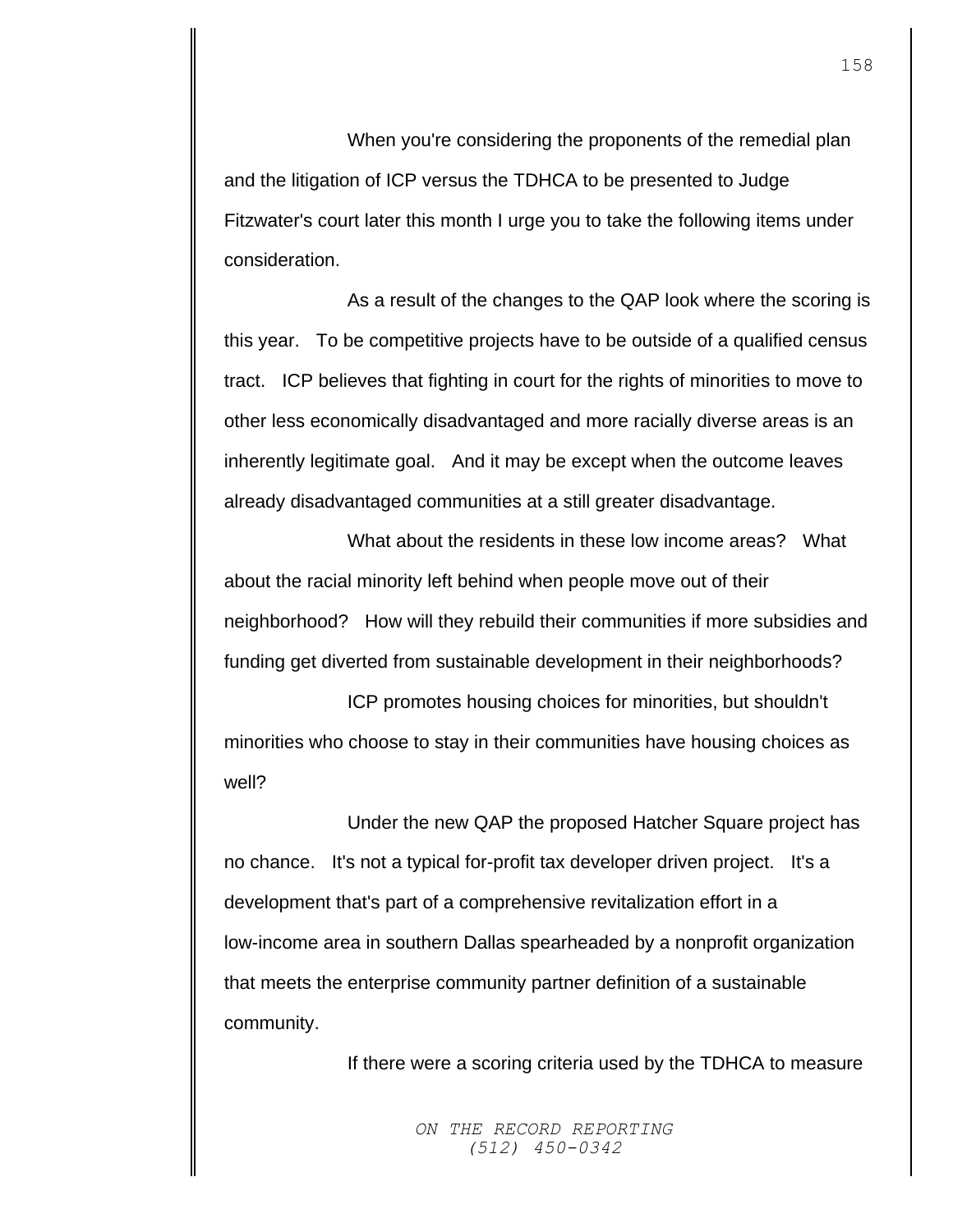support for a sustainable community Hatcher Square would do really well. Sustainable communities refers to planning and building activities that address social equity, environmental stewardship, and economic development. This long-term and holistic approach includes housing, infrastructure, public transportation, and supportive services.

It is the way community comes together to assure that neighborhood stakeholders work together to empower the community to sustain transformational efforts.

As an example, in 2009 we worked with neighborhood leaders, neighborhood associations, crime watch groups, the police department, the neighborhood schools, nonprofit development corporations, the city's community prosecutor's office, and the faith-based organization to share resources and to cooperate and coordinate at every opportunity.

Our plan of action and our development strategies focused on renewed civic engagement, improved educational opportunities, family, health, and social well being, law enforcement and crime prevention programs, quality and affordable housing, economic development, and job creation.

Because of our neighborhood efforts we can see tangible results -- lower crime rates, improved reading rates in the schools, construction of affordable housing for ownership opportunities, and more opportunities for after-school programs within the community.

The tragic flaw as I see it of the new QAP is so evident. Here we have a neighborhood effectively coming together to provide for a sustainable community that would be an example for the rest of the nation to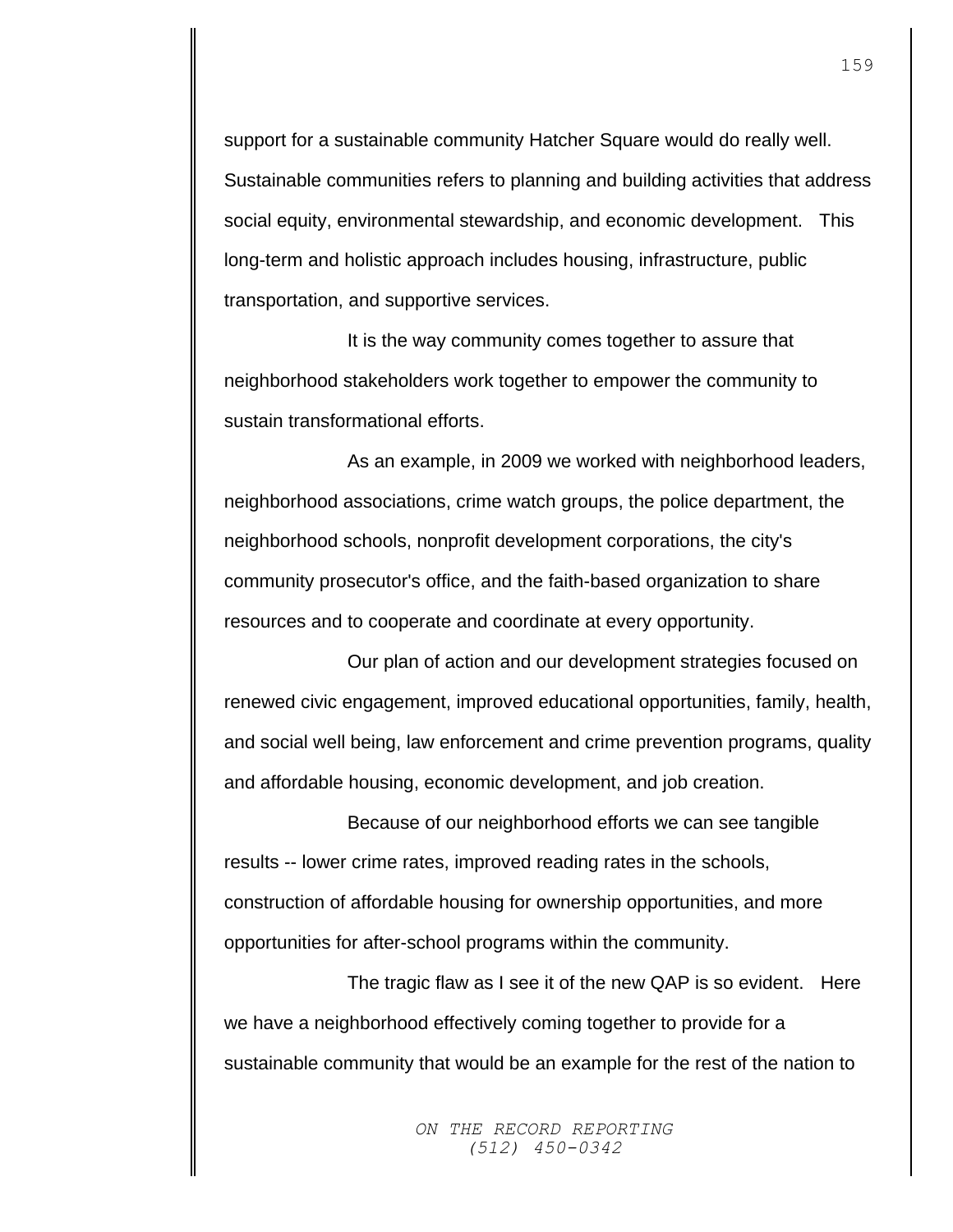follow. Our project was next in line for award last year and this year we're dead last in the scoring system because we're in a QAP.

Hatcher Square is part of a sustainable effort. It's a worthy project. It has all the components that it should have to further revitalization effort already in process.

It has community and legislative support. It has the support of the City of Dallas. It is a TOD site across the street from a newly-opened light rail station, but it's in the qualified census tract and, therefore, not competitive in scoring.

Do you not find it ironic that projects in low-income communities are not eligible for low-income housing tax credits? The remedial action plan needs to address the situation. Yes, low-income wage earners, minority or not, should have a choice as to where to live. But it has to include the choice of fit and affordable housing in low-income areas as well.

This is a struggle. It's a problem that's not going away. Low-income areas are here to stay. There is no conventional financing for projects in low-income areas. And without subsidies the ghettos will remain ghettos forever.

There needs to be a solution or there needs some resolved in the remedial plan. And this remedial plan actually gives you the opportunity to address these issues from another perspective. So I thank you for the opportunity to speak and thank you for your support.

MR. OXER: Thank you for your comments. So noted, and, of course, the ICP litigation of remedial effort is underway and that's what we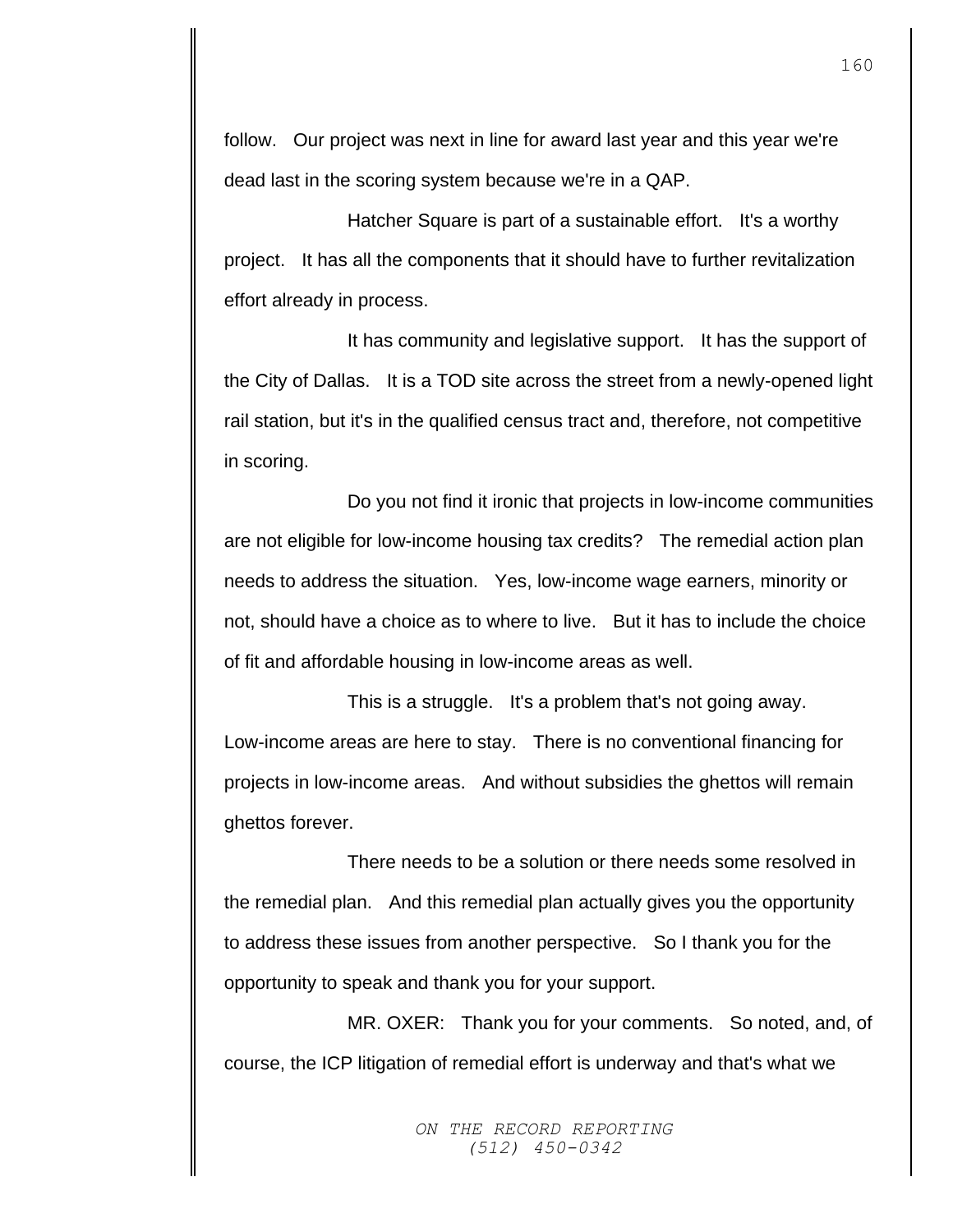have to tell you. So it's underway.

Okay. Just as a point of protocol here I would remind everybody if you want to speak then we're starting right to left. So don't sit over there on the left or I'm going to start calling people from the right.

MALE VOICE: Well, there's no more room on the right.

MR. OXER: Well, I know. That's all right. So go on.

MR. ONION: Good afternoon. My name's Robert Onion. I'm an affordable housing consultant.

What I'd like for the Board to consider is increasing a multifamily HOME award from \$2 million to 3 million so that it could be better used for private activity, multifamily, tax exempt bonds.

The good cause here -- and I have to kind of go back and explain the private activity tax exempt program. Each state receives a certain amount of tax exempt authority from the federal government based upon \$85 per capita. In the state of Texas that's \$2 billion.

The Bond Review Board administers that and further breaks that down into certain categories. Obviously the Board is familiar with the single family bonds, which they see each time. Also there's multifamily that's 22 percent of \$2 million total. You've got 29 percent that is all other issues and you have student loans and qualified small issues as some of the others.

Of those categories that I have mentioned there is only one category which is the tax exempt multifamily bonds that the federal government, in addition to accessing those tax exempt bonds you receive non-competitive 4 percent credits.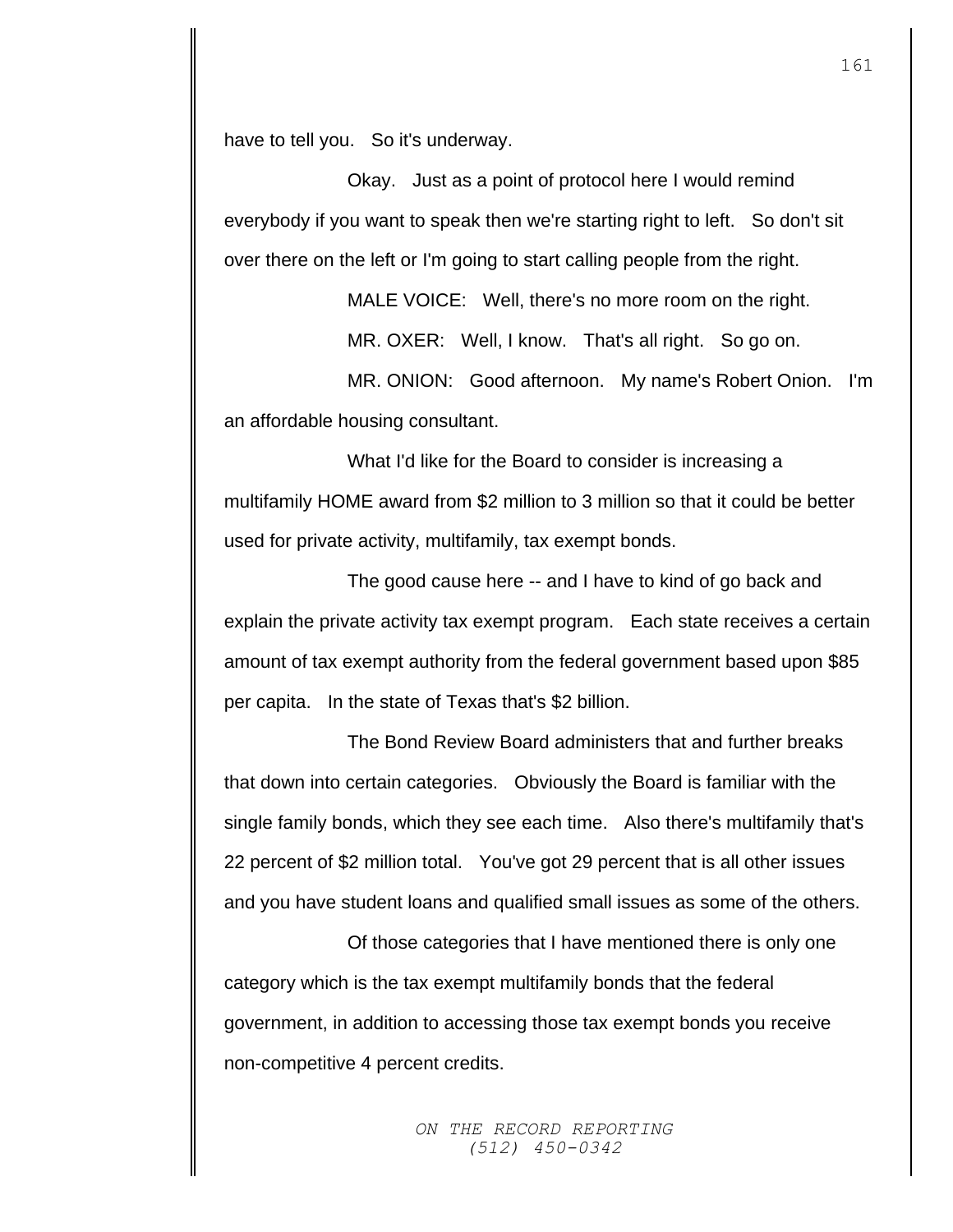So that basically means that for every dollar that you utilize in private activity bonds you receive an additional 30 percent -- or 30 cents in 4 percent non-competitive tax credits.

This is a tool that you probably haven't seen within the last five to seven years because the numbers simply haven't worked. If the developers could utilize the HOME funds as I have indicated there's a long ways towards accessing this additional tool that could be used to build affordable housing.

Four or five years ago the tax exempt multifamily bond program was actually larger than the 9 percent. So it's a tool that, as the numbers start to work, could be used to build additional affordable housing.

So I guess bottom line what I'd like for you to consider is the increase -- also just remember private activity multifamily tax exempt bonds and a tool that can be used to build additional affordable housing.

I understand and I talked to staff that they're going to bring up another NOFA -- a HOME NOFA, and I certainly can make additional comments at that time. I just wanted to make you aware of that. Thank you.

MR. OXER: Thank you.

MS. ADAMI: Good afternoon. My name is Melissa Adami with Odyssey Residential in Dallas. I just kind of wanted to echo what Mr. Onion said.

Nine percent credits can only take us so far in this high demand market. No forwards -- no problem. Let's put that bond money to work. We've just got to figure out a way to make it work with these projects that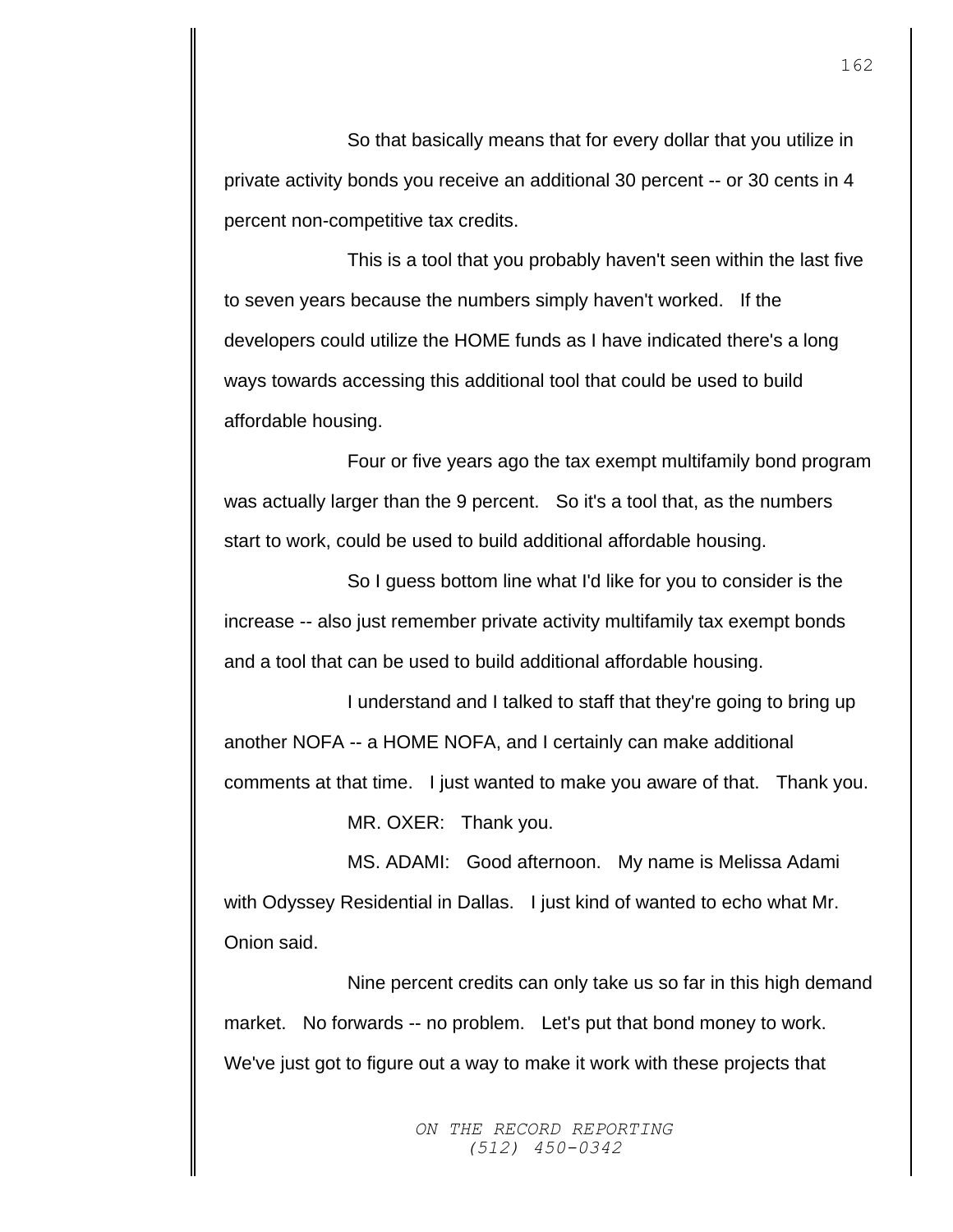we're all working on.

I mean, as you know, demand in Texas has exploded in two different ways. You know, when we had the fires in Bastrop and tornadoes in Dallas. But on the other hand areas in West Texas like Lubbock, Midland, Odessa, we have an exploding oil and gas industry there. And there is a huge demand for housing. People are living in motels and trailers -- wherever they can find a spot on the floor.

This fierce demand for workforce housing in cities where booming economic conditions have pushed rents also above the heads of those families who can't afford it -- that's where, you know, they need our help.

And since, you know, our activities are limited with this 9 percent money, you know, we just need to work together to find a universally beneficial way to put that 4 percent bond money to work in Texas. And that's all. Thank you.

MR. OXER: Melissa, you're asking that we put this as an agenda item on the next meeting.

MS. ADAMI: Just -- maybe we need to just talk to staff about making the HOME money also viable for that kind of gap there to make it work.

MR. OXER: Yes, there is an obvious gap in the housing availability, and particularly in the shale gas area.

MS. ADAMI: Yes, definitely.

MR. OXER: That's an issue that frankly our strategic plan committee was checking out ideas.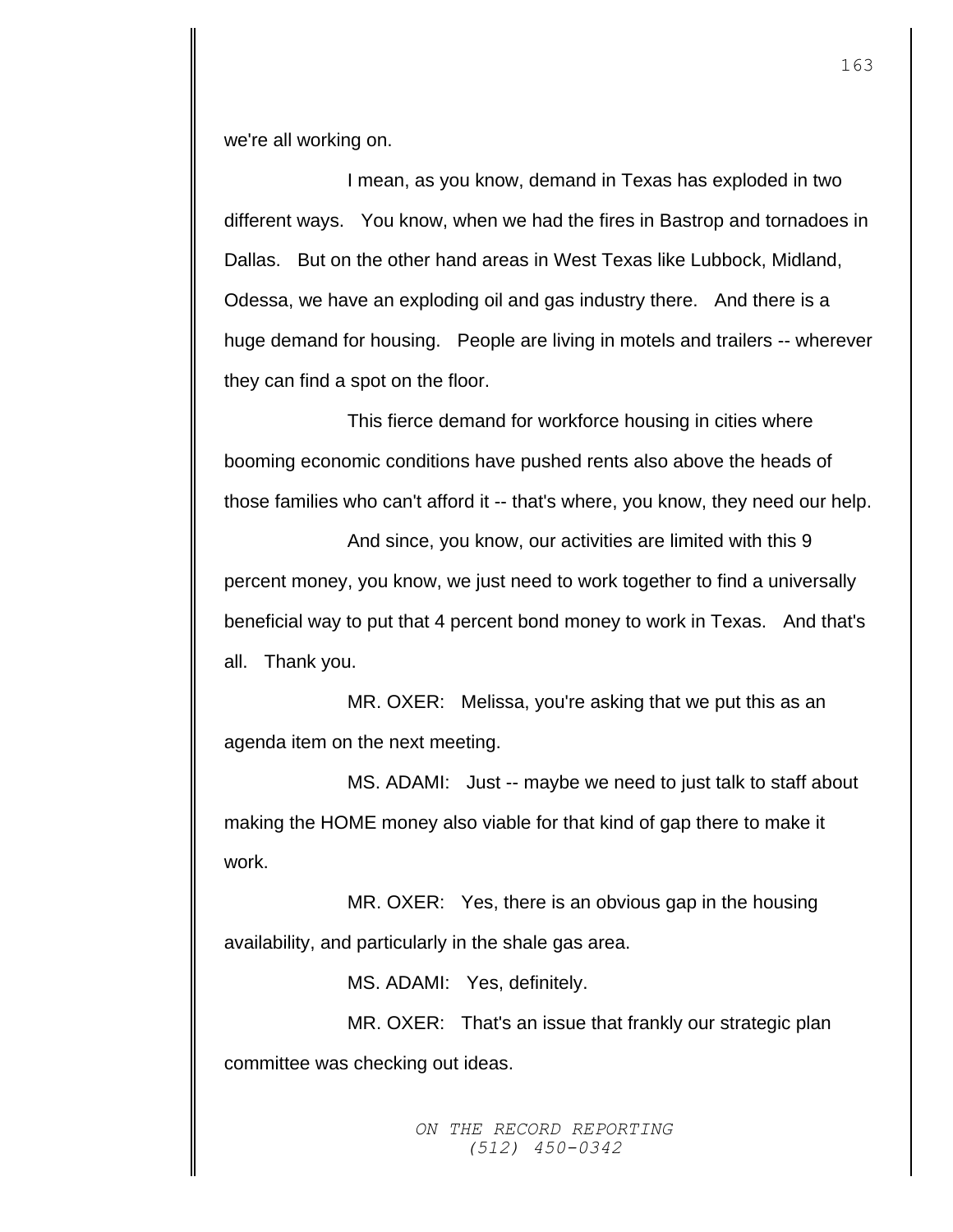MS. ADAMI: Right.

MR. OXER: No discussion, but let's note it. We're on it. Okay.

MR. HARTMAN: Good afternoon, Mr. Chairman, members of the Board. My name is Michael Hartman with Tejas Housing here in Austin.

I've been developing tax credits in both Florida and Texas since 1993 and I've watched the systems evolve in both states. And with all due respect to Granger, who I love to compete with and who I also love to have those collegial nights with that sometimes last a little long into the morning, you don't want to go to Florida; you don't want to go near their system.

Like I say, I started in 1993 before they had lottery. And there was problems. I mean, developers -- if you think anything you've seen here today, you haven't seen anything. I've seen people lose because one line was cut off the bottom of one form. It didn't matter a hill of beans as to whether or not that deal was viable or not. And it got that bad.

So then they evolved the lottery. Everybody had a perfect score and there was a lottery. And I can tell you, nobody liked the lottery. What Granger just described to you was the 2008 QAP.

In their latest QAP, which they are currently holding their 2012 cycle on, they finally got rid of the lottery. And what they did was they expanded -- they give proximity for services just like we do here, but they expanded it from six points to 37 points. And they made the distances so short that nobody could score a perfect score.

Now a perfect score in the proximity tiebreaker would be 37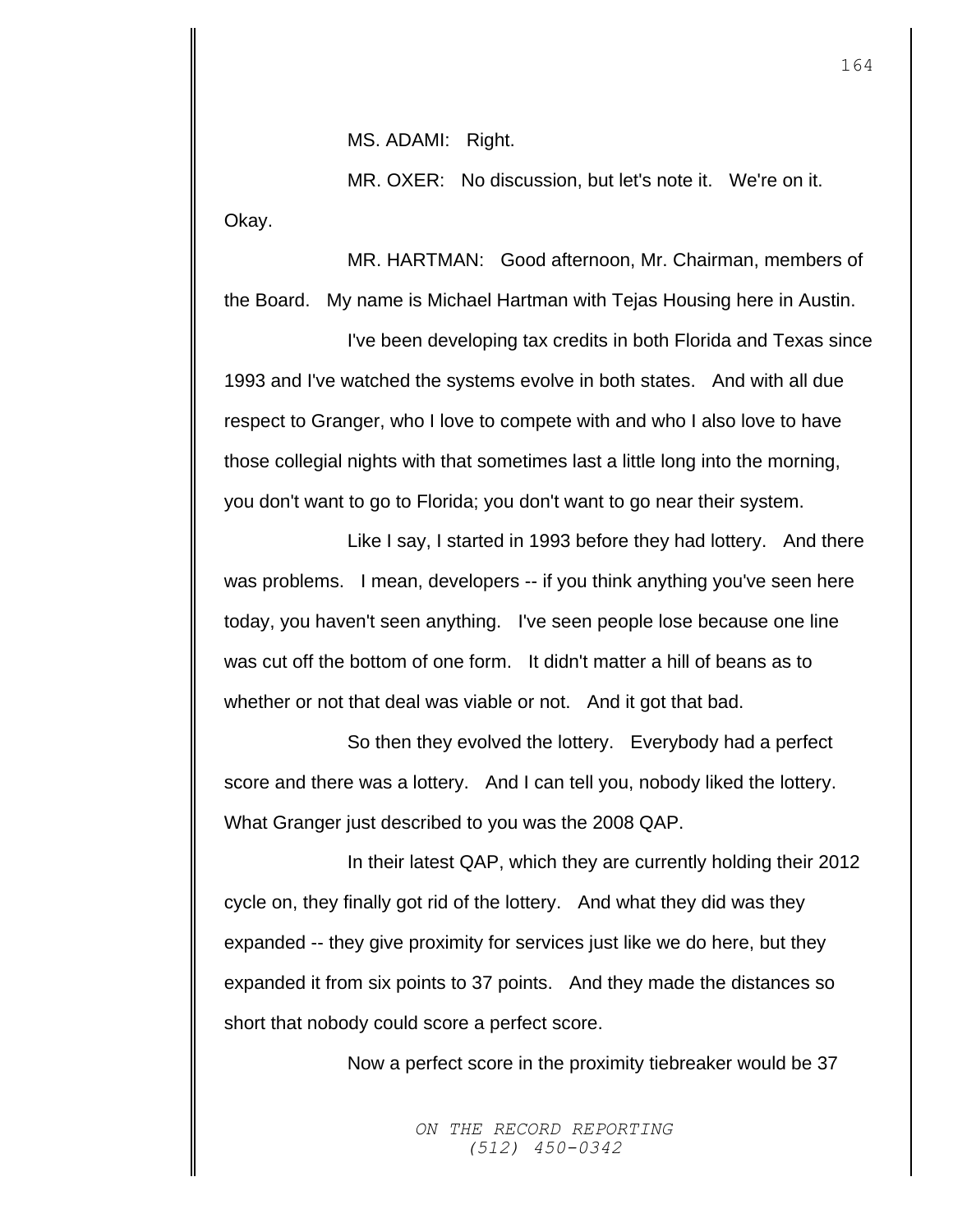points. Most people were able to score somewhere between 32 and 34 points. In certain parts of southern Florida they were able to score 36-1/2 points. So I can tell you the lottery is not a good thing and people will find out that you don't want it.

But at the same time it's hard to come up sometimes with differentiations. You know, I've been back and forth on lottery. I developed in Michigan -- I've developed in 16 states. Michigan had kind of the same thing. They set a threshold of points, and once you hit that threshold of points you were in a lottery because it is hard to say that a deal that scores 218 points is better than a deal that scores 217 points.

I mean, they're both deals that need to be built. They're both good deals. So how do you differentiate between them? Unfortunately there are going to be winners and losers and that one point is going to make the difference. And this year it's going to be our second tiebreaker that's going to make the difference for the most part.

In that regard, one thing I would suggest is that when you're looking at the support per unit one thing that Florida do right is they don't take into account just the amount of tax credits per unit or tax credits per person.

What they do is they take the tax credits requested times -- and it could be any factor, so let's say it times eight reflecting an average price of 80 cents. Then they take and add on any other subsidy requested from Florida housing, such as HOME -- or in their case they have a program called SALE. So they add that on and then divide that total number by the number of people served.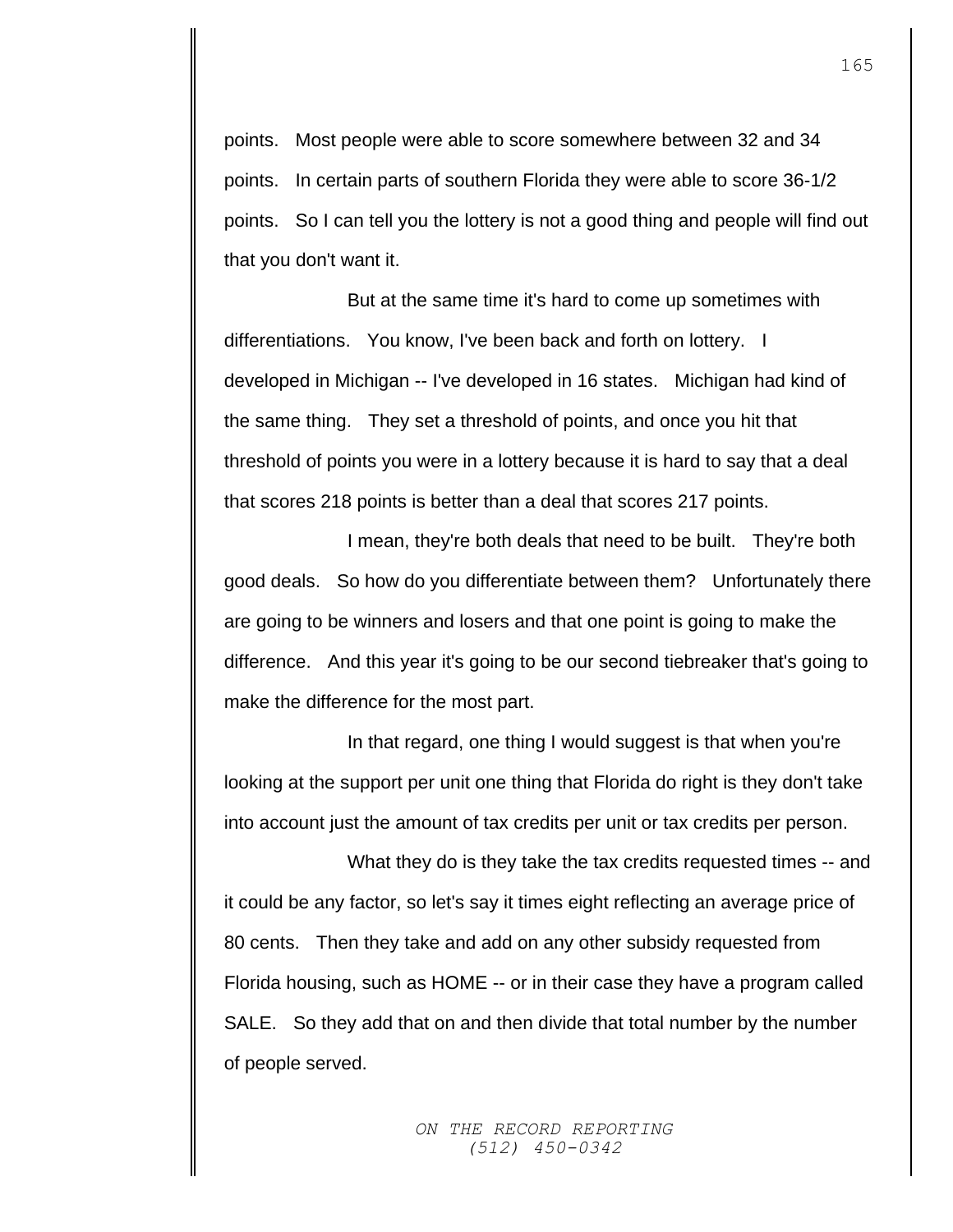So then that way you don't get the skewing that we had this year. You know, in the past you've probably had eight or ten HOME apps. This year I think we had 68 HOME apps out of 162 tax credit applications. So everybody tried to figure out, Well, here's a loophole -- they're not counting the HOME when they're figuring out that tiebreaker instead.

So just a suggestion maybe as to how you can incorporate other support that you're giving to these deals into them. Thank you very much.

MR. OXER: Good. Thanks, Michael. All right. Is there any other request for public comment?

(No response.)

MR. OXER: We've come to the end of our agenda. Does any member of the Board have anything else they would like to speak on or say or bring up?

(No response.)

MR. OXER: Okay. In that case I'll entertain a motion to

adjourn.

DR. MUÑOZ: So move.

MR. OXER: Motion by Dr. Muñoz to adjourn. Second by?

MS. BINGHAM: Second.

MR. OXER: Second by Ms. Bingham. All in favor?

(A chorus of ayes.)

MR. OXER: All opposed?

(No response.)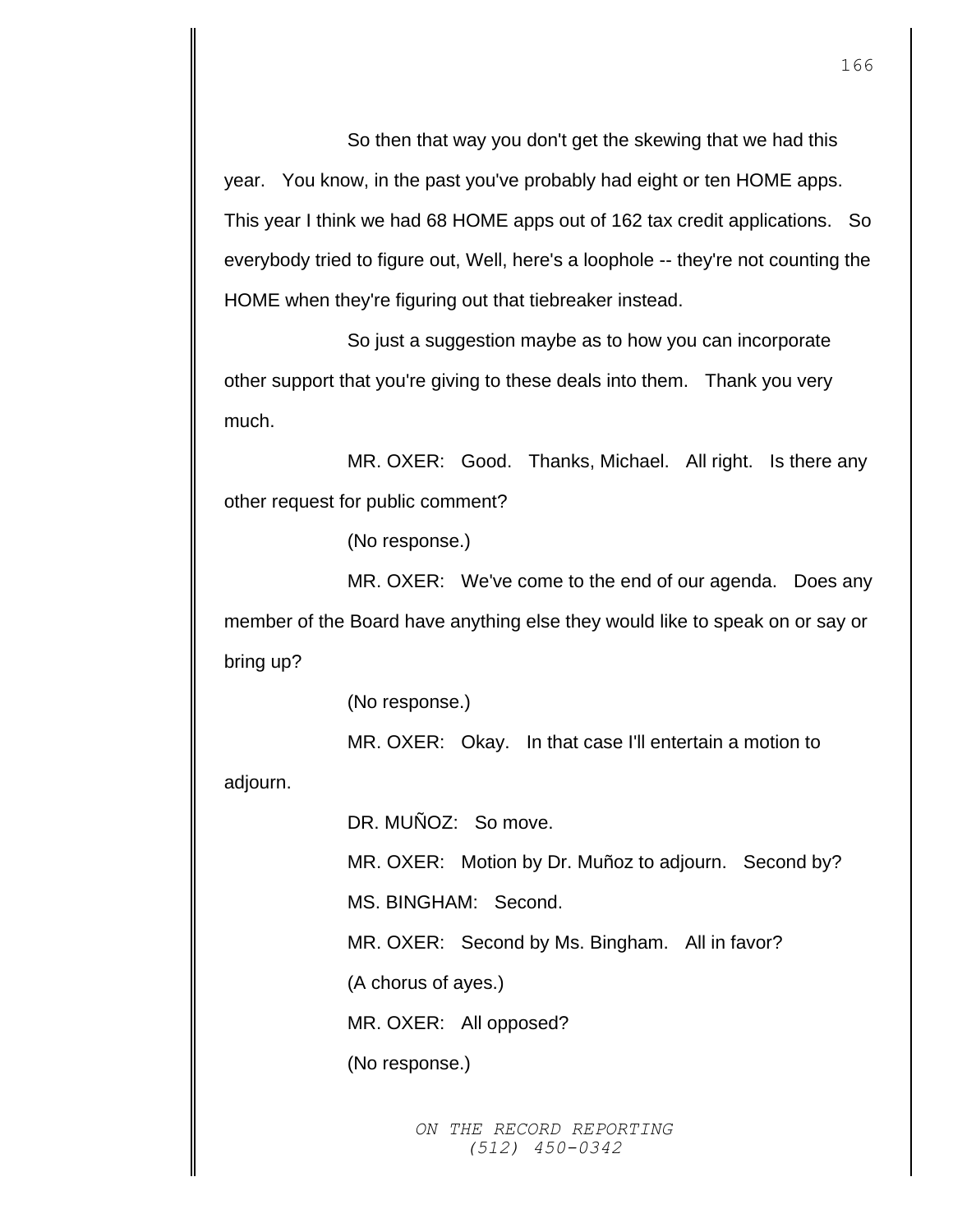MR. OXER: There are none. We stand adjourned. Thanks,

folks.

(Whereupon, at 4:10 p.m., the meeting was concluded.)